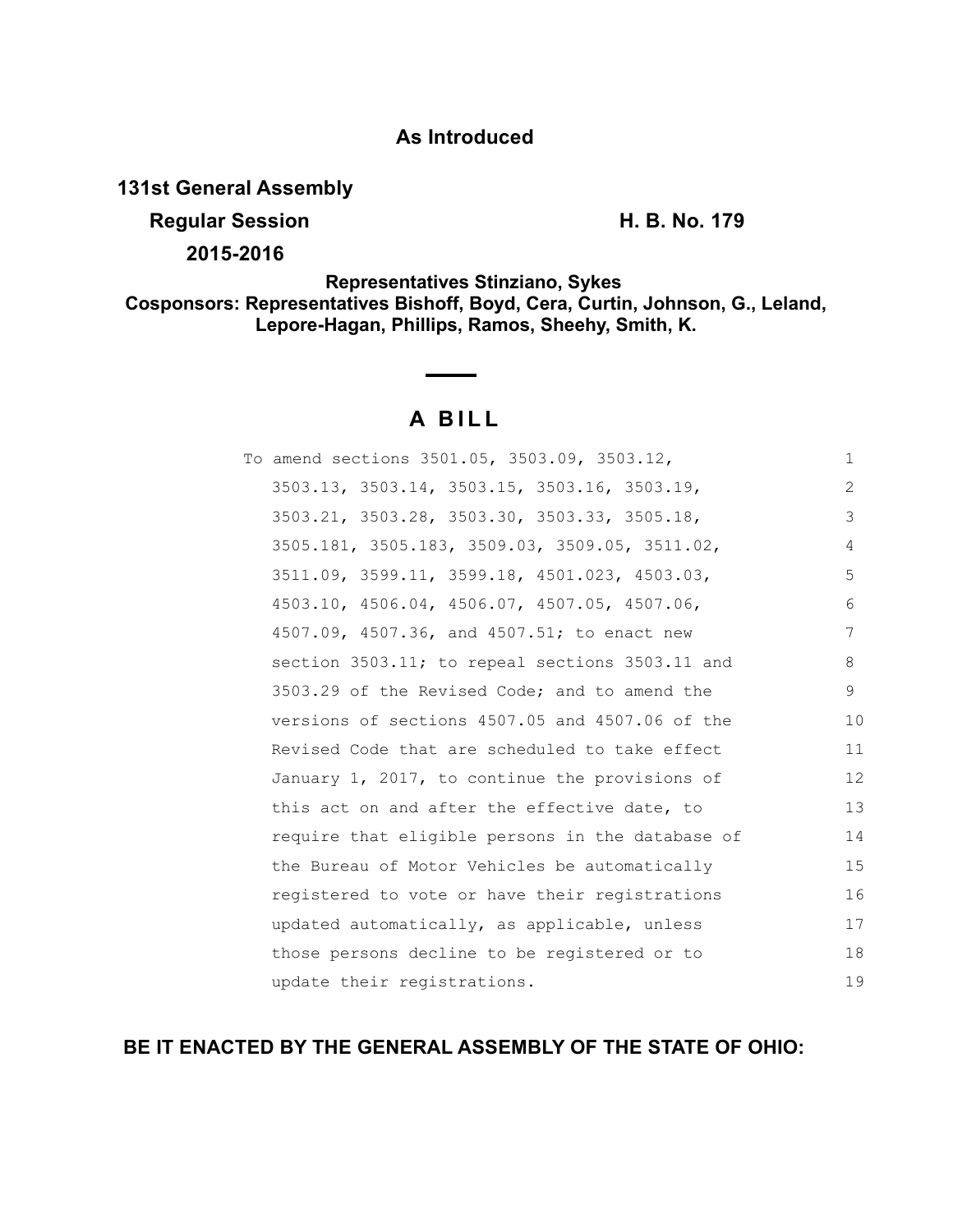**Section 1.** That sections 3501.05, 3503.09, 3503.12, 3503.13, 3503.14, 3503.15, 3503.16, 3503.19, 3503.21, 3503.28, 3503.30, 3503.33, 3505.18, 3505.181, 3505.183, 3509.03, 3509.05, 3511.02, 3511.09, 3599.11, 3599.18, 4501.023, 4503.03, 4503.10, 4506.04, 4506.07, 4507.05, 4507.06, 4507.09, 4507.36, and 4507.51 be amended and new section 3503.11 of the Revised Code be enacted to read as follows: **Sec. 3501.05.** The secretary of state shall do all of the following: (A) Appoint all members of boards of elections; (B) Issue instructions by directives and advisories in accordance with section 3501.053 of the Revised Code to members of the boards as to the proper methods of conducting elections. (C) Prepare rules and instructions for the conduct of elections; (D) Publish and furnish to the boards from time to time a sufficient number of indexed copies of all election laws then in force; (E) Edit and issue all pamphlets concerning proposed laws or amendments required by law to be submitted to the voters; (F) Prescribe the form of registration cards, blanks, and records; (G) Determine and prescribe the forms of ballots and the forms of all blanks, cards of instructions, pollbooks, tally sheets, certificates of election, and forms and blanks required by law for use by candidates, committees, and boards; (H) Prepare the ballot title or statement to be placed on 20 21 22 23 24 25 26 27 28 29 30 31 32 33 34 35 36 37 38 39 40 41 42 43 44 45 46

the ballot for any proposed law or amendment to the constitution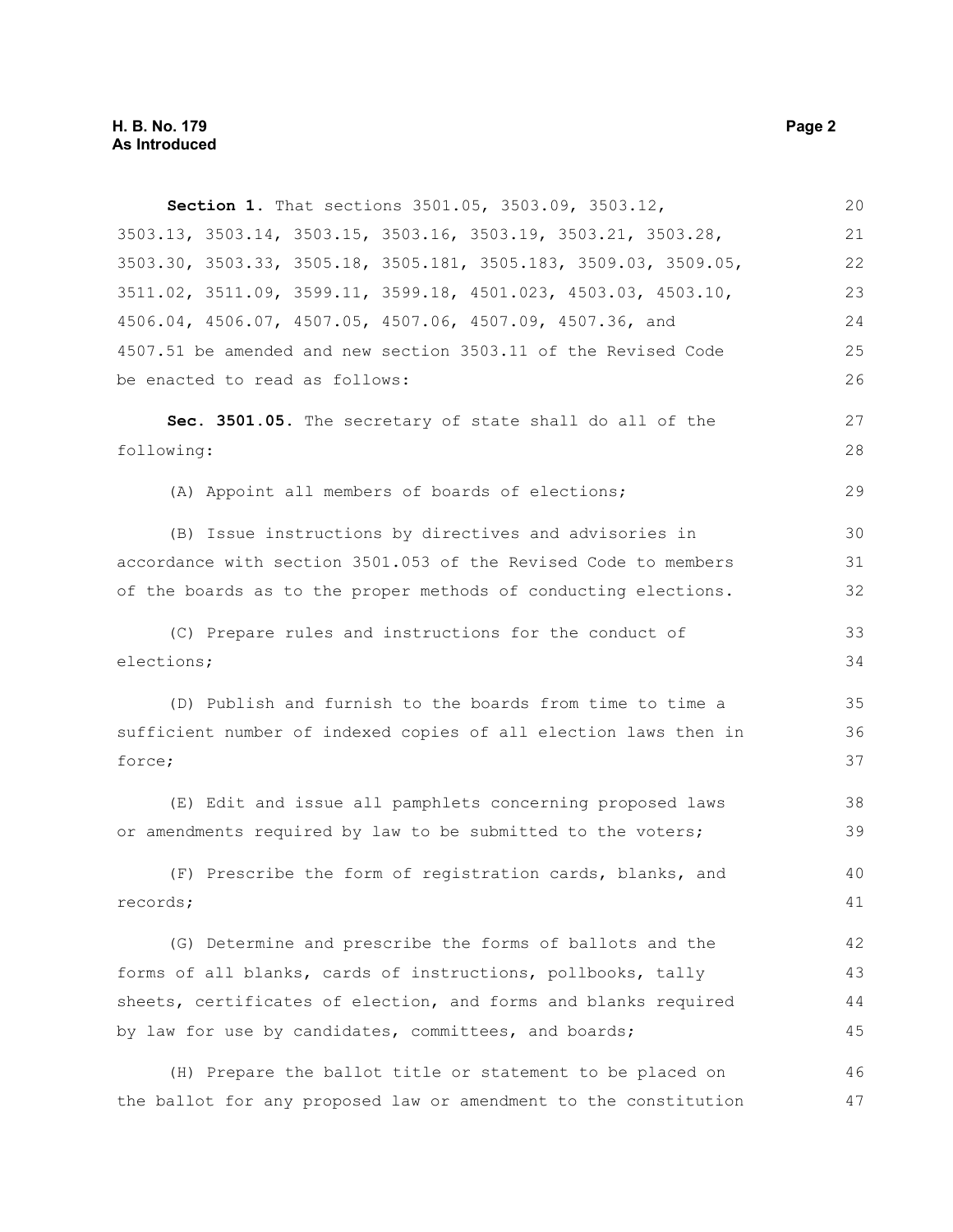to be submitted to the voters of the state; (I) Except as otherwise provided in section 3519.08 of the Revised Code, certify to the several boards the forms of ballots and names of candidates for state offices, and the form and wording of state referendum questions and issues, as they shall appear on the ballot; (J) Except as otherwise provided in division (I)(2)(b) of section 3501.38 of the Revised Code, give final approval to ballot language for any local question or issue approved and transmitted by boards of elections under section 3501.11 of the Revised Code; (K) Receive all initiative and referendum petitions on state questions and issues and determine and certify to the sufficiency of those petitions; (L) Require such reports from the several boards as are provided by law, or as the secretary of state considers necessary; (M) Compel the observance by election officers in the several counties of the requirements of the election laws; (N)(1) Except as otherwise provided in division (N)(2) of this section, investigate the administration of election laws, frauds, and irregularities in elections in any county, and report violations of election laws to the attorney general or prosecuting attorney, or both, for prosecution; (2) On and after August 24, 1995, report a failure to comply with or a violation of a provision in sections 3517.08 to 3517.13, 3517.17, 3517.18, 3517.20 to 3517.22, 3599.03, or 3599.031 of the Revised Code, whenever the secretary of state has or should have knowledge of a failure to comply with or a 49 50 51 52 53 54 55 56 57 58 59 60 61 62 63 64 65 66 67 68 69 70 71 72 73 74 75 76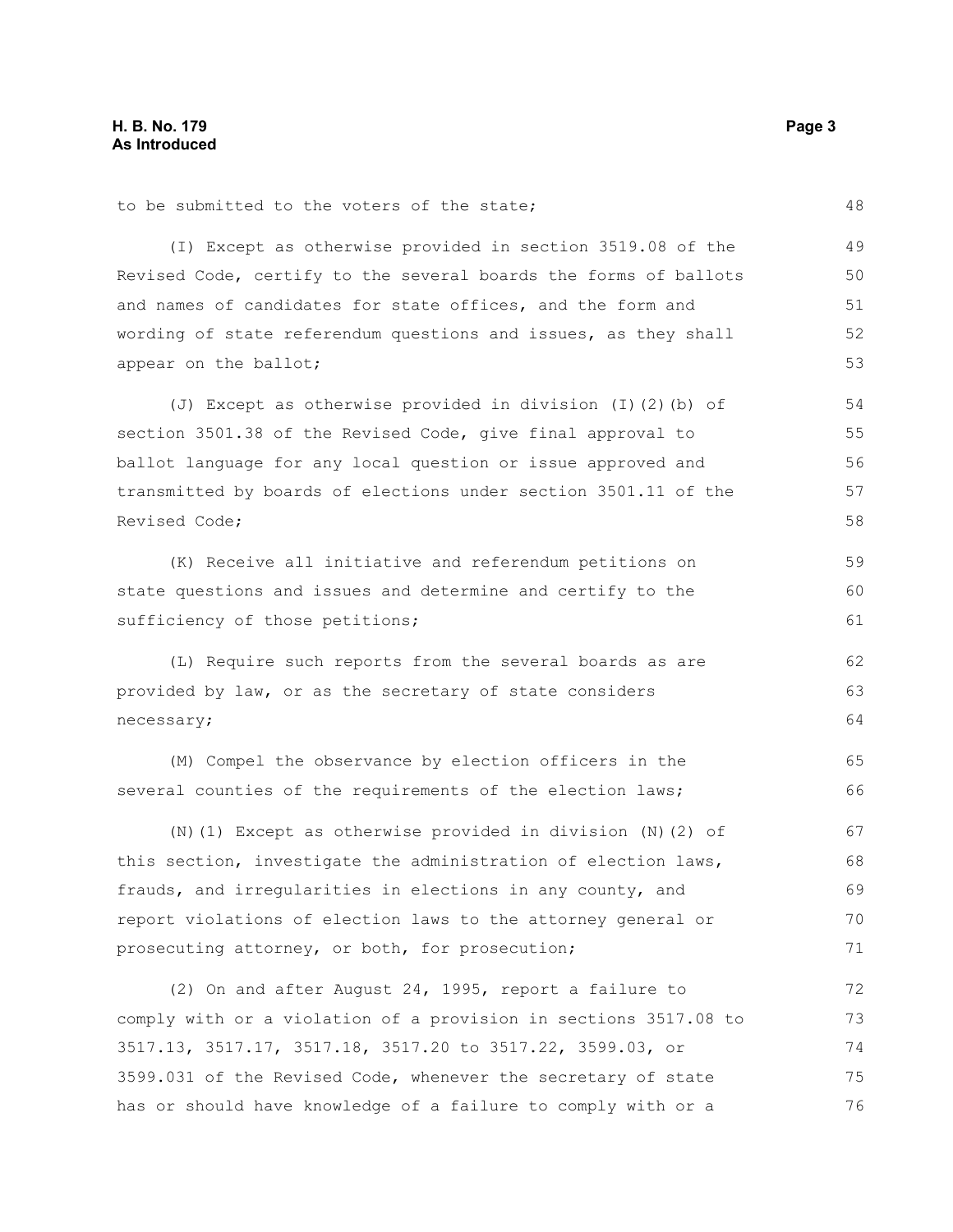violation of a provision in one of those sections, by filing a complaint with the Ohio elections commission under section 3517.153 of the Revised Code. 77 78 79

(O) Make an annual report to the governor containing the results of elections, the cost of elections in the various counties, a tabulation of the votes in the several political subdivisions, and other information and recommendations relative to elections the secretary of state considers desirable; 80 81 82 83 84

(P) Prescribe and distribute to boards of elections a list of instructions indicating all legal steps necessary to petition successfully for local option elections under sections 4301.32 to 4301.41, 4303.29, 4305.14, and 4305.15 of the Revised Code; 85 86 87 88

(Q) Adopt rules pursuant to Chapter 119. of the Revised Code for the removal by boards of elections of ineligible voters from the statewide voter registration database and, if applicable, from the poll list or signature pollbook used in each precinct, which rules shall provide for all of the following: 89 90 91 92 93 94

(1) A process for the removal of voters who have changed residence, which shall be uniform, nondiscriminatory, and in compliance with the Voting Rights Act of 1965 and the National Voter Registration Act of 1993, including a program that uses the national change of address service provided by the United States postal system through its licensees; 95 96 97 98 99 100

(2) A process for the removal of ineligible voters under section 3503.21 of the Revised Code; 101 102

(3) A uniform system for marking or removing the name of a voter who is ineligible to vote from the statewide voter registration database and, if applicable, from the poll list or 103 104 105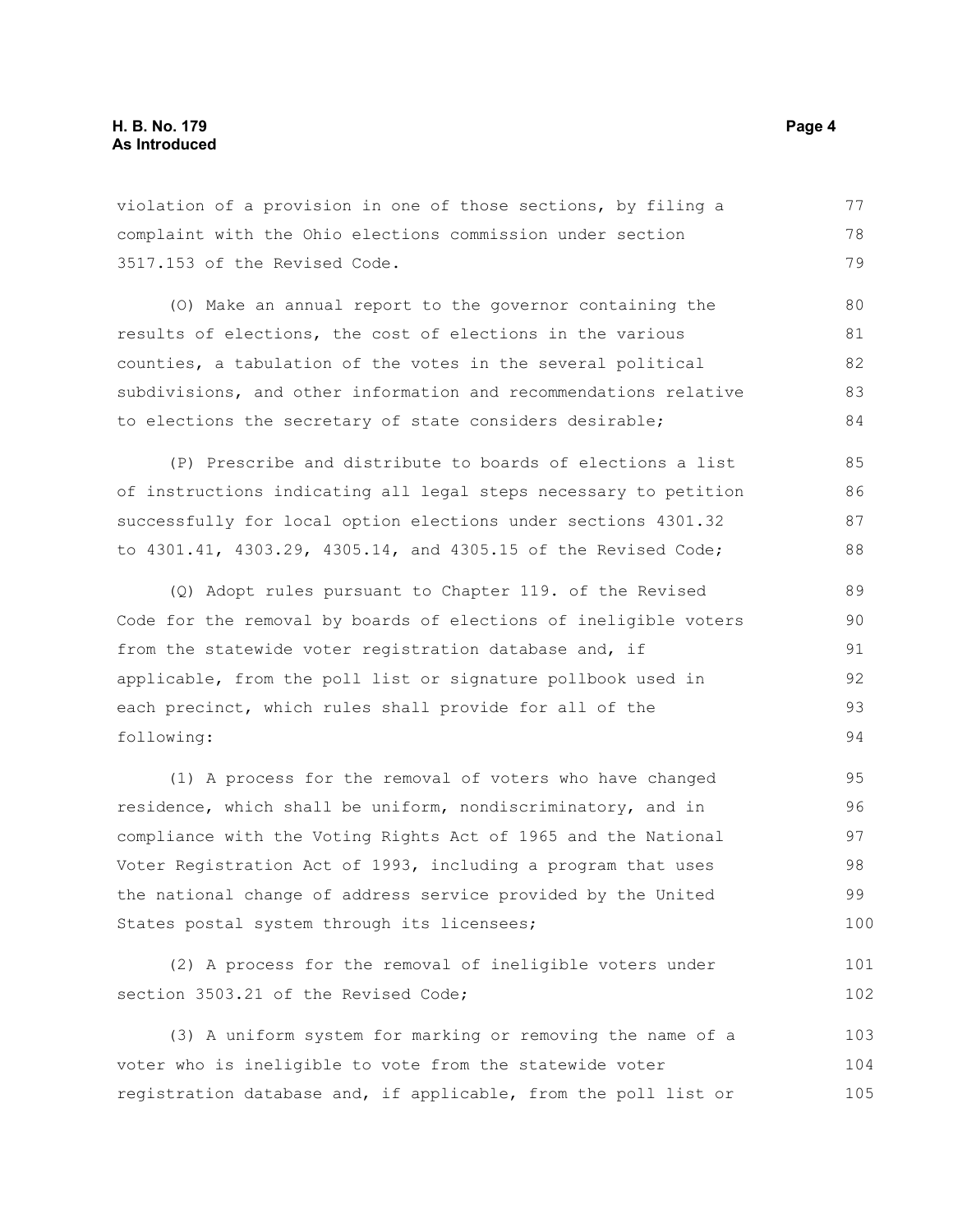signature pollbook used in each precinct and noting the reason for that mark or removal. (R) (1) Prescribe a general program for registering voters or updating voter registration information, such as name and residence changes, by boards of elections, designated agencies, offices of deputy registrars of motor vehicles, public high schools and vocational schools, public libraries, and offices of county treasurers consistent with the requirements of section 3503.09 of the Revised Code; (2) Adopt rules to implement the automatic voter registration program described in section 3503.11 of the Revised Code. (S) Prescribe a program of distribution of voter registration forms through boards of elections, designated agencies, offices of the registrar and deputy registrars of motor vehicles, public high schools and vocational schools, public libraries, and offices of county treasurers; (T) To the extent feasible, provide copies, at no cost and upon request, of the voter registration form in post offices in this state; (U) Adopt rules pursuant to section 111.15 of the Revised Code for the purpose of implementing the program for registering voters through boards of elections, designated agencies, and the offices of the registrar and deputy registrars of motor vehicles consistent with this chapter; 106 107 108 109 110 111 112 113 114 115 116 117 118 119 120 121 122 123 124 125 126 127 128 129 130

(V) Establish the full-time position of Americans with Disabilities Act coordinator within the office of the secretary of state to do all of the following: 131 132 133

(1) Assist the secretary of state with ensuring that there 134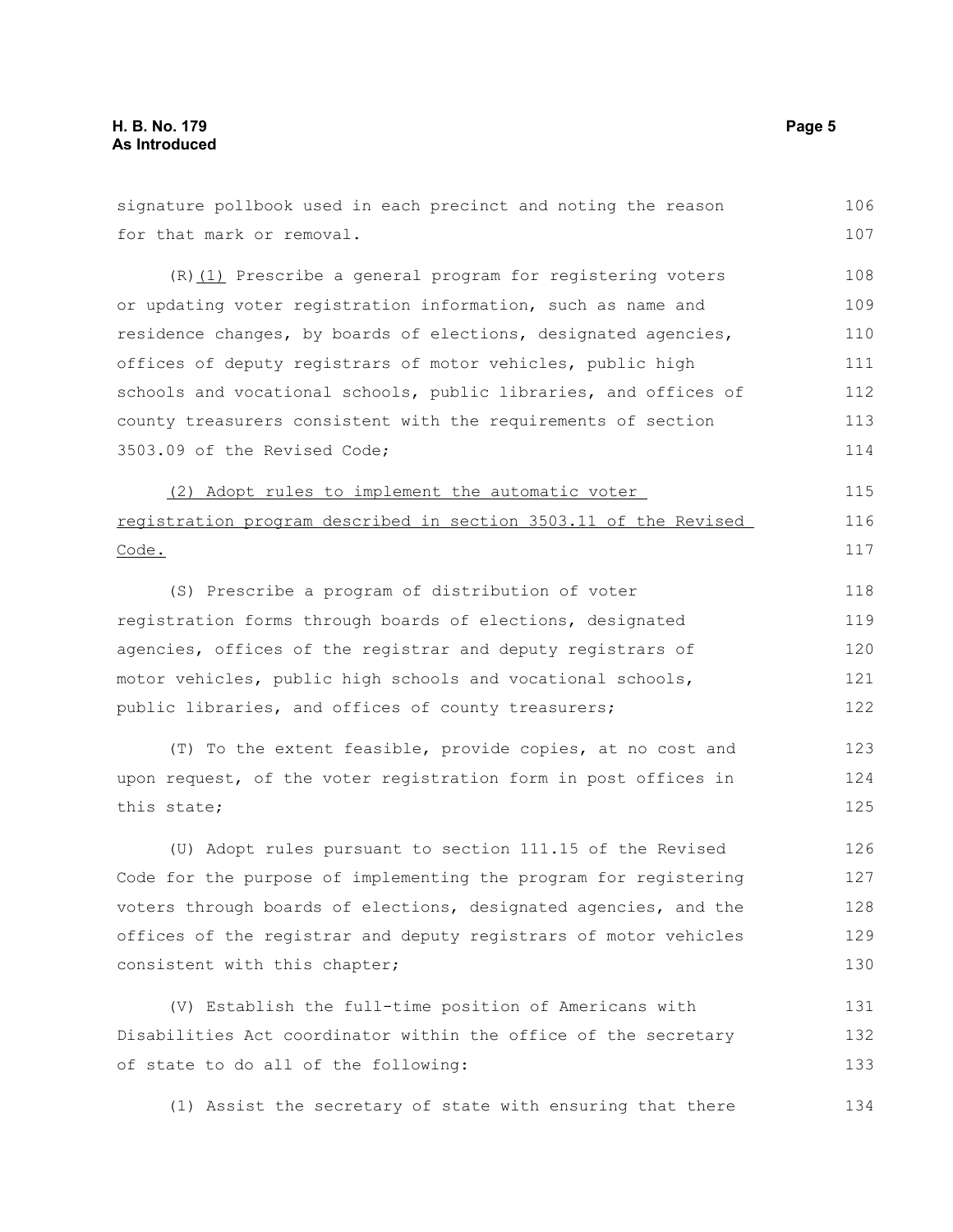| is equal access to polling places for persons with disabilities; | 135 |
|------------------------------------------------------------------|-----|
| (2) Assist the secretary of state with ensuring that each        | 136 |
| voter may cast the voter's ballot in a manner that provides the  | 137 |
| same opportunity for access and participation, including privacy | 138 |
| and independence, as for other voters;                           | 139 |
| (3) Advise the secretary of state in the development of          | 140 |
| standards for the certification of voting machines, marking      | 141 |
| devices, and automatic tabulating equipment.                     | 142 |
| (W) Establish and maintain a computerized statewide              | 143 |
| database of all legally registered voters under section 3503.15  | 144 |
| of the Revised Code that complies with the requirements of the   | 145 |
| "Help America Vote Act of 2002," Pub. L. No. 107-252, 116 Stat.  | 146 |
| 1666, and provide training in the operation of that system;      | 147 |
| (X) Ensure that all directives, advisories, other                | 148 |
| instructions, or decisions issued or made during or as a result  | 149 |
| of any conference or teleconference call with a board of         | 150 |
| elections to discuss the proper methods and procedures for       | 151 |
| conducting elections, to answer questions regarding elections,   | 152 |
| or to discuss the interpretation of directives, advisories, or   | 153 |
| other instructions issued by the secretary of state are posted   | 154 |
| on a web site of the office of the secretary of state as soon as | 155 |
| is practicable after the completion of the conference or         | 156 |
|                                                                  |     |
| teleconference call, but not later than the close of business on | 157 |
| the same day as the conference or teleconference call takes      | 158 |
| place.                                                           | 159 |

secretary of state not later than one month after the completion of the canvass of the election returns for each primary and general election, identifying, by county, the number of absent 161 162 163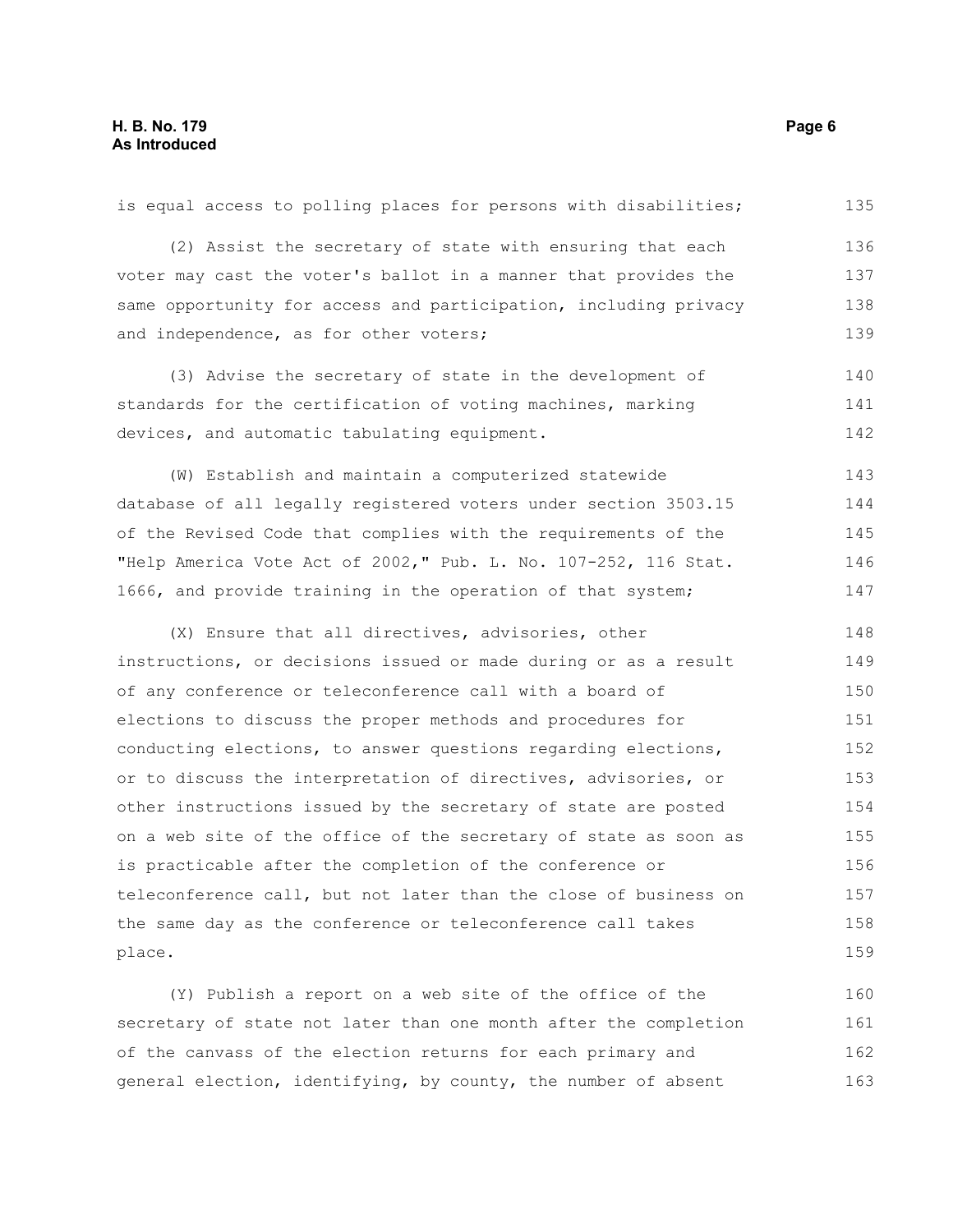#### **H. B. No. 179 Page 7 As Introduced**

voter's ballots cast and the number of those ballots that were counted, and the number of provisional ballots cast and the number of those ballots that were counted, for that election. The secretary of state shall maintain the information on the web site in an archive format for each subsequent election. 164 165 166 167 168

(Z) Conduct voter education outlining voter identification, absent voters ballot, provisional ballot, and other voting requirements; 169 170 171

(AA) Establish a procedure by which a registered elector may make available to a board of elections a more recent signature to be used in the poll list or signature pollbook produced by the board of elections of the county in which the elector resides; 172 173 174 175 176

(BB) Disseminate information, which may include all or part of the official explanations and arguments, by means of direct mail or other written publication, broadcast, or other means or combination of means, as directed by the Ohio ballot board under division (F) of section 3505.062 of the Revised Code, in order to inform the voters as fully as possible concerning each proposed constitutional amendment, proposed law, or referendum; 177 178 179 180 181 182 183 184

(CC) Be the single state office responsible for the implementation of the "Uniformed and Overseas Citizens Absentee Voting Act," Pub. L. No. 99-410, 100 Stat. 924, 42 U.S.C. 1973ff, et seq., as amended, in this state. The secretary of state may delegate to the boards of elections responsibilities for the implementation of that act, including responsibilities arising from amendments to that act made by the "Military and Overseas Voter Empowerment Act," Subtitle H of the "National Defense Authorization Act for Fiscal Year 2010," Pub. L. No. 185 186 187 188 189 190 191 192 193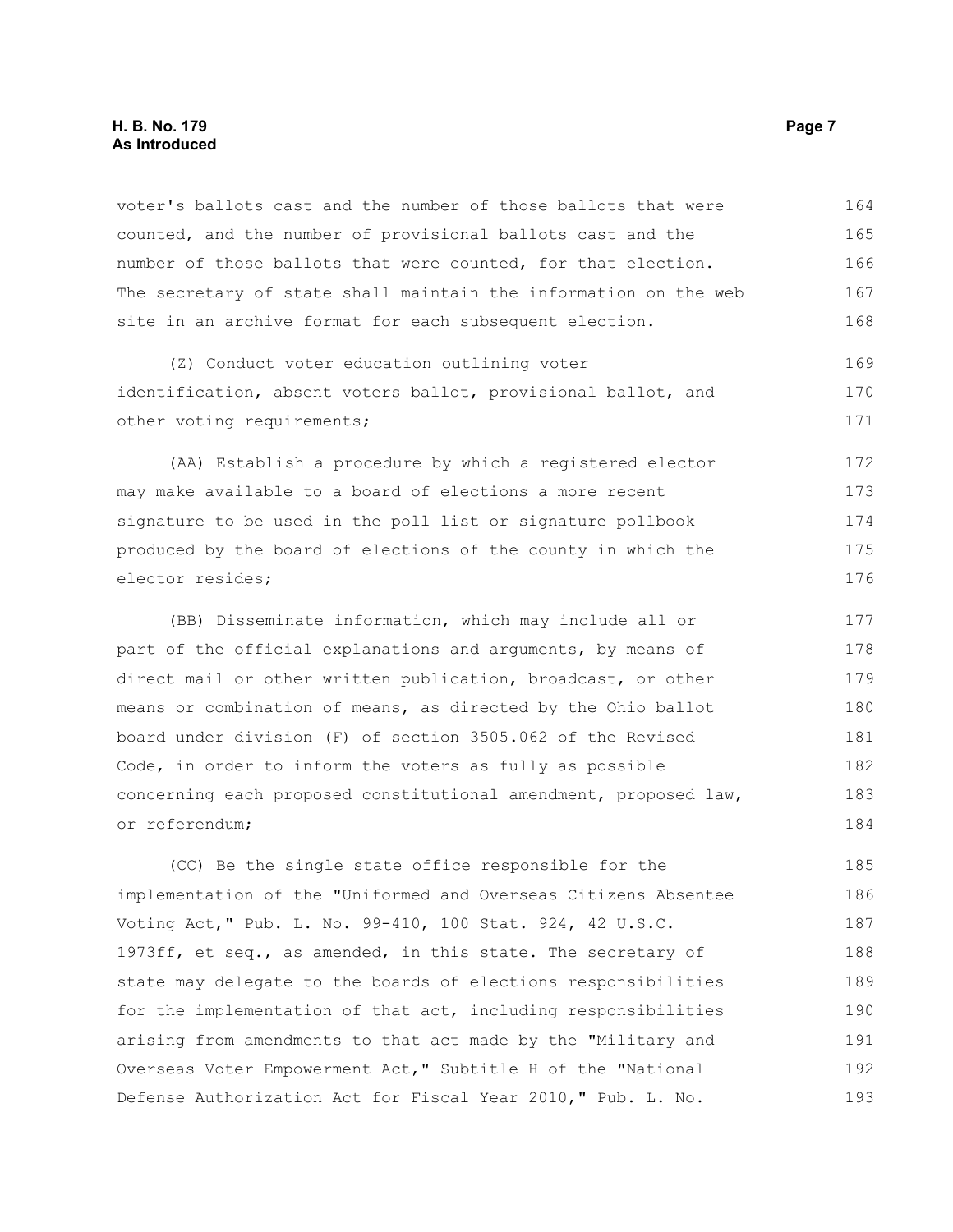(DD) Adopt rules, under Chapter 119. of the Revised Code, to establish procedures and standards for determining when a board of elections shall be placed under the official oversight of the secretary of state, placing a board of elections under the official oversight of the secretary of state, a board that is under official oversight to transition out of official oversight, and the secretary of state to supervise a board of elections that is under official oversight of the secretary of state. 195 196 197 198 199 200 201 202 203

```
(EE) Perform other duties required by law.
                                                           204
```
Whenever a primary election is held under section 3513.32 of the Revised Code or a special election is held under section 3521.03 of the Revised Code to fill a vacancy in the office of representative to congress, the secretary of state shall establish a deadline, notwithstanding any other deadline required under the Revised Code, by which any or all of the following shall occur: the filing of a declaration of candidacy and petitions or a statement of candidacy and nominating petition together with the applicable filing fee; the filing of protests against the candidacy of any person filing a declaration of candidacy or nominating petition; the filing of a declaration of intent to be a write-in candidate; the filing of campaign finance reports; the preparation of, and the making of corrections or challenges to, precinct voter registration lists; the receipt of applications for absent voter's ballots or uniformed services or overseas absent voter's ballots; the supplying of election materials to precincts by boards of elections; the holding of hearings by boards of elections to consider challenges to the right of a person to appear on a 205 206 207 208 209 210 211 212 213 214 215 216 217 218 219 220 221 222 223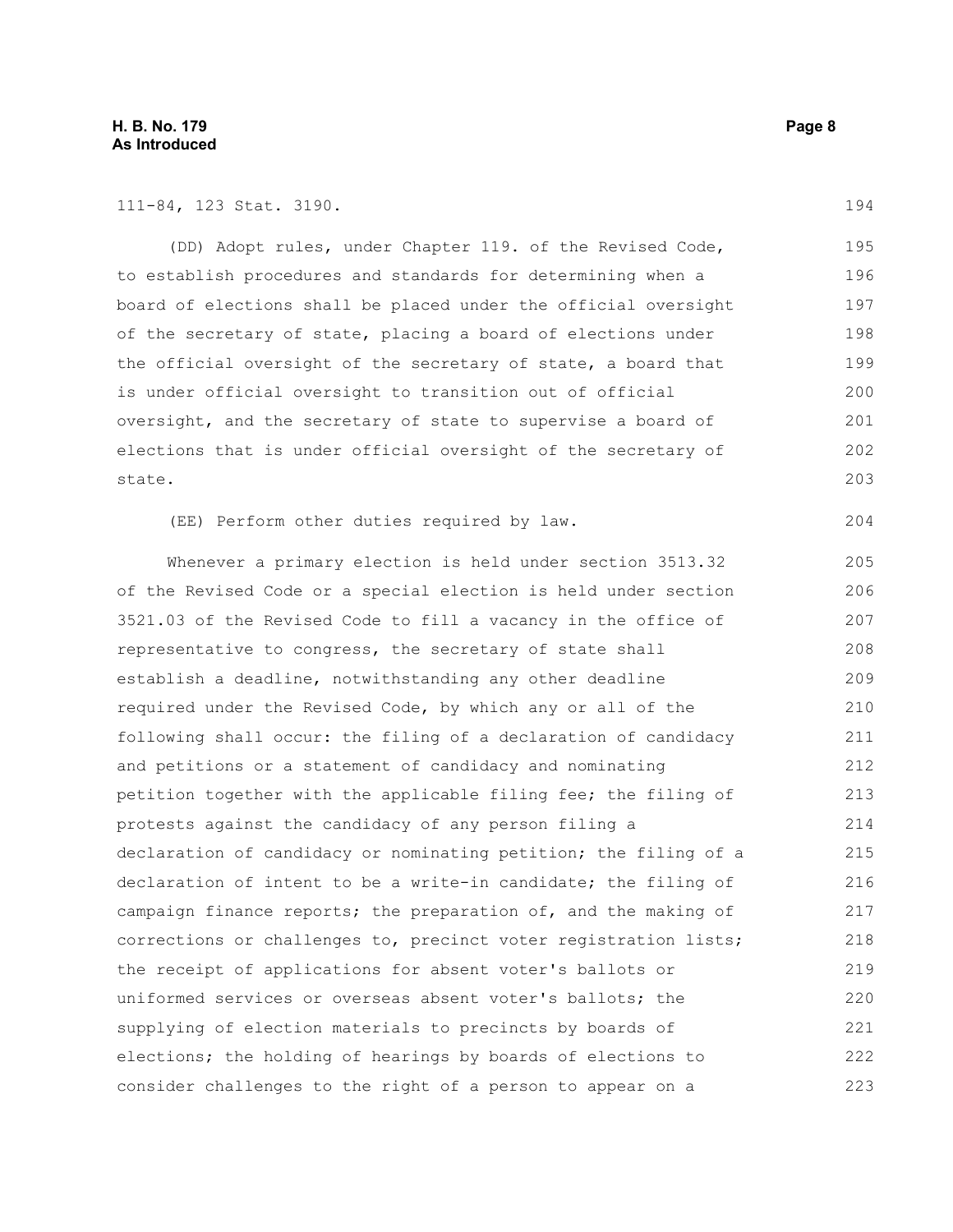voter registration list; and the scheduling of programs to instruct or reinstruct election officers. 224 225

In the performance of the secretary of state's duties as the chief election officer, the secretary of state may administer oaths, issue subpoenas, summon witnesses, compel the production of books, papers, records, and other evidence, and fix the time and place for hearing any matters relating to the administration and enforcement of the election laws. 226 227 228 229 230 231

In any controversy involving or arising out of the adoption of registration or the appropriation of funds for registration, the secretary of state may, through the attorney general, bring an action in the name of the state in the court of common pleas of the county where the cause of action arose or in an adjoining county, to adjudicate the question. 232 233 234 235 236 237

In any action involving the laws in Title XXXV of the Revised Code wherein the interpretation of those laws is in issue in such a manner that the result of the action will affect the lawful duties of the secretary of state or of any board of elections, the secretary of state may, on the secretary of state's motion, be made a party. 238 239 240 241 242 243

The secretary of state may apply to any court that is hearing a case in which the secretary of state is a party, for a change of venue as a substantive right, and the change of venue shall be allowed, and the case removed to the court of common pleas of an adjoining county named in the application or, if there are cases pending in more than one jurisdiction that involve the same or similar issues, the court of common pleas of Franklin county. 244 245 246 247 248 249 250 251

Public high schools and vocational schools, public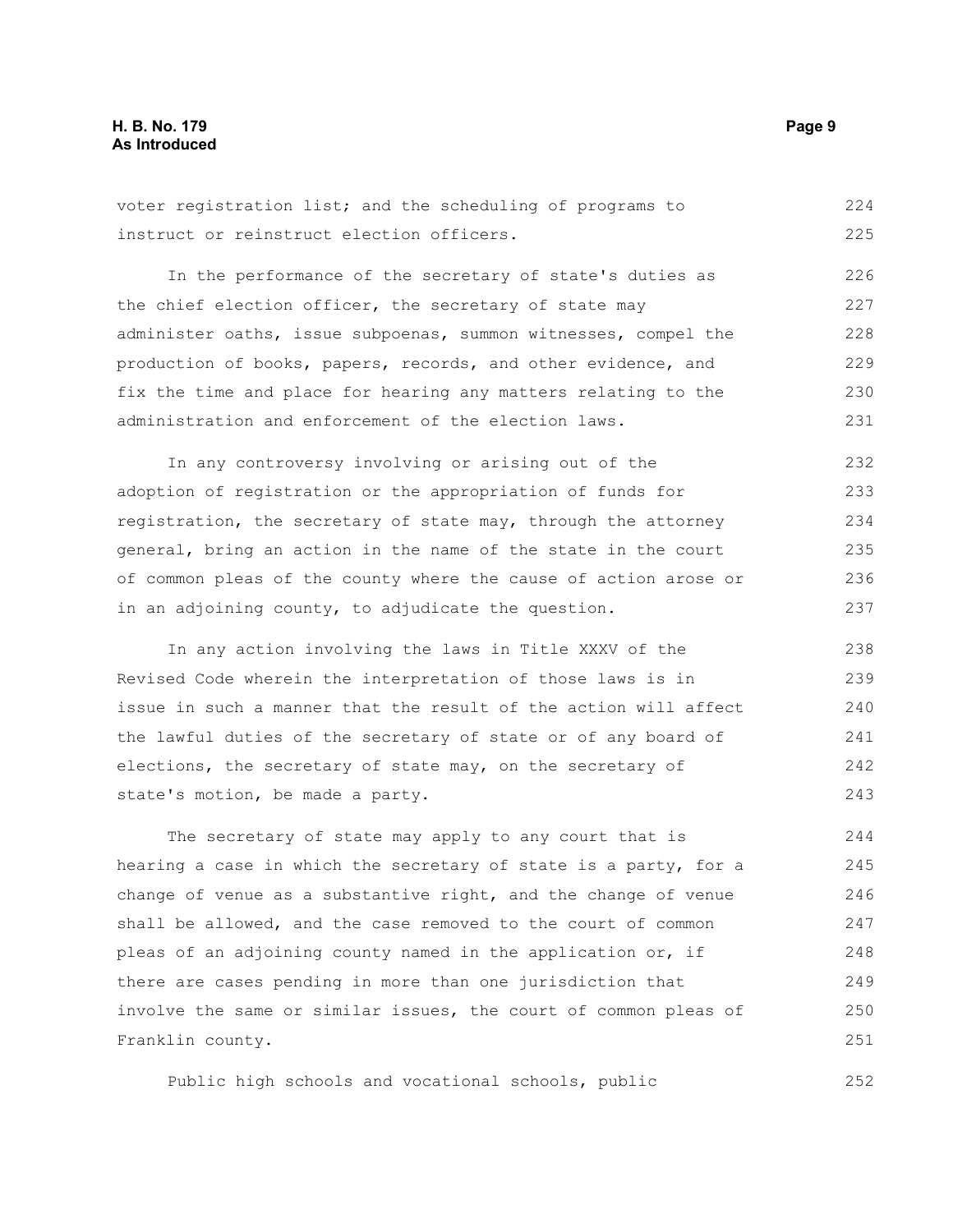libraries, and the office of a county treasurer shall implement voter registration programs as directed by the secretary of state pursuant to this section. 253 254 255

The secretary of state may mail unsolicited applications for absent voter's ballots to individuals only for a general election and only if the general assembly has made an appropriation for that particular mailing. Under no other circumstance shall a public office, or a public official or employee who is acting in an official capacity, mail unsolicited applications for absent voter's ballots to any individuals. 256 257 258 259 260 261 262

Sec. 3503.09. (A)(1) The secretary of state shall adopt rules for the electronic transmission by boards of elections, designated agencies, offices of deputy registrars of motor vehicles, public high schools and vocational schools, public libraries, and offices of county treasurers, where applicable, of name and residence changes for voter registration records in the statewide voter registration database. 263 264 265 266 267 268 269

(2) The secretary of state shall adopt rules for the purpose of improving the speed of processing new voter registrations that permit information from a voter registration application received by a designated agency or an office of deputy registrar of motor vehicles to be made available electronically, in addition to requiring the original voter registration application to be transmitted to the applicable board of elections under division (E)(2) of section 3503.10 or section 3503.11 of the Revised Code. 270 271 272 273 274 275 276 277 278

(B) Rules adopted under division (A) of this section shall do all of the following: 279 280

(1) Prohibit any direct electronic connection between a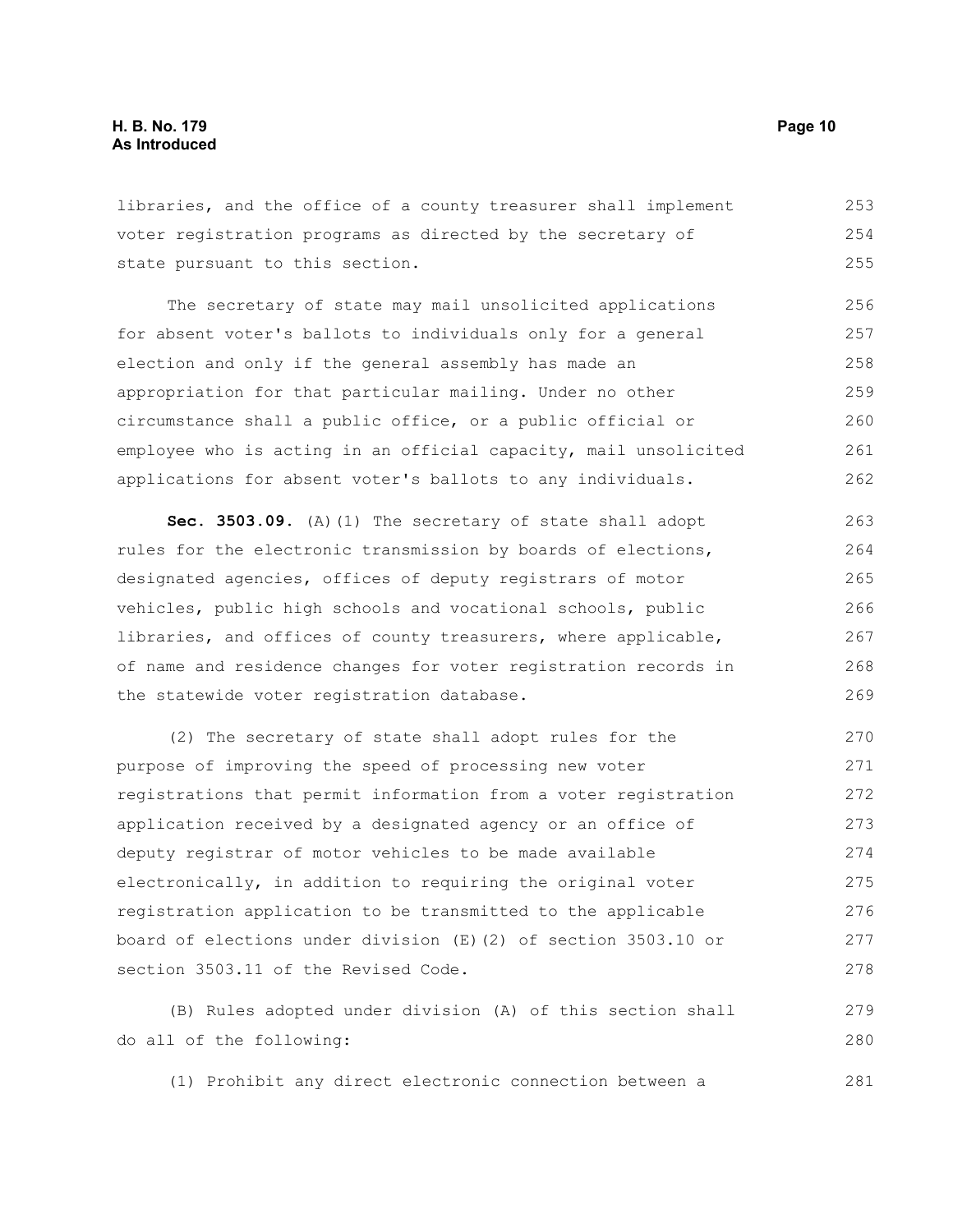designated agency, office of deputy registrar of motor vehicles, public high school or vocational school, public library, or office of a county treasurer and the statewide voter registration database; 282 283 284 285

(2) Require any updated voter registration information to be verified by the secretary of state or a board of elections before the information is added to the statewide voter registration database for the purpose of modifying an existing voter registration; 286 287 288 289 290

(3) Require each designated agency or office of deputy registrar of motor vehicles that transmits voter registration information electronically to transmit an identifier for data relating to each new voter registration that shall be used by the secretary of state or a board of elections to match the electronic data to the original voter registration application. 291 292 293 294 295 296

(C) In the case of voter registration information submitted by the office of a deputy registrar of motor vehicles, the requirements of this section apply to only voter registration applications and notice of change of name or change of address forms submitted to that office. This section does not apply to information the registrar of motor vehicles transmits to the secretary of state under section 3503.11 of the Revised Code. 297 298 299 300 301 302 303 304

 **Sec. 3503.11.** (A)(1) The registrar of motor vehicles shall provide to the secretary of state, in accordance with a schedule established by rule by the secretary of state, electronic records concerning each person who appears to be eligible to register to vote or to update the person's registration and about whom the registrar possesses the information listed in division (A)(2) of this section for the purpose of automatically 305 306 307 308 309 310 311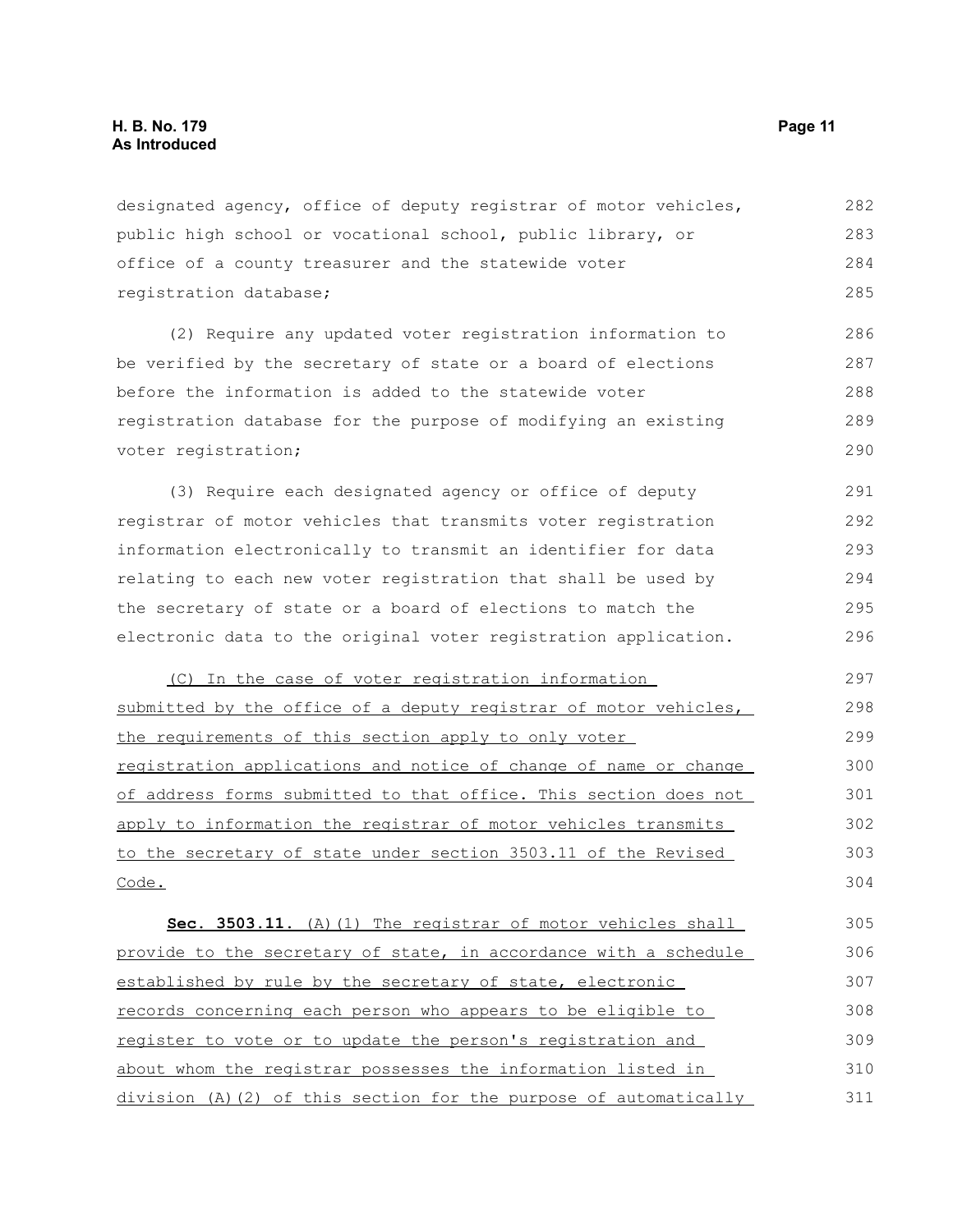| registering the person to vote or updating the person's          | 312 |
|------------------------------------------------------------------|-----|
| registration in accordance with this section.                    | 313 |
| (2) The registrar shall transmit all of the following            | 314 |
| information concerning each person described in division (A) (1) | 315 |
| <u>of this section:</u>                                          | 316 |
| (a) The person's legal name;                                     | 317 |
| (b) The person's residence address;                              | 318 |
| The person's date of birth;<br>(C)                               | 319 |
| (d) The number of the person's driver's license or state         | 320 |
| identification card or, if the person does not have a driver's   | 321 |
| <u>license or state identification card, the person's social</u> | 322 |
| security number;                                                 | 323 |
| (e) Whether the person is a United States citizen;               | 324 |
| (f) The person's electronic signature.                           | 325 |
| (B) (1) Upon receiving information concerning a person           | 326 |
| under division (A) of this section, the secretary of state shall | 327 |
| transmit that information to the board of elections of the       | 328 |
| county in which the person resides. The board shall determine    | 329 |
| whether the person is eligible to register to vote or to update  | 330 |
| the person's registration and, if the person is eligible, shall  | 331 |
| send the person a notice of all of the following:                | 332 |
| (a) The fact that the person will be registered to vote or       | 333 |
| have the person's registration updated unless the person         | 334 |
| declines to be registered to vote or to update the person's      | 335 |
| <u>registration;</u>                                             | 336 |
| (b) The procedure to decline to be registered to vote or         | 337 |
| to update the person's registration;                             | 338 |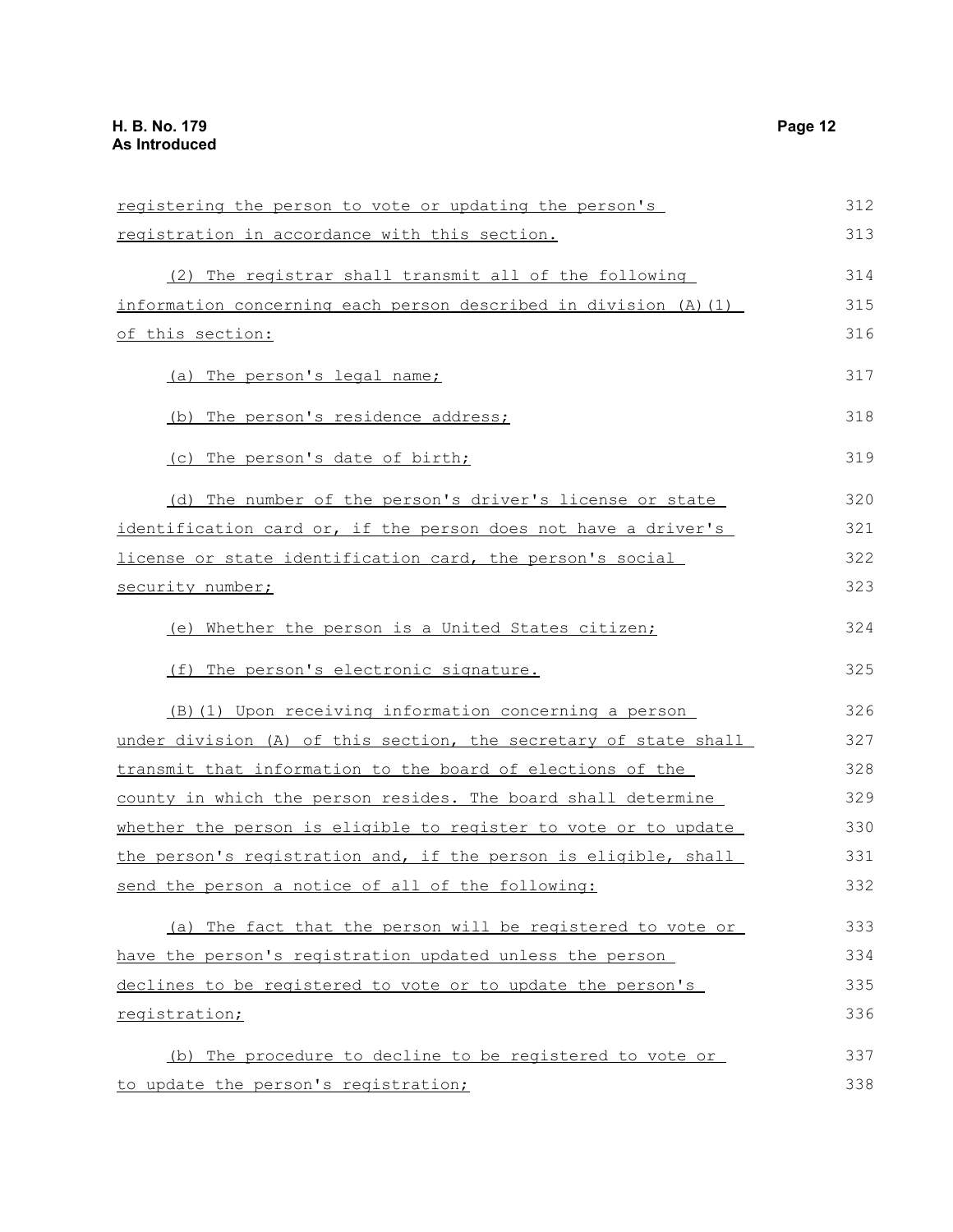| (c) The precinct in which the person will be registered to       | 339 |
|------------------------------------------------------------------|-----|
| vote;                                                            | 340 |
| (d) In bold type as follows:                                     | 341 |
| "Voters must bring identification to the polls in order to       | 342 |
| verify identity. Identification may include a current and valid  | 343 |
| photo identification, a military identification, or a copy of a  | 344 |
| current utility bill, bank statement, government check,          | 345 |
| paycheck, or other government document, other than a voter       | 346 |
| registration notice, that shows the voter's name and current     | 347 |
| address. Voters who do not provide one of these documents will   | 348 |
| still be able to vote by casting a provisional ballot. Voters    | 349 |
| who do not have any of the above forms of identification,        | 350 |
| including a social security number, will still be able to vote   | 351 |
| by signing an affirmation swearing to the voter's identity under | 352 |
| penalty of election falsification and by casting a provisional   | 353 |
| ballot."                                                         | 354 |
| (2) The notice shall be by nonforwardable mail. If the           | 355 |
| notice is returned to the board, it shall investigate and cause  | 356 |
| the notice to be delivered to the correct address.               | 357 |
| $(C)$ (1) Except as provided in division $(C)$ (3) (a) of this   | 358 |
| section, not earlier than twenty-one days after sending the      | 359 |
| notice described in division (B) of this section to a person,    | 360 |
| the board of elections shall register the person to vote or      | 361 |
| update the person's registration, as applicable. The electronic  | 362 |
| record transmitted to the board of elections under this section  | 363 |
| shall be considered to be the person's voter registration form.  | 364 |
| (2) (a) If, after investigating as required under division       | 365 |
| (B)(2) of this section, the board is unable to verify the        | 366 |
| person's correct address, it shall register the person to vote   | 367 |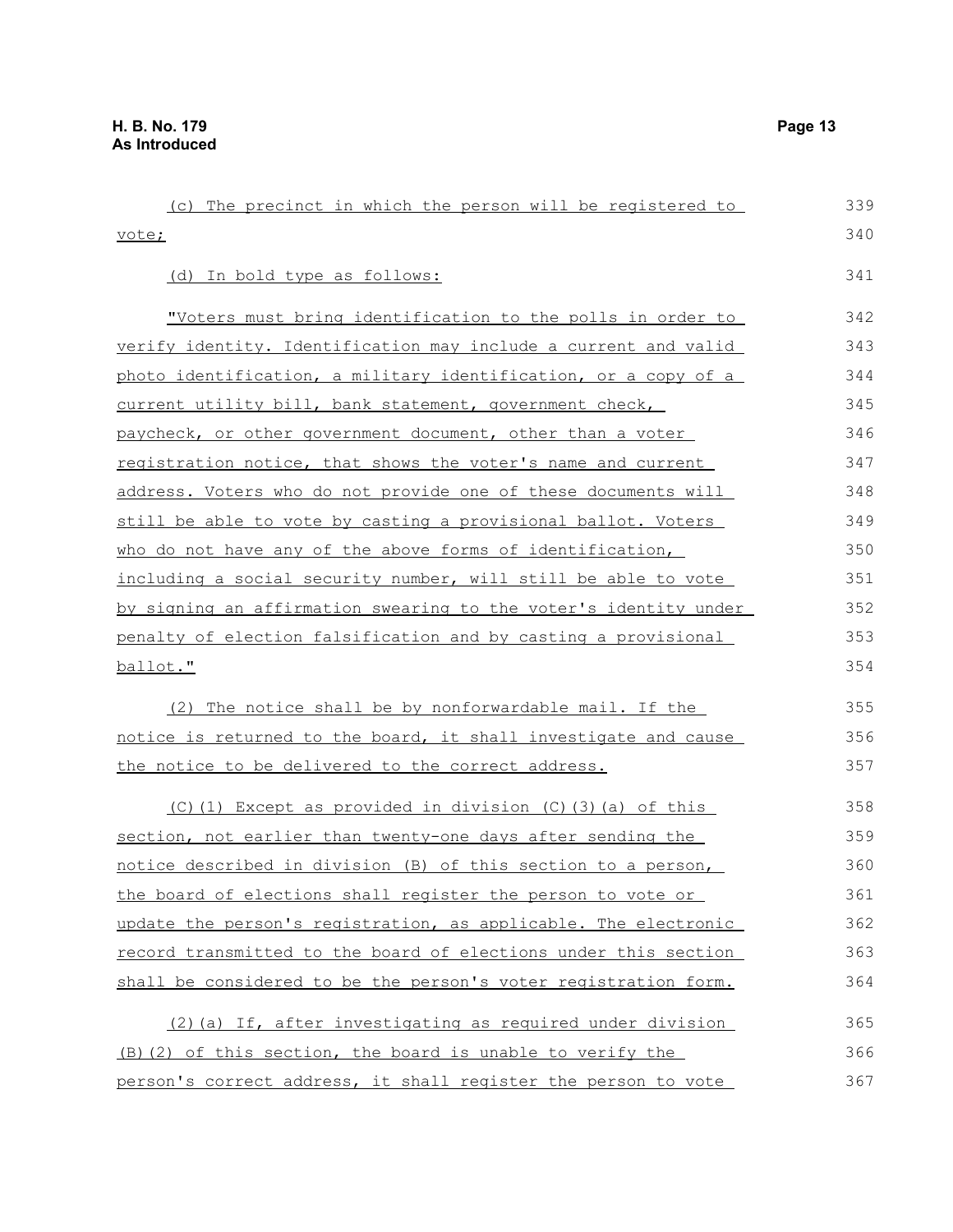| <u>and shall cause the person's name in the official registration</u>       | 368 |
|-----------------------------------------------------------------------------|-----|
| list and in the poll list or signature pollbook to be marked to             | 369 |
| indicate that the person's notice was returned to the board.                | 370 |
| At the first election at which an elector whose name has                    | 371 |
| been so marked appears to vote, the elector shall be required to            | 372 |
| provide identification to the election officials and to vote by             | 373 |
| provisional ballot under section 3505.181 of the Revised Code.              | 374 |
| <u>If the provisional ballot is counted pursuant to division (B)(3)</u>     | 375 |
| of section 3505.183 of the Revised Code, the board shall correct            | 376 |
| that elector's registration, if needed, and shall remove the                | 377 |
| indication that the elector's notice was returned from that                 | 378 |
| elector's name on the official registration list and on the poll            | 379 |
| list or signature pollbook. If the provisional ballot is not                | 380 |
| counted pursuant to division $(B)$ $(4)$ $(a)$ $(i)$ , $(v)$ , or $(vi)$ of | 381 |
| section 3505.183 of the Revised Code, the elector's registration            | 382 |
| shall be canceled. The board shall notify the elector by United             | 383 |
| States mail of the cancellation.                                            | 384 |
| (b) If the notice described in division (B) (1) of this                     | 385 |
| section is sent by nonforwardable mail and is returned                      | 386 |
| undelivered, the person shall be registered as provided in                  | 387 |
| <u>division (C)(1) of this section and sent a confirmation notice</u>       | 388 |
| by forwardable mail. If the person fails to respond to the                  | 389 |
| confirmation notice, update the person's registration, or vote              | 390 |
| by provisional ballot as provided in division (C)(2)(a) of this             | 391 |
| section in any election during the period of two federal                    | 392 |
| elections subsequent to the mailing of the confirmation notice,             | 393 |
| the person's registration shall be canceled.                                | 394 |
| (3) (a) A board of elections shall not register a person to                 | 395 |
| vote or update an elector's registration under this section if              | 396 |
| the board determines that the person is not eligible to register            | 397 |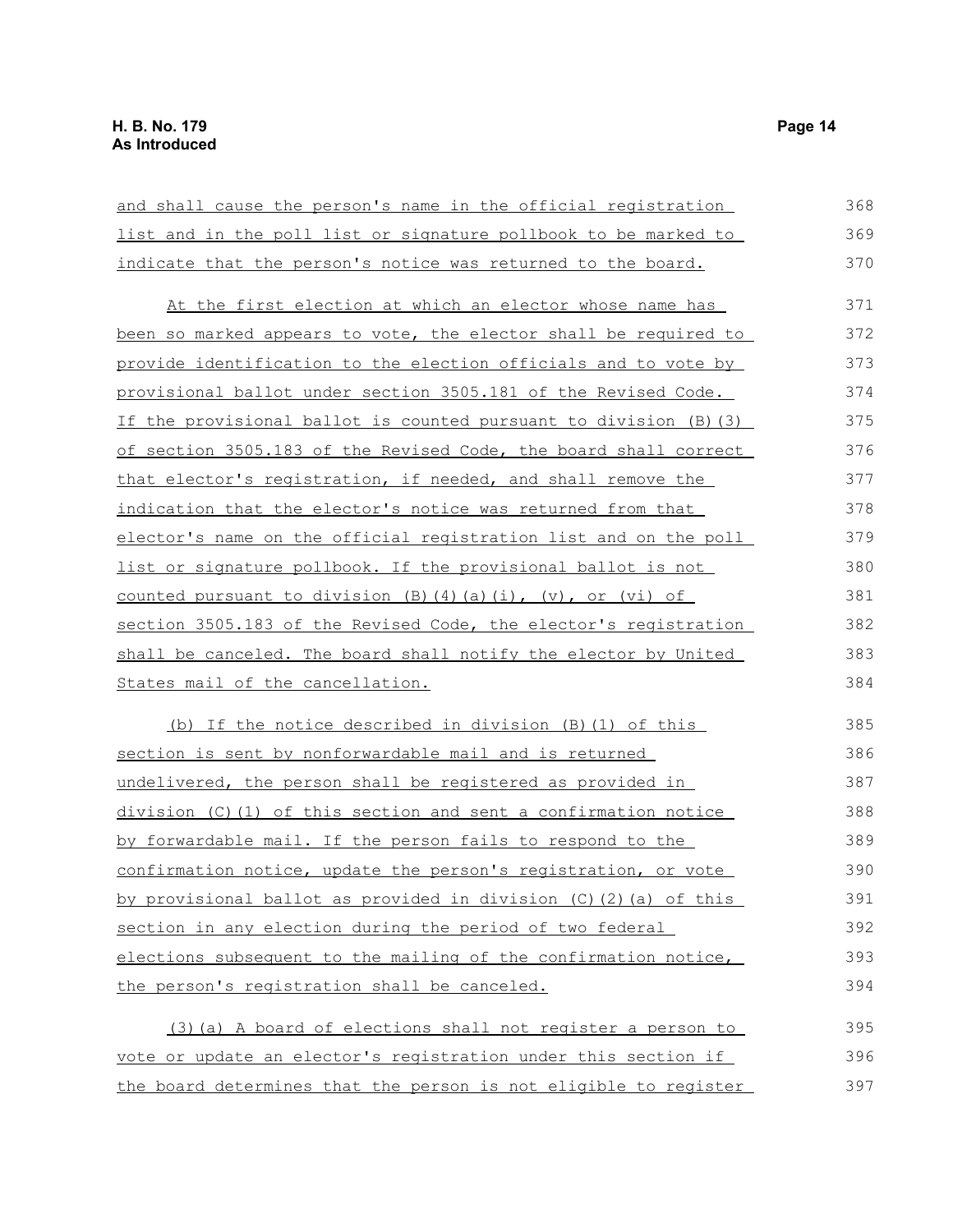| or if the person declines to register or to update the elector's | 398 |
|------------------------------------------------------------------|-----|
| registration.                                                    | 399 |
| (b) If, after a person has been registered to vote under         | 400 |
| this section, the person declines to register, the board of      | 401 |
| elections shall treat the declination as a request to cancel the | 402 |
| person's registration.                                           | 403 |
| (c) If, after an elector's registration has been updated         | 404 |
| under this section, the elector declines to update the elector's | 405 |
| registration, the board of elections shall correct the elector's | 406 |
| registration to reflect the name, address, or both, as           | 407 |
| applicable, that it contained before the board updated the       | 408 |
| elector's registration under this section.                       | 409 |
| (D) The secretary of state shall adopt rules to implement        | 410 |
| this section.                                                    | 411 |
| Sec. 3503.12. All registrations shall be carefully               | 412 |
| checked, and in case any person is found to have registered-more | 413 |
| than onceone registration form, the additional registration      | 414 |
| forms shall be canceled by the board of elections.               | 415 |
| Six weeks prior to the day of a special, primary, or             | 416 |
| general election, the board shall publish notices in one or more | 417 |
| newspapers of general circulation advertising the places, dates, | 418 |
| times, methods of registration, and voter qualifications for     | 419 |
| registration.                                                    | 420 |
| The board shall establish a schedule or program to assure        | 421 |
| to the extent reasonably possible that, on or before November 1, | 422 |
| 1980, all registration places shall be free of barriers that     | 423 |
| would impede the ingress and egress of handicapped persons.      | 424 |
| Entrances shall be level or shall be provided with a nonskid     | 425 |
| ramp of not over eight per cent gradient, and doors shall be a   | 426 |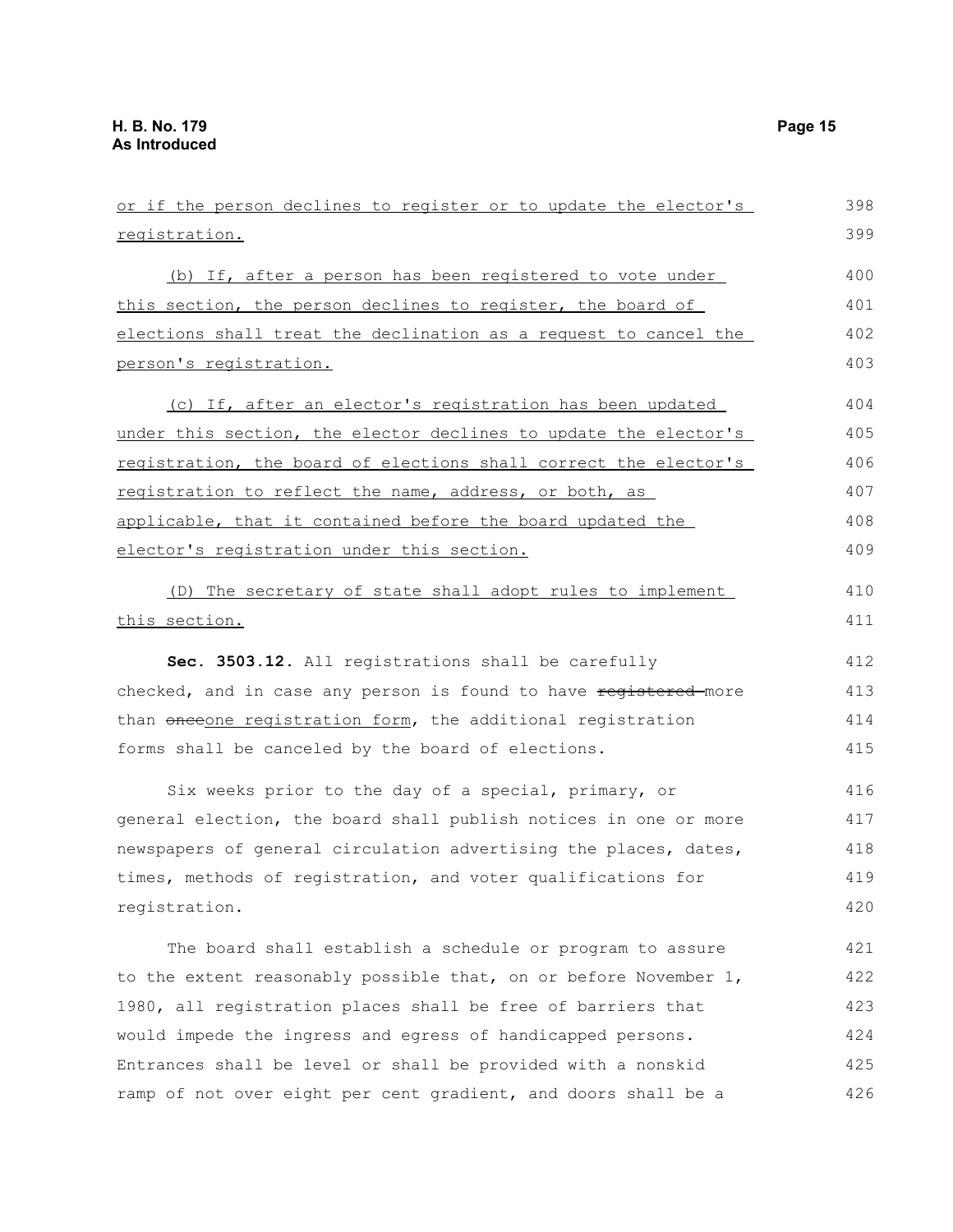minimum of thirty-two inches wide. Registration places located at polling places shall, however, comply with the requirements of section 3501.29 of the Revised Code for the elimination of barriers. 427 428 429 430

As used in this section, "handicapped" means having lost the use of one or both legs, one or both arms, or any combination thereof, or being blind or so severely disabled as to be unable to move about without the aid of crutches or a wheelchair. 431 432 433 434 435

**Sec. 3503.13.** (A) Except as otherwise provided by state or federal law, registration forms submitted by applicants and the statewide voter registration database established under section 3503.15 of the Revised Code shall be open to public inspection at all times when the office of the board of elections is open for business, under such regulations as the board adopts, provided that no person shall be permitted to inspect voter registration forms except in the presence of an employee of the board. 436 437 438 439 440 441 442 443 444

(B) A board of elections may use a legible digitized signature list of voter signatures, copied from the signatures on the registration forms in a form and manner prescribed by the secretary of state, provided that the board includes the required voter registration information in the statewide voter registration database established under section 3503.15 of the Revised Code, and provided that the precinct election officials have computer printouts at the polls prepared in the manner required under section 3503.23 of the Revised Code. 445 446 447 448 449 450 451 452 453

**Sec. 3503.14.** (A) The secretary of state shall prescribe the form and content of the registration, change of residence, and change of name forms used in this state. The forms shall 454 455 456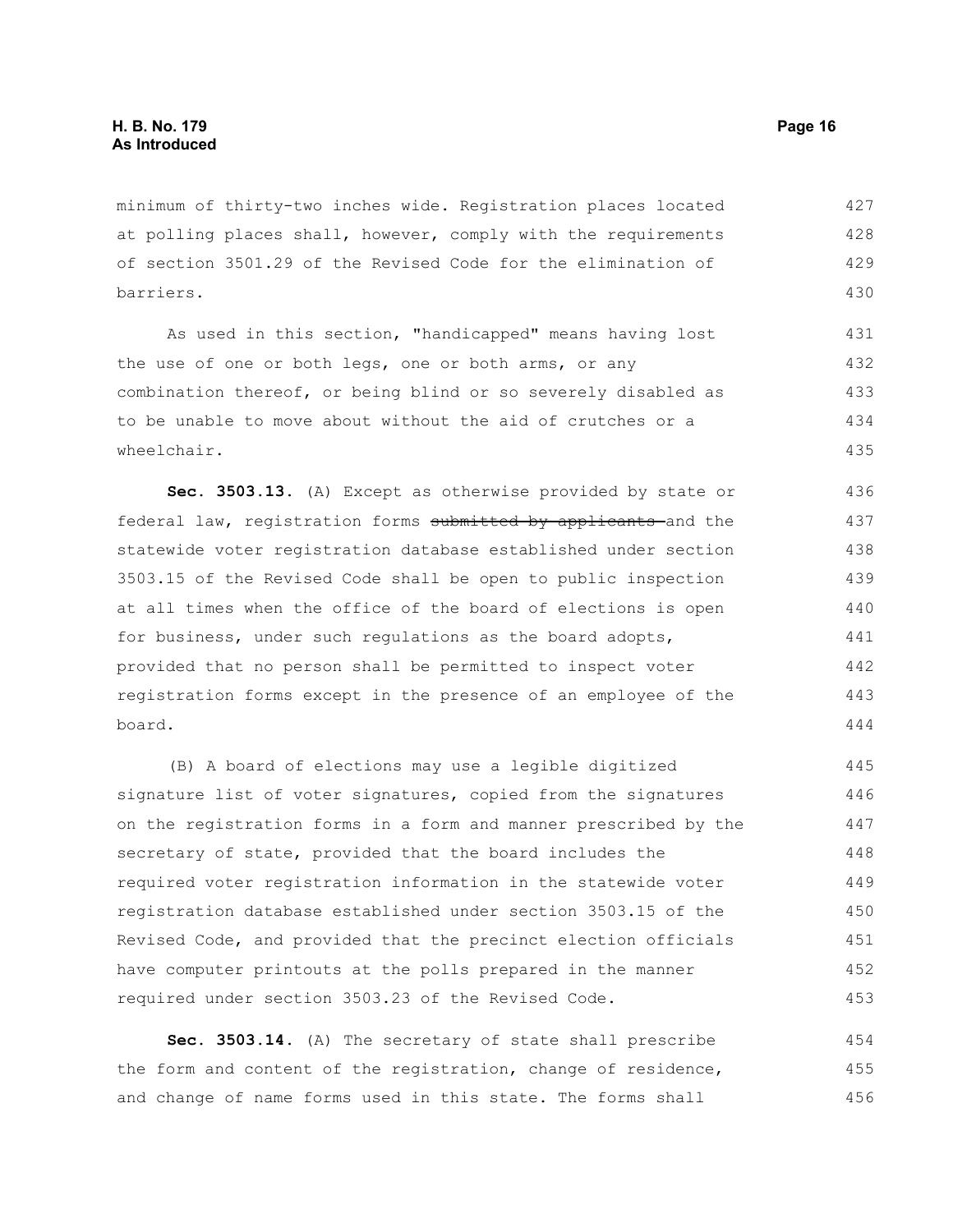| meet the requirements of the National Voter Registration Act of  | 457 |
|------------------------------------------------------------------|-----|
| 1993 and shall include spaces for all of the following:          | 458 |
| (1) The voter's name;                                            | 459 |
| (2) The voter's address;                                         | 460 |
| (3) The current date;                                            | 461 |
| (4) The voter's date of birth;                                   | 462 |
| (5) The voter to provide one or more of the following:           | 463 |
| (a) The voter's driver's license number, if any;                 | 464 |
| (b) The last four digits of the voter's social security          | 465 |
| number, if any;                                                  | 466 |
| (c) A copy of a current and valid photo identification, a        | 467 |
| copy of a military identification, or a copy of a current        | 468 |
| utility bill, bank statement, government check, paycheck, or     | 469 |
| other government document, other than a notice of voter          | 470 |
| registration mailed by a board of elections-under section-       | 471 |
| 3503.19 of the Revised Code, that shows the voter's name and     | 472 |
| address.                                                         | 473 |
|                                                                  |     |
| (6) The voter's signature.                                       | 474 |
| The registration form shall include a space on which the         | 475 |
| person registering an applicant shall sign the person's name and | 476 |
| provide the person's address and a space on which the person-    | 477 |
| registering an applicant shall name the employer who is-         | 478 |
| employing that person to register the applicant.                 | 479 |
| Except for forms prescribed by the secretary of state            | 480 |
| under section 3503.11 of the Revised Code, the secretary of      | 481 |
| state shall permit boards of elections to produce forms that     | 482 |
| have subdivided spaces for each individual alphanumeric          | 483 |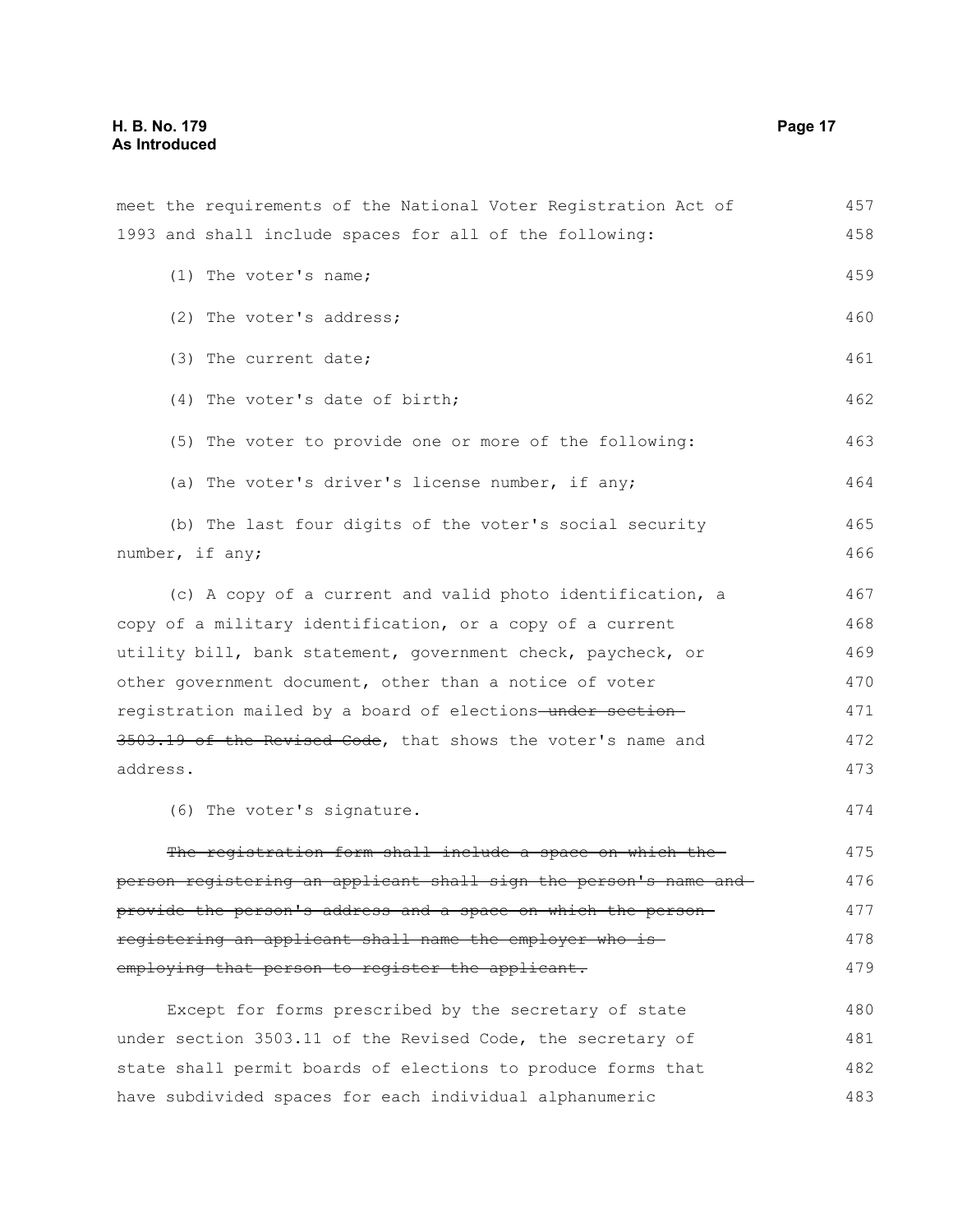character of the information provided by the voter so as to accommodate the electronic reading and conversion of the voter's information to data and the subsequent electronic transfer of that data to the statewide voter registration database established under section 3503.15 of the Revised Code. (B) None of the following persons who are registering an applicant in the course of that official's or employee's normal duties shall sign the person's name, provide the person'saddress, or name the employer who is employing the person to register an applicant on a form prepared under this section: (1) An election official; (2) A county treasurer; (3) A deputy registrar of motor vehicles; (4) An employee of a designated agency; (5) An employee of a public high school; (6) An employee of a public vocational school; (7) An employee of a public library; (8) An employee of the office of a county treasurer; (9) An employee of the bureau of motor vehicles; (10) An employee of a deputy registrar of motor vehicles; (11) An employee of an election official. 484 485 486 487 488 489 490 491 492 493 494 495 496 497 498 499 500 501 502 503 504

(C) Except as provided in section 3501.382 of the Revised Code, any applicant who is unable to sign the applicant's own name shall make an "X," if possible, which shall be certified by the signing of the name of the applicant by the person filling out the form, who shall add the person's own signature. If an 505 506 507 508 509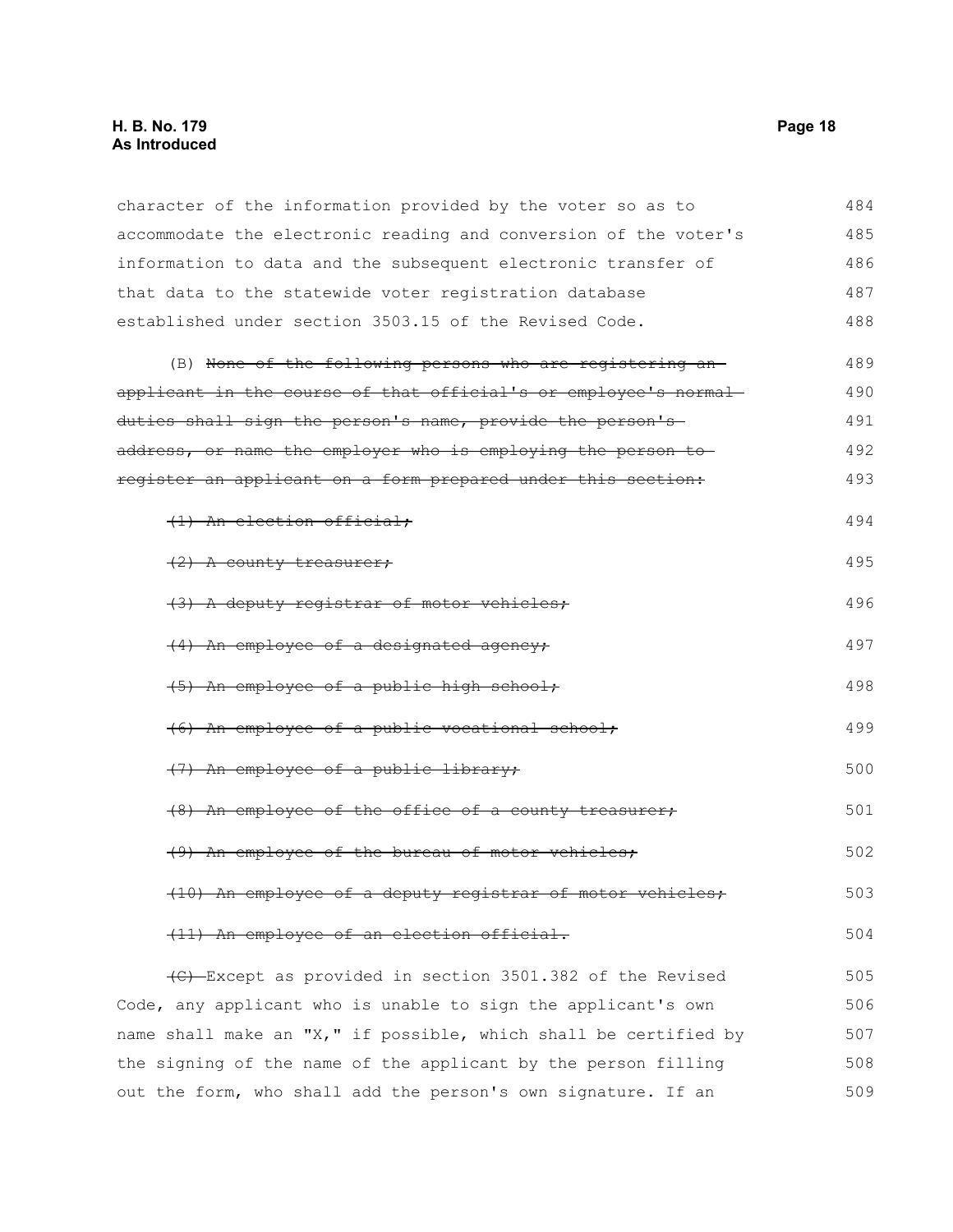applicant is unable to make an "X," the applicant shall indicate in some manner that the applicant desires to register to vote or to change the applicant's name or residence. The person registering the applicant shall sign the form and attest that the applicant indicated that the applicant desired to register to vote or to change the applicant's name or residence. 510 511 512 513 514 515

(D) No registration, change of residence, or change of name form shall be rejected solely on the basis that a person registering an applicant failed to sign the person's name or failed to name the employer who is employing that person to register the applicant as required under division (A) of this section. 516 517 518 519 520 521

(E) As used in this section, "registering an applicant" includes any effort, for compensation, to provide voterregistration forms or to assist persons in completing or returning those forms. 522 523 524 525

**Sec. 3503.15.** (A)(1) The secretary of state shall establish and maintain a statewide voter registration database that shall be administered by the office of the secretary of state and made continuously available to each board of elections and to other agencies as authorized by law. 526 527 528 529 530

(2)(a) State Except as otherwise provided in division (A) (2)(d) of this section, state agencies, including, but not limited to, the department of health, bureau of motor vehicles, the department of job and family services, and the department of rehabilitation and corrections, shall provide any information and data to the secretary of state that is collected in the course of normal business and that is necessary to register to vote, to update an elector's registration, or to maintain the statewide voter registration database established pursuant to 531 532 533 534 535 536 537 538 539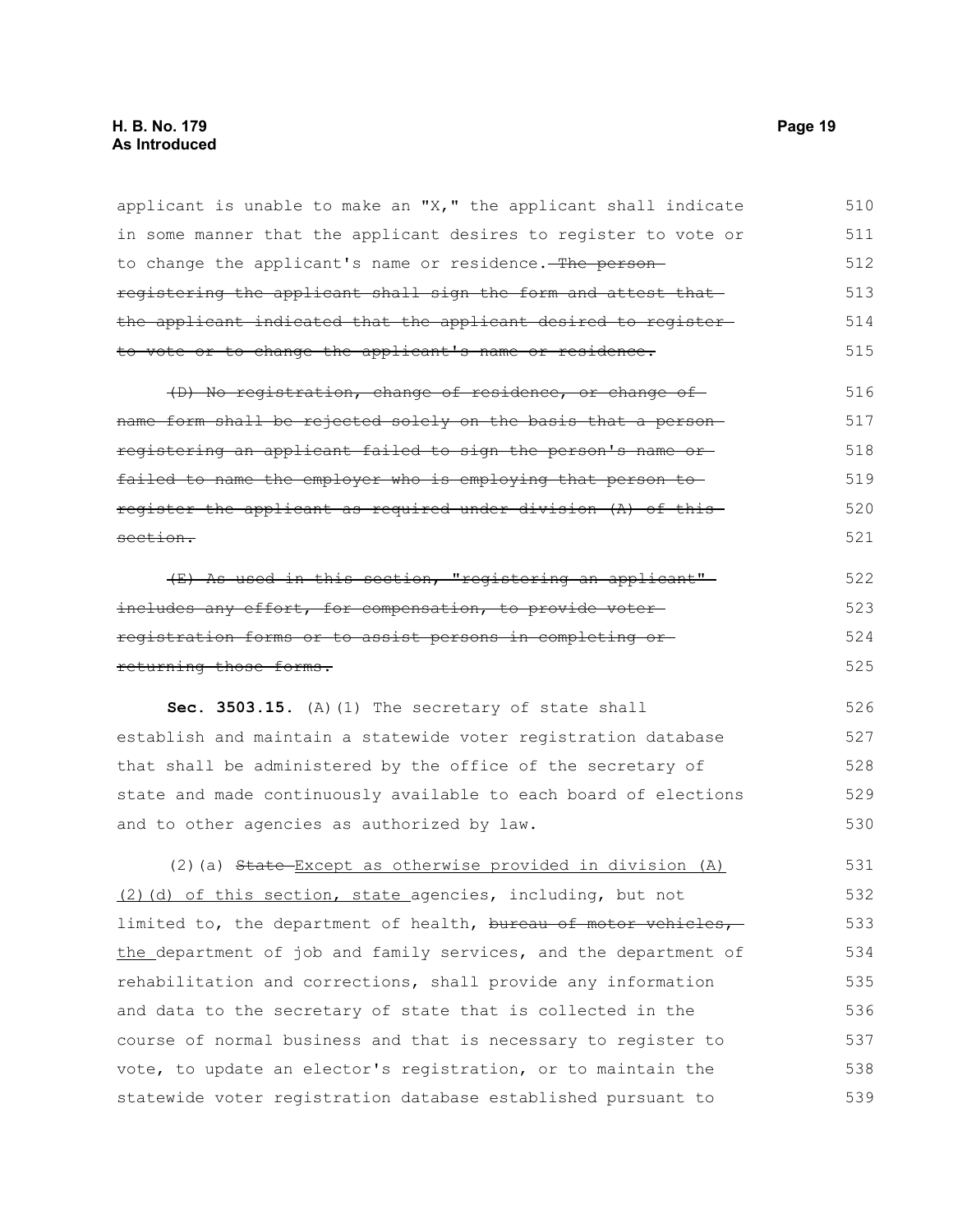this section, except where prohibited by federal law or regulation. The secretary of state shall ensure that any information or data provided to the secretary of state that is confidential in the possession of the entity providing the data remains confidential while in the possession of the secretary of state. No public office, and no public official or employee, shall sell that information or data or use that information or data for profit. 540 541 542 543 544 545 546 547

(b) Information provided under  $\frac{1}{2}$  this division (A)(2)(a) of this section for maintenance of the statewide voter registration database shall not be used to update the name or address of a registered elector. The name or address of a registered electorshall only be updated as a result of the elector's actions infiling a notice of change of name, change of address, or both. 548 549 550 551 552 553

(c) A board of elections shall contact a registered elector pursuant to the rules adopted under division (D)(7) of this section to verify the accuracy of the information in the statewide voter registration database regarding that elector if that information does not conform with information provided under division  $(A)$   $(2)$   $(a)$  of this section and the discrepancy would affect the elector's eligibility to cast a regular ballot. 554 555 556 557 558 559 560

(d) Divisions (A)(2)(a) to (c) of this section do not apply to information the secretary of state receives from the registrar of motor vehicles under section 3503.11 of the Revised Code. The secretary of state and the boards of elections shall handle information they receive from the registrar in accordance with that section. 561 562 563 564 565 566

(3)(a) The secretary of state shall enter into agreements to share information or data that is in the possession of the secretary of state with other states or groups of states, as the 567 568 569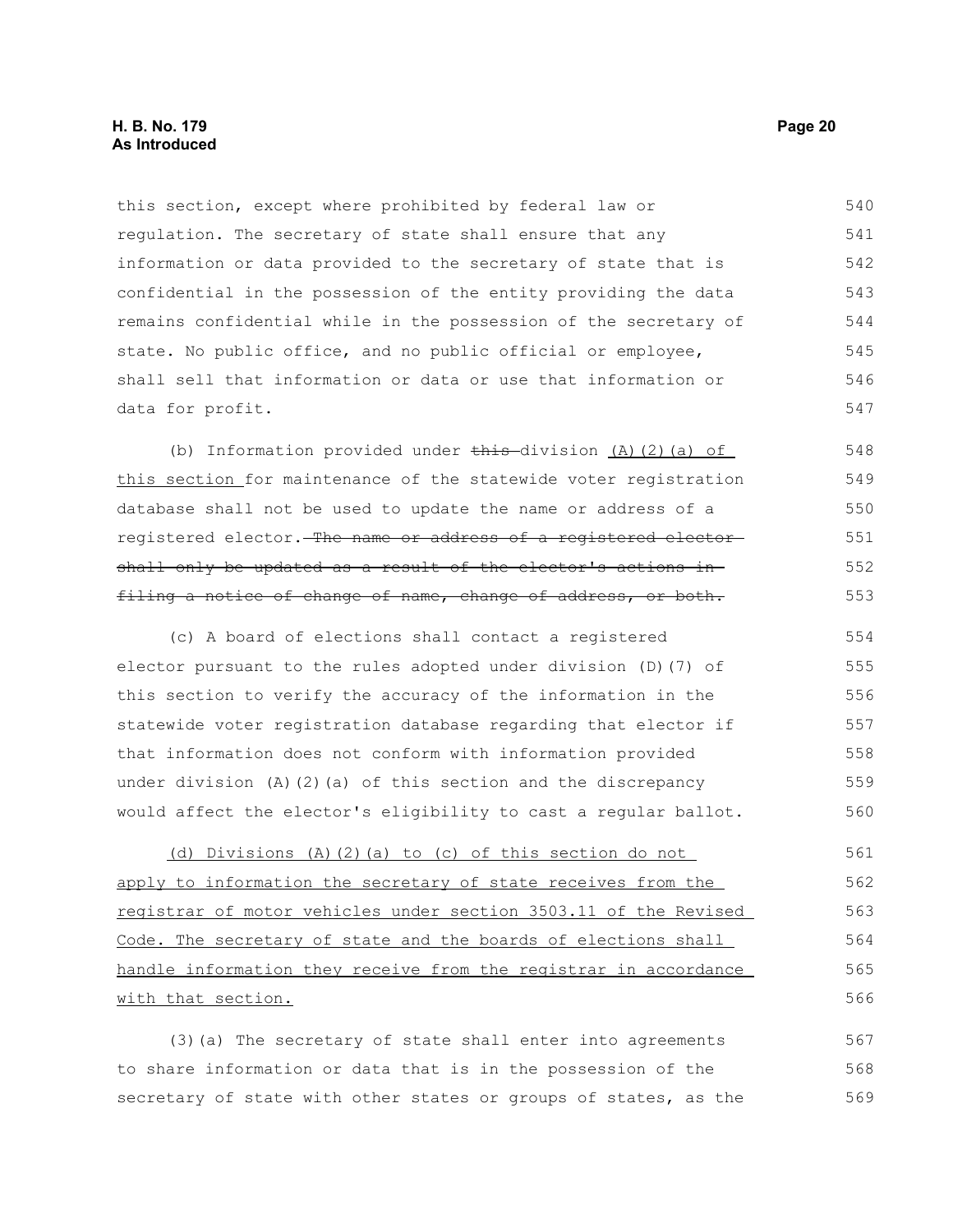#### **H. B. No. 179 Page 21 As Introduced**

secretary of state considers necessary, in order to maintain the statewide voter registration database established pursuant to this section. Except as otherwise provided in division (A)(3)(b) of this section, the secretary of state shall ensure that any information or data provided to the secretary of state that is confidential in the possession of the state providing the data remains confidential while in the possession of the secretary of state. 570 571 572 573 574 575 576 577

(b) The secretary of state may provide such otherwise confidential information or data to persons or organizations that are engaging in legitimate governmental purposes related to the maintenance of the statewide voter registration database. The secretary of state shall adopt rules pursuant to Chapter 119. of the Revised Code identifying the persons or organizations who may receive that information or data. The secretary of state shall not share that information or data with a person or organization not identified in those rules. The secretary of state shall ensure that a person or organization that receives confidential information or data under this division keeps the information or data confidential in the person's or organization's possession by, at a minimum, entering into a confidentiality agreement with the person or organization. Any confidentiality agreement entered into under this division shall include a requirement that the person or organization submit to the jurisdiction of this state in the event that the person or organization breaches the agreement. 578 579 580 581 582 583 584 585 586 587 588 589 590 591 592 593 594 595

(4) No person or entity that receives information or data under division (A)(3) of this section shall sell the information or data or use the information or data for profit. 596 597 598

(B) The statewide voter registration database established 599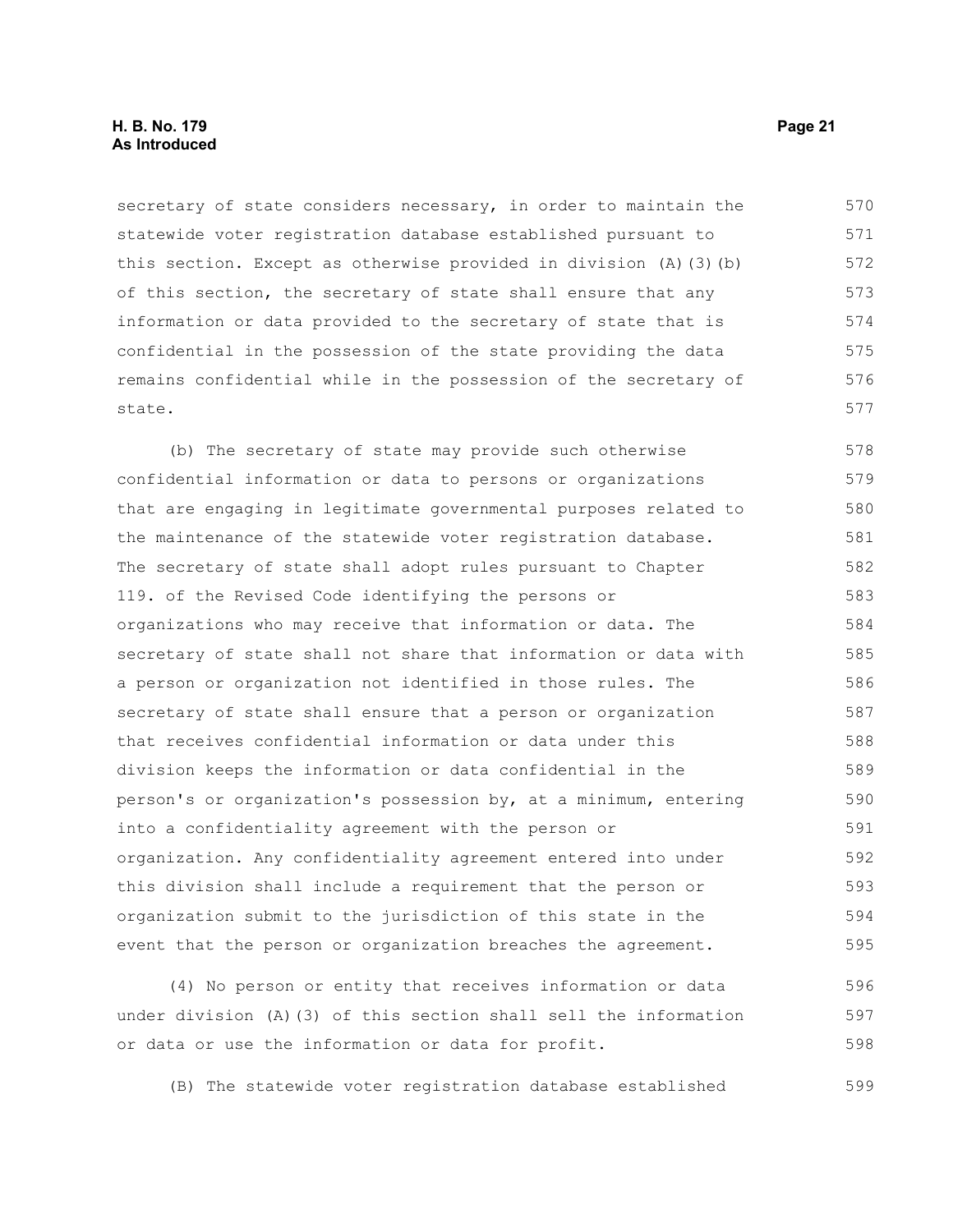under this section shall be the official list of registered voters for all elections conducted in this state. (C) The statewide voter registration database established under this section shall, at a minimum, include all of the following: (1) An electronic network that connects all board of elections offices with the office of the secretary of state and with the offices of all other boards of elections; (2) A computer program that harmonizes the records contained in the database with records maintained by each board of elections; (3) An interactive computer program that allows access to the records contained in the database by each board of elections and by any persons authorized by the secretary of state to add, delete, modify, or print database records, and to conduct updates of the database; (4) A search program capable of verifying registered voters and their registration information by name, driver's license number, birth date, social security number, or current address; (5) Safeguards and components to ensure that the integrity, security, and confidentiality of the voter registration information is maintained; (6) Methods to retain canceled voter registration records for not less than five years after they are canceled and to 600 601 602 603 604 605 606 607 608 609 610 611 612 613 614 615 616 617 618 619 620 621 622 623 624

(D) The secretary of state shall adopt rules pursuant to Chapter 119. of the Revised Code doing all of the following: 626 627

record the reason for their cancellation.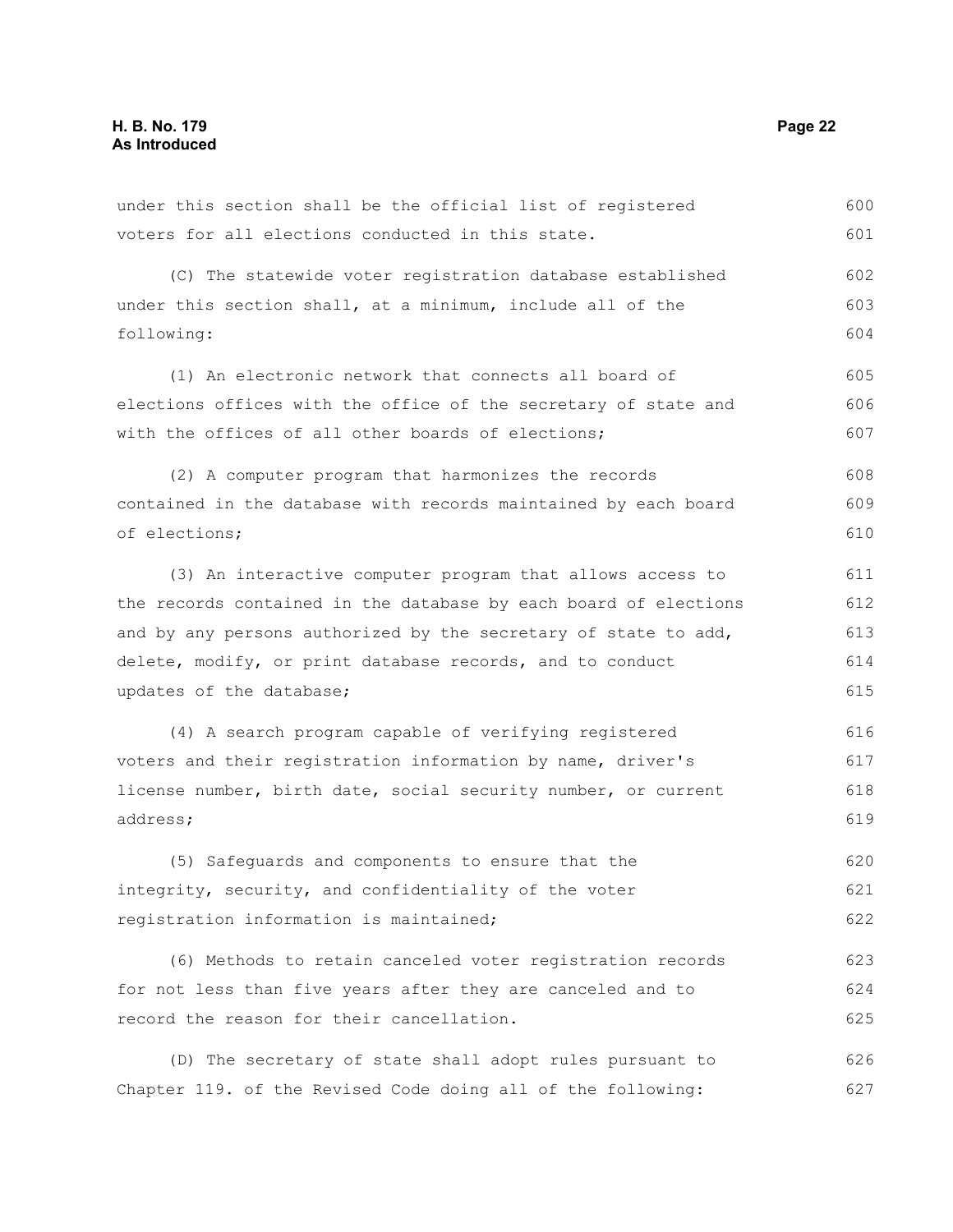registration records maintained by boards of elections shall be converted to electronic files for inclusion in the statewide voter registration database; (2) Establishing a uniform method for entering voter registration records into the statewide voter registration database on an expedited basis, but not less than once per day, if new registration information is received; (3) Establishing a uniform method for purging canceled voter registration records from the statewide voter registration database in accordance with section 3503.21 of the Revised Code; (4) Specifying the persons authorized to add, delete, modify, or print records contained in the statewide voter registration database and to make updates of that database; (5) Establishing a process for annually auditing the information contained in the statewide voter registration database; (6) Establishing, by mutual agreement with the bureau of motor vehicles, the content and format of the information and data the bureau of motor vehicles shall provide to the secretary of state under division  $(A)$   $(2)$   $(a)$  of this section and the frequency with which the bureau shall provide that information and data: 629 630 631 632 633 634 635 636 637 638 639 640 641 642 643 644 645 646 647 648 649 650

(1) Specifying the manner in which existing voter

(7) Establishing a uniform method for addressing instances in which records contained in the statewide voter registration database do not conform with records maintained by an agency, state, or group of states described in division (A)(2)(a) or (3) (a) of this section. That method shall prohibit an elector's voter registration from being canceled on the sole basis that 651 652 653 654 655 656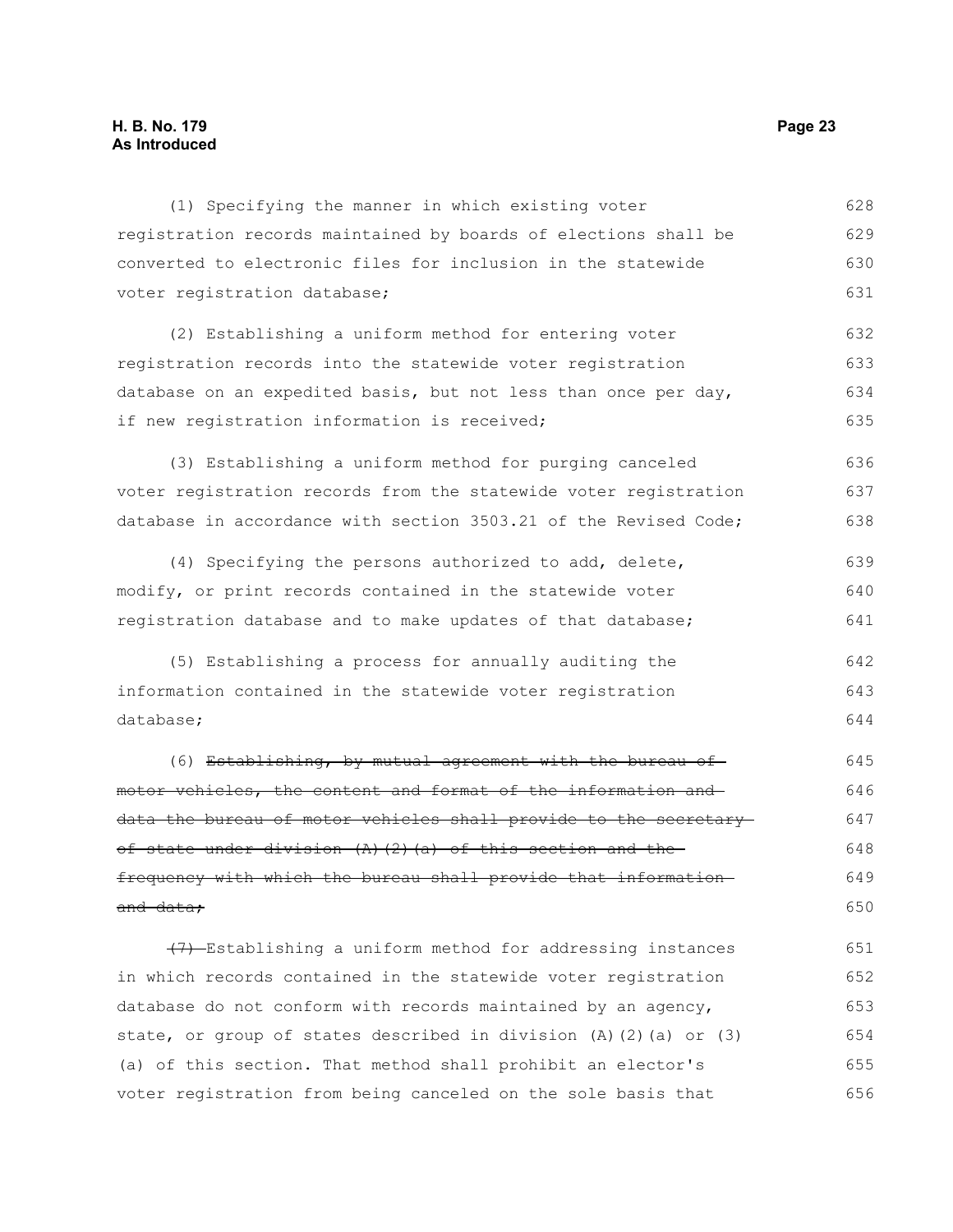the information in the registration record does not conform to records maintained by such an agency. (E) A board of elections promptly shall purge a voter's name and voter registration information from the statewide voter registration database in accordance with the rules adopted by the secretary of state under division (D)(3) of this section after the cancellation of a voter's registration under section 3503.21 of the Revised Code. (F) The secretary of state shall provide training in the operation of the statewide voter registration database to each board of elections and to any persons authorized by the secretary of state to add, delete, modify, or print database records, and to conduct updates of the database. (G)(1) The statewide voter registration database established under this section shall be made available on a web site of the office of the secretary of state as follows: (a) Except as otherwise provided in division (G)(1)(b) of this section, the following information from the statewide voter registration database regarding a registered voter shall be made available on the web site: (i) The voter's name; (ii) The voter's address; (iii) The voter's precinct number; (iv) The voter's voting history. (b) During the thirty days before the day of a primary or general election, the web site interface of the statewide voter registration database shall permit a voter to search for the polling location at which that voter may cast a ballot. 657 658 659 660 661 662 663 664 665 666 667 668 669 670 671 672 673 674 675 676 677 678 679 680 681 682 683 684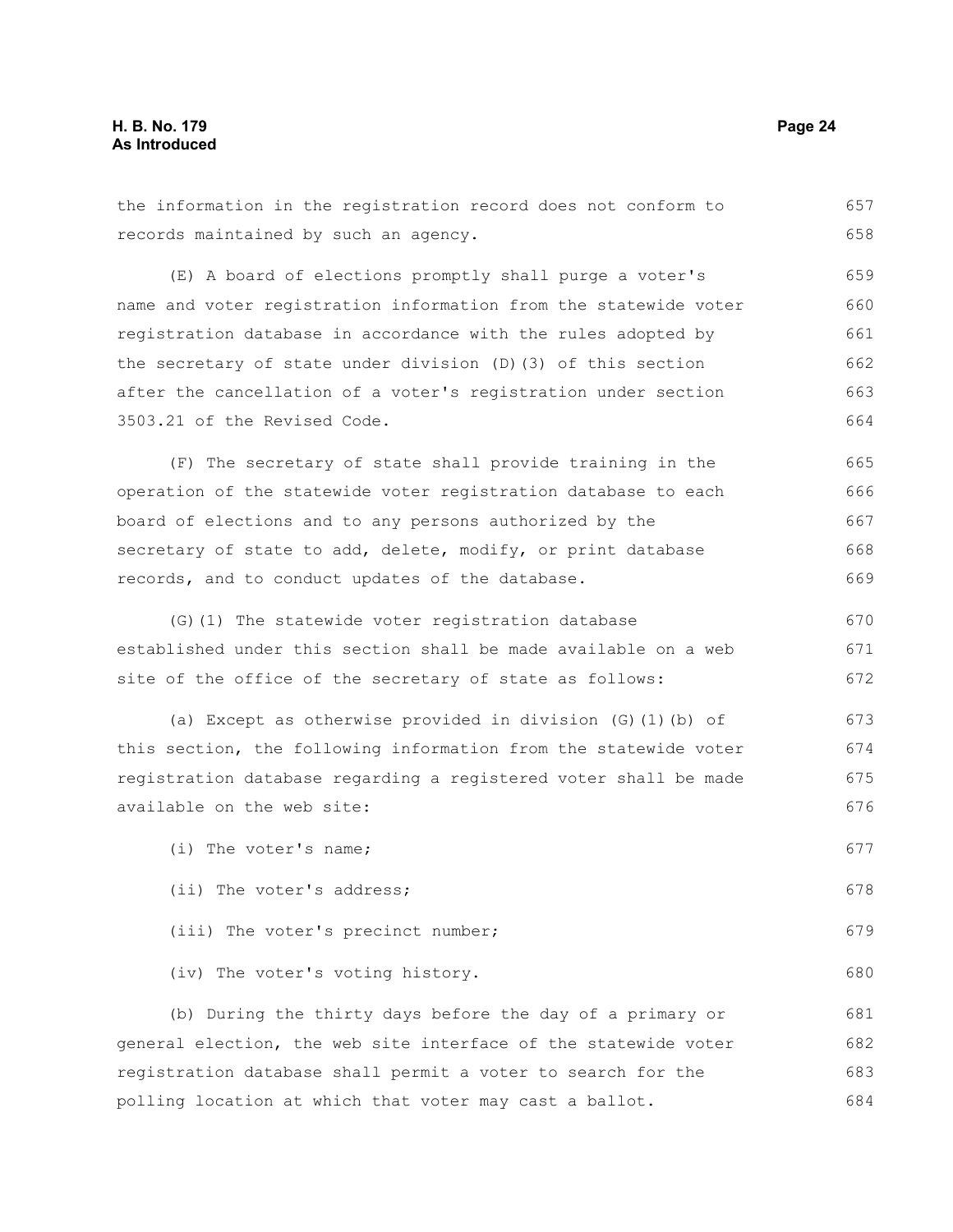#### **H. B. No. 179 Page 25 As Introduced**

(2) The secretary of state shall establish, by rule adopted under Chapter 119. of the Revised Code, a process for boards of elections to notify the secretary of state of changes in the locations of precinct polling places for the purpose of updating the information made available on the secretary of state's web site under division (G)(1)(b) of this section. Those rules shall require a board of elections, during the thirty days before the day of a primary or general election, to notify the secretary of state within one business day of any change to the location of a precinct polling place within the county. 685 686 687 688 689 690 691 692 693 694

(3) During the thirty days before the day of a primary or general election, not later than one business day after receiving a notification from a county pursuant to division (G) (2) of this section that the location of a precinct polling place has changed, the secretary of state shall update that information on the secretary of state's web site for the purpose of division (G)(1)(b) of this section. 695 696 697 698 699 700 701

**Sec. 3503.16.** (A) Whenever a registered elector changes the place of residence of that registered elector from one precinct to another within a county or from one county to another, or has a change of name, that registered elector shall report the change by delivering-doing any of the following: 702 703 704 705 706

(1) Delivering a change of residence or change of name form, whichever is appropriate, as prescribed by the secretary of state under section 3503.14 of the Revised Code to the state or local office of a designated agency, a public high school or vocational school, a public library, the office of the county treasurer, the office of the secretary of state, any office of the registrar or deputy registrar of motor vehicles, or any office of a board of elections in person or by a third person. 707 708 709 710 711 712 713 714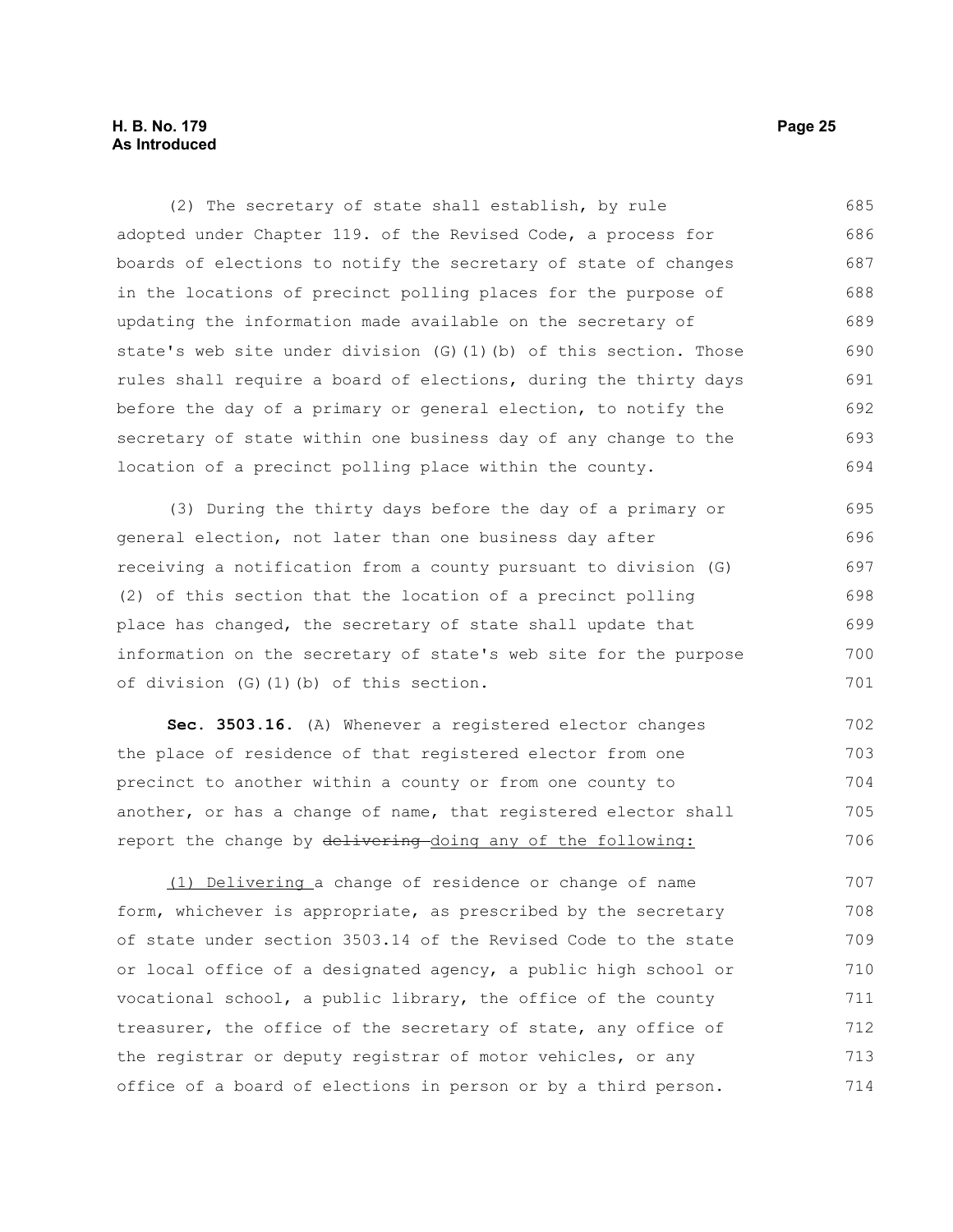Any voter registration, change of address, or change of name application, returned by mail, may be sent only to the secretary of state or the board of elections. 715 716 717

A registered elector also may update the registration of that registered elector by filing 718 719

(2) Submitting the elector's current residence or name information to any office of the registrar or deputy registrar of motor vehicles on a form provided by the registrar or through the official web site of the bureau of motor vehicles; 720 721 722 723

(3) Filing a change of residence or change of name form on the day of a special, primary, or general election at the polling place in the precinct in which that registered elector resides or at the board of elections or at another site designated by the board. 724 725 726 727 728

(B)(1)(a) Any registered elector who moves within a precinct on or prior to the day of a general, primary, or special election and has not filed a notice of reported the change of residence in accordance with the board of elections division (A) of this section may vote in that election by going to that registered elector's assigned polling place, completing and signing a notice of change of residence, showing identification in the form of a current and valid photo identification, a military identification, or a copy of a current utility bill, bank statement, government check, paycheck, or other government document, other than a notice of voter registration mailed by a board of elections-under section-3503.19 of the Revised Code, that shows the name and current address of the elector, and casting a ballot. 729 730 731 732 733 734 735 736 737 738 739 740 741 742

(b) Any registered elector who changes the name of that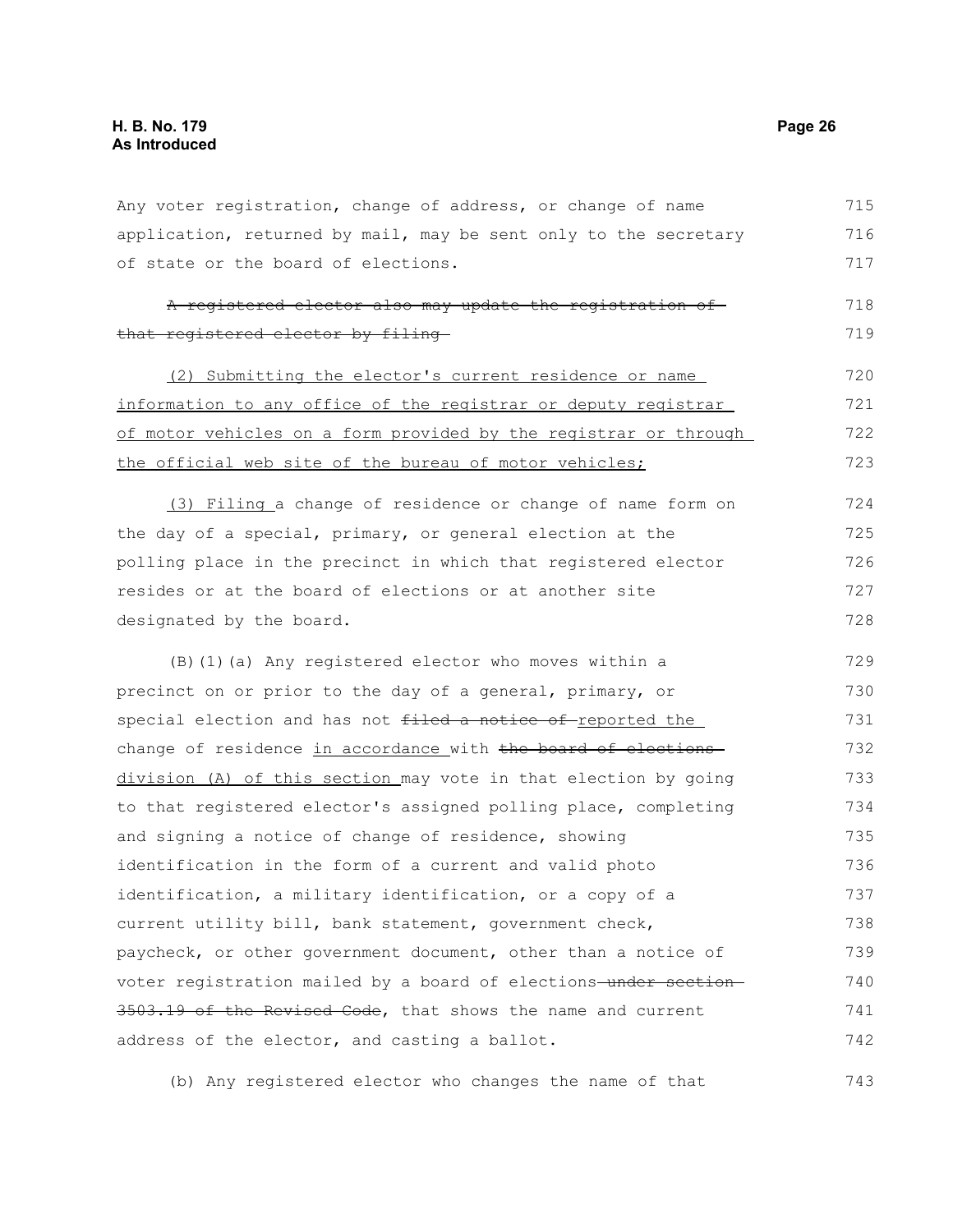registered elector and remains within a precinct on or prior to the day of a general, primary, or special election and has not filed a notice of reported the change of name in accordance with the board of elections division (A) of this section may vote in that election by going to that registered elector's assigned polling place, completing and signing a notice of a change of name, and casting a provisional ballot under section 3505.181 of the Revised Code. If the registered elector provides to the precinct election officials proof of a legal name change, such as a marriage license or court order that includes the elector's current and prior names, the elector may complete and sign a notice of change of name and cast a regular ballot. 744 745 746 747 748 749 750 751 752 753 754 755

(2) Any registered elector who moves from one precinct to another within a county or moves from one precinct to another and changes the name of that registered elector on or prior to the day of a general, primary, or special election and has not filed a notice of reported the change of residence or change of name, whichever is appropriate, in accordance with the board of elections division (A) of this section may vote in that election if that registered elector complies with division (G) of this section or does all of the following: 756 757 758 759 760 761 762 763 764

(a) Appears at anytime during regular business hours on or after the twenty-eighth day prior to the election in which that registered elector wishes to vote or, if the election is held on the day of a presidential primary election, the twenty-fifth day prior to the election, through noon of the Saturday prior to the election at the office of the board of elections, appears at any time during regular business hours on the Monday prior to the election at the office of the board of elections, or appears on the day of the election at either of the following locations: 765 766 767 768 769 770 771 772 773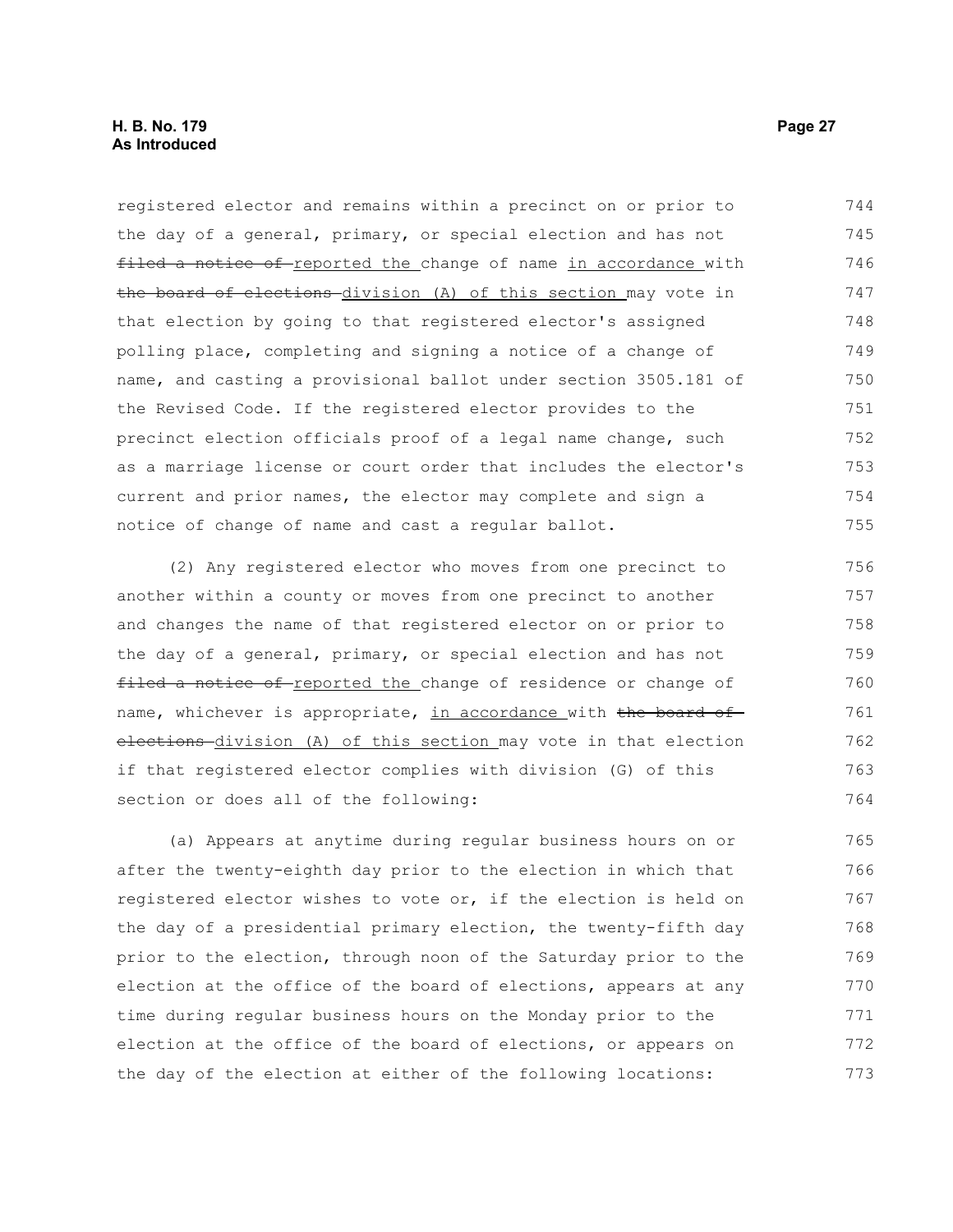| (i) The polling place for the precinct in which that             | 774 |
|------------------------------------------------------------------|-----|
| registered elector resides;                                      | 775 |
| (ii) The office of the board of elections or, if pursuant        | 776 |
|                                                                  |     |
| to division (C) of section 3501.10 of the Revised Code the board | 777 |
| has designated another location in the county at which           | 778 |
| registered electors may vote, at that other location instead of  | 779 |
| the office of the board of elections.                            | 780 |
| (b) Completes and signs, under penalty of election               | 781 |
| falsification, the written affirmation on the provisional ballot | 782 |
| envelope, which shall serve as a notice of change of residence   | 783 |
| or change of name, whichever is appropriate;                     | 784 |
| (c) Votes a provisional ballot under section 3505.181 of         | 785 |
| the Revised Code at the polling place, at the office of the      | 786 |
| board of elections, or, if pursuant to division (C) of section   | 787 |
| 3501.10 of the Revised Code the board has designated another     | 788 |
| location in the county at which registered electors may vote, at | 789 |
| that other location instead of the office of the board of        | 790 |
| elections, whichever is appropriate, using the address to which  | 791 |
| that registered elector has moved or the name of that registered | 792 |
| elector as changed, whichever is appropriate;                    | 793 |
| (d) Completes and signs, under penalty of election               | 794 |
| falsification, a statement attesting that that registered        | 795 |
| elector moved or had a change of name, whichever is appropriate, | 796 |
| on or prior to the day of the election, has voted a provisional  | 797 |
| ballot at the polling place for the precinct in which that       | 798 |
| registered elector resides, at the office of the board of        | 799 |

elections, or, if pursuant to division (C) of section 3501.10 of the Revised Code the board has designated another location in the county at which registered electors may vote, at that other location instead of the office of the board of elections, 800 801 802 803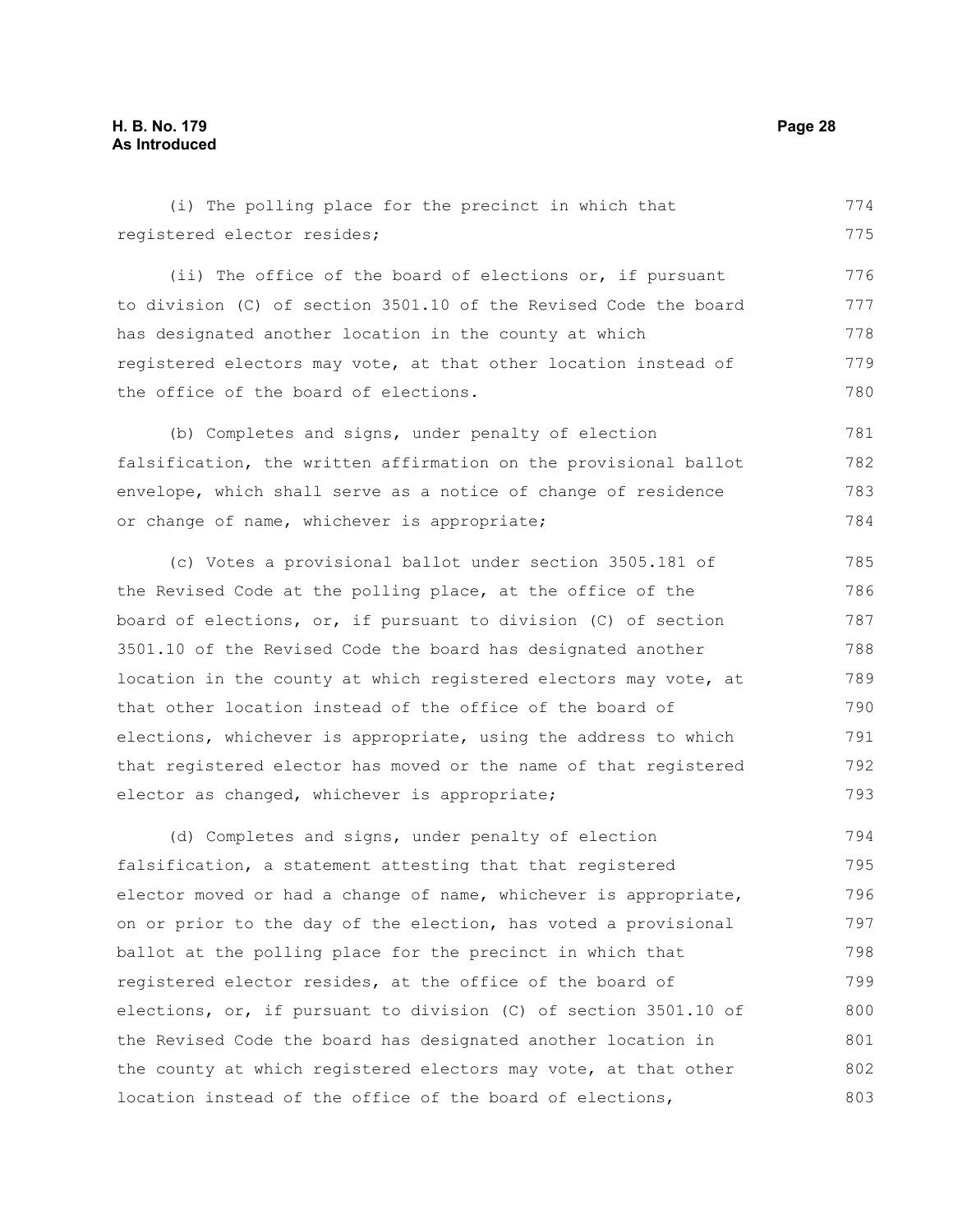804

834

at any other location for that particular election. (C) Any registered elector who moves from one county to another county within the state on or prior to the day of a general, primary, or special election and has not registered to vote in the county to which that registered elector moved reported the change of residence in accordance with division (A) of this section may vote in that election if that registered elector complies with division (G) of this section or does all of the following: (1) Appears at any time during regular business hours on or after the twenty-eighth day prior to the election in which that registered elector wishes to vote or, if the election is held on the day of a presidential primary election, the twentyfifth day prior to the election, through noon of the Saturday prior to the election at the office of the board of elections or, if pursuant to division (C) of section 3501.10 of the Revised Code the board has designated another location in the county at which registered electors may vote, at that other location instead of the office of the board of elections, appears during regular business hours on the Monday prior to the election at the office of the board of elections or, if pursuant to division (C) of section 3501.10 of the Revised Code the board has designated another location in the county at which registered electors may vote, at that other location instead of the office of the board of elections, or appears on the day of the election at the office of the board of elections or, if pursuant to division (C) of section 3501.10 of the Revised Code the board has designated another location in the county at which registered electors may vote, at that other location instead of 805 806 807 808 809 810 811 812 813 814 815 816 817 818 819 820 821 822 823 824 825 826 827 828 829 830 831 832 833

the office of the board of elections;

whichever is appropriate, and will not vote or attempt to vote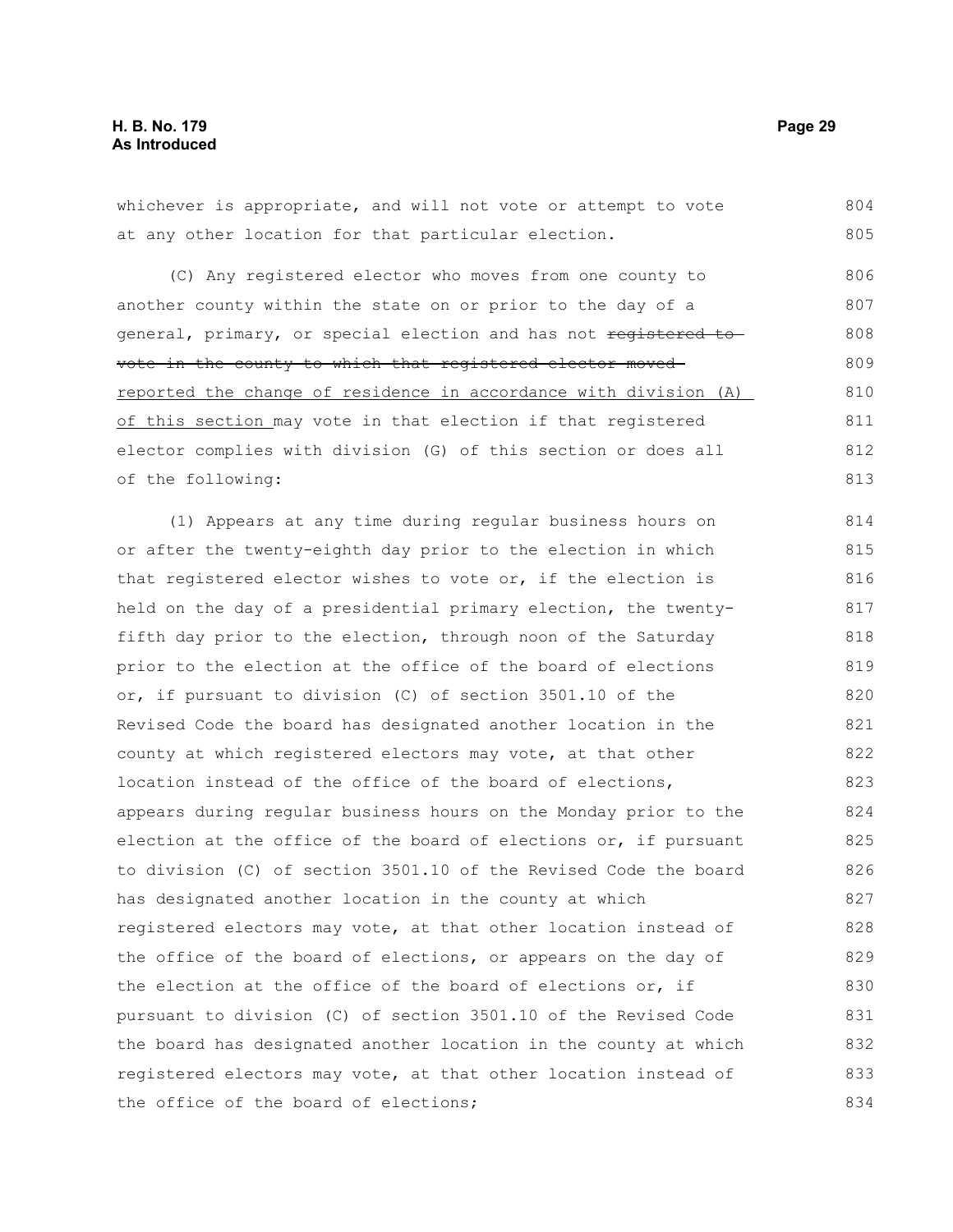#### **H. B. No. 179 Page 30 As Introduced**

(2) Completes and signs, under penalty of election falsification, the written affirmation on the provisional ballot envelope, which shall serve as a notice of change of residence; 835 836 837

(3) Votes a provisional ballot under section 3505.181 of the Revised Code at the office of the board of elections or, if pursuant to division (C) of section 3501.10 of the Revised Code the board has designated another location in the county at which registered electors may vote, at that other location instead of the office of the board of elections, using the address to which that registered elector has moved; 838 839 840 841 842 843 844

(4) Completes and signs, under penalty of election falsification, a statement attesting that that registered elector has moved from one county to another county within the state on or prior to the day of the election, has voted at the office of the board of elections or, if pursuant to division (C) of section 3501.10 of the Revised Code the board has designated another location in the county at which registered electors may vote, at that other location instead of the office of the board of elections, and will not vote or attempt to vote at any other location for that particular election. 845 846 847 848 849 850 851 852 853 854

(D) A person who votes by absent voter's ballots pursuant to division (G) of this section shall not make written application for the ballots pursuant to Chapter 3509. of the Revised Code. Ballots cast pursuant to division (G) of this section shall be set aside in a special envelope and counted during the official canvass of votes in the manner provided for in sections 3505.32 and 3509.06 of the Revised Code insofar as that manner is applicable. The board shall examine the pollbooks to verify that no ballot was cast at the polls or by absent voter's ballots under Chapter 3509. or 3511. of the Revised Code 855 856 857 858 859 860 861 862 863 864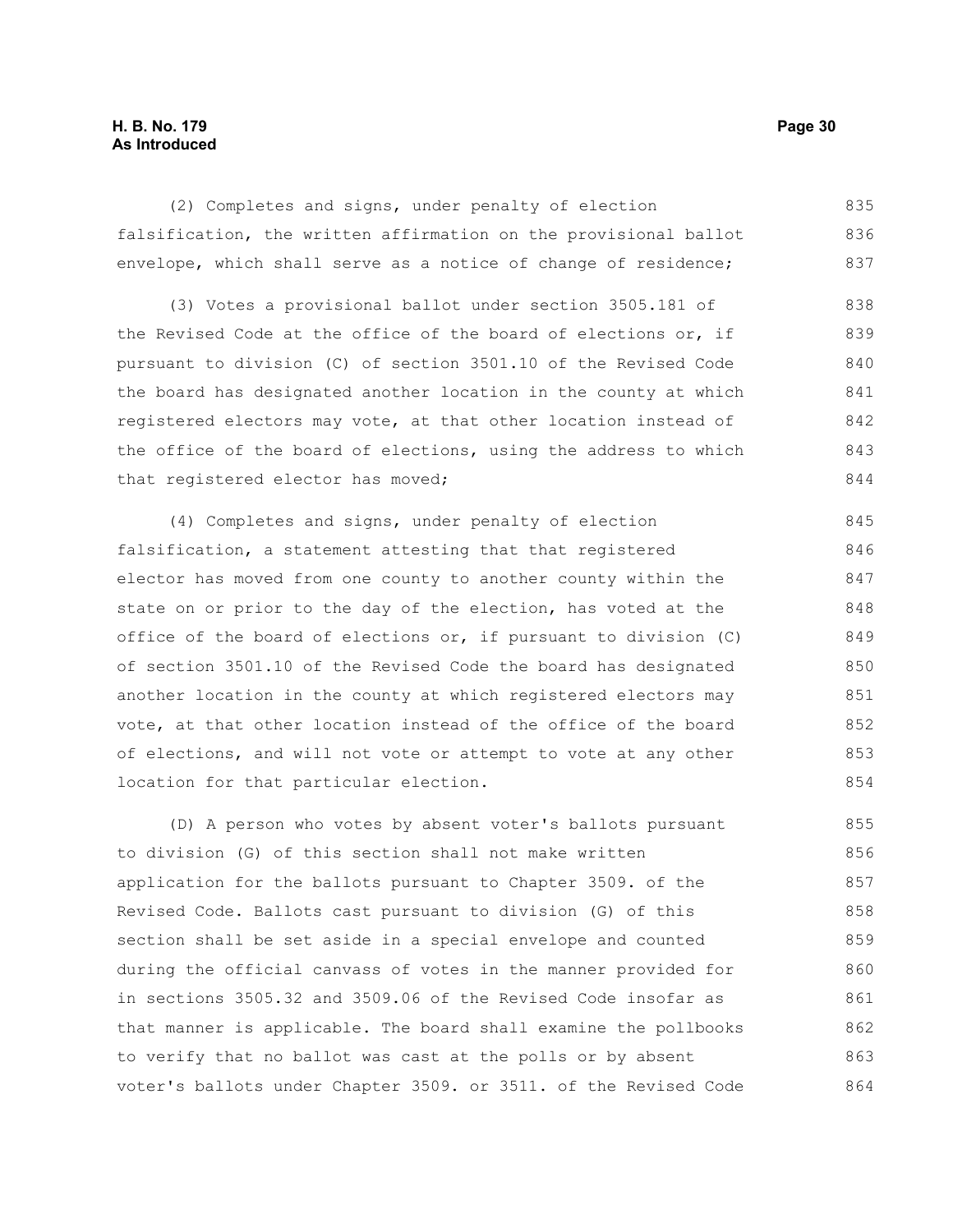#### **H. B. No. 179 Page 31 As Introduced**

by an elector who has voted by absent voter's ballots pursuant to division (G) of this section. Any ballot determined to be insufficient for any of the reasons stated above or stated in section 3509.07 of the Revised Code shall not be counted. 865 866 867 868

Subject to division (C) of section 3501.10 of the Revised Code, a board of elections may lease or otherwise acquire a site different from the office of the board at which registered electors may vote pursuant to division (B) or (C) of this section. 869 870 871 872 873

(E) Upon receiving a notice of change of residence or change of name form from a registrant, the board of elections shall immediately send the registrant an acknowledgment notice. If the change of residence or change of name notice is valid, the board shall update the voter's registration as appropriate. If that form is incomplete, the board shall inform the registrant in the acknowledgment notice specified in this division of the information necessary to complete or update that registrant's registration. 874 875 876 877 878 879 880 881 882

(F) Change of residence and change of name forms shall be available at each polling place, and when these forms are completed, noting changes of residence or name, as appropriate, they shall be filed with election officials at the polling place. Election officials shall return completed forms, together with the pollbooks and tally sheets, to the board of elections. 883 884 885 886 887 888

The board of elections shall provide change of residence and change of name forms to the probate court and court of common pleas. The court shall provide the forms to any person eighteen years of age or older who has a change of name by order of the court or who applies for a marriage license. The court shall forward all completed forms to the board of elections 889 890 891 892 893 894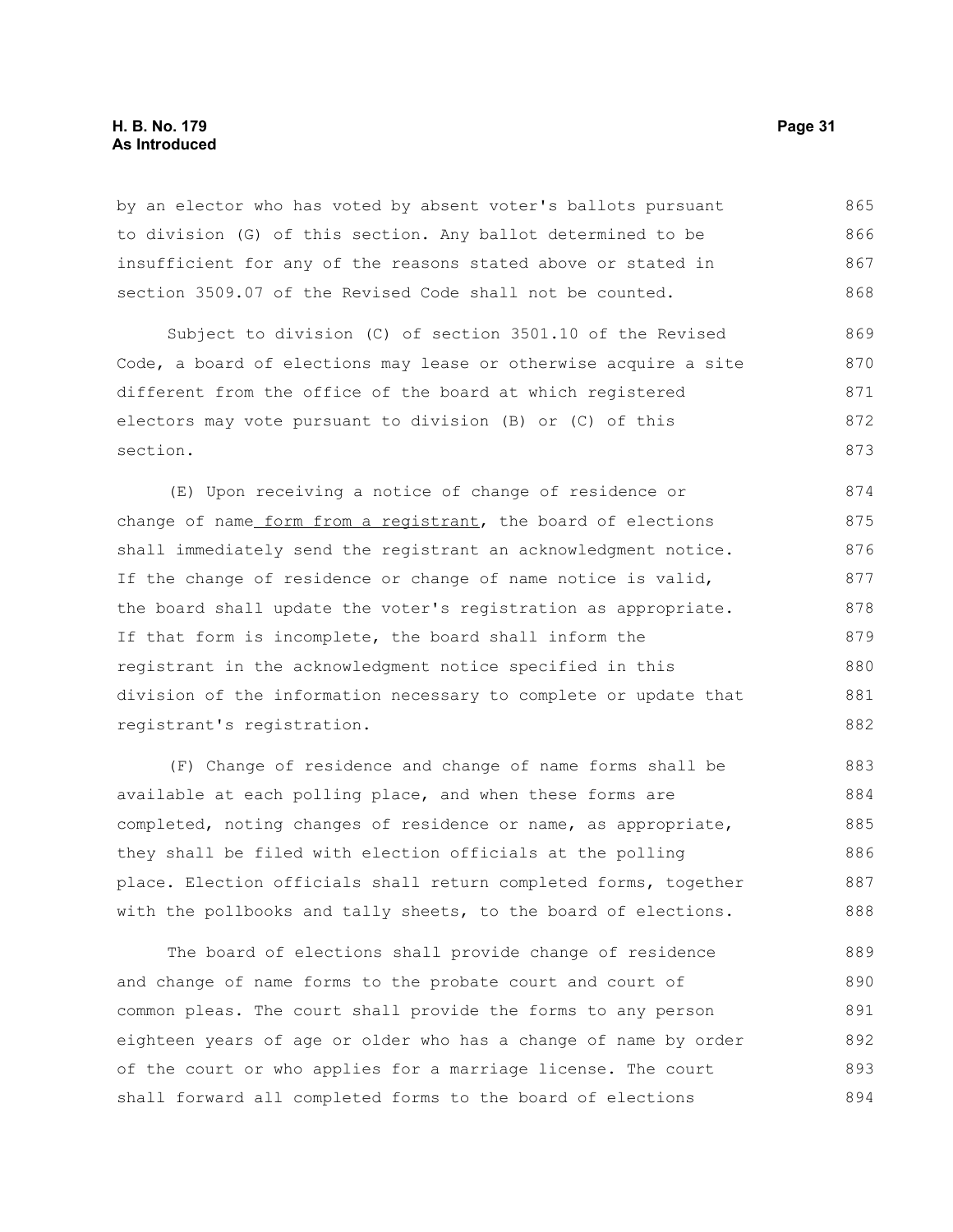within five days after receiving them.

(G) A registered elector who otherwise would qualify to vote under division (B) or (C) of this section but is unable to appear at the office of the board of elections or, if pursuant to division (C) of section 3501.10 of the Revised Code the board has designated another location in the county at which registered electors may vote, at that other location, on account of personal illness, physical disability, or infirmity, may vote on the day of the election if that registered elector does all of the following: 896 897 898 899 900 901 902 903 904

(1) Makes a written application that includes all of the information required under section 3509.03 of the Revised Code to the appropriate board for an absent voter's ballot on or after the twenty-seventh day prior to the election in which the registered elector wishes to vote through noon of the Saturday prior to that election and requests that the absent voter's ballot be sent to the address to which the registered elector has moved if the registered elector has moved, or to the address of that registered elector who has not moved but has had a change of name;

(2) Declares that the registered elector has moved or had a change of name, whichever is appropriate, and otherwise is qualified to vote under the circumstances described in division (B) or (C) of this section, whichever is appropriate, but that the registered elector is unable to appear at the board of elections because of personal illness, physical disability, or infirmity; 915 916 917 918 919 920 921

(3) Completes and returns along with the completed absent voter's ballot a notice of change of residence indicating the address to which the registered elector has moved, or a notice 922 923 924

895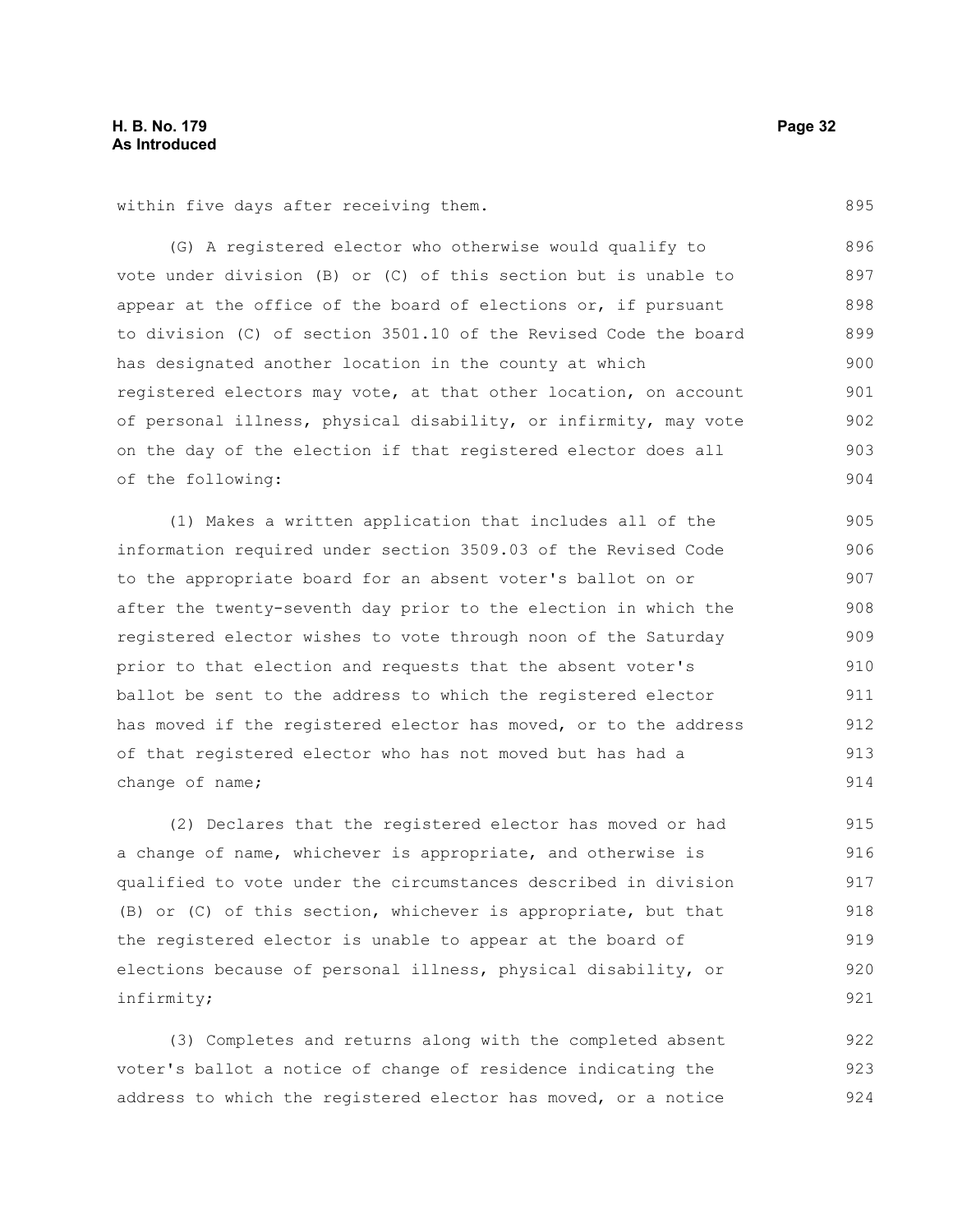925

of change of name, whichever is appropriate;

(4) Completes and signs, under penalty of election falsification, a statement attesting that the registered elector has moved or had a change of name on or prior to the day before the election, has voted by absent voter's ballot because of personal illness, physical disability, or infirmity that prevented the registered elector from appearing at the board of elections, and will not vote or attempt to vote at any other location or by absent voter's ballot mailed to any other location or address for that particular election. 926 927 928 929 930 931 932 933 934

Sec. 3503.19. (A) (1) Persons qualified to register or to change their registration because of a change of address or change of name may register or change their registration  $\frac{1}{2}mv_1$ any of the following methods: 935 936 937 938

(a) In person at any state or local office of a designated agency, at the office of the registrar or any deputy registrar of motor vehicles, at a public high school or vocational school, at a public library, at the office of a county treasurer, or at a branch office established by the board of elections, or in  $\frac{1}{2}$ 

(b) In person, through another person, or by mail at the office of the secretary of state or at the office of a board of elections. A registered elector may also change the elector's registration on ; 944 945 946 947

(c) By submitting the required information to any office of the registrar or deputy registrar of motor vehicles on a form provided by the registrar or through the official web site of the bureau of motor vehicles; 948 949 950 951

(d) On election day at any polling place where the elector is eligible to vote, in the manner provided under section 952 953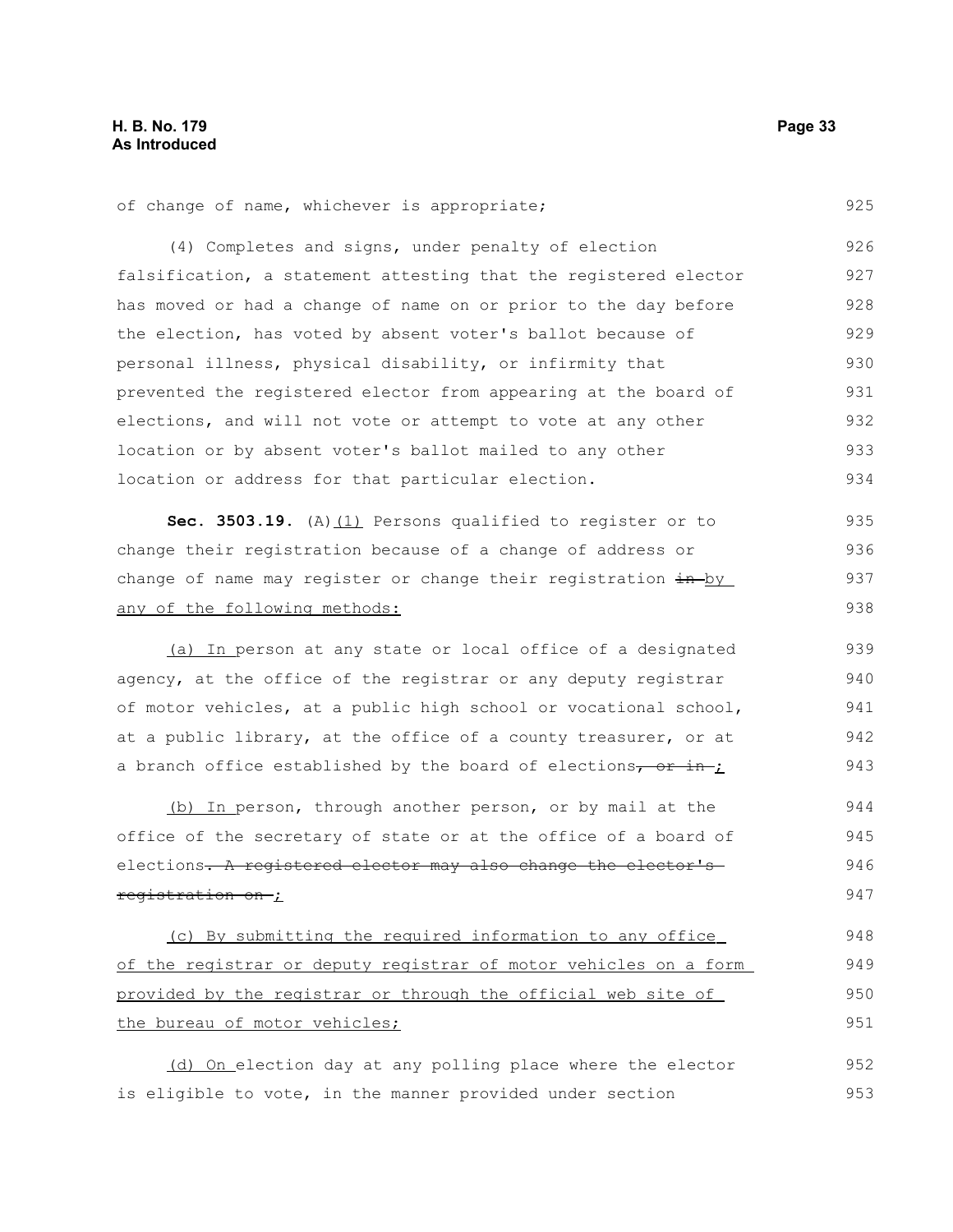3503.16 of the Revised Code.

(2) Any state or local office of a designated agency, the office of the registrar or any deputy registrar of motor vehicles, a public high school or vocational school, a public library, or the office of a county treasurer shall transmit any voter registration application or change of registration form that it receives to the board of elections of the county in which the state or local office is located, within five days after receiving the voter registration application or change of registration form. 955 956 957 958 959 960 961 962 963

 $A_n$  (3)(a) Except as provided in division (A)(3)(b) of this section, an otherwise valid voter registration application that is returned to the appropriate office other than by mail must be received by a state or local office of a designated agency, the office of the registrar or any deputy registrar of motor vehicles, a public high school or vocational school, a public library, the office of a county treasurer, the office of the secretary of state, or the office of a board of elections no later than the thirtieth day preceding a primary, special, or general election for the person to qualify as an elector eligible to vote at that election. An otherwise valid registration application received after that day entitles the elector to vote at all subsequent elections. 964 965 966 967 968 969 970 971 972 973 974 975 976

(b) Information transmitted to the secretary of state by the registrar of motor vehicles under division (A) of section 3503.11 of the Revised Code concerning a person who is eligible to register to vote must have been submitted to the registrar of motor vehicles or a deputy registrar by the person not later than the thirtieth day preceding a primary, special, or general election for the person to be registered to vote and to qualify 977 978 979 980 981 982 983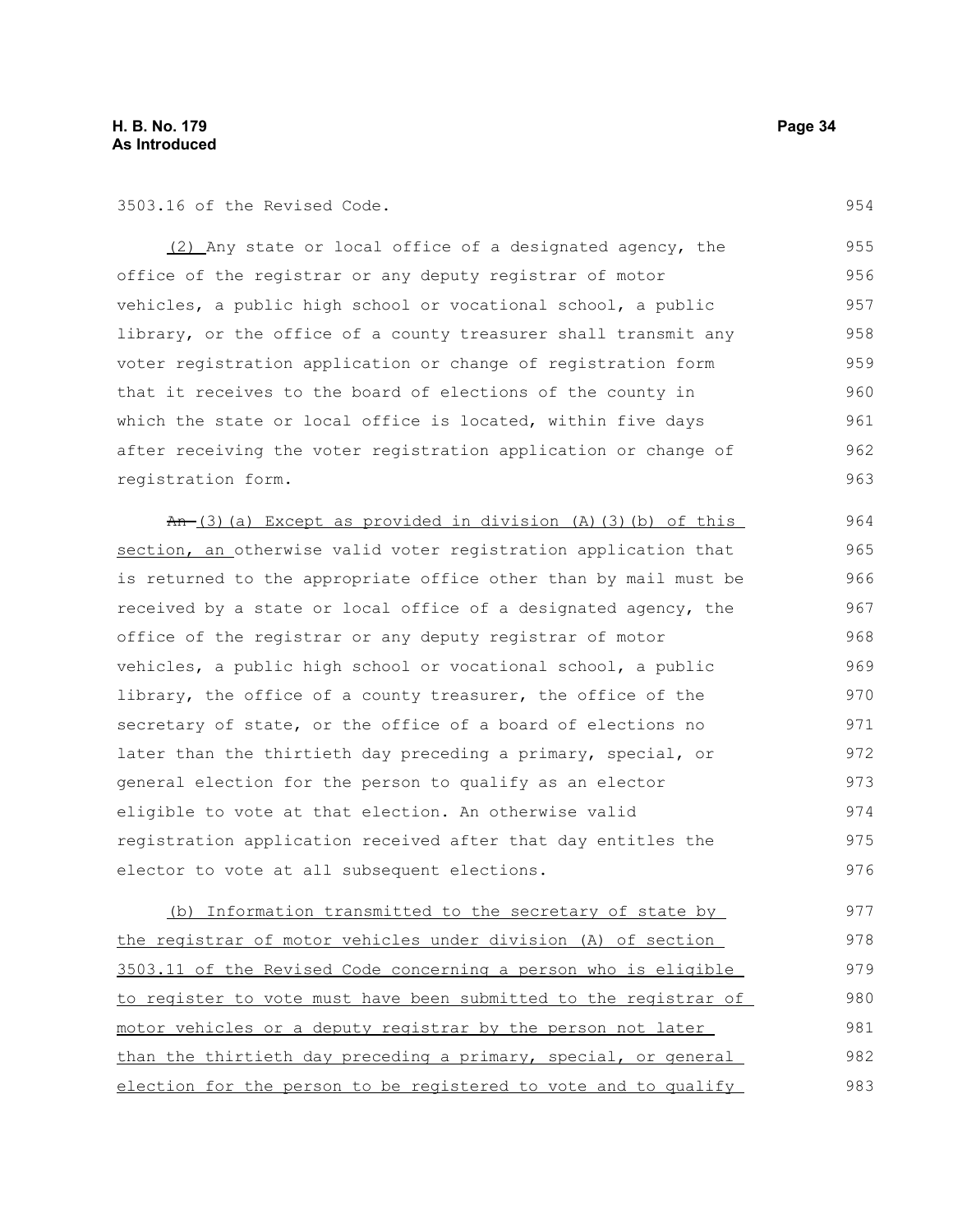general election.

| as an elector eligible to vote at that election. Otherwise valid | 984  |
|------------------------------------------------------------------|------|
| information transmitted under that division that was submitted   | 985  |
| after that day entitles the person to be registered to vote and  | 986  |
| to vote at all subsequent elections.                             | 987  |
|                                                                  |      |
| (4) Any state or local office of a designated agency, the        | 988  |
| office of the registrar or any deputy registrar of motor         | 989  |
| vehicles, a public high school or vocational school, a public    | 990  |
| library, or the office of a county treasurer shall date stamp a  | 991  |
| registration application or change of name or change of address  | 992  |
| form it receives using a date stamp that does not disclose the   | 993  |
| identity of the state or local office that receives the          | 994  |
| registration.                                                    | 995  |
| (5) Voter registration applications, if otherwise valid,         | 996  |
| that are returned by mail to the office of the secretary of      | 997  |
| state or to the office of a board of elections must be           | 998  |
| postmarked no later than the thirtieth day preceding a primary,  | 999  |
| special, or general election in order for the person to qualify  | 1000 |
| as an elector eligible to vote at that election. If an otherwise | 1001 |
| valid voter registration application that is returned by mail    | 1002 |
| does not bear a postmark or a legible postmark, the registration | 1003 |
| shall be valid for that election if received by the office of    | 1004 |
| the secretary of state or the office of a board of elections no  | 1005 |
| later than twenty-five days preceding any special, primary, or   | 1006 |

(B)(1) Any person may apply in person, by telephone, by mail, or through another person for voter registration forms to the office of the secretary of state or the office of a board of elections. An individual who is eligible to vote as a uniformed services voter or an overseas voter in accordance with 42 U.S.C. 1973ff-6 also may apply for voter registration forms by 1008 1009 1010 1011 1012 1013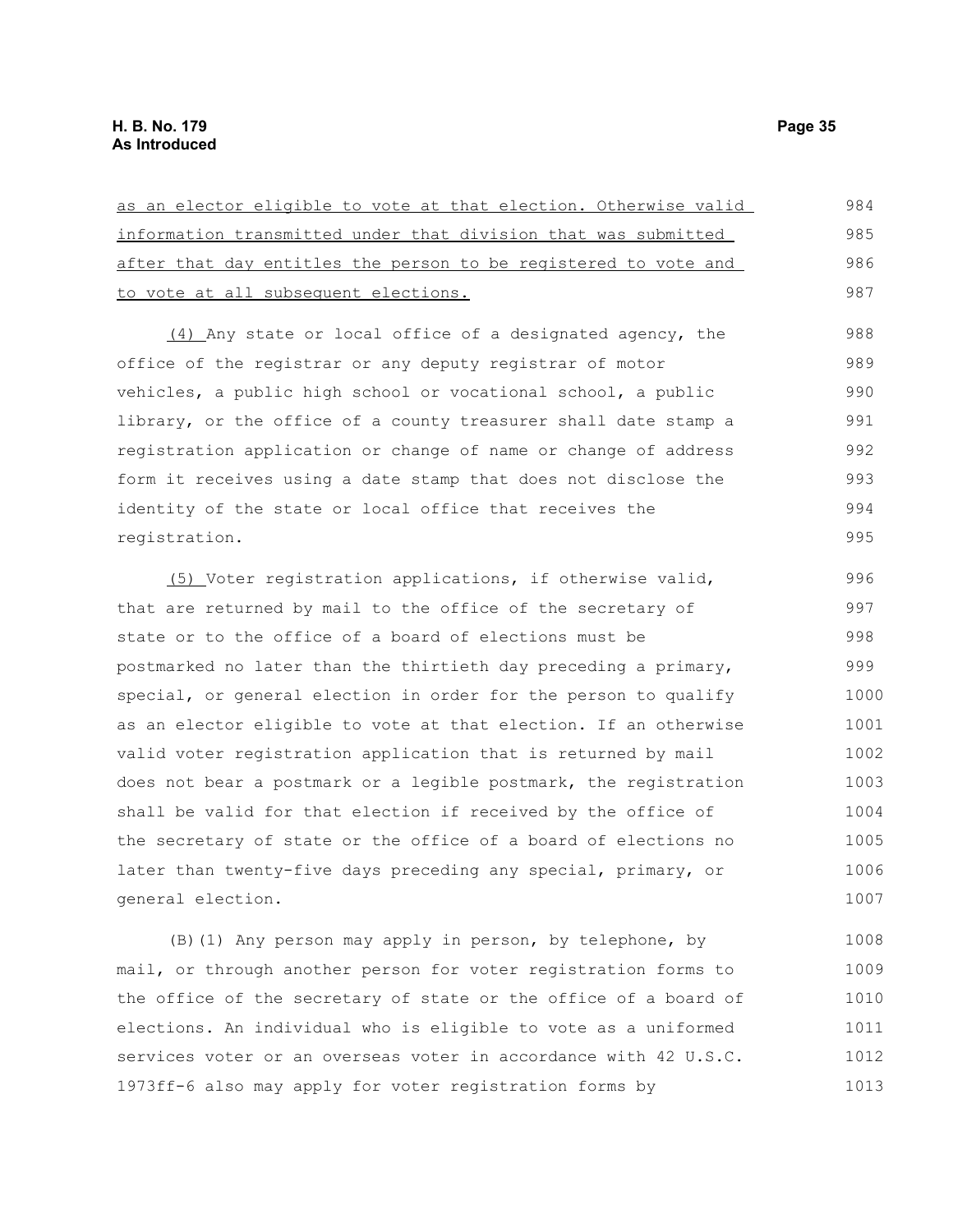electronic means to the office of the secretary of state or to the board of elections of the county in which the person's voting residence is located pursuant to section 3503.191 of the Revised Code. 1014 1015 1016 1017

(2)(a) An applicant may return the applicant's completed registration form in person or by mail to any state or local office of a designated agency, to a public high school or vocational school, to a public library, to the office of a county treasurer, to the office of the secretary of state, or to the office of a board of elections. An applicant who is eligible to vote as a uniformed services voter or an overseas voter in accordance with 42 U.S.C. 1973ff-6 also may return the applicant's completed voter registration form electronically to the office of the secretary of state or to the board of elections of the county in which the person's voting residence is located pursuant to section 3503.191 of the Revised Code. 1018 1019 1020 1021 1022 1023 1024 1025 1026 1027 1028 1029

(b) Subject to division  $(B)$   $(2)$   $(c)$  of this section, an An applicant may return the applicant's completed registration form through another person to any board of elections or the office of the secretary of state. 1030 1031 1032 1033

(c) A person who receives compensation for registering a voter shall return any registration form entrusted to that person by an applicant to any board of elections or to the office of the secretary of state. 1034 1035 1036 1037

(d) If a board of elections or the office of the secretary of state receives a registration form under division (B)(2)(b) or (c) of this section before the thirtieth day before an election, the board or the office of the secretary of state, as applicable, shall forward the registration to the board of elections of the county in which the applicant is seeking to 1038 1039 1040 1041 1042 1043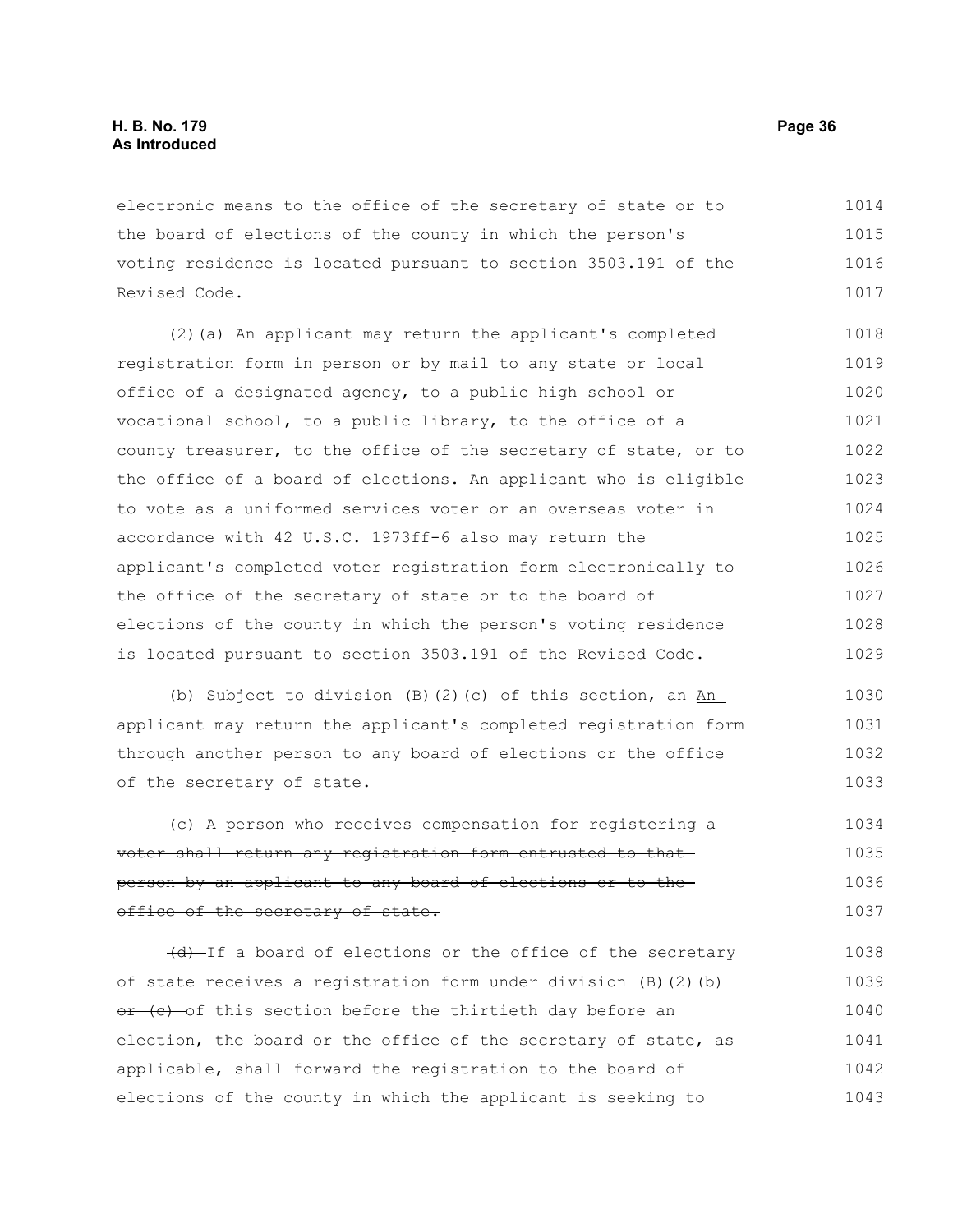## **H. B. No. 179 Page 37 As Introduced**

register to vote within ten days after receiving the application. If a board of elections or the office of the secretary of state receives a registration form under division (B)(2)(b)  $-$ or (c) of this section on or after the thirtieth day before an election, the board or the office of the secretary of state, as applicable, shall forward the registration to the board of elections of the county in which the applicant is seeking to register to vote within thirty days after that election. (C)(1) A board of elections that receives a voter registration application and is satisfied as to the truth of the statements made in the registration form shall register the applicant not later than twenty business days after receiving the application, unless that application is received during the thirty days immediately preceding the day of an election. The board shall promptly notify the applicant in writing of each of the following: (a) The applicant's registration; (b) The precinct in which the applicant is to vote; (c) In bold type as follows: "Voters must bring identification to the polls in order to verify identity. Identification may include a current and valid photo identification, a military identification, or a copy of a current utility bill, bank statement, government check, paycheck, or other government document, other than this a voter registration notification, that shows the voter's name and 1044 1045 1046 1047 1048 1049 1050 1051 1052 1053 1054 1055 1056 1057 1058 1059 1060 1061 1062 1063 1064 1065 1066 1067 1068 1069

current address. Voters who do not provide one of these documents will still be able to vote by casting a provisional ballot. Voters who do not have any of the above forms of 1070 1071 1072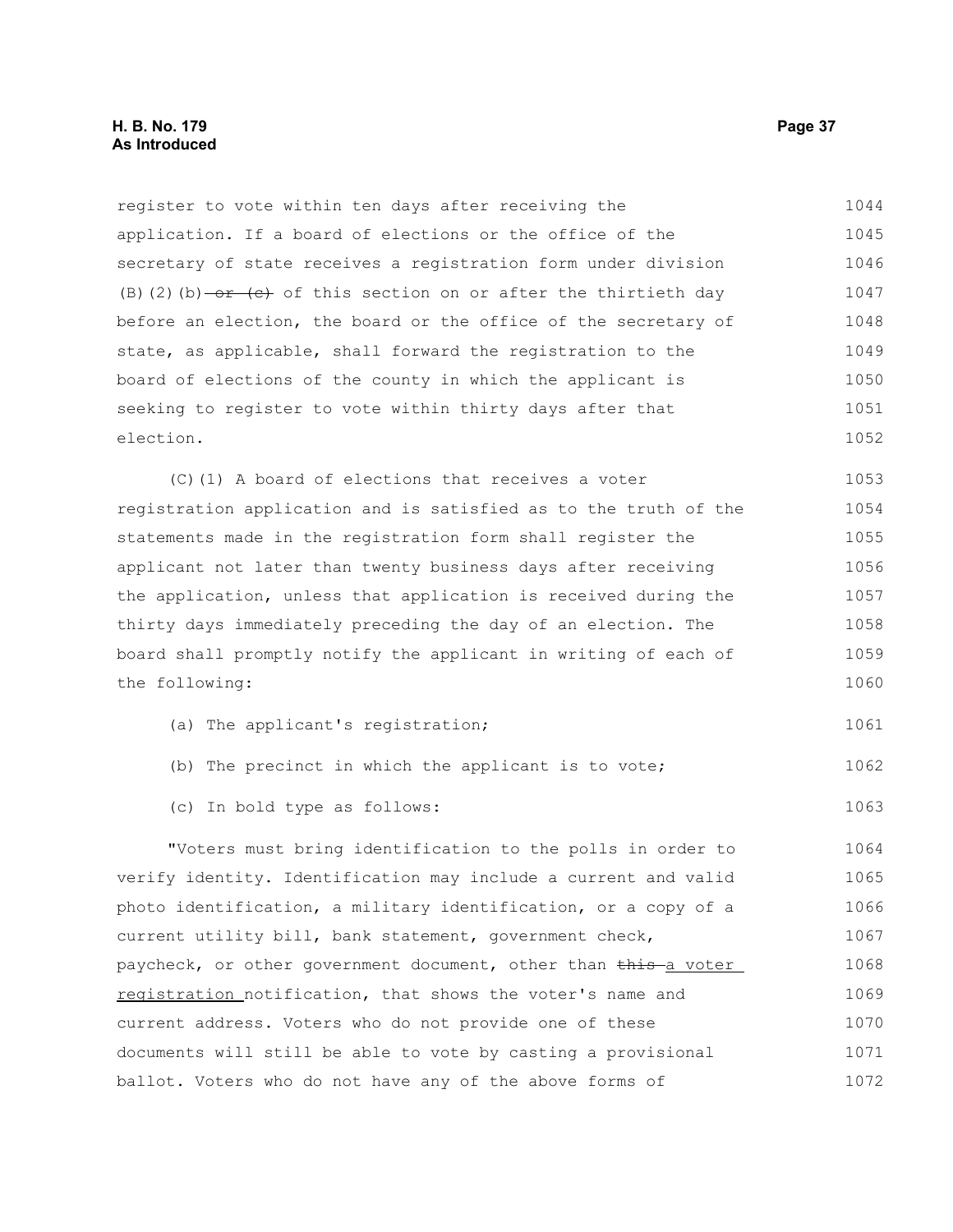identification, including a social security number, will still be able to vote by signing an affirmation swearing to the voter's identity under penalty of election falsification and by casting a provisional ballot." 1073 1074 1075 1076

The notification shall be by nonforwardable mail. If the mail is returned to the board, it shall investigate and cause the notification to be delivered to the correct address. 1077 1078 1079

(2) If, after investigating as required under division (C) (1) of this section, the board is unable to verify the voter's correct address, it shall cause the voter's name in the official registration list and in the poll list or signature pollbook to be marked to indicate that the voter's notification was returned to the board. 1080 1081 1082 1083 1084 1085

At the first election at which a voter whose name has been so marked appears to vote, the voter shall be required to provide identification to the election officials and to vote by provisional ballot under section 3505.181 of the Revised Code. If the provisional ballot is counted pursuant to division (B)(3) of section 3505.183 of the Revised Code, the board shall correct that voter's registration, if needed, and shall remove the indication that the voter's notification was returned from that voter's name on the official registration list and on the poll list or signature pollbook. If the provisional ballot is not counted pursuant to division  $(B)$   $(4)$   $(a)$   $(i)$ ,  $(v)$ , or  $(vi)$  of section 3505.183 of the Revised Code, the voter's registration shall be canceled. The board shall notify the voter by United States mail of the cancellation. 1086 1087 1088 1089 1090 1091 1092 1093 1094 1095 1096 1097 1098 1099

(3) If a notice of the disposition of an otherwise valid registration application is sent by nonforwardable mail and is returned undelivered, the person shall be registered as provided 1100 1101 1102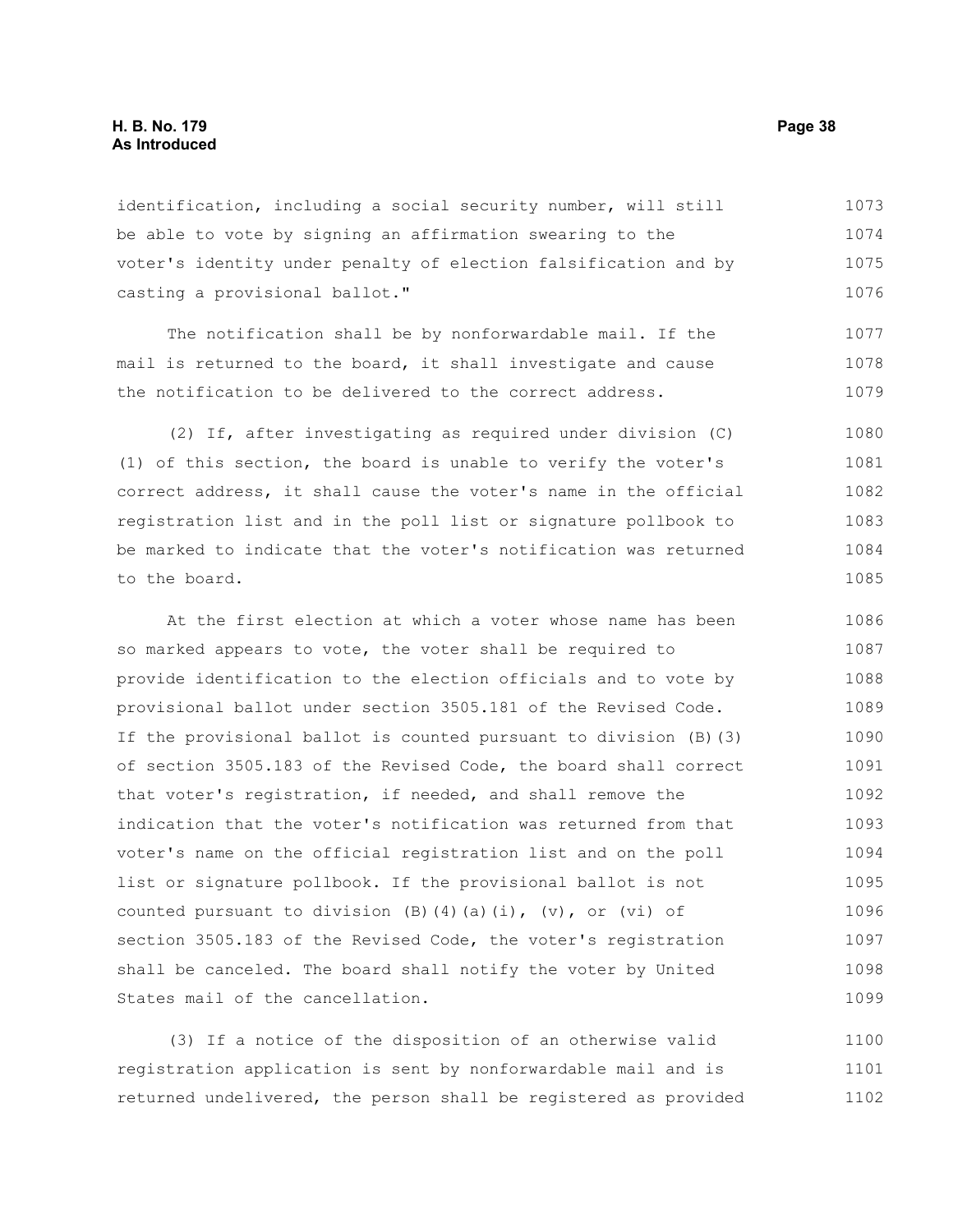| in division (C)(2) of this section and sent a confirmation      | 1103 |
|-----------------------------------------------------------------|------|
| notice by forwardable mail. If the person fails to respond to   | 1104 |
| the confirmation notice, update the person's registration, or   | 1105 |
| vote by provisional ballot as provided in division (C) (2) of   | 1106 |
| this section in any election during the period of two federal   | 1107 |
| elections subsequent to the mailing of the confirmation notice, | 1108 |
| the person's registration shall be canceled.                    | 1109 |
| Sec. 3503.21. (A) The registration of a registered elector      | 1110 |
| shall be canceled upon the occurrence of any of the following:  | 1111 |
| (1) The filing by a registered elector of a written             | 1112 |
| request with a board of elections, on a form prescribed by the  | 1113 |
| secretary of state and signed by the elector, that the          | 1114 |
| registration be canceled. The filing of such a request does not | 1115 |
| prohibit an otherwise qualified elector from reregistering to   | 1116 |
| vote at any time.                                               | 1117 |
| (2) The filing of a notice of the death of a registered         | 1118 |
| elector as provided in section 3503.18 of the Revised Code;     | 1119 |
| (3) The filing with the board of elections of a certified       | 1120 |
| copy of the death certificate of a registered elector by the    | 1121 |
| deceased elector's spouse, parent, or child, by the             | 1122 |
| administrator of the deceased elector's estate, or by the       | 1123 |
| executor of the deceased elector's will;                        | 1124 |
| (4) The conviction of the registered elector of a felony        | 1125 |
| under the laws of this state, any other state, or the United    | 1126 |
| States as provided in section 2961.01 of the Revised Code;      | 1127 |
| (5) The adjudication of incompetency of the registered          | 1128 |
| elector for the purpose of voting as provided in section        | 1129 |
| 5122.301 of the Revised Code;                                   | 1130 |

(6) The change of residence of the registered elector to a 1131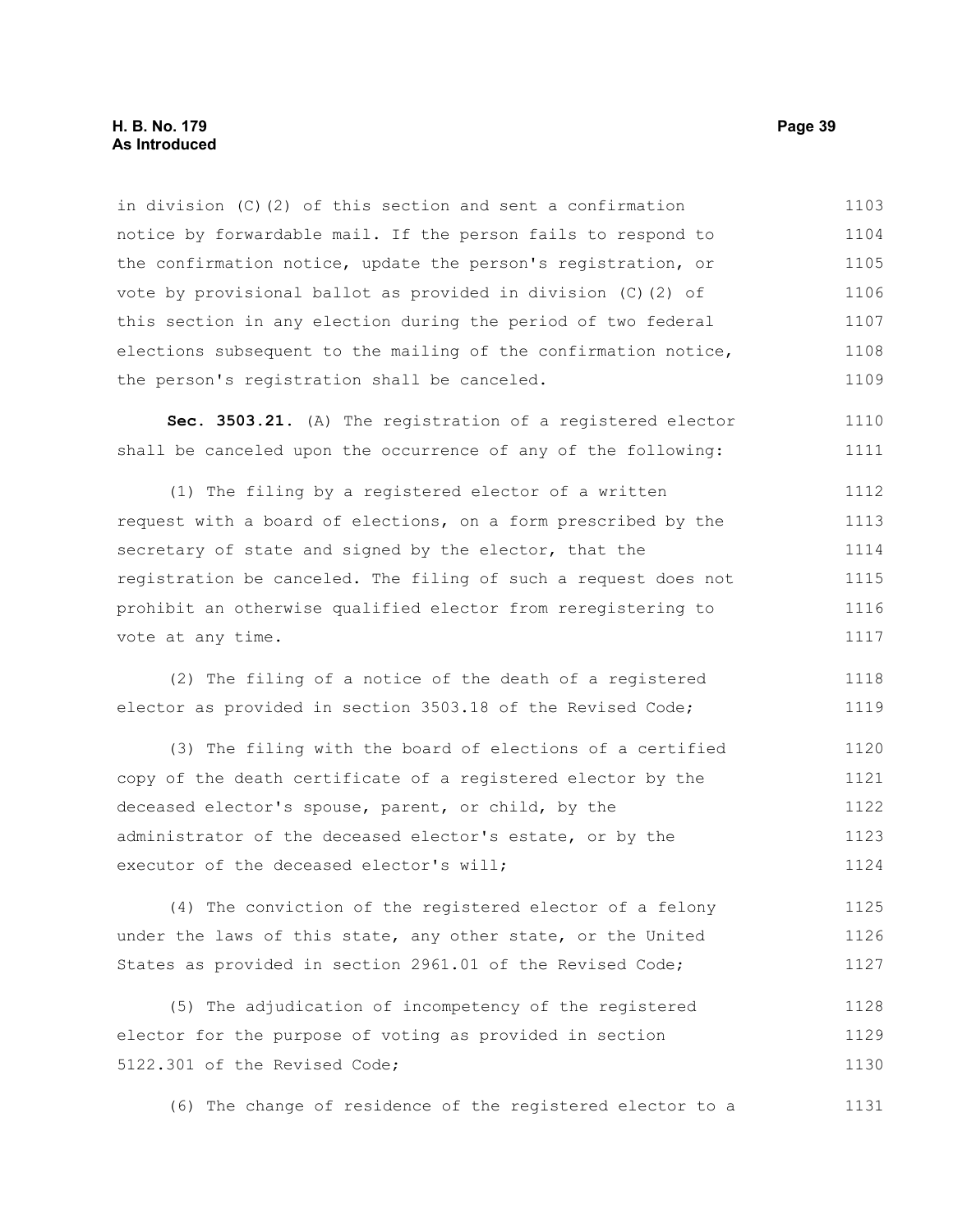division (B) of this section; (7) The failure of the registered elector, after having been mailed a confirmation notice, to do either of the following: (a) Respond to such a notice and vote at least once during a period of four consecutive years, which period shall include two general federal elections; (b) Update the elector's registration and vote at least once during a period of four consecutive years, which period shall include two general federal elections; (8) The declination of an elector who has been automatically registered under section 3503.11 of the Revised Code to register to vote, as described in division (C)(3)(b) of that section. (B)(1) The secretary of state shall prescribe procedures to identify and cancel the registration in a prior county of residence of any registrant who changes the registrant's voting residence to a location outside the registrant's current county of registration. Any procedures prescribed in this division shall be uniform and nondiscriminatory, and shall comply with the Voting Rights Act of 1965. The secretary of state may prescribe procedures under this division that include the use of the national change of address service provided by the United States postal system through its licensees. Any program so prescribed shall be completed not later than ninety days prior to the date of any primary or general election for federal office. 1133 1134 1135 1136 1137 1138 1139 1140 1141 1142 1143 1144 1145 1146 1147 1148 1149 1150 1151 1152 1153 1154 1155 1156 1157 1158 1159

location outside the county of registration in accordance with

(2) The registration of any elector identified as having 1160

1132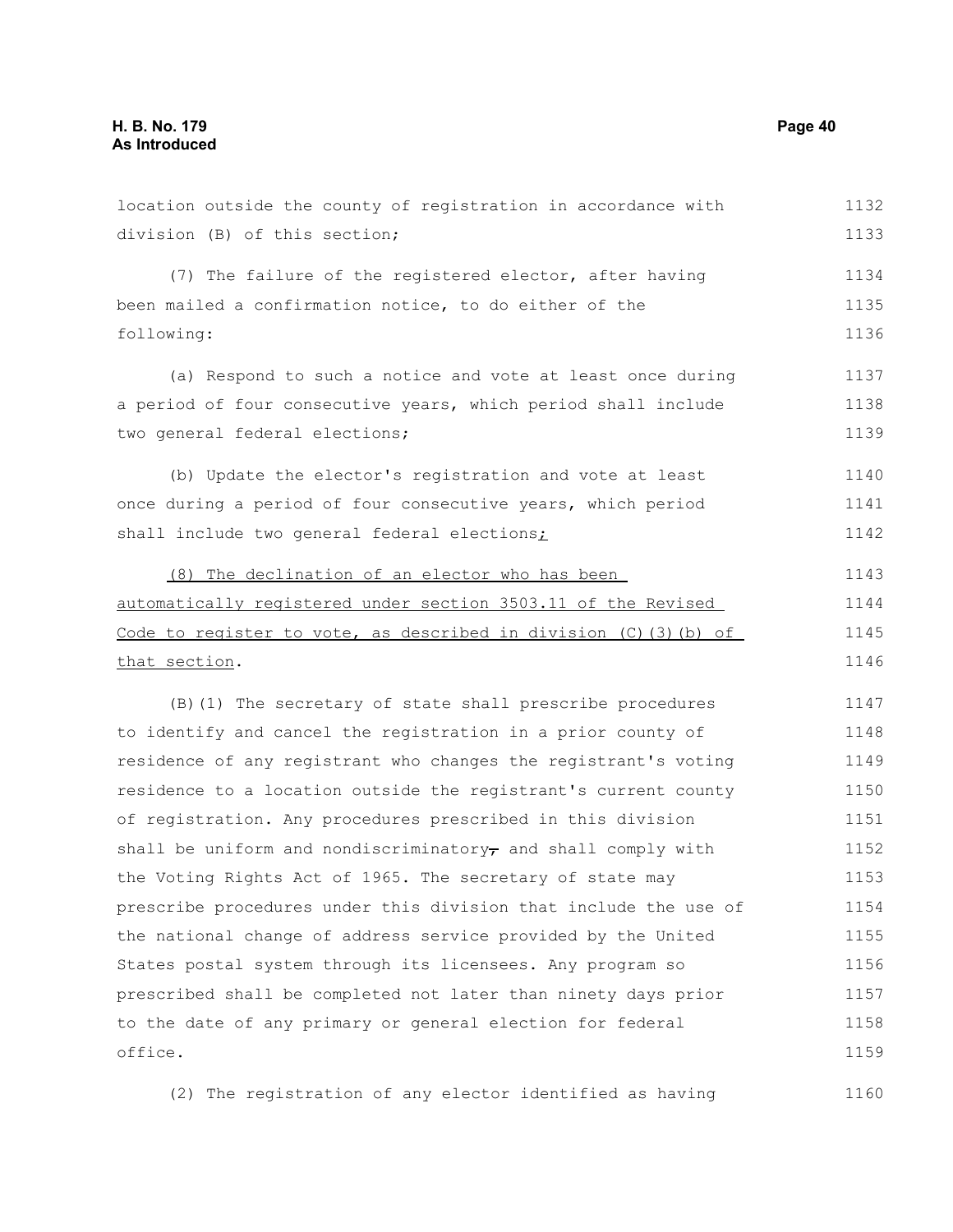changed the elector's voting residence to a location outside the elector's current county of registration shall not be canceled unless the registrant is sent a confirmation notice on a form prescribed by the secretary of state and the registrant fails to respond to the confirmation notice or otherwise update the registration and fails to vote in any election during the period of two federal elections subsequent to the mailing of the confirmation notice. 1161 1162 1163 1164 1165 1166 1167 1168

(C) The registration of a registered elector shall not be canceled except as provided in this section, division (Q) of section 3501.05 of the Revised Code, division (C)(3)(b) of section 3503.11 of the Revised Code, division (C)(2) of section 3503.19 of the Revised Code, or division (C) of section 3503.24 of the Revised Code. 1169 1170 1171 1172 1173 1174

(D) Boards of elections shall send their voter registration information to the secretary of state as required under section 3503.15 of the Revised Code. The secretary of state may prescribe by rule adopted pursuant to section 111.15 of the Revised Code the format in which the boards of elections must send that information to the secretary of state. In the first quarter of each year, the secretary of state shall send the information to the national change of address service described in division (B) of this section and request that service to provide the secretary of state with a list of any voters sent by the secretary of state who have moved within the last twelve months. The secretary of state shall transmit to each appropriate board of elections whatever lists the secretary of state receives from that service. The board shall send a notice to each person on the list transmitted by the secretary of state requesting confirmation of the person's change of address, together with a postage prepaid, preaddressed return 1175 1176 1177 1178 1179 1180 1181 1182 1183 1184 1185 1186 1187 1188 1189 1190 1191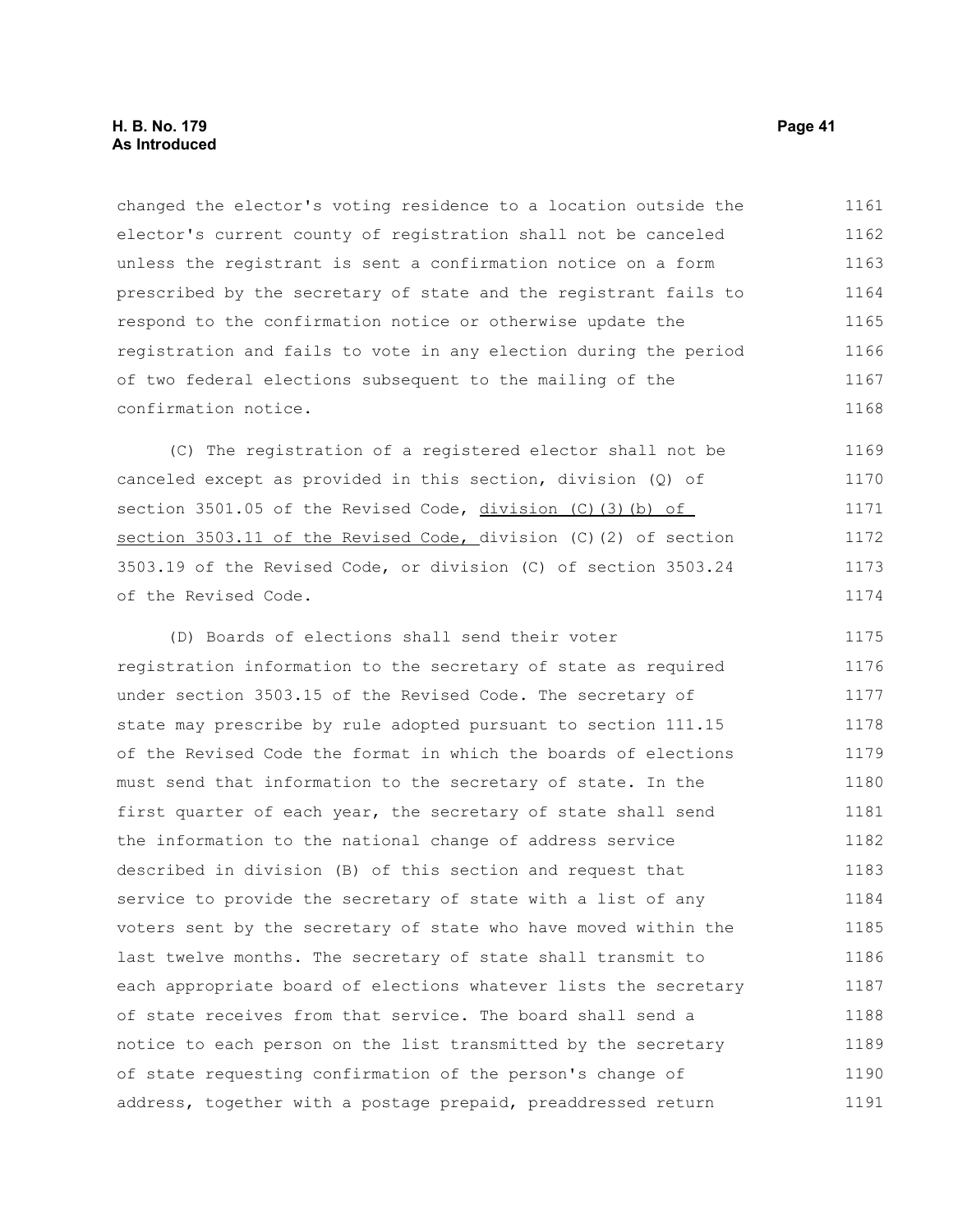envelope containing a form on which the voter may verify or correct the change of address information. 1192 1193

(E) The registration of a registered elector described in division (A)(7) or (B)(2) of this section shall be canceled not later than one hundred twenty days after the date of the second general federal election in which the elector fails to vote or not later than one hundred twenty days after the expiration of the four-year period in which the elector fails to vote or respond to a confirmation notice, whichever is later. 1194 1195 1196 1197 1198 1199 1200

(F)(1) When a registration is canceled pursuant to division (A)(2) or (3) of this section, the applicable board of elections shall send a written notice, on a form prescribed by the secretary of state, to the address at which the elector was registered, informing the recipient that the elector's registration has been canceled, of the reason for the cancellation, and that if the cancellation was made in error, the elector may contact the board of elections to correct the error. 1201 1202 1203 1204 1205 1206 1207 1208 1209

(2) If the elector's registration is canceled pursuant to division (A)(2) or (3) of this section in error, it shall be restored and treated as though it were never canceled. 1210 1211 1212

**Sec. 3503.28.** (A) The secretary of state shall develop an information brochure regarding voter registration. The brochure shall include, but is not limited to, all of the following information: 1213 1214 1215 1216

(1) The applicable deadlines for registering to vote or for returning an applicant's completed registration form; 1217 1218

|  | (2) The applicable deadline for returning an applicant's         | 1219 |
|--|------------------------------------------------------------------|------|
|  | completed registration form if the person returning the form is- | 1220 |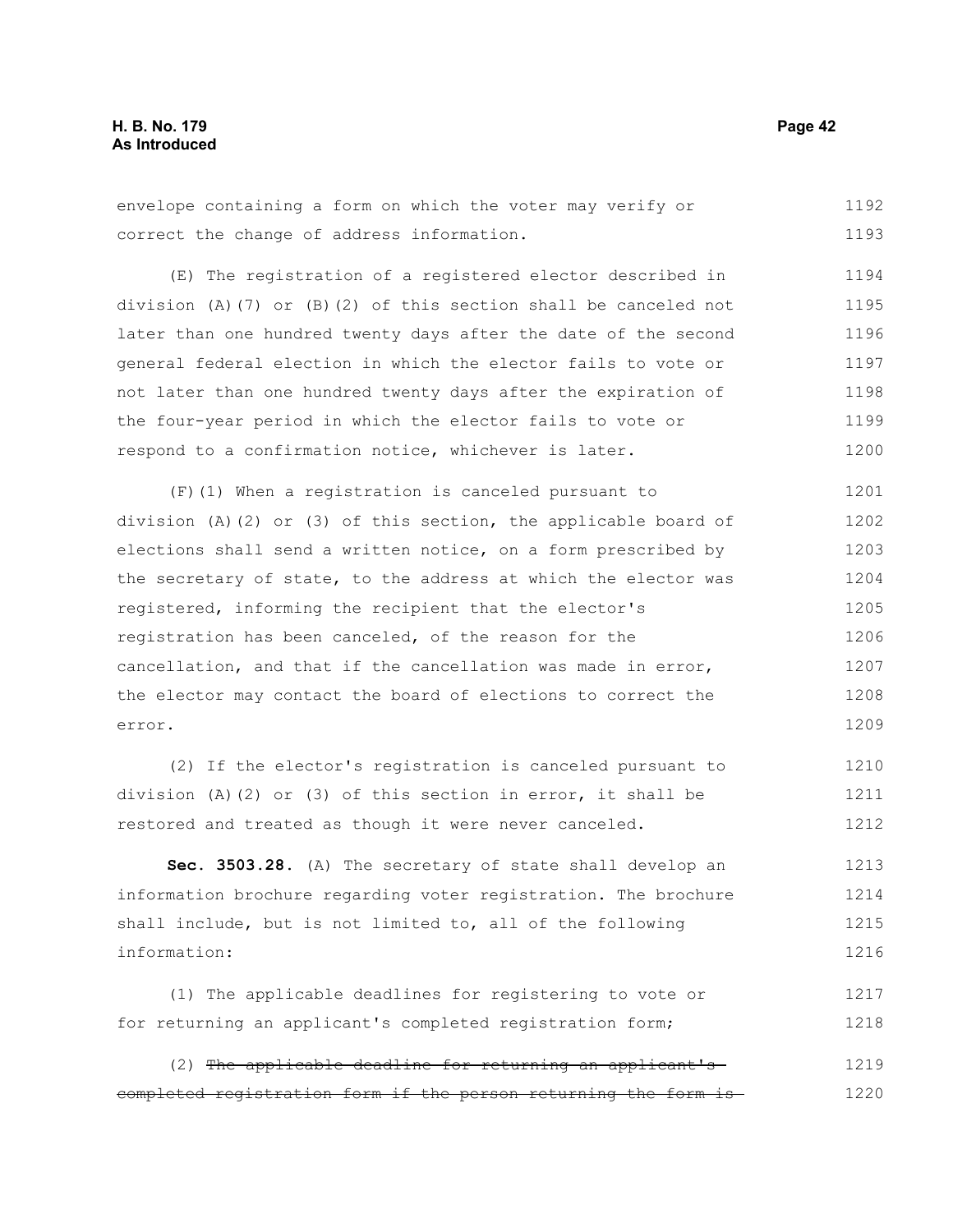being compensated for registering voters; (3) The locations to and manner in which a person may return an applicant's completed registration formregister to vote; (4) The location to which a person who is compensated for registering voters may return an applicant's completed registration form; (5) The registration and affirmation requirements applicable to persons who are compensated for registering voters under section 3503.29 of the Revised Code;  $(6)$  (3) The manner in which a person may opt out of automatic voter registration; (4) A notice, which shall be written in bold type, stating as follows: "Voters must bring identification to the polls in order to verify identity. Identification may include a current and valid photo identification, a military identification, or a copy of a current utility bill, bank statement, government check, paycheck, or other government document, other than a voter registration notification sent by a board of elections, that shows the voter's name and current address. Voters who do not provide one of these documents will still be able to vote by casting a provisional ballot. Voters who do not have any of the above forms of identification, including a social security number, will still be able to vote by signing an affirmation swearing to the voter's identity under penalty of election falsification and by casting a provisional ballot." 1221 1222 1223 1224 1225 1226 1227 1228 1229 1230 1231 1232 1233 1234 1235 1236 1237 1238 1239 1240 1241 1242 1243 1244 1245 1246 1247

(B) Except as otherwise provided in division (D) of this section, a board of elections, designated agency, public high 1248 1249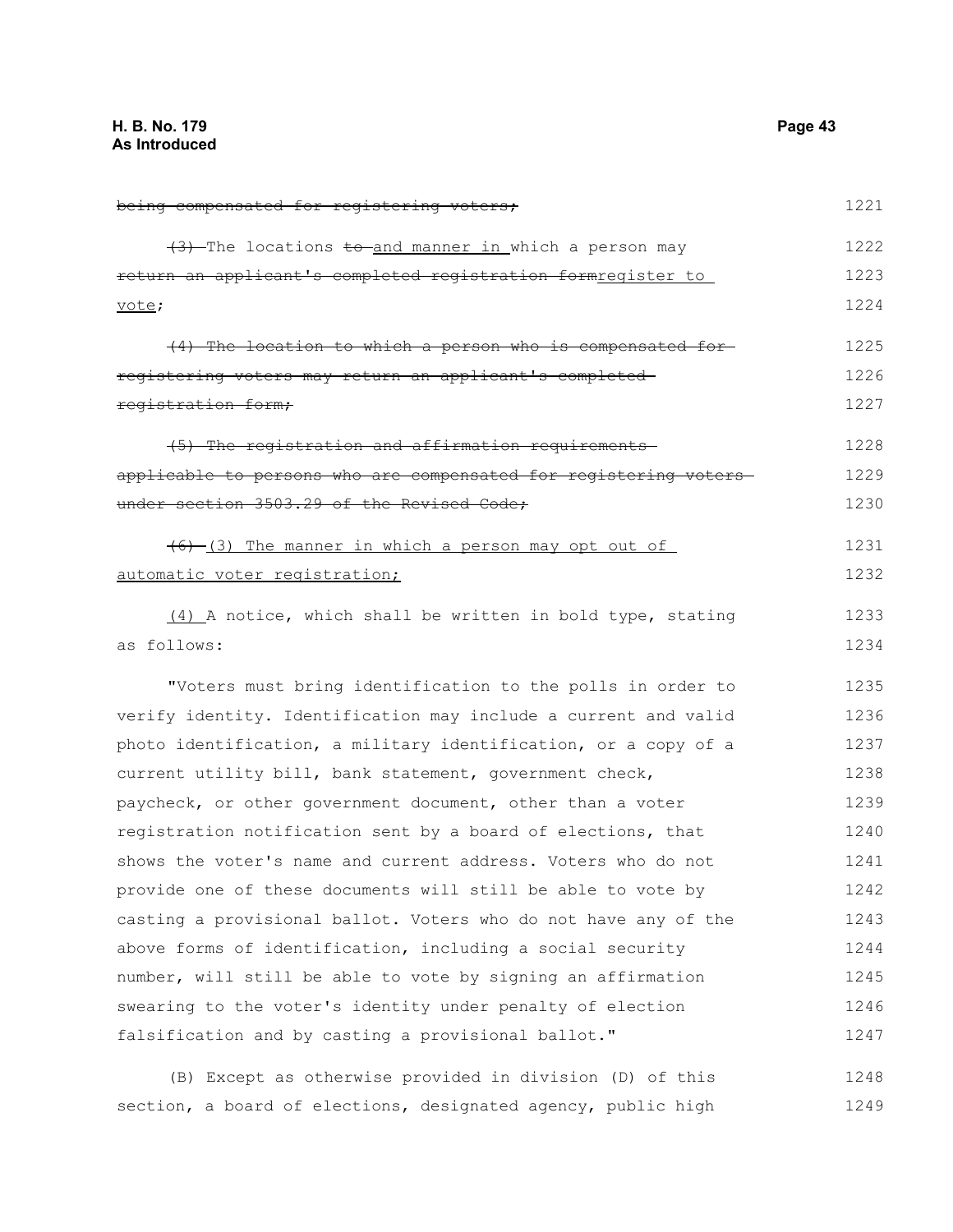## **H. B. No. 179 Page 44 As Introduced**

school, public vocational school, public library, office of a county treasurer, or deputy registrar of motor vehicles shall distribute a copy of the brochure developed under division (A) of this section to any person who requests more than two voter registration forms at one time. 1250 1251 1252 1253 1254

(C)(1) The secretary of state shall provide the information required to be included in the brochure developed under division (A) of this section to any person who prints a voter registration form that is made available on a web site of the office of the secretary of state. 1255 1256 1257 1258 1259

(2) If a board of elections operates and maintains a web site, the board shall provide the information required to be included in the brochure developed under division (A) of this section to any person who prints a voter registration form that is made available on that web site. 1260 1261 1262 1263 1264

(D) A board of elections shall not be required to distribute a copy of a brochure under division (B) of this section to any of the following officials or employees who are requesting more than two voter registration forms at one time in the course of the official's or employee's normal duties: 1265 1266 1267 1268 1269

(1) An election official; 1270

(2) A county treasurer; (3) A deputy registrar of motor vehicles; (4) An employee of a designated agency; (5) An employee of a public high school; (6) An employee of a public vocational school; 1271 1272 1273 1274 1275

(7) An employee of a public library; 1276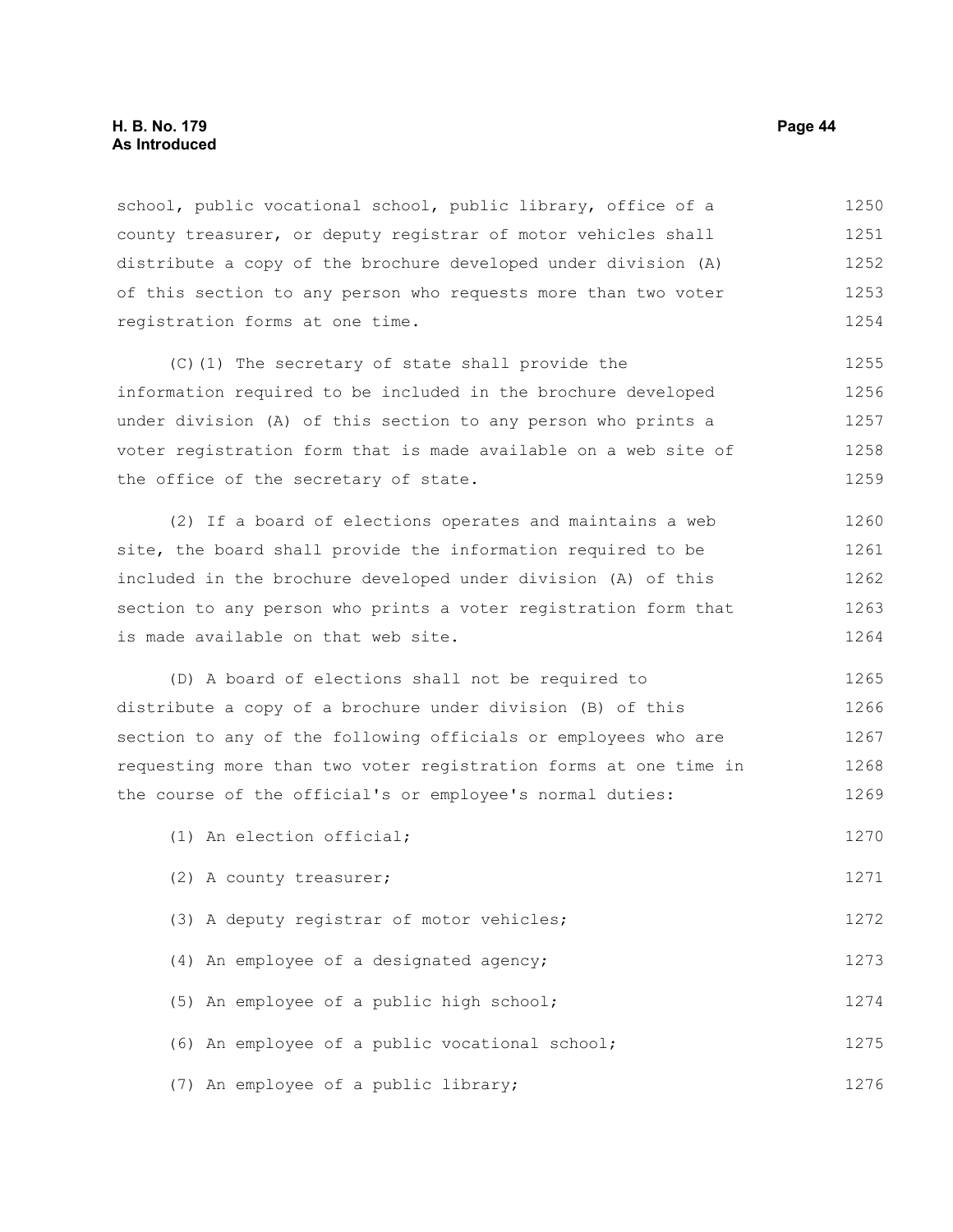(8) An employee of the office of a county treasurer; (9) An employee of the bureau of motor vehicles; (10) An employee of a deputy registrar of motor vehicles; (11) An employee of an election official. (E) As used in this section, "registering voters" includes any effort, for compensation, to provide voter registrationforms or to assist persons in completing or returning those forms. **Sec. 3503.30.** (A) When by mistake a qualified elector has caused himself the elector to be registered in a precinct which was that is not his the elector's place of residence, the board of elections, on full and satisfactory proof that such error was committed by mistake, may, on-his the elector's personal application and proof of-his the elector's true residence, correct-his the elector's registration form. The board may correct all errors occurring in the registration of electors when it finds that the errors subject to correction were not of fraudulent intent. (B) When by mistake a qualified elector has been registered automatically under section 3503.11 of the Revised Code in a precinct that is not the elector's place of residence, the board of elections, upon application of the elector and proof of the elector's true residence, shall correct the elector's registration form. **Sec. 3503.33.** (A) If an elector applying for registration is already registered in another state or in another county within this state, the elector shall declare this fact to the 1277 1278 1279 1280 1281 1282 1283 1284 1285 1286 1287 1288 1289 1290 1291 1292 1293 1294 1295 1296 1297 1298 1299 1300 1301 1302 1303

registration officer and shall sign an authorization to cancel the previous registration on a form prescribed by the secretary 1304 1305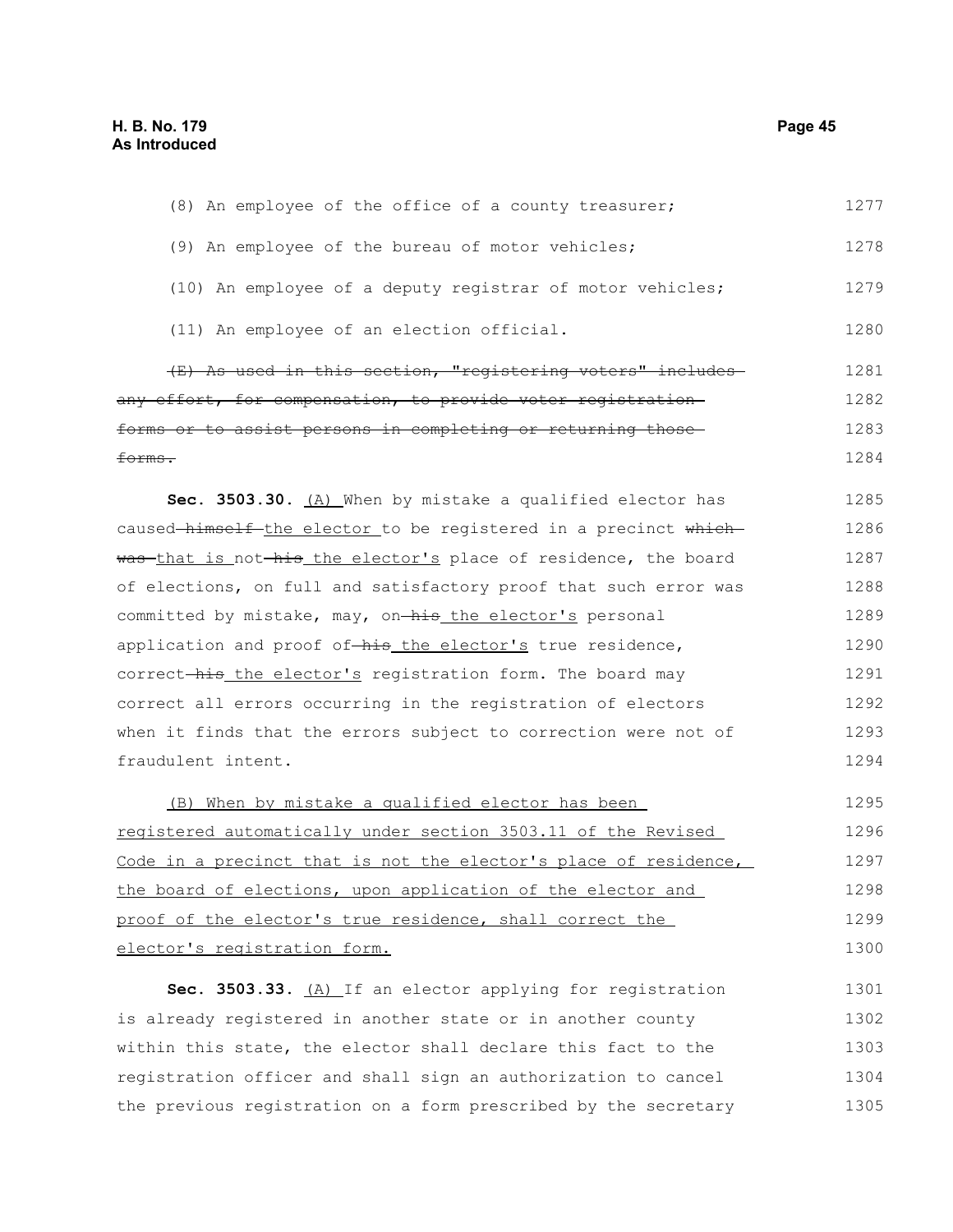| state.<br>OΙ |
|--------------|
|--------------|

| (B) When the board of elections registers a person to vote                   | 1307 |
|------------------------------------------------------------------------------|------|
| or updates a person's registration under section 3503.11 of the              | 1308 |
| Revised Code, if the board is aware of the person's previous                 | 1309 |
| residence address and that address is located in another state               | 1310 |
| or in another county within this state, the board shall create a             | 1311 |
| notice to cancel the previous registration for the purpose of                | 1312 |
| complying with division (C) of this section.                                 | 1313 |
| (C)(1) The director of the board of elections shall mail                     | 1314 |
| all <del>such a</del> uthorizations and notices described in division (A) or | 1315 |
| (B) of this section to the board of elections or comparable                  | 1316 |
| agency of the proper state and county. In the case of a notice               | 1317 |
| described in division (B) of this section, the board shall                   | 1318 |
| include with the notice a copy of the elector's most recent                  | 1319 |
| registration form.                                                           | 1320 |
| (a) Upon the receipt of this an authorization described in                   | 1321 |

division (A) of this section from the forwarding county, the director of a board of elections in Ohio, upon a comparison of the elector's signature with the elector's signature as it appears on the registration files, shall remove the elector's registration from the files, and place it with the cancellation authorization in a separate file which shall be kept for a period of two calendar years. 1322 1323 1324 1325 1326 1327 1328

(b) Upon the receipt of a notice described in division (B) of this section from the forwarding county, the board of elections in Ohio shall compare the elector's signature on the copy of the registration form received with the notice with the elector's signature as it appears on the registration files, shall remove the elector's registration from the files, and shall place it with the notice in a separate file, which shall 1329 1330 1331 1332 1333 1334 1335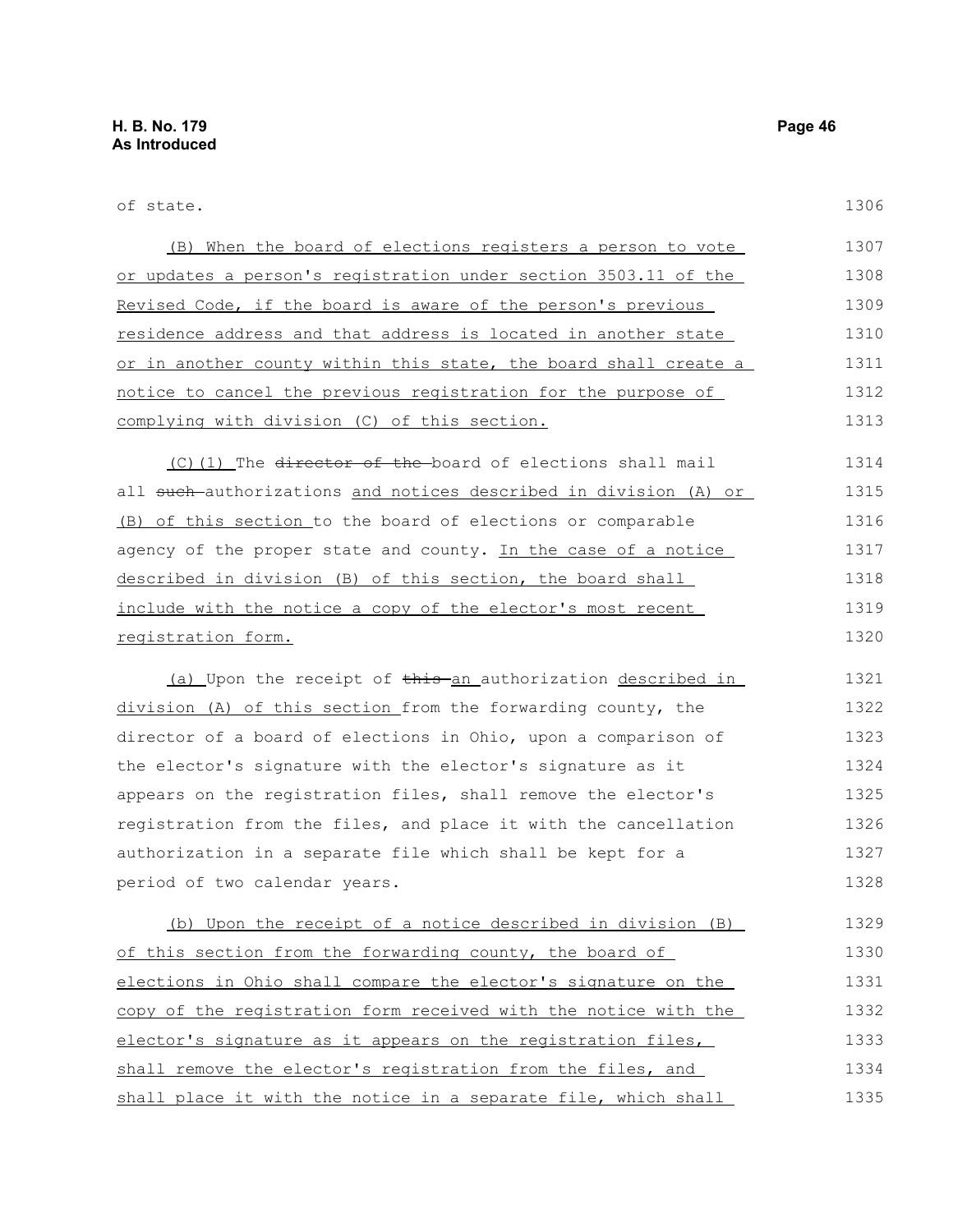be kept for a period of two calendar years.

| (2) The board shall notify the elector at the present            | 1337 |
|------------------------------------------------------------------|------|
| address as shown on the cancellation authorization or notice     | 1338 |
| that his the elector's prior registration has been canceled.     | 1339 |
| (D) If, after the cancellation of an elector's prior             | 1340 |
| registration under division (C)(1)(b) of this section, the board | 1341 |
| of elections that sent the notice under division (B) of this     | 1342 |
| section receives a declination to register or to update the      | 1343 |
| elector's registration under section 3503.11 of the Revised      | 1344 |
| Code, the board shall notify the board of elections or           | 1345 |
| comparable agency to which the board sent the notice under       | 1346 |
| division (B) of this section to restore the elector's previous   | 1347 |
| registration and treat it as though it were never canceled.      | 1348 |
| Sec. 3505.18. (A) (1) When an elector appears in a polling       | 1349 |
| place to vote, the elector shall announce to the precinct        | 1350 |
| election officials the elector's full name and current address   | 1351 |
| and provide proof of the elector's identity in the form of a     | 1352 |
| current and valid photo identification, a military               | 1353 |
| identification, or a copy of a current utility bill, bank        | 1354 |
| statement, government check, paycheck, or other government       | 1355 |
| document, other than a notice of voter registration mailed by a  | 1356 |
|                                                                  |      |

that shows the name and current address of the elector. (2) If an elector does not have or is unable to provide to the precinct election officials any of the forms of 1358 1359 1360

board of elections under section 3503.19 of the Revised Code,

identification required under division (A)(1) of this section, the elector may cast a provisional ballot under section 3505.181 of the Revised Code and do either of the following: 1361 1362 1363

(a) Write the elector's driver's license or state 1364

1336

1357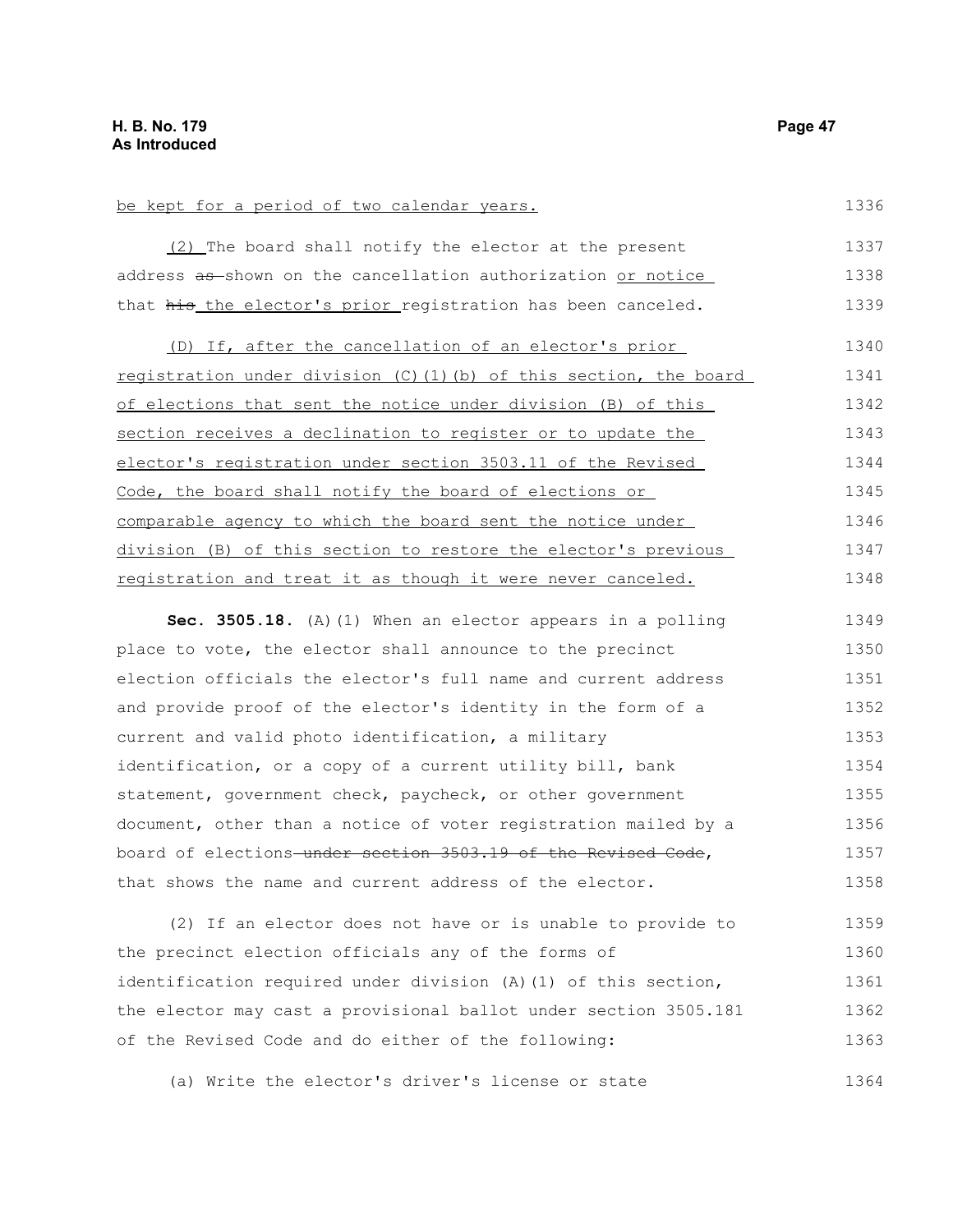identification card number or the last four digits of the elector's social security number on the provisional ballot envelope; or 1365 1366 1367

(b) Appear at the office of the board of elections not later than the seventh day after the day of the election and provide the identification required under division (A)(1) of this section, the elector's driver's license or state identification card number, or the last four digits of the elector's social security number. 1368 1369 1370 1371 1372 1373

(B) After the elector has announced the elector's full name and current address and provided any of the forms of identification required under division (A)(1) of this section, the elector shall write the elector's name and address at the proper place in the poll list or signature pollbook provided for the purpose, except that if, for any reason, an elector is unable to write the elector's name and current address in the poll list or signature pollbook, the elector may make the elector's mark at the place intended for the elector's name, and a precinct election official shall write the name of the elector at the proper place on the poll list or signature pollbook following the elector's mark. The making of such a mark shall be attested by the precinct election official, who shall evidence the same by signing the precinct election official's name on the poll list or signature pollbook as a witness to the mark. Alternatively, if applicable, an attorney in fact acting pursuant to section 3501.382 of the Revised Code may sign the elector's signature in the poll list or signature pollbook in accordance with that section. 1374 1375 1376 1377 1378 1379 1380 1381 1382 1383 1384 1385 1386 1387 1388 1389 1390 1391 1392

The elector's signature in the poll list or signature pollbook then shall be compared with the elector's signature on 1393 1394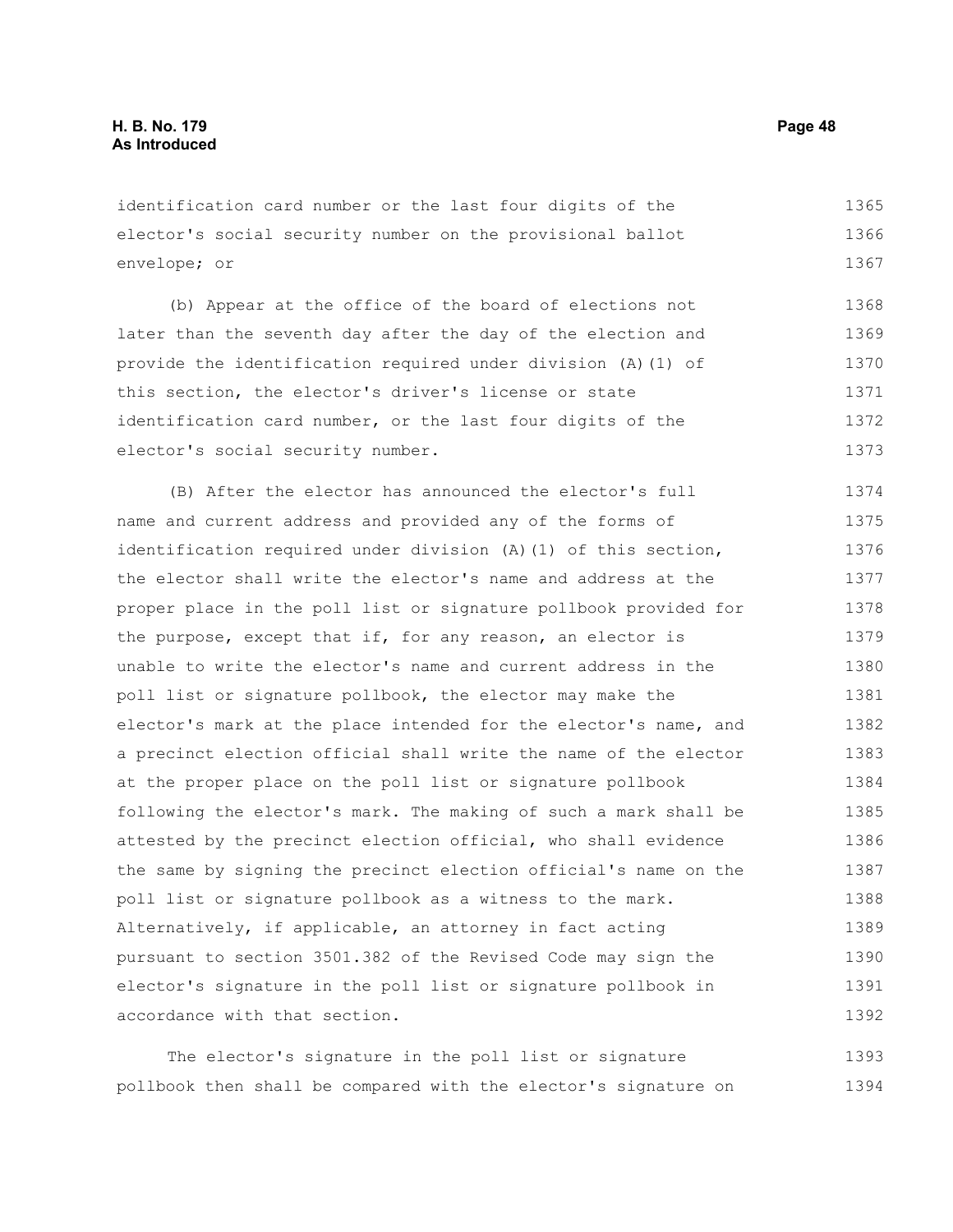## **H. B. No. 179 Page 49 As Introduced**

the elector's registration form or a digitized signature list as provided for in section 3503.13 of the Revised Code, and if, in the opinion of a majority of the precinct election officials, the signatures are the signatures of the same person, the election officials shall enter the date of the election on the registration form or shall record the date by other means prescribed by the secretary of state. The validity of an attorney in fact's signature on behalf of an elector shall be determined in accordance with section 3501.382 of the Revised Code. 1395 1396 1397 1398 1399 1400 1401 1402 1403 1404

If the right of the elector to vote is not then challenged, or, if being challenged, the elector establishes the elector's right to vote, the elector shall be allowed to proceed to use the voting machine. If voting machines are not being used in that precinct, the precinct election official in charge of ballots shall then detach the next ballots to be issued to the elector from Stub B attached to each ballot, leaving Stub A attached to each ballot, hand the ballots to the elector, and call the elector's name and the stub number on each of the ballots. The precinct election official shall enter the stub numbers opposite the signature of the elector in the pollbook. The elector shall then retire to one of the voting compartments to mark the elector's ballots. No mark shall be made on any ballot which would in any way enable any person to identify the person who voted the ballot. 1405 1406 1407 1408 1409 1410 1411 1412 1413 1414 1415 1416 1417 1418 1419

```
Sec. 3505.181. (A) All of the following individuals shall
be permitted to cast a provisional ballot at an election: 
                                                                           1420
                                                                           1421
```
(1) An individual who declares that the individual is a registered voter in the precinct in which the individual desires to vote and that the individual is eligible to vote in an 1422 1423 1424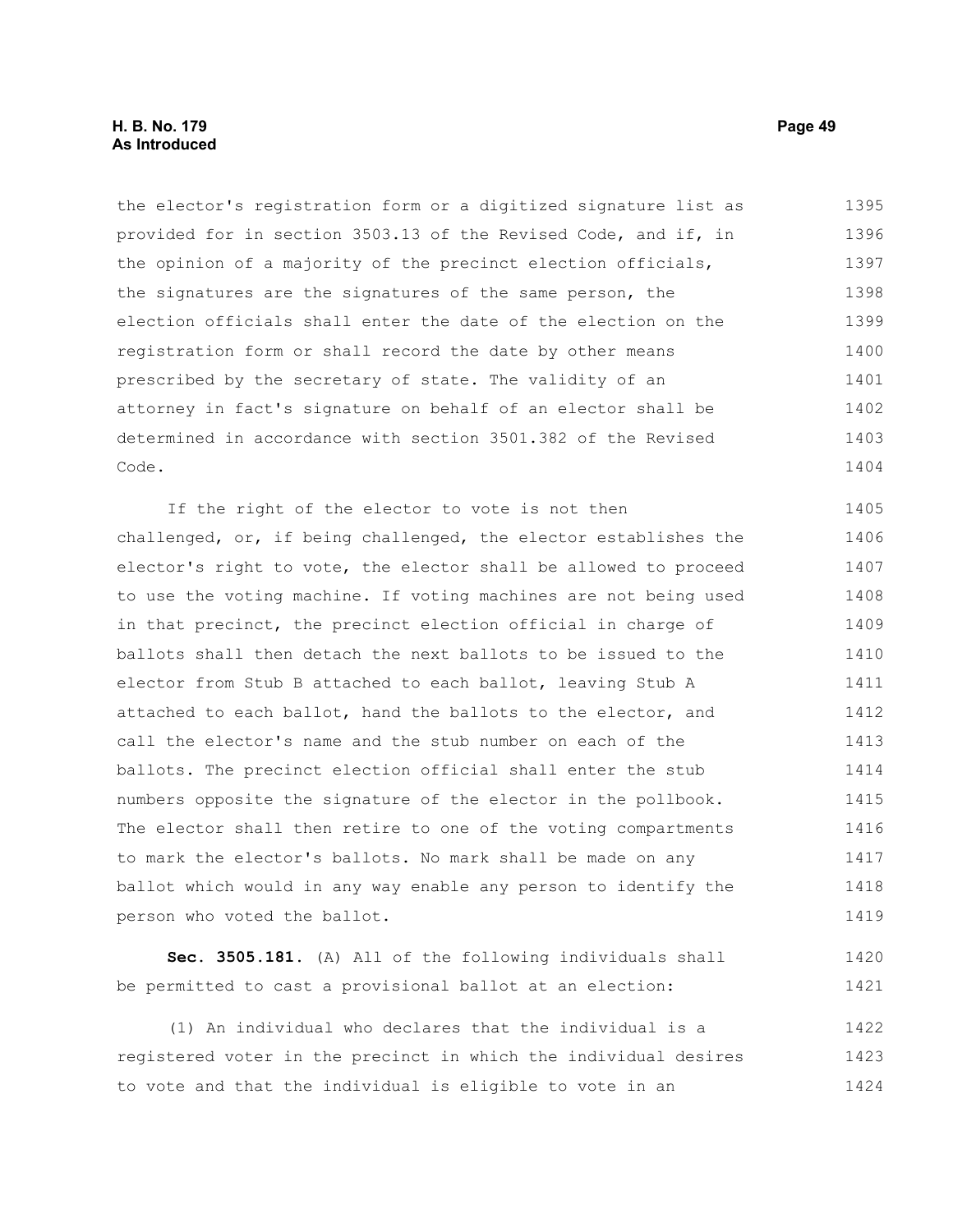election, but the name of the individual does not appear on the official list of eligible voters for the precinct or an election official asserts that the individual is not eligible to vote; 1425 1426 1427

(2) An individual who does not have or is unable to provide to the election officials any of the forms of identification required under division (A)(1) of section 3505.18 of the Revised Code; 1428 1429 1430 1431

(3) An individual whose name in the poll list or signature pollbook has been marked under section 3509.09 or 3511.13 of the Revised Code as having requested an absent voter's ballot or a uniformed services or overseas absent voter's ballot for that election and who appears to vote at the polling place; 1432 1433 1434 1435 1436

(4) An individual whose notification of registration has been returned undelivered to the board of elections and whose name in the official registration list and in the poll list or signature pollbook has been marked under  $division (C) (2) (a) of$ section 3503.11 or division (C)(2) of section 3503.19 of the Revised Code; 1437 1438 1439 1440 1441 1442

(5) An individual who has been successfully challenged under section 3505.20 or 3513.20 of the Revised Code or whose application or challenge hearing has been postponed until after the day of the election under division (D)(1) of section 3503.24 of the Revised Code; 1443 1444 1445 1446 1447

(6) An individual who changes the individual's name and remains within the precinct without providing proof of that name change under division (B)(1)(b) of section 3503.16 of the Revised Code, moves from one precinct to another within a county, moves from one precinct to another and changes the individual's name, or moves from one county to another within 1448 1449 1450 1451 1452 1453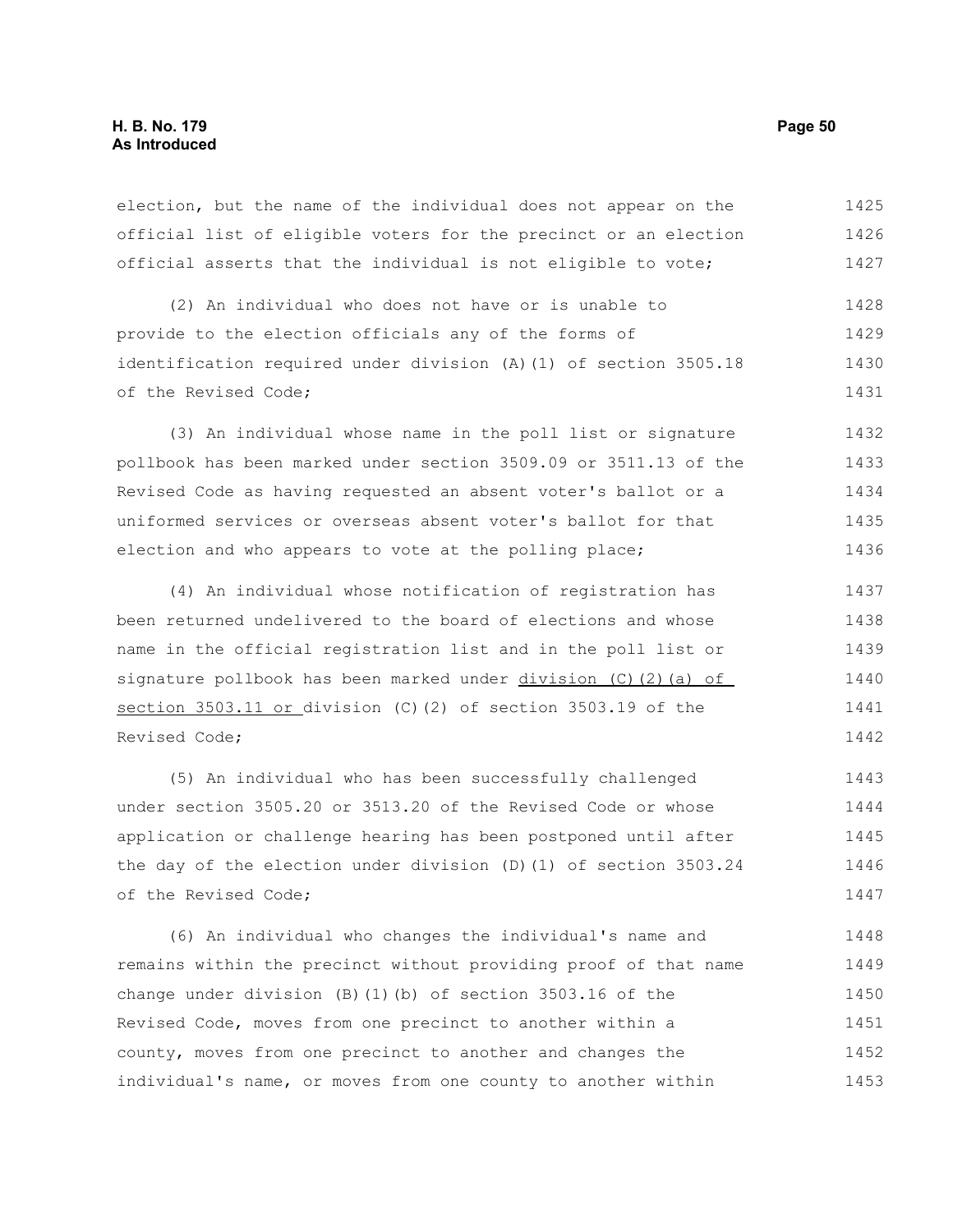the state, and completes and signs the required forms and statements under division (B) or (C) of section 3503.16 of the Revised Code; 1454 1455 1456

(7) An individual whose signature, in the opinion of the precinct officers under section 3505.22 of the Revised Code, is not that of the person who signed that name in the registration forms. 1457 1458 1459 1460

(B) An individual who is eligible to cast a provisional ballot under division (A) of this section shall be permitted to cast a provisional ballot as follows: 1461 1462 1463

(1) An election official at the polling place shall notify the individual that the individual may cast a provisional ballot in that election. 1464 1465 1466

(2) Except as otherwise provided in division (F) of this section, the individual shall complete and execute a written affirmation before an election official at the polling place stating that the individual is both of the following: 1467 1468 1469 1470

(a) A registered voter in the precinct in which the individual desires to vote; 1471 1472

(b) Eligible to vote in that election.

(3) An election official at the polling place shall transmit the ballot cast by the individual and the voter information contained in the written affirmation executed by the individual under division (B)(2) of this section to an appropriate local election official for verification under division (B)(4) of this section. 1474 1475 1476 1477 1478 1479

(4) If the appropriate local election official to whom the ballot or voter or address information is transmitted under 1480 1481

1473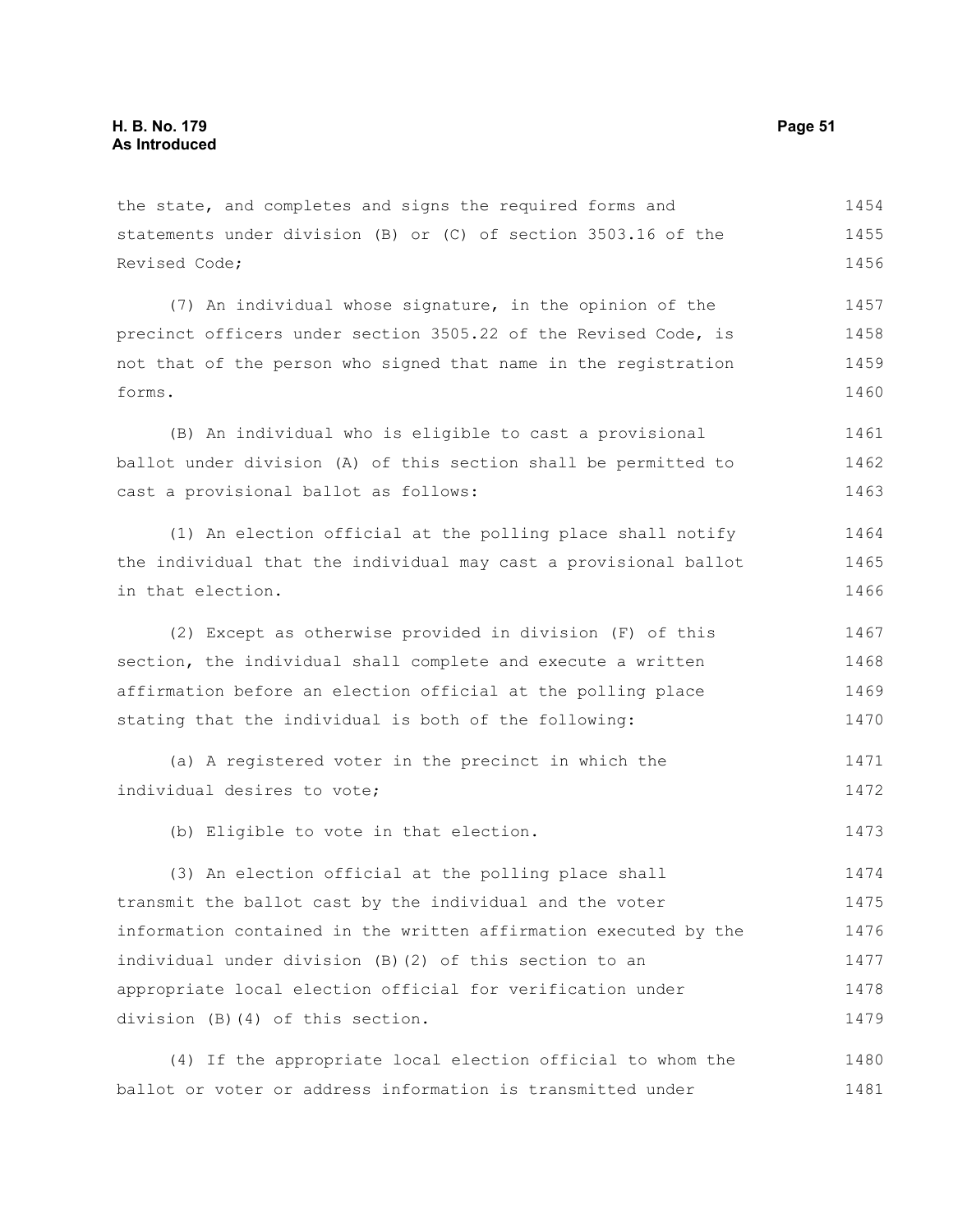division (B)(3) of this section determines that the individual is eligible to vote, the individual's provisional ballot shall be counted as a vote in that election. 1482 1483 1484

(5)(a) At the time that an individual casts a provisional ballot, the appropriate local election official shall give the individual written information that states that any individual who casts a provisional ballot will be able to ascertain under the system established under division (B)(5)(b) of this section whether the vote was counted, and, if the vote was not counted, the reason that the vote was not counted. 1485 1486 1487 1488 1489 1490 1491

(b) The appropriate state or local election official shall establish a free access system, in the form of a toll-free telephone number, that any individual who casts a provisional ballot may access to discover whether the vote of that individual was counted, and, if the vote was not counted, the reason that the vote was not counted. The free access system established under this division also shall provide to an individual whose provisional ballot was not counted information explaining how that individual may contact the board of elections to register to vote or to resolve problems with the individual's voter registration. 1492 1493 1494 1495 1496 1497 1498 1499 1500 1501 1502

The appropriate state or local election official shall establish and maintain reasonable procedures necessary to protect the security, confidentiality, and integrity of personal information collected, stored, or otherwise used by the free access system established under this division. The system shall permit an individual only to gain access to information about the individual's own provisional ballot. 1503 1504 1505 1506 1507 1508 1509

(6) If, at the time that an individual casts a provisional ballot, the individual provides identification in the form of a 1510 1511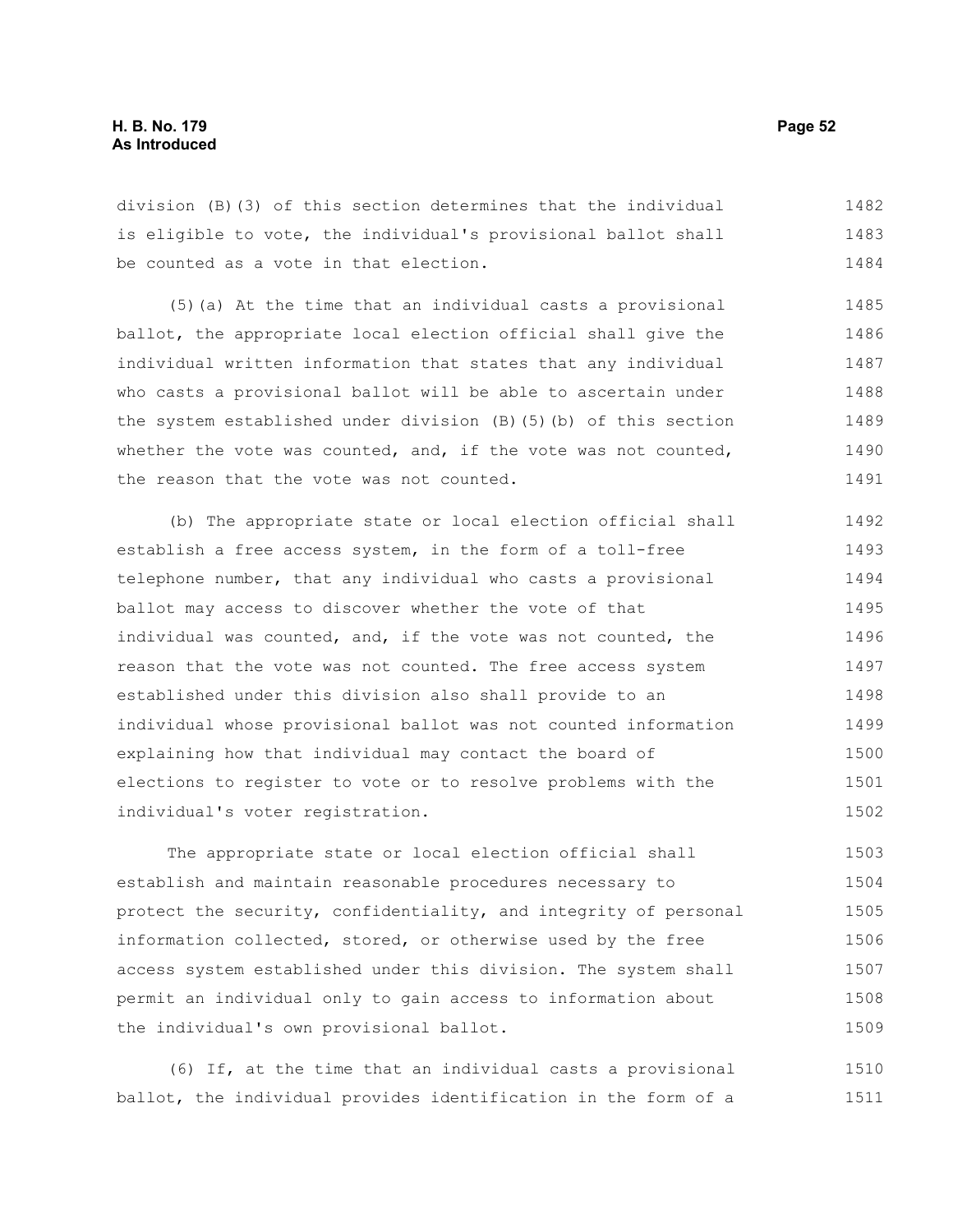current and valid photo identification, a military identification, or a copy of a current utility bill, bank statement, government check, paycheck, or other government document, other than a notice of voter registration mailed by a board of elections under section 3503.19 of the Revised Code, that shows the individual's name and current address, or provides the individual's driver's license or state identification card number or the last four digits of the individual's social security number, the individual shall record the type of identification provided or the driver's license, state identification card, or social security number information and include that information on the provisional ballot affirmation under division (B)(3) of this section. 1512 1513 1514 1515 1516 1517 1518 1519 1520 1521 1522 1523 1524

(7) During the seven days after the day of an election, an individual who casts a provisional ballot because the individual does not have or is unable to provide to the election officials any of the required forms of identification or because the individual has been successfully challenged under section 3505.20 of the Revised Code shall appear at the office of the board of elections and provide to the board any additional information necessary to determine the eligibility of the individual who cast the provisional ballot. 1525 1526 1527 1528 1529 1530 1531 1532 1533

(a) For a provisional ballot cast by an individual who does not have or is unable to provide to the election officials any of the required forms of identification to be eligible to be counted, the individual who cast that ballot, within seven days after the day of the election, shall do either of the following: 1534 1535 1536 1537 1538

(i) Provide to the board of elections proof of the individual's identity in the form of a current and valid photo identification, a military identification, or a copy of a 1539 1540 1541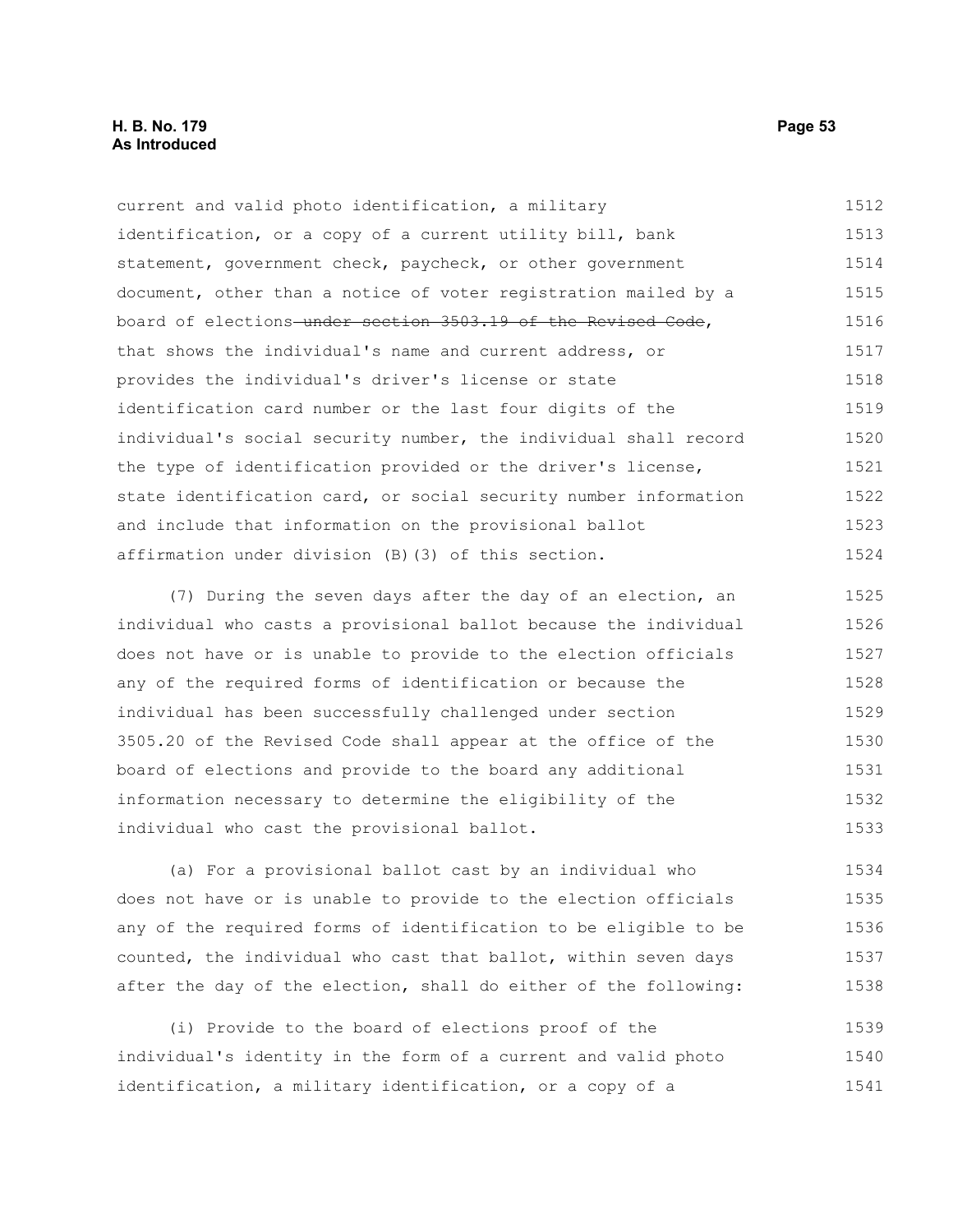current utility bill, bank statement, government check, paycheck, or other government document, other than a notice of voter registration mailed by a board of elections-under section-3503.19 of the Revised Code, that shows the individual's name and current address; or 1542 1543 1544 1545 1546

(ii) Provide to the board of elections the individual's driver's license or state identification card number or the last four digits of the individual's social security number. 1547 1548 1549

(b) For a provisional ballot cast by an individual who has been successfully challenged under section 3505.20 of the Revised Code to be eligible to be counted, the individual who cast that ballot, within seven days after the day of that election, shall provide to the board of elections any identification or other documentation required to be provided by the applicable challenge questions asked of that individual under section 3505.20 of the Revised Code. 1550 1551 1552 1553 1554 1555 1556 1557

(C)(1) If an individual declares that the individual is eligible to vote in a precinct other than the precinct in which the individual desires to vote, or if, upon review of the precinct voting location guide using the residential street address provided by the individual, an election official at the precinct at which the individual desires to vote determines that the individual is not eligible to vote in that precinct, the election official shall direct the individual to the precinct and polling place in which the individual appears to be eligible to vote, explain that the individual may cast a provisional ballot at the current location but the ballot or a portion of the ballot will not be counted if it is cast in the wrong precinct, and provide the telephone number of the board of elections in case the individual has additional questions. 1558 1559 1560 1561 1562 1563 1564 1565 1566 1567 1568 1569 1570 1571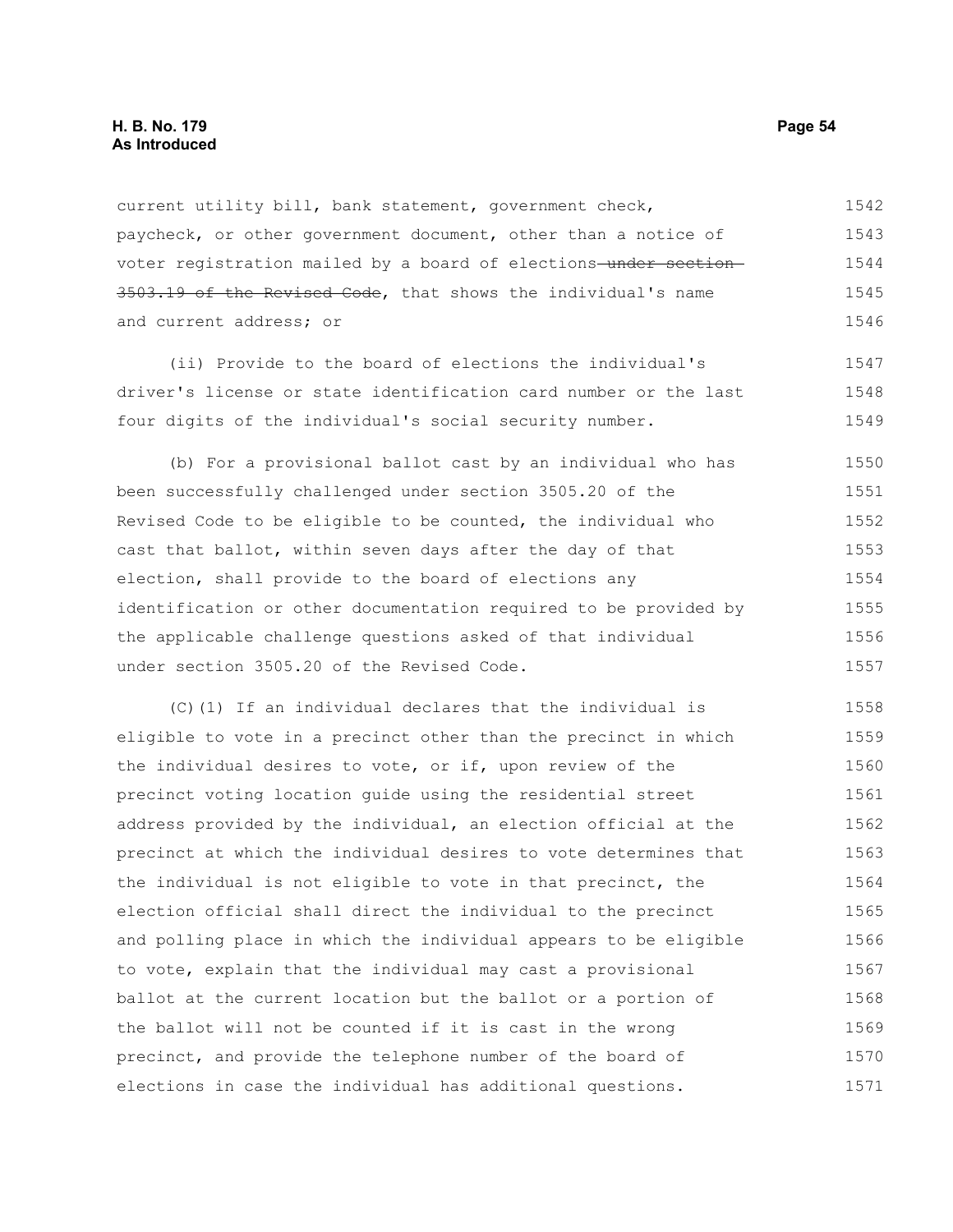# **H. B. No. 179 Page 55 As Introduced**

(2) If the individual refuses to travel to the correct precinct or to the office of the board of elections to cast a ballot, the individual shall be permitted to vote a provisional ballot at that precinct in accordance with division (B) of this section. If the individual is in the correct polling location for the precinct in which the individual is registered and eligible to vote, the election official shall complete and sign, under penalty of election falsification, a form that includes all of the following, and attach the form to the individual's provisional ballot affirmation: (a) The name or number of the individual's correct precinct; (b) A statement that the election official instructed the individual to travel to the correct precinct to vote; (c) A statement that the election official informed the individual that casting a provisional ballot in the wrong precinct would result in all or a portion of the votes on the ballot being rejected; (d) The name or number of the precinct in which the individual is casting a provisional ballot; and (e) The name of the polling location in which the individual is casting a provisional ballot. (D) The appropriate local election official shall cause voting information to be publicly posted at each polling place on the day of each election. (E) As used in this section and sections 3505.182 and 3505.183 of the Revised Code: (1) "Precinct voting location guide" means either of the 1572 1573 1574 1575 1576 1577 1578 1579 1580 1581 1582 1583 1584 1585 1586 1587 1588 1589 1590 1591 1592 1593 1594 1595 1596 1597 1598 1599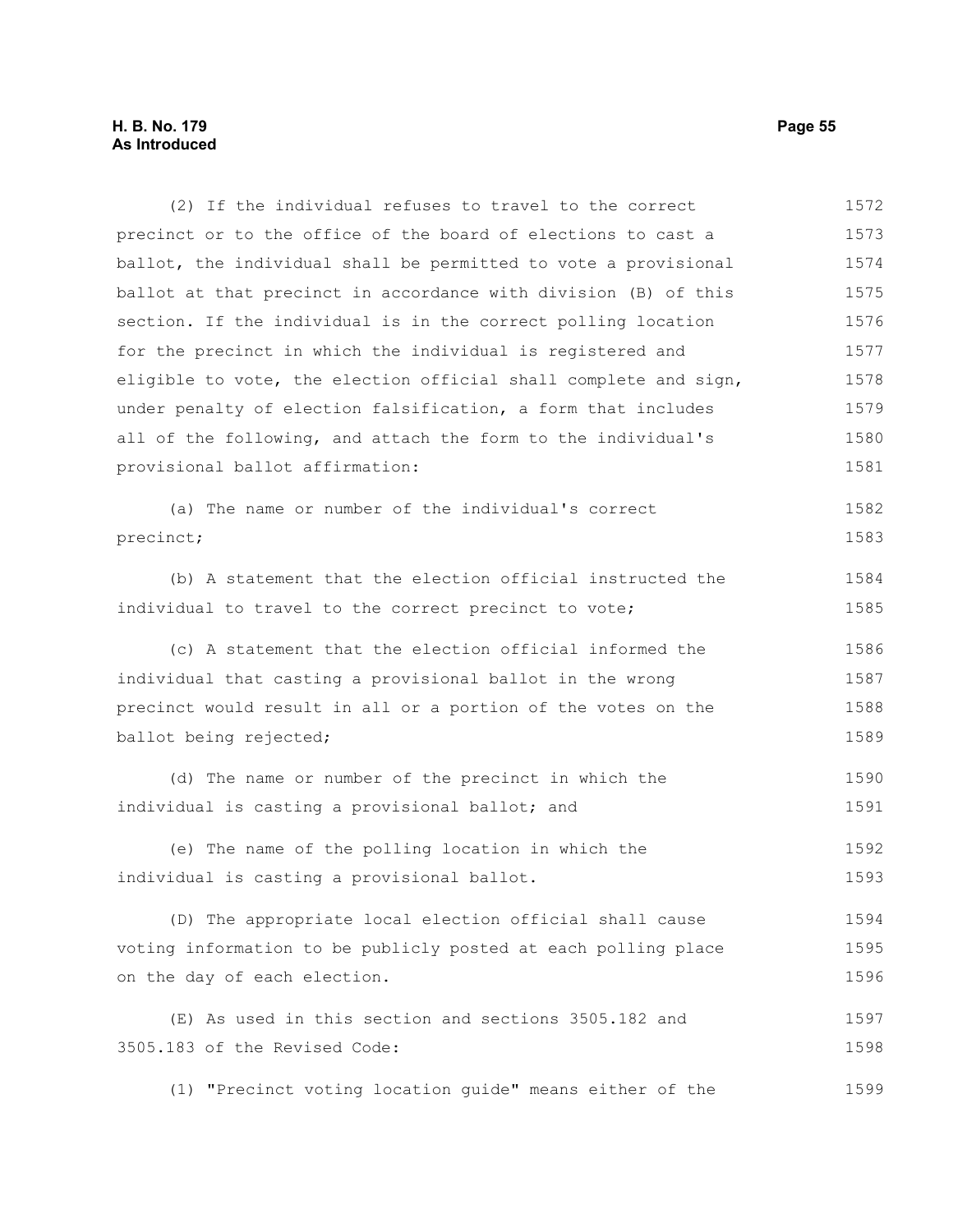following: (a) An electronic or paper record that lists the correct precinct and polling place for either each specific residential street address in the county or the range of residential street addresses located in each neighborhood block in the county; (b) Any other method that a board of elections creates that allows a precinct election official or any elector who is at a polling place in that county to determine the correct precinct and polling place of any qualified elector who resides in the county. (2) "Voting information" means all of the following: (a) A sample version of the ballot that will be used for that election; (b) Information regarding the date of the election and the hours during which polling places will be open; (c) Instructions on how to vote, including how to cast a vote and how to cast a provisional ballot; (d) Instructions for mail-in registrants and first-time voters under applicable federal and state laws; (e) General information on voting rights under applicable federal and state laws, including information on the right of an individual to cast a provisional ballot and instructions on how to contact the appropriate officials if these rights are alleged to have been violated; (f) General information on federal and state laws regarding prohibitions against acts of fraud and 1600 1601 1602 1603 1604 1605 1606 1607 1608 1609 1610 1611 1612 1613 1614 1615 1616 1617 1618 1619 1620 1621 1622 1623 1624 1625

misrepresentation.

1626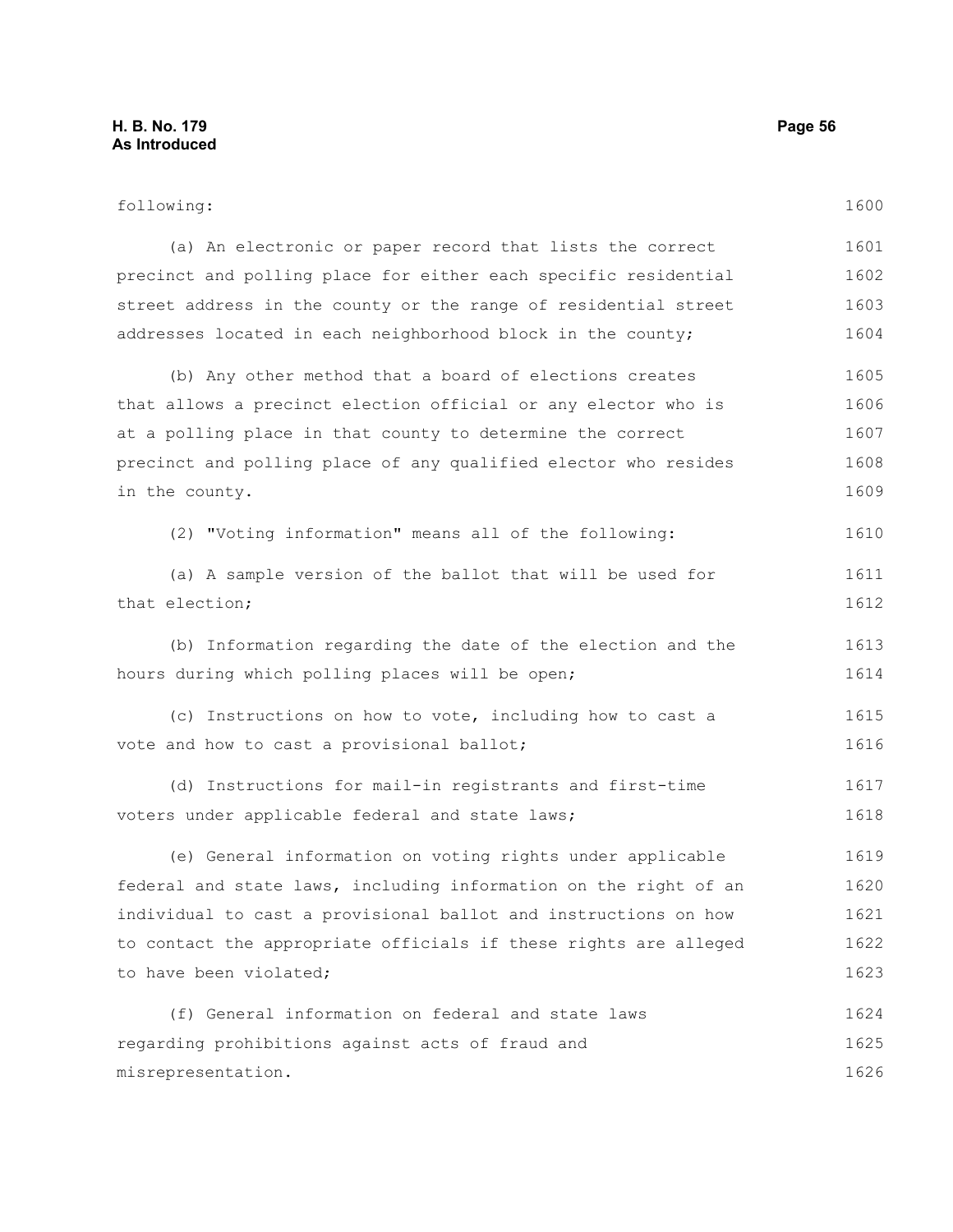# **H. B. No. 179 Page 57 As Introduced**

(F) Nothing in this section or section 3505.183 of the Revised Code is in derogation of section 3505.24 of the Revised Code, which permits a blind, disabled, or illiterate elector to receive assistance in the marking of the elector's ballot by two precinct election officials of different political parties. A blind, disabled, or illiterate elector may receive assistance in marking that elector's provisional ballot and in completing the required affirmation in the same manner as an elector may receive assistance on the day of an election under that section. 1627 1628 1629 1630 1631 1632 1633 1634 1635

**Sec. 3505.183.** (A) When the ballot boxes are delivered to the board of elections from the precincts, the board shall separate the provisional ballot envelopes from the rest of the ballots. Teams of employees of the board consisting of one member of each major political party shall place the sealed provisional ballot envelopes in a secure location within the office of the board. The sealed provisional ballot envelopes shall remain in that secure location until the validity of those ballots is determined under division (B) of this section. While the provisional ballot is stored in that secure location, and prior to the counting of the provisional ballots, if the board receives information regarding the validity of a specific provisional ballot under division (B) of this section, the board may note, on the sealed provisional ballot envelope for that ballot, whether the ballot is valid and entitled to be counted. 1636 1637 1638 1639 1640 1641 1642 1643 1644 1645 1646 1647 1648 1649 1650

(B)(1) To determine whether a provisional ballot is valid and entitled to be counted, the board shall examine its records and determine whether the individual who cast the provisional ballot is registered and eligible to vote in the applicable election. The board shall examine the information contained in the written affirmation executed by the individual who cast the provisional ballot under division (B)(2) of section 3505.181 of 1651 1652 1653 1654 1655 1656 1657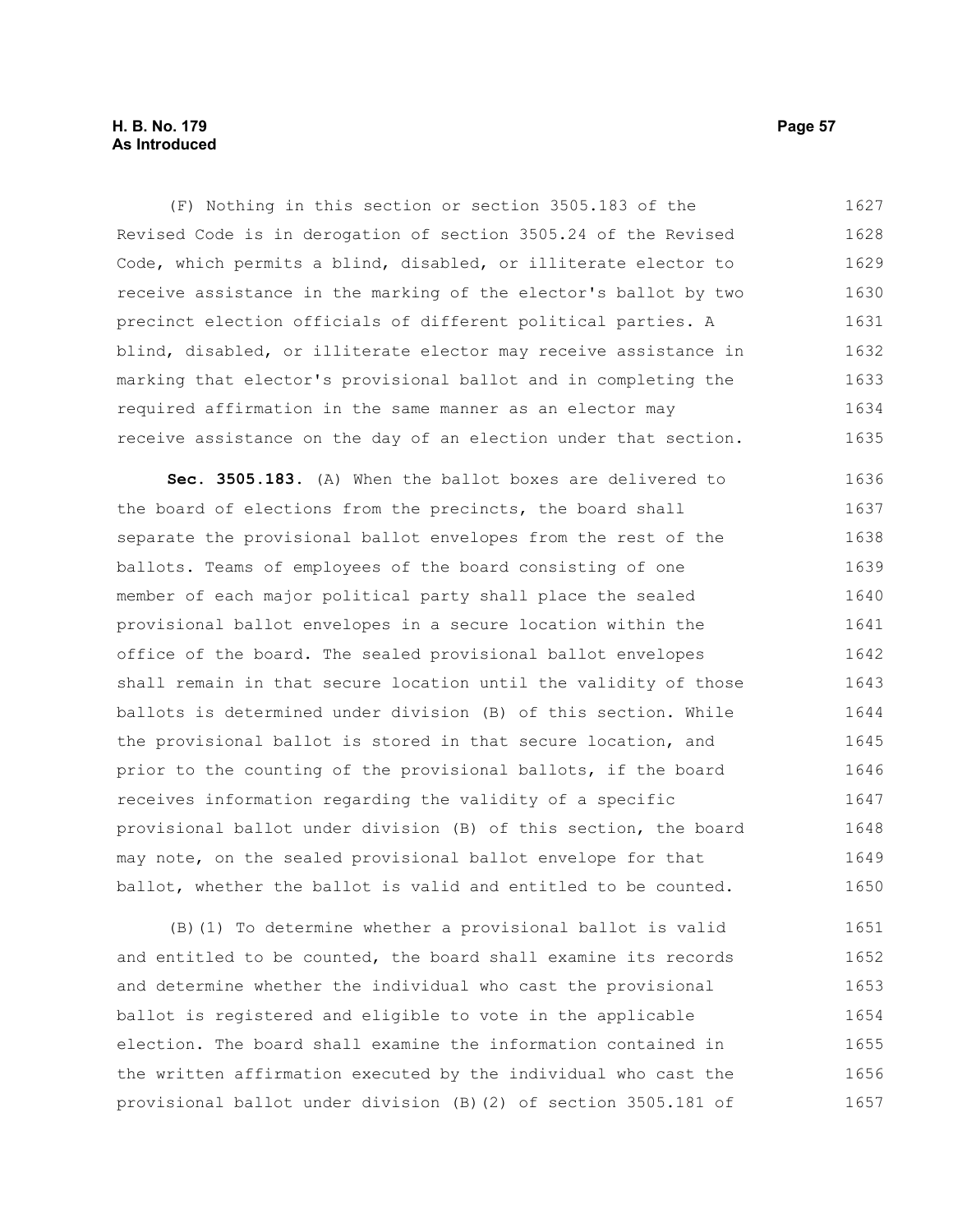the Revised Code. The following information shall be included in the written affirmation in order for the provisional ballot to be eligible to be counted: 1658 1659 1660

(a) The individual's printed name, signature, date of birth, and current address; 1661 1662

(b) A statement that the individual is a registered voter in the precinct in which the provisional ballot is being voted; 1663 1664

(c) A statement that the individual is eligible to vote in the election in which the provisional ballot is being voted. 1665 1666

(2) In addition to the information required to be included in an affirmation under division (B)(1) of this section, in determining whether a provisional ballot is valid and entitled to be counted, the board also shall examine any additional information for determining ballot validity provided by the provisional voter on the affirmation, provided by the provisional voter to an election official under section 3505.182 of the Revised Code, or provided to the board of elections during the seven days after the day of the election under division (B)(7) of section 3505.181 of the Revised Code, to assist the board in determining the individual's eligibility to vote. 1667 1668 1669 1670 1671 1672 1673 1674 1675 1676 1677 1678

(3) If, in examining a provisional ballot affirmation and additional information under divisions (B)(1) and (2) of this section and comparing the information required under division (B)(1) of this section with the elector's information in the statewide voter registration database, the board determines that all of the following apply, the provisional ballot envelope shall be opened, and the ballot shall be placed in a ballot box to be counted: 1679 1680 1681 1682 1683 1684 1685 1686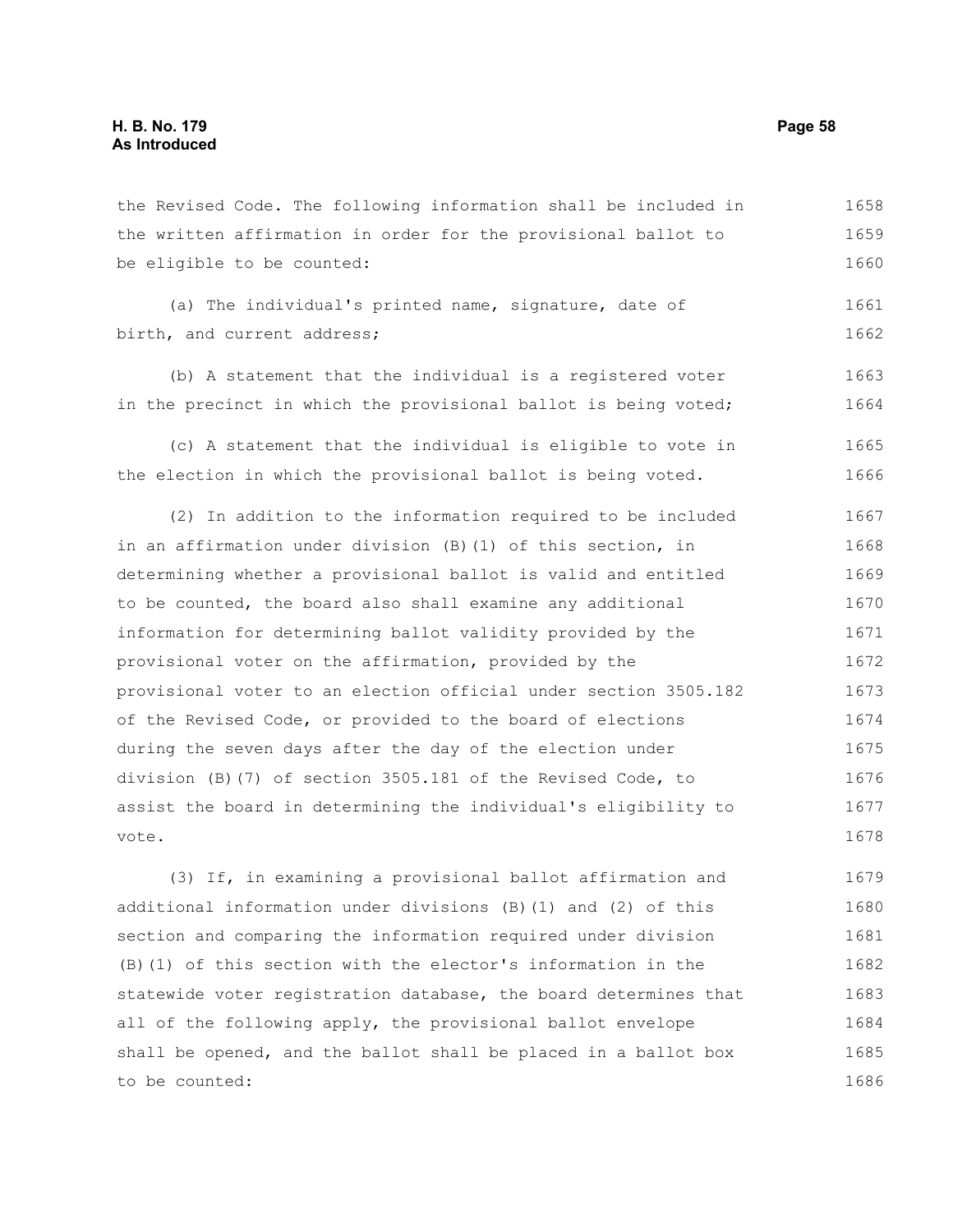# **H. B. No. 179 Page 59 As Introduced**

(a) The individual named on the affirmation is properly registered to vote. (b) The individual named on the affirmation is eligible to cast a ballot in the precinct and for the election in which the individual cast the provisional ballot. (c) The individual provided all of the information required under division (B)(1) of this section in the affirmation that the individual executed at the time the individual cast the provisional ballot. (d) The last four digits of the elector's social security number or the elector's driver's license number or state identification card number are not different from the last four digits of the elector's social security number or the elector's driver's license number or state identification card number contained in the statewide voter registration database. (e) Except as otherwise provided in this division, the month and day of the elector's date of birth are not different from the day and month of the elector's date of birth contained in the statewide voter registration database. This division does not apply to an elector's provisional ballot if either of the following is true: (i) The elector's date of birth contained in the statewide voter registration database is January 1, 1800. (ii) The board of elections has found, by a vote of at least three of its members, that the elector has met all other requirements of division (B)(3) of this section. 1687 1688 1689 1690 1691 1692 1693 1694 1695 1696 1697 1698 1699 1700 1701 1702 1703 1704 1705 1706 1707 1708 1709 1710 1711 1712

(f) The elector's current address is not different from the elector's address contained in the statewide voter 1713 1714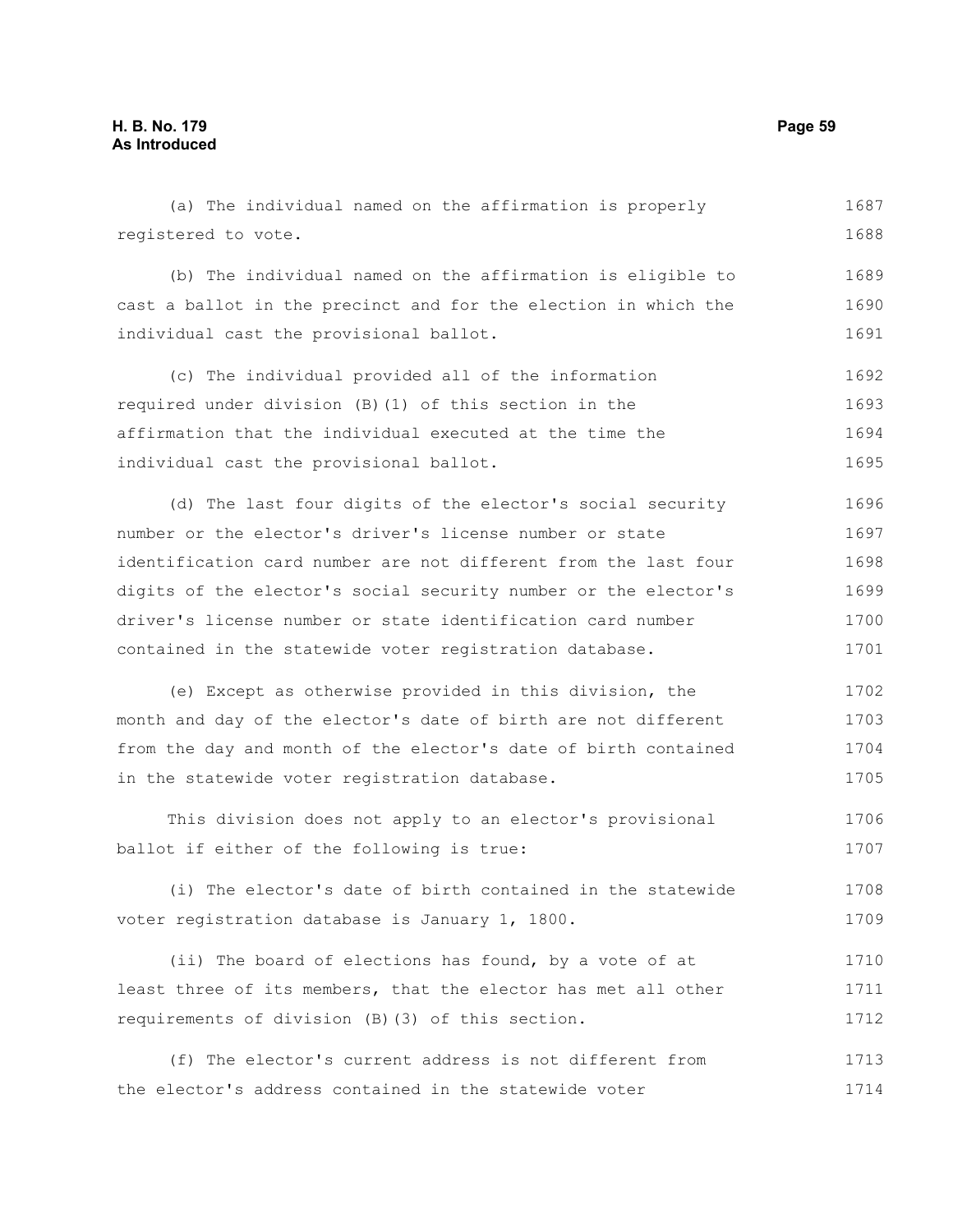registration database, unless the elector indicated that the elector is casting a provisional ballot because the elector has moved and has not submitted a notice of change of address, as described in division (A)(6) of section 3505.181 of the Revised Code. 1715 1716 1717 1718 1719

(g) If applicable, the individual provided any additional information required under division (B)(7) of section 3505.181 of the Revised Code within seven days after the day of the election. 1720 1721 1722 1723

(h) If applicable, the hearing conducted under division (B) of section 3503.24 of the Revised Code after the day of the election resulted in the individual's inclusion in the official registration list. 1724 1725 1726 1727

(4)(a) Except as otherwise provided in division (D) of this section, if, in examining a provisional ballot affirmation and additional information under divisions (B)(1) and (2) of this section and comparing the information required under division (B)(1) of this section with the elector's information in the statewide voter registration database, the board determines that any of the following applies, the provisional ballot envelope shall not be opened, and the ballot shall not be counted: 1728 1729 1730 1731 1732 1733 1734 1735 1736

(i) The individual named on the affirmation is not qualified or is not properly registered to vote. 1737 1738

(ii) The individual named on the affirmation is not eligible to cast a ballot in the precinct or for the election in which the individual cast the provisional ballot. 1739 1740 1741

(iii) The individual did not provide all of the information required under division (B)(1) of this section in 1742 1743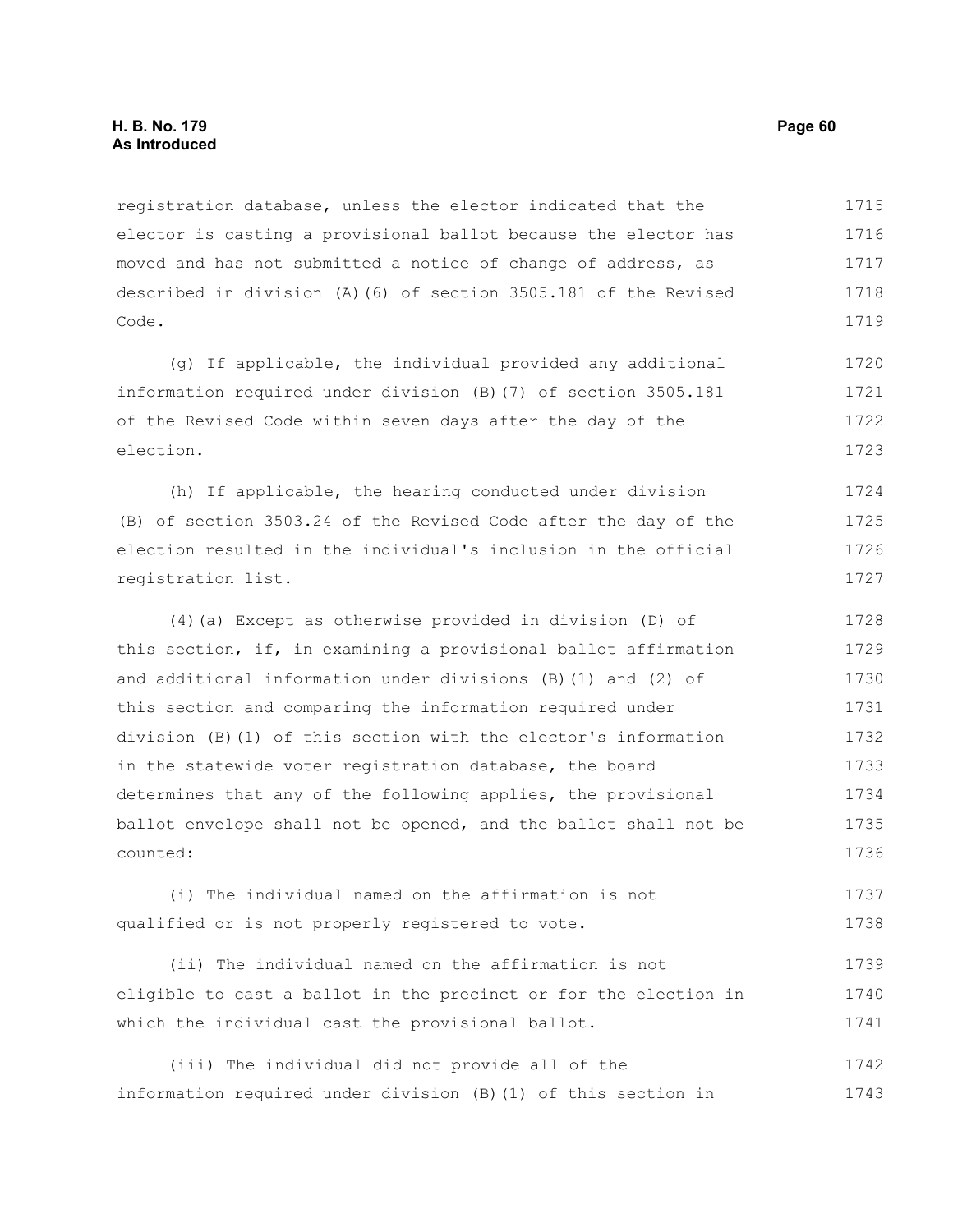#### the affirmation that the individual executed at the time the individual cast the provisional ballot. (iv) The individual has already cast a ballot for the election in which the individual cast the provisional ballot. (v) If applicable, the individual did not provide any additional information required under division (B)(7) of section 3505.181 of the Revised Code within seven days after the day of the election. (vi) If applicable, the hearing conducted under division (B) of section 3503.24 of the Revised Code after the day of the election did not result in the individual's inclusion in the official registration list. (vii) The individual failed to provide a current and valid photo identification, a military identification, a copy of a current utility bill, bank statement, government check, paycheck, or other government document, other than a notice of voter registration mailed by a board of elections-under section-3503.19 of the Revised Code, with the voter's name and current address, the individual's driver's license or state 1744 1745 1746 1747 1748 1749 1750 1751 1752 1753 1754 1755 1756 1757 1758 1759 1760 1761 1762

identification card number, or the last four digits of the individual's social security number or to execute an affirmation under division (B) of section 3505.181 of the Revised Code. 1763 1764 1765

(viii) The last four digits of the elector's social security number or the elector's driver's license number or state identification card number are different from the last four digits of the elector's social security number or the elector's driver's license number or state identification card number contained in the statewide voter registration database. 1766 1767 1768 1769 1770 1771

(ix) Except as otherwise provided in this division, the 1772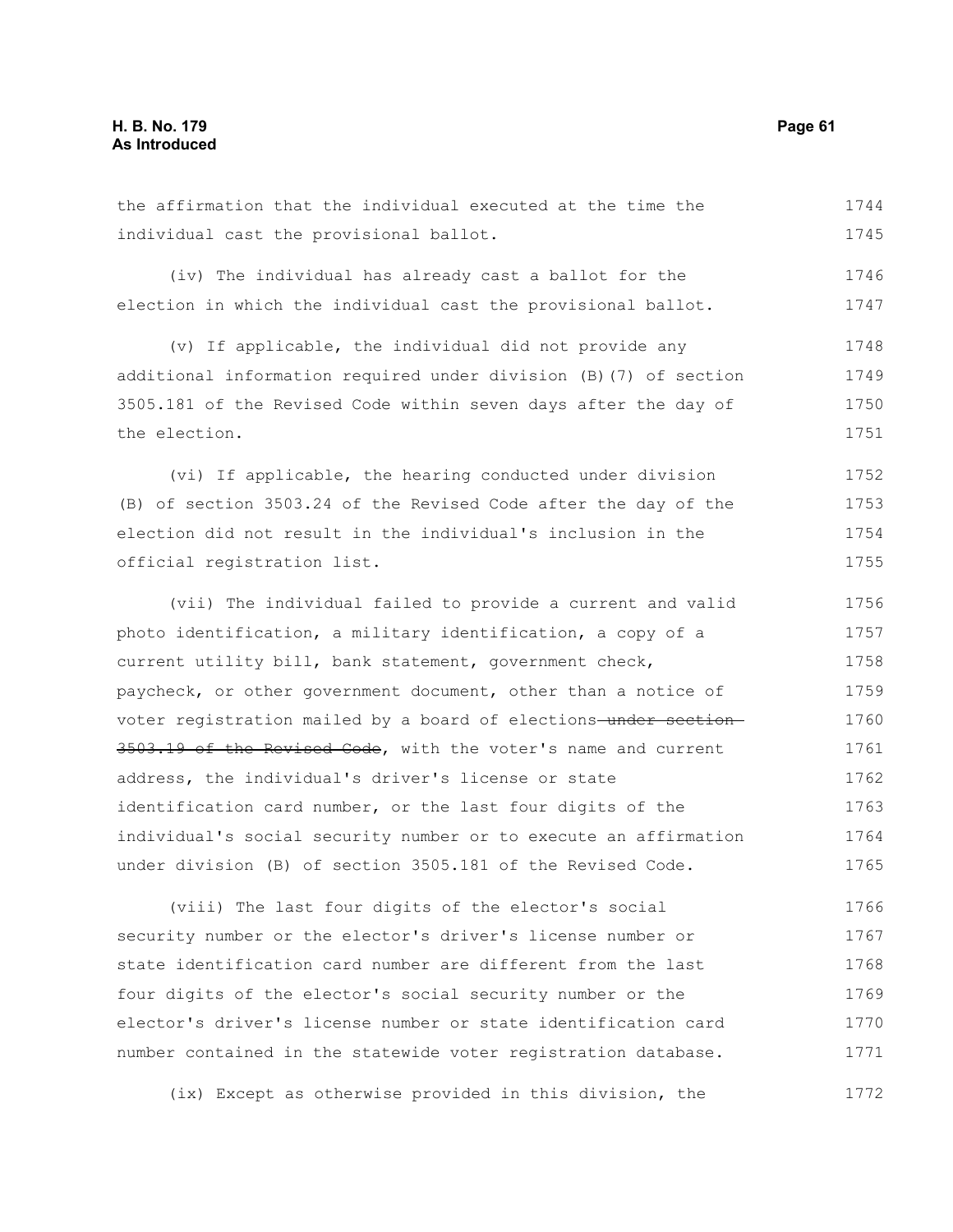month and day of the elector's date of birth are different from the day and month of the elector's date of birth contained in the statewide voter registration database. 1773 1774 1775

This division does not apply to an elector's provisional ballot if either of the following is true: 1776 1777

(I) The elector's date of birth contained in the statewide voter registration database is January 1, 1800. 1778 1779

(II) The board of elections has found, by a vote of at least three of its members, that the elector has met all of the requirements of division (B)(3) of this section, other than the requirements of division (B)(3)(e) of this section. 1780 1781 1782 1783

(x) The elector's current address is different from the elector's address contained in the statewide voter registration database, unless the elector indicated that the elector is casting a provisional ballot because the elector has moved and has not submitted a notice of change of address, as described in division (A)(6) of section 3505.181 of the Revised Code. 1784 1785 1786 1787 1788 1789

(b) If, in examining a provisional ballot affirmation and additional information under divisions (B)(1) and (2) of this section and comparing the information required under division (B)(1) of this section with the elector's information in the statewide voter registration database, the board is unable to determine either of the following, the provisional ballot envelope shall not be opened, and the ballot shall not be counted: 1790 1791 1792 1793 1794 1795 1796 1797

(i) Whether the individual named on the affirmation is qualified or properly registered to vote; 1798 1799

(ii) Whether the individual named on the affirmation is eligible to cast a ballot in the precinct or for the election in 1800 1801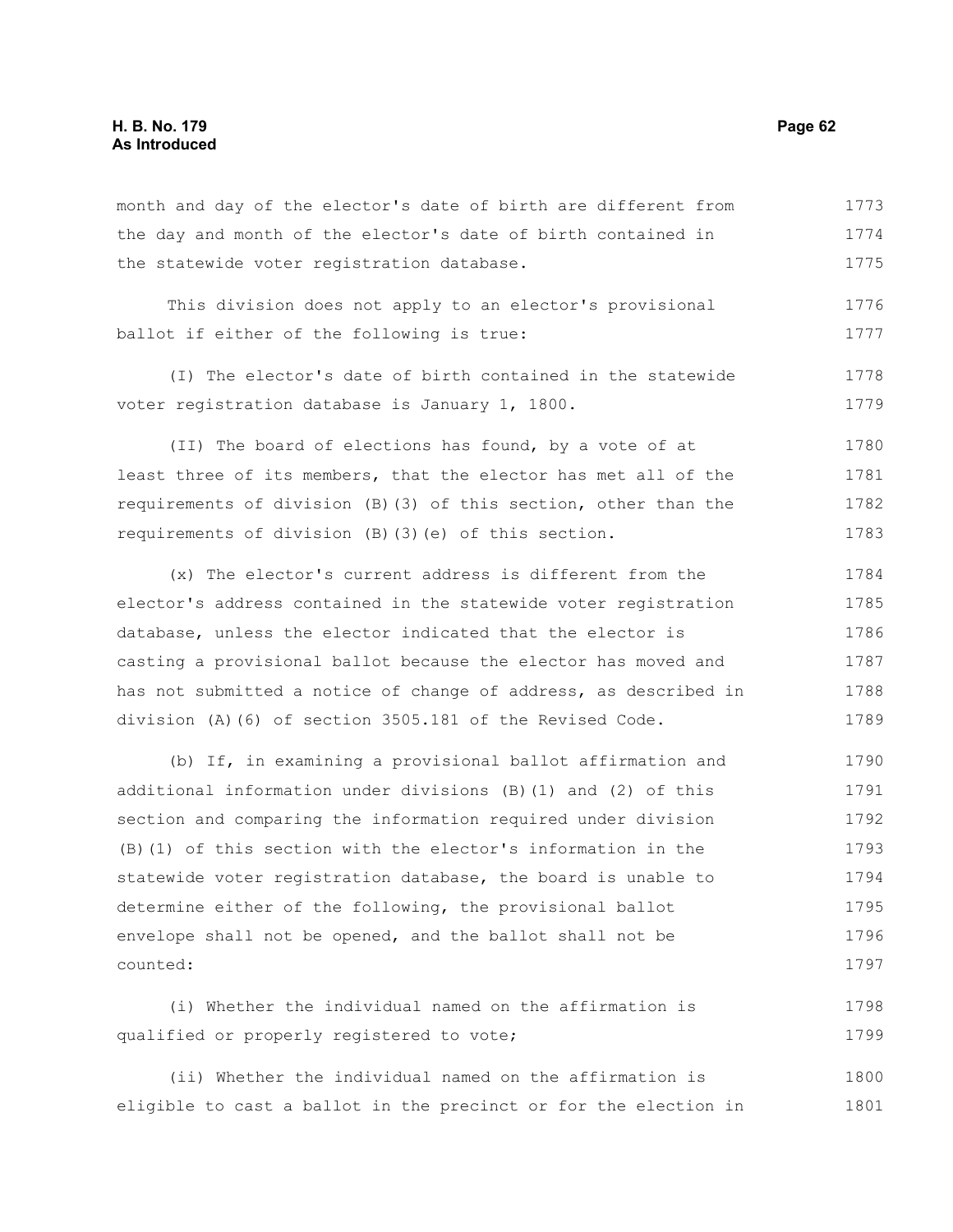1802

which the individual cast the provisional ballot.

(C) For each provisional ballot rejected under division (B)(4) of this section, the board shall record the name of the provisional voter who cast the ballot, the identification number of the provisional ballot envelope, the names of the election officials who determined the validity of that ballot, the date and time that the determination was made, and the reason that the ballot was not counted, unless the board has already recorded that information in another database. 1803 1804 1805 1806 1807 1808 1809 1810

(D)(1) If an individual cast a provisional ballot in a precinct in which the individual is not registered and eligible to vote, but in the correct polling location for the precinct in which the individual is registered and eligible to vote, and the election official failed to direct the individual to the correct precinct, the individual's ballot shall be remade under division (D)(2) of this section. The election official shall be deemed to have directed the individual to the correct precinct if the election official correctly completed the form described in division (C)(2) of section 3505.181 of the Revised Code. 1811 1812 1813 1814 1815 1816 1817 1818 1819 1820

(2) A board of elections that remakes a provisional ballot under division (D)(1) of this section shall remake the provisional ballot on a ballot for the appropriate precinct to reflect the offices, questions, and issues for which the individual was eligible to cast a ballot and for which the individual attempted to cast a provisional ballot. The remade ballot shall be counted for each office, question, and issue for which the individual was eligible to vote. 1821 1822 1823 1824 1825 1826 1827 1828

(3) If an individual cast a provisional ballot in a precinct in which the individual is not registered and eligible to vote and in the incorrect polling location for the precinct 1829 1830 1831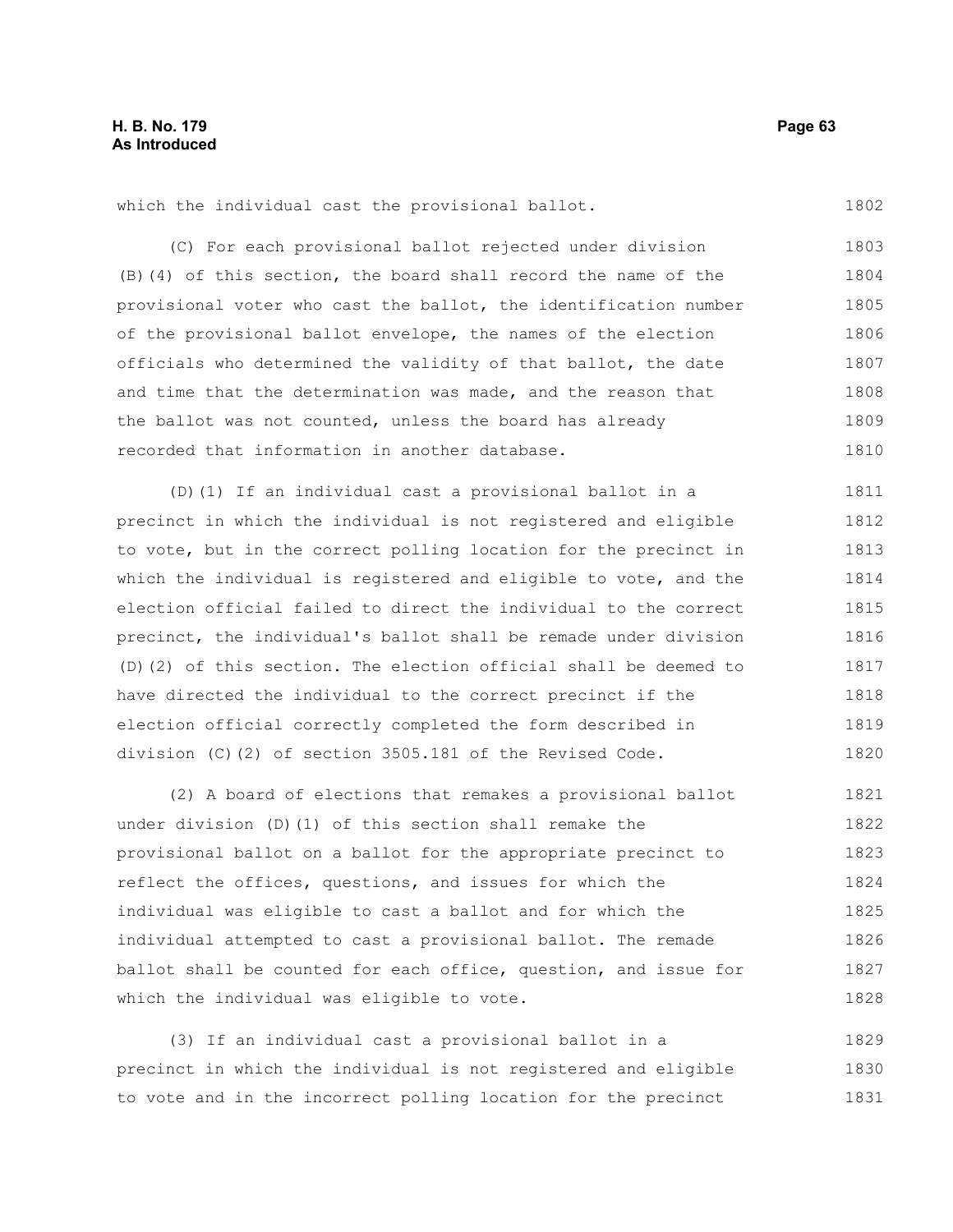in which the individual is registered and eligible to vote, the provisional ballot envelope shall not be opened, and the ballot shall not be counted. 1832 1833 1834

(E) Provisional ballots that are rejected under division (B)(4) of this section shall not be counted but shall be preserved in their provisional ballot envelopes unopened until the time provided by section 3505.31 of the Revised Code for the destruction of all other ballots used at the election for which ballots were provided, at which time they shall be destroyed. 1835 1836 1837 1838 1839 1840

(F) Provisional ballots that the board determines are eligible to be counted under division (B)(3) or (D) of this section shall be counted in the same manner as provided for other ballots under section 3505.27 of the Revised Code. No provisional ballots shall be counted in a particular county until the board determines the eligibility to be counted of all provisional ballots cast in that county under division (B) of this section for that election. Observers, as provided in section 3505.21 of the Revised Code, may be present at all times that the board is determining the eligibility of provisional ballots to be counted and counting those provisional ballots determined to be eligible. No person shall recklessly disclose the count or any portion of the count of provisional ballots in such a manner as to jeopardize the secrecy of any individual ballot. 1841 1842 1843 1844 1845 1846 1847 1848 1849 1850 1851 1852 1853 1854 1855

(G)(1) Except as otherwise provided in division (G)(2) of this section, nothing in this section shall prevent a board of elections from examining provisional ballot affirmations and additional information under divisions (B)(1) and (2) of this section to determine the eligibility of provisional ballots to be counted during the ten days after the day of an election. 1856 1857 1858 1859 1860 1861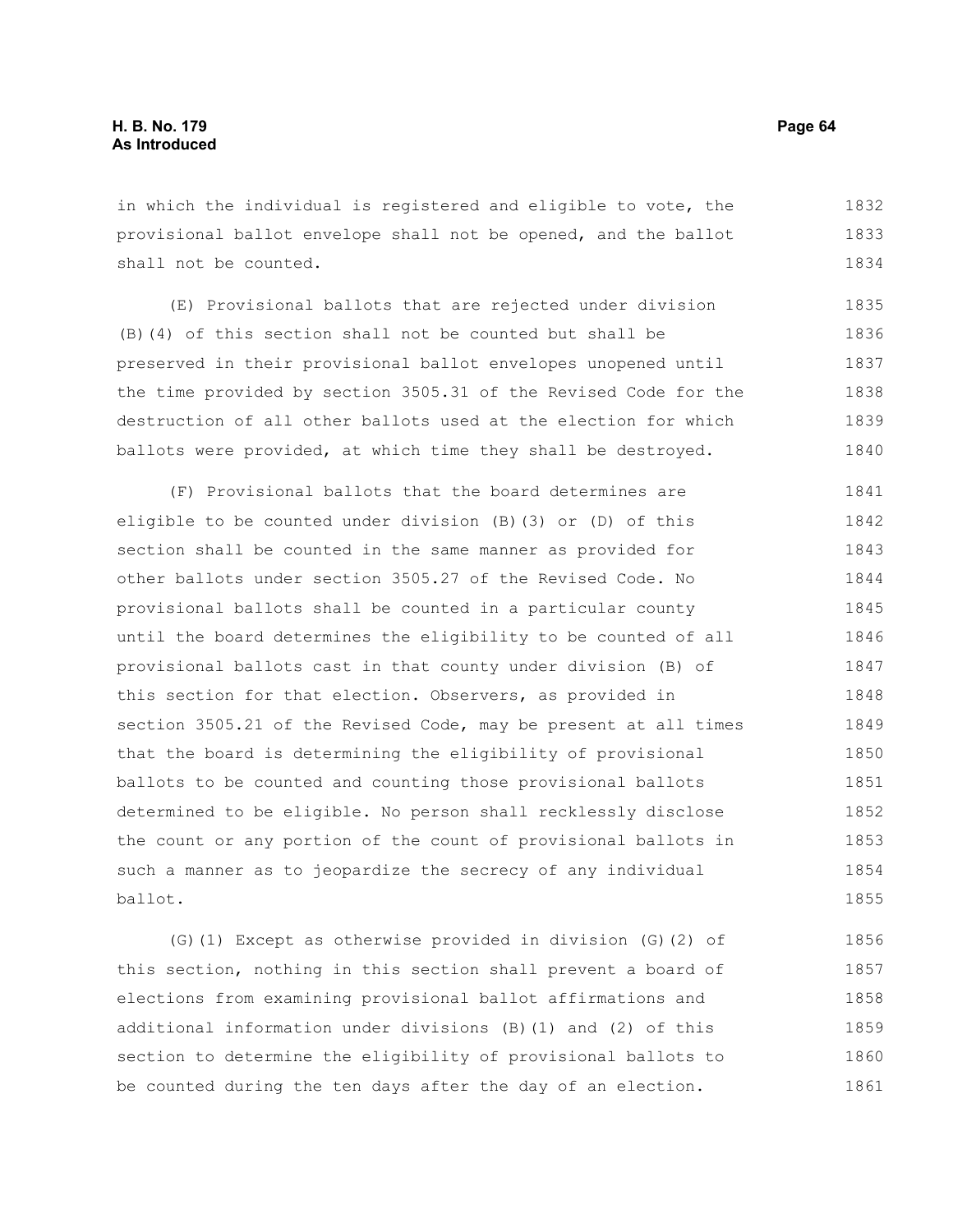# **H. B. No. 179 Page 65 As Introduced**

(2) A board of elections shall not examine the provisional ballot affirmation and additional information under divisions (B)(1) and (2) of this section of any provisional ballot cast by an individual who must provide additional information to the board of elections under division (B)(7) of section 3505.181 of the Revised Code for the board to determine the individual's eligibility until the individual provides that information, until any hearing required to be conducted under section 3503.24 of the Revised Code with regard to the provisional voter is held, or until the eleventh day after the day of the election, whichever is earlier. **Sec. 3509.03.** Except as provided in division (B) of section 3509.08 of the Revised Code, any qualified elector desiring to vote absent voter's ballots at an election shall make written application for those ballots to the director of elections of the county in which the elector's voting residence is located. The application need not be in any particular form but shall contain all of the following: (A) The elector's name; (B) The elector's signature; (C) The address at which the elector is registered to vote; (D) The elector's date of birth; (E) One of the following: (1) The elector's driver's license number; (2) The last four digits of the elector's social security number; 1862 1863 1864 1865 1866 1867 1868 1869 1870 1871 1872 1873 1874 1875 1876 1877 1878 1879 1880 1881 1882 1883 1884 1885 1886 1887 1888

(3) A copy of the elector's current and valid photo 1889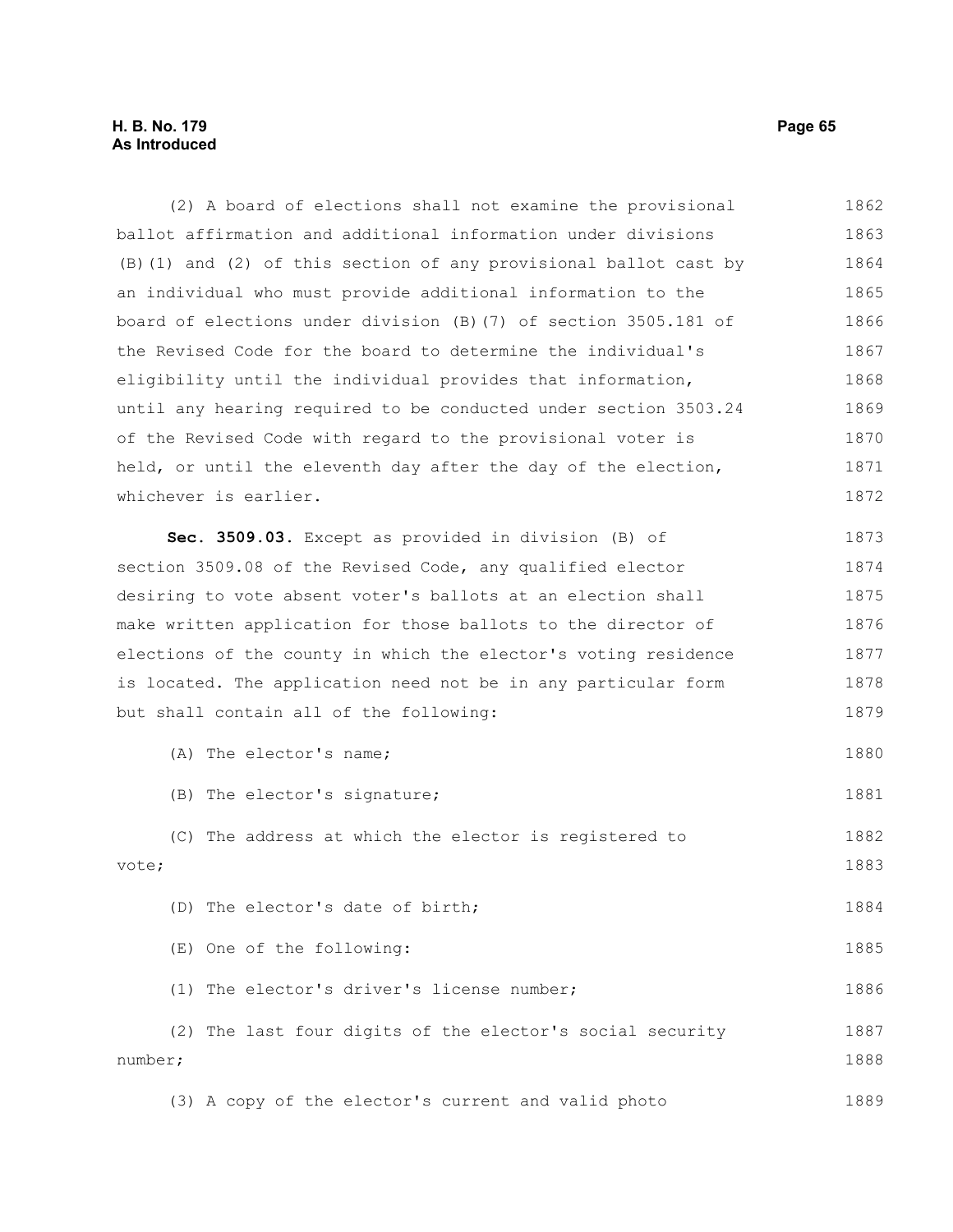identification, a copy of a military identification, or a copy of a current utility bill, bank statement, government check, paycheck, or other government document, other than a notice of voter registration mailed by a board of elections-under section-3503.19 of the Revised Code, that shows the name and address of the elector. (F) A statement identifying the election for which absent voter's ballots are requested; 1890 1891 1892 1893 1894 1895 1896 1897

(G) A statement that the person requesting the ballots is a qualified elector; 1898 1899

(H) If the request is for primary election ballots, the elector's party affiliation; 1900 1901

(I) If the elector desires ballots to be mailed to the elector, the address to which those ballots shall be mailed. 1902 1903

Each application for absent voter's ballots shall be delivered to the director not earlier than the first day of January of the year of the elections for which the absent voter's ballots are requested or not earlier than ninety days before the day of the election at which the ballots are to be voted, whichever is earlier, and not later than twelve noon of the third day before the day of the election at which the ballots are to be voted, or not later than six p.m. on the last Friday before the day of the election at which the ballots are to be voted if the application is delivered in person to the office of the board. 1904 1905 1906 1907 1908 1909 1910 1911 1912 1913 1914

A board of elections that mails an absent voter's ballot application to an elector under this section shall not prepay the return postage for that application. 1915 1916 1917

Except as otherwise provided in this section and in 1918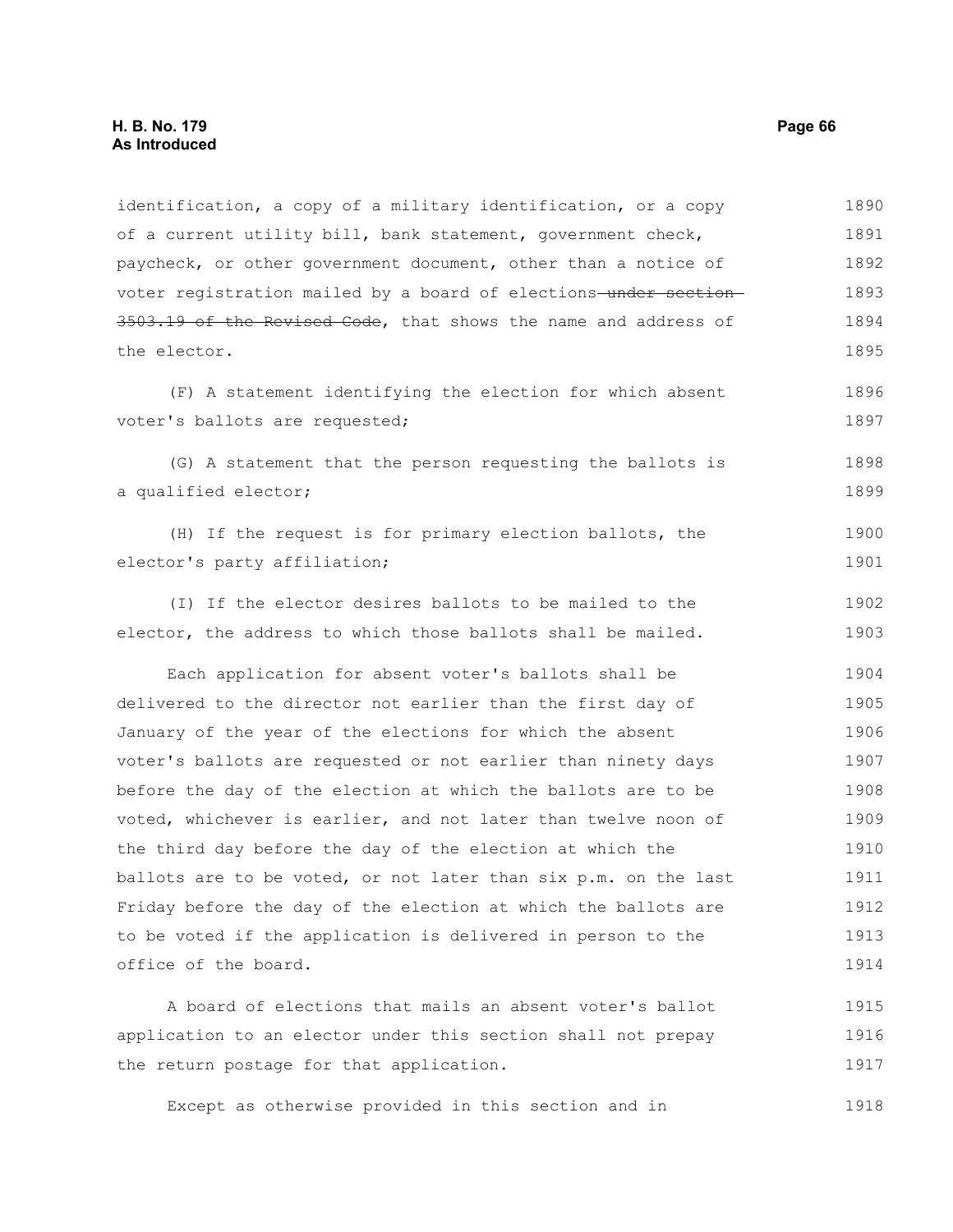## **H. B. No. 179 Page 67 As Introduced**

sections 3505.24 and 3509.08 of the Revised Code, an election official shall not fill out any portion of an application for absent voter's ballots on behalf of an applicant. The secretary of state or a board of elections may preprint only an applicant's name and address on an application for absent voter's ballots before mailing that application to the applicant. 1919 1920 1921 1922 1923 1924 1925

**Sec. 3509.05.** (A) When an elector receives an absent voter's ballot pursuant to the elector's application or request, the elector shall, before placing any marks on the ballot, note whether there are any voting marks on it. If there are any voting marks, the ballot shall be returned immediately to the board of elections; otherwise, the elector shall cause the ballot to be marked, folded in a manner that the stub on it and the indorsements and facsimile signatures of the members of the board of elections on the back of it are visible, and placed and sealed within the identification envelope received from the director of elections for that purpose. Then, the elector shall cause the statement of voter on the outside of the identification envelope to be completed and signed, under penalty of election falsification. 1926 1927 1928 1929 1930 1931 1932 1933 1934 1935 1936 1937 1938 1939

If the elector does not provide the elector's driver's license number or the last four digits of the elector's social security number on the statement of voter on the identification envelope, the elector also shall include in the return envelope with the identification envelope a copy of the elector's current valid photo identification, a copy of a military identification, or a copy of a current utility bill, bank statement, government check, paycheck, or other government document, other than a notice of voter registration mailed by a board of elections under section 3503.19 of the Revised Code, that shows the name 1940 1941 1942 1943 1944 1945 1946 1947 1948 1949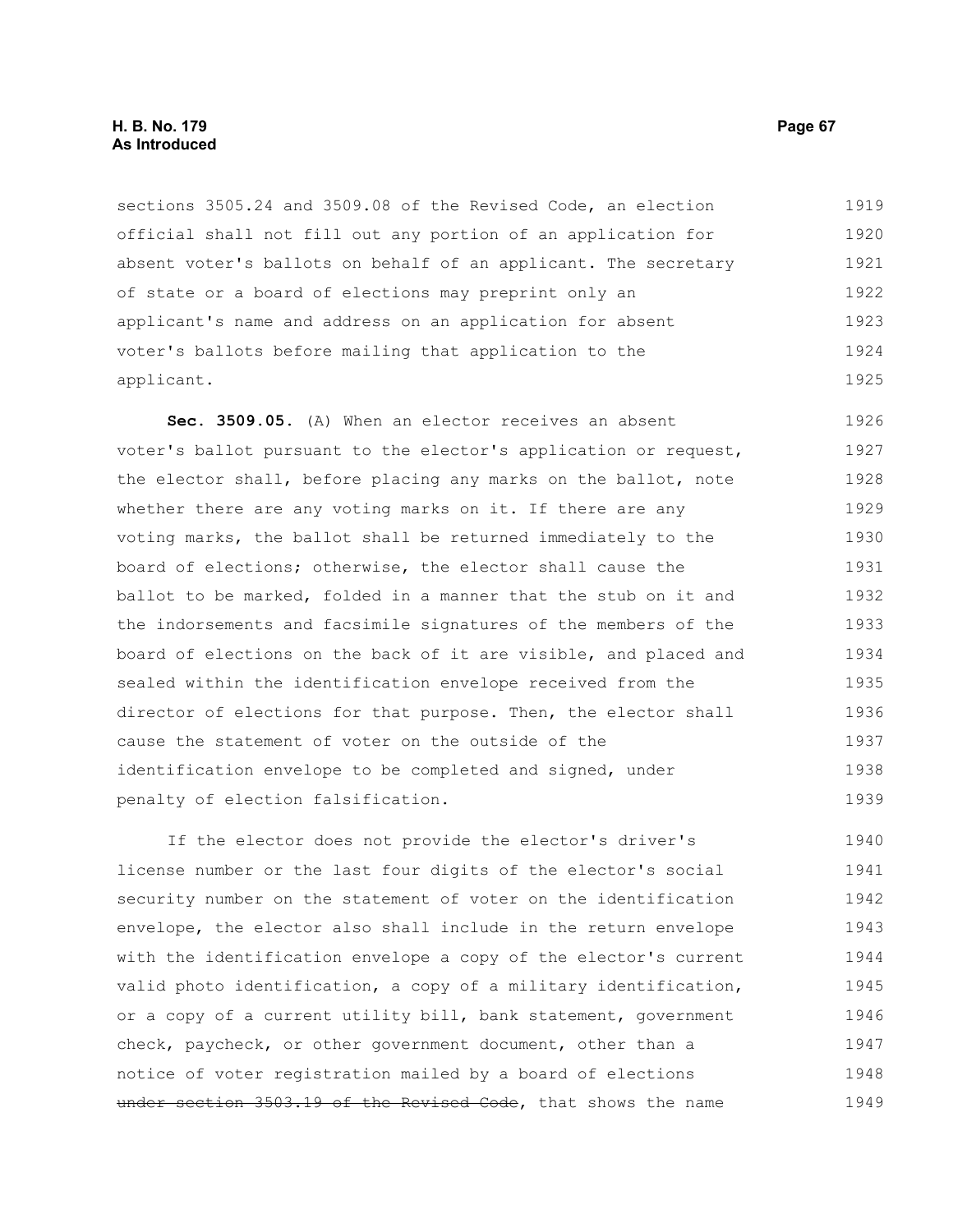# **H. B. No. 179 Page 68 As Introduced**

and address of the elector.

The elector shall mail the identification envelope to the director from whom it was received in the return envelope, postage prepaid, or the elector may personally deliver it to the director, or the spouse of the elector, the father, mother, father-in-law, mother-in-law, grandfather, grandmother, brother, or sister of the whole or half blood, or the son, daughter, adopting parent, adopted child, stepparent, stepchild, uncle, aunt, nephew, or niece of the elector may deliver it to the director. The return envelope shall be transmitted to the director in no other manner, except as provided in section 3509.08 of the Revised Code. 1951 1952 1953 1954 1955 1956 1957 1958 1959 1960 1961

When absent voter's ballots are delivered to an elector at the office of the board, the elector may retire to a voting compartment provided by the board and there mark the ballots. Thereupon, the elector shall fold them, place them in the identification envelope provided, seal the envelope, fill in and sign the statement on the envelope under penalty of election falsification, and deliver the envelope to the director of the board. 1962 1963 1964 1965 1966 1967 1968

Except as otherwise provided in division (B) of this section, all other envelopes containing marked absent voter's ballots shall be delivered to the director not later than the close of the polls on the day of an election. Absent voter's ballots delivered to the director later than the times specified shall not be counted, but shall be kept by the board in the sealed identification envelopes in which they are delivered to the director, until the time provided by section 3505.31 of the Revised Code for the destruction of all other ballots used at the election for which ballots were provided, at which time they 1970 1971 1972 1973 1974 1975 1976 1977 1978 1979

1950

1969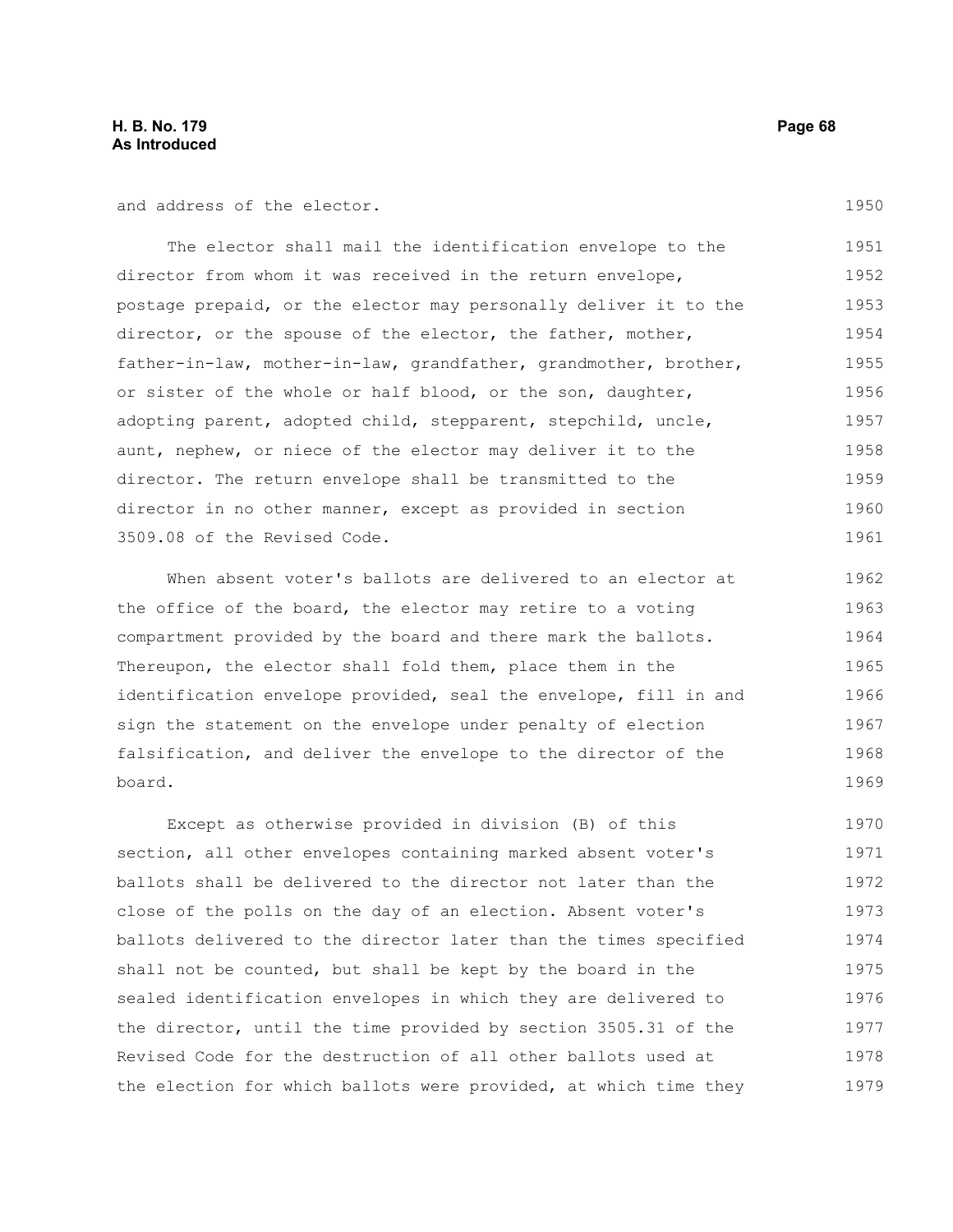1980

shall be destroyed.

(B)(1) Except as otherwise provided in division (B)(2) of this section, any return envelope that is postmarked prior to the day of the election shall be delivered to the director prior to the eleventh day after the election. Ballots delivered in envelopes postmarked prior to the day of the election that are received after the close of the polls on election day through the tenth day thereafter shall be counted on the eleventh day at the board of elections in the manner provided in divisions (C) and (D) of section 3509.06 of the Revised Code. Any such ballots that are received by the director later than the tenth day following the election shall not be counted, but shall be kept by the board in the sealed identification envelopes as provided in division (A) of this section. 1981 1982 1983 1984 1985 1986 1987 1988 1989 1990 1991 1992 1993

(2) Division (B)(1) of this section shall not apply to any mail that is postmarked using a postage evidencing system, including a postage meter, as defined in 39 C.F.R. 501.1. 1994 1995 1996

**Sec. 3511.02.** Notwithstanding any section of the Revised Code to the contrary, whenever any person applies for registration as a voter on a form adopted in accordance with federal regulations relating to the "Uniformed and Overseas Citizens Absentee Voting Act," 100 Stat. 924, 42 U.S.C.A. 1973ff (1986), this application shall be sufficient for voter registration and as a request for an absent voter's ballot. Uniformed services or overseas absent voter's ballots may be obtained by any person meeting the requirements of section 3511.011 of the Revised Code by applying electronically to the secretary of state or to the board of elections of the county in which the person's voting residence is located in accordance with section 3511.021 of the Revised Code or by applying to the 1997 1998 1999 2000 2001 2002 2003 2004 2005 2006 2007 2008 2009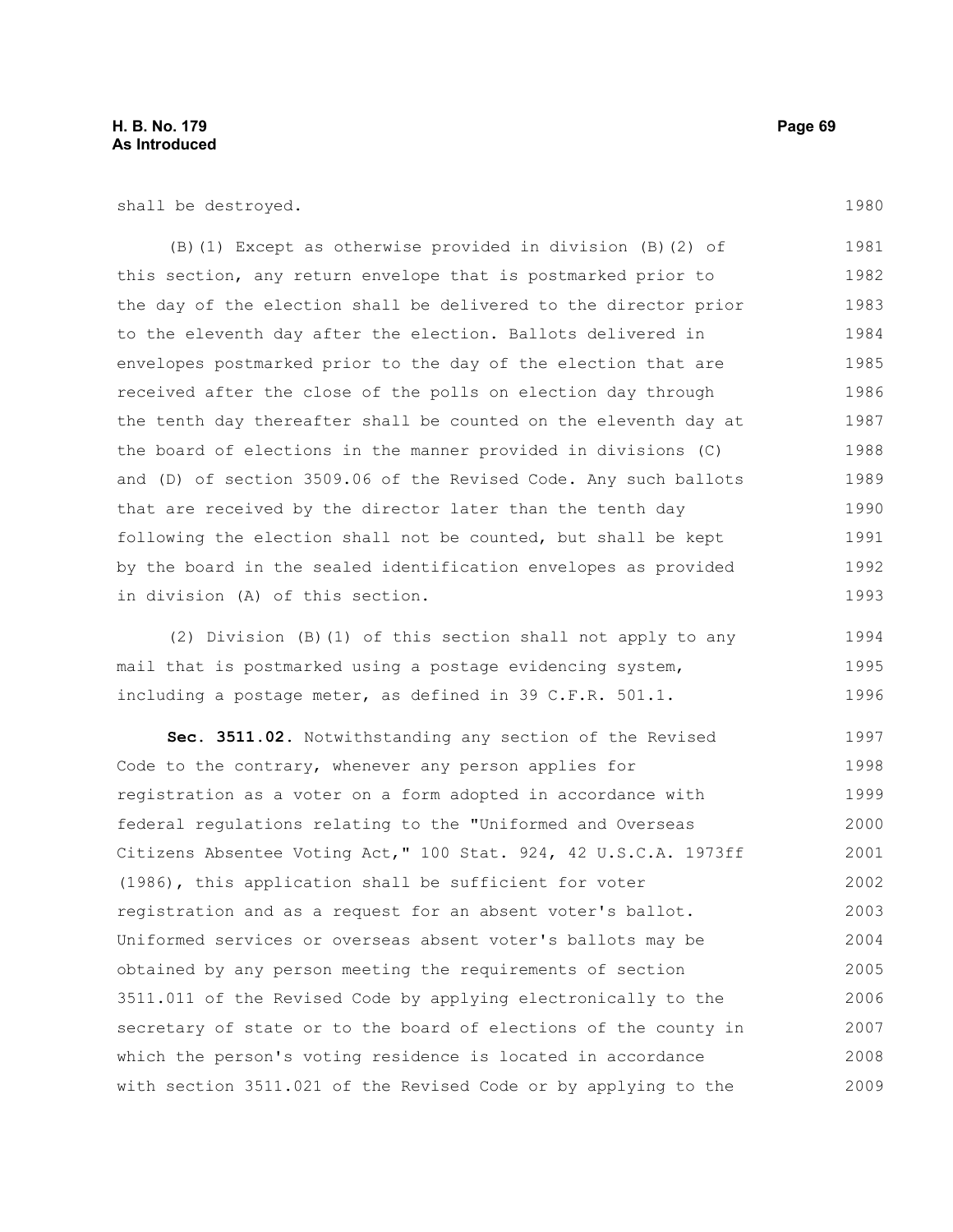| director of the board of elections of the county in which the    | 2010 |
|------------------------------------------------------------------|------|
| person's voting residence is located, in one of the following    | 2011 |
| ways:                                                            | 2012 |
| (A) That person may make written application for those           | 2013 |
| ballots. The person may personally deliver the application to    | 2014 |
| the director or may mail it, send it by facsimile machine, send  | 2015 |
| it by electronic mail, send it through internet delivery if such | 2016 |
| delivery is offered by the board of elections or the secretary   | 2017 |
| of state, or otherwise send it to the director. The application  | 2018 |
| need not be in any particular form but shall contain all of the  | 2019 |
| following information:                                           | 2020 |
|                                                                  |      |
| (1) The elector's name;                                          | 2021 |
| (2) The elector's signature;                                     | 2022 |
| (3) The address at which the elector is registered to            | 2023 |
| vote;                                                            | 2024 |
| (4) The elector's date of birth;                                 | 2025 |
| (5) One of the following:                                        | 2026 |
| (a) The elector's driver's license number;                       | 2027 |
| (b) The last four digits of the elector's social security        | 2028 |
| number;                                                          | 2029 |
| (c) A copy of the elector's current and valid photo              | 2030 |
| identification, a copy of a military identification, or a copy   | 2031 |
| of a current utility bill, bank statement, government check,     | 2032 |
| paycheck, or other government document, other than a notice of   | 2033 |
| voter registration mailed by a board of elections-under section- | 2034 |
| 3503.19 of the Revised Code, that shows the name and address of  | 2035 |
| the elector.                                                     | 2036 |
|                                                                  |      |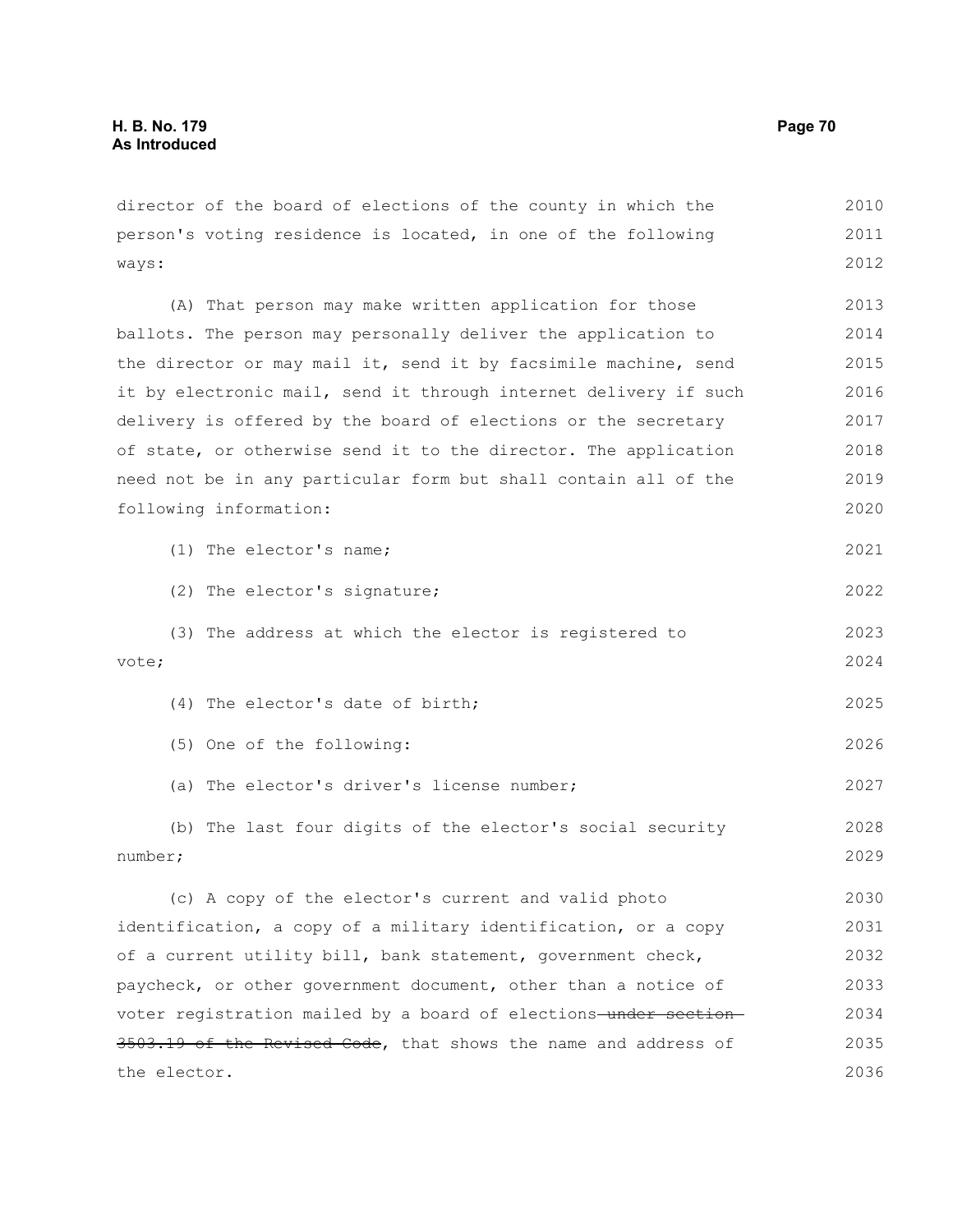6;

(6) A statement identifying the election for which absent voter's ballots are requested; (7) A statement that the person requesting the ballots is a qualified elector; (8) A statement that the elector is an absent uniformed services voter or overseas voter as defined in 42 U.S.C. 1973ff-(9) A statement of the elector's length of residence in the state immediately preceding the commencement of service, immediately preceding the date of leaving to be with or near the service member, or immediately preceding leaving the United States, or a statement that the elector's parent or legal guardian resided in this state long enough to establish residency for voting purposes immediately preceding leaving the United States, whichever is applicable; (10) If the request is for primary election ballots, the elector's party affiliation; (11) If the elector desires ballots to be mailed to the elector, the address to which those ballots shall be mailed; (12) If the elector desires ballots to be sent to the elector by facsimile machine, the telephone number to which they shall be so sent; (13) If the elector desires ballots to be sent to the 2037 2038 2039 2040 2041 2042 2043 2044 2045 2046 2047 2048 2049 2050 2051 2052 2053 2054 2055 2056 2057 2058 2059

elector by electronic mail or, if offered by the board of elections or the secretary of state, through internet delivery, the elector's electronic mail address or other internet contact information. 2060 2061 2062 2063

(B) A voter or any relative of a voter listed in division 2064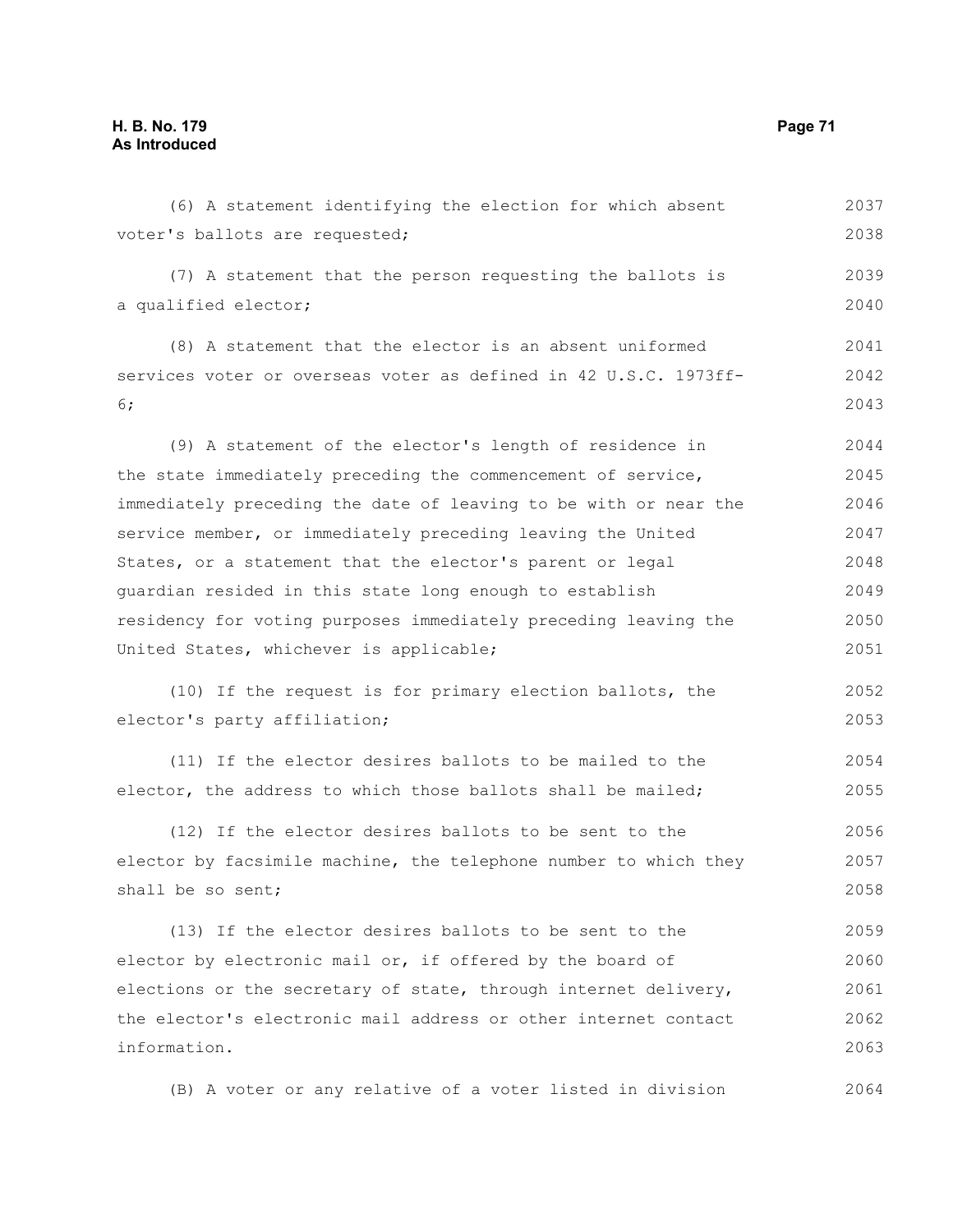## **H. B. No. 179 Page 72 As Introduced**

(C) of this section may use a single federal post card application to apply for uniformed services or overseas absent voter's ballots for use at the primary and general elections in a given year and any special election to be held on the day in that year specified by division (E) of section 3501.01 of the Revised Code for the holding of a primary election, designated by the general assembly for the purpose of submitting constitutional amendments proposed by the general assembly to the voters of the state. A single federal postcard application shall be processed by the board of elections pursuant to section 3511.04 of the Revised Code the same as if the voter had applied separately for uniformed services or overseas absent voter's ballots for each election. 2065 2066 2067 2068 2069 2070 2071 2072 2073 2074 2075 2076 2077

(C) Application to have uniformed services or overseas absent voter's ballots mailed or sent by facsimile machine to such a person may be made by the spouse, father, mother, fatherin-law, mother-in-law, grandfather, grandmother, brother or sister of the whole blood or half blood, son, daughter, adopting parent, adopted child, stepparent, stepchild, daughter-in-law, son-in-law, uncle, aunt, nephew, or niece of such a person. The application shall be in writing upon a blank form furnished only by the director or on a single federal post card as provided in division (B) of this section. The form of the application shall be prescribed by the secretary of state. The director shall furnish that blank form to any of the relatives specified in this division desiring to make the application, only upon the request of such a relative made in person at the office of the board or upon the written request of such a relative mailed to the office of the board. The application, subscribed and sworn to by the applicant, shall contain all of the following: 2078 2079 2080 2081 2082 2083 2084 2085 2086 2087 2088 2089 2090 2091 2092 2093 2094

(1) The full name of the elector for whom ballots are

2095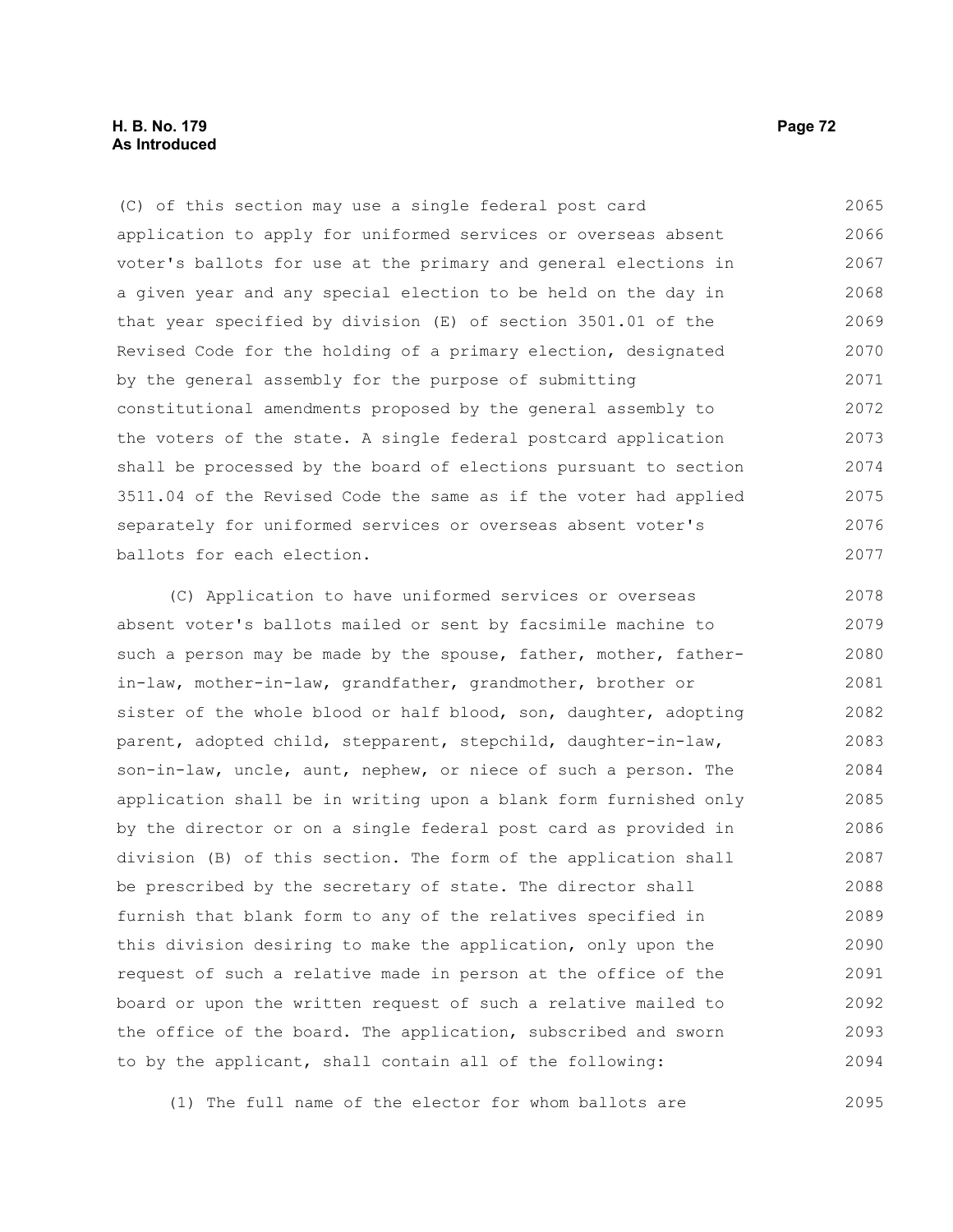requested; (2) A statement that the elector is an absent uniformed services voter or overseas voter as defined in 42 U.S.C. 1973ff-6; (3) The address at which the elector is registered to vote; (4) A statement identifying the elector's length of residence in the state immediately preceding the commencement of service, immediately preceding the date of leaving to be with or near a service member, or immediately preceding leaving the United States, or a statement that the elector's parent or legal guardian resided in this state long enough to establish residency for voting purposes immediately preceding leaving the United States, as the case may be; (5) The elector's date of birth; (6) One of the following: (a) The elector's driver's license number; (b) The last four digits of the elector's social security number; (c) A copy of the elector's current and valid photo identification, a copy of a military identification, or a copy of a current utility bill, bank statement, government check, paycheck, or other government document, other than a notice of voter registration mailed by a board of elections-under section-3503.19 of the Revised Code, that shows the name and address of the elector. (7) A statement identifying the election for which absent 2096 2097 2098 2099 2100 2101 2102 2103 2104 2105 2106 2107 2108 2109 2110 2111 2112 2113 2114 2115 2116 2117 2118 2119 2120 2121 2122

voter's ballots are requested;

2123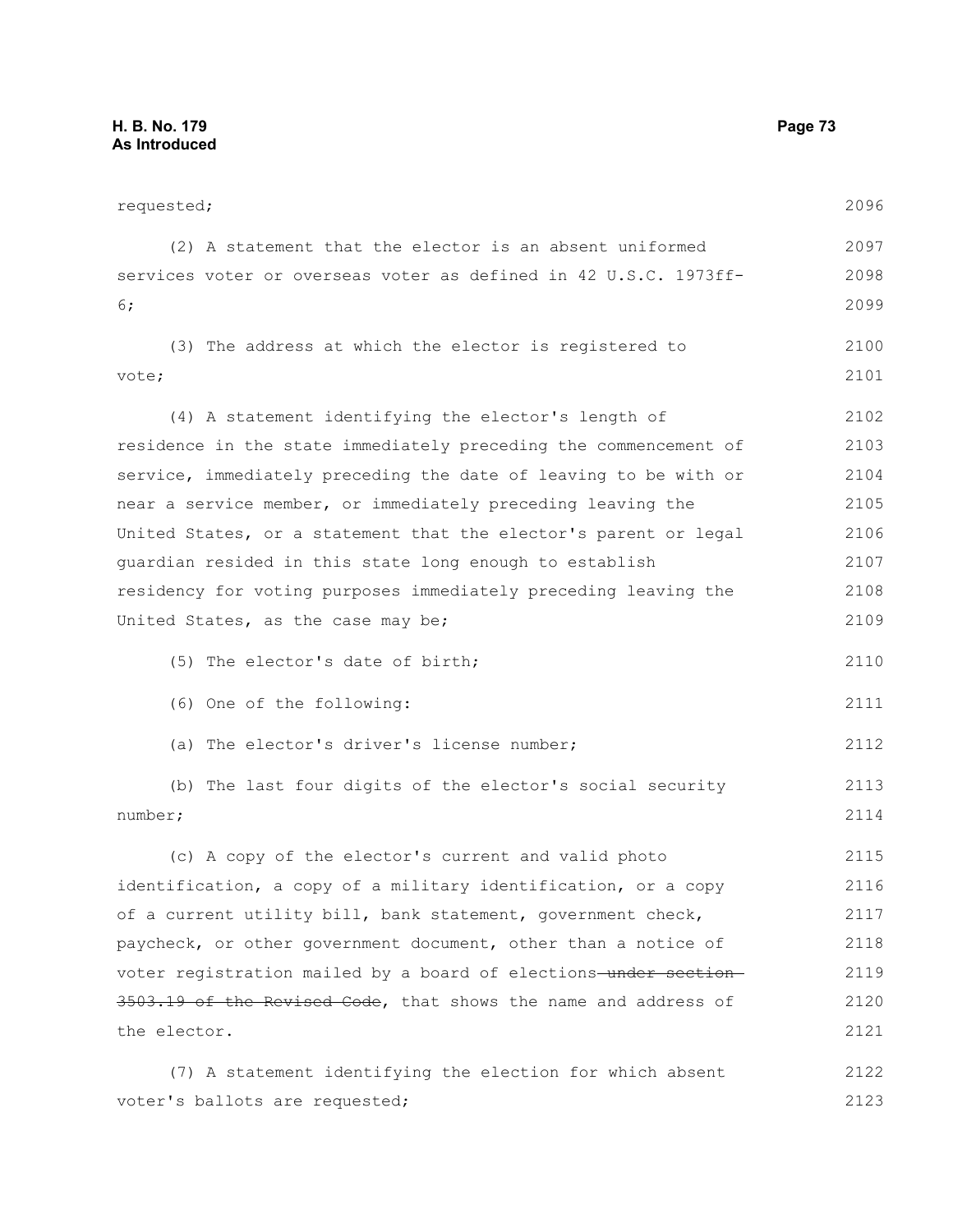(8) A statement that the person requesting the ballots is a qualified elector; (9) If the request is for primary election ballots, the elector's party affiliation; (10) A statement that the applicant bears a relationship to the elector as specified in division (C) of this section; (11) The address to which ballots shall be mailed, the telephone number to which ballots shall be sent by facsimile machine, the electronic mail address to which ballots shall be sent by electronic mail, or, if internet delivery is offered by the board of elections or the secretary of state, the internet contact information to which ballots shall be sent through internet delivery; (12) The signature and address of the person making the application. Each application for uniformed services or overseas absent voter's ballots shall be delivered to the director not earlier than the first day of January of the year of the elections for which the uniformed services or overseas absent voter's ballots are requested or not earlier than ninety days before the day of the election at which the ballots are to be voted, whichever is 2124 2125 2126 2127 2128 2129 2130 2131 2132 2133 2134 2135 2136 2137 2138 2139 2140 2141 2142 2143 2144

earlier, and not later than twelve noon of the third day preceding the day of the election, or not later than six p.m. on the last Friday before the day of the election at which those ballots are to be voted if the application is delivered in person to the office of the board. 2145 2146 2147 2148 2149

(D) If the voter for whom the application is made is entitled to vote for presidential and vice-presidential electors only, the applicant shall submit to the director in addition to 2150 2151 2152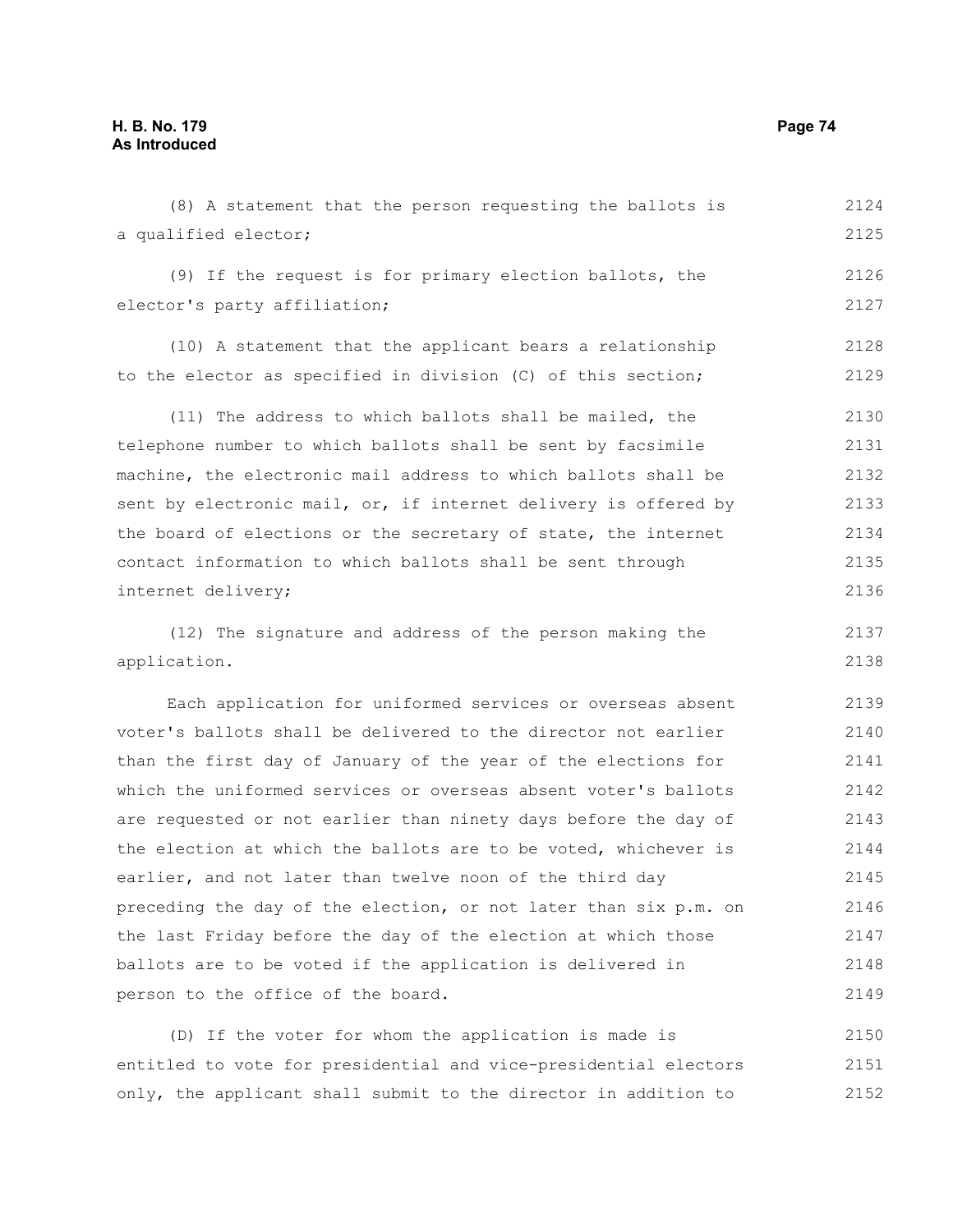the requirements of divisions  $(A)$ ,  $(B)$ , and  $(C)$  of this section, a statement to the effect that the voter is qualified to vote for presidential and vice-presidential electors and for no other offices. 2153 2154 2155 2156

(E) A board of elections that mails a federal post card application or other absent voter's ballot application to an elector under this section shall not prepay the return postage for that application. 2157 2158 2159 2160

(F) Except as otherwise provided in this section and in sections 3505.24 and 3509.08 of the Revised Code, an election official shall not fill out any portion of a federal post card application or other application for absent voter's ballots on behalf of an applicant. The secretary of state or a board of elections may preprint only an applicant's name and address on a federal post card application or other application for absent voter's ballots before mailing that application to the applicant. 2161 2162 2163 2164 2165 2166 2167 2168 2169

**Sec. 3511.09.** Upon receiving uniformed services or overseas absent voter's ballots, the elector shall cause the questions on the face of the identification envelope to be answered, and, by writing the elector's usual signature in the proper place on the identification envelope, the elector shall declare under penalty of election falsification that the answers to those questions are true and correct to the best of the elector's knowledge and belief. Then, the elector shall note whether there are any voting marks on the ballot. If there are any voting marks, the ballot shall be returned immediately to the board of elections; otherwise, the elector shall cause the ballot to be marked, folded separately so as to conceal the markings on it, deposited in the identification envelope, and 2170 2171 2172 2173 2174 2175 2176 2177 2178 2179 2180 2181 2182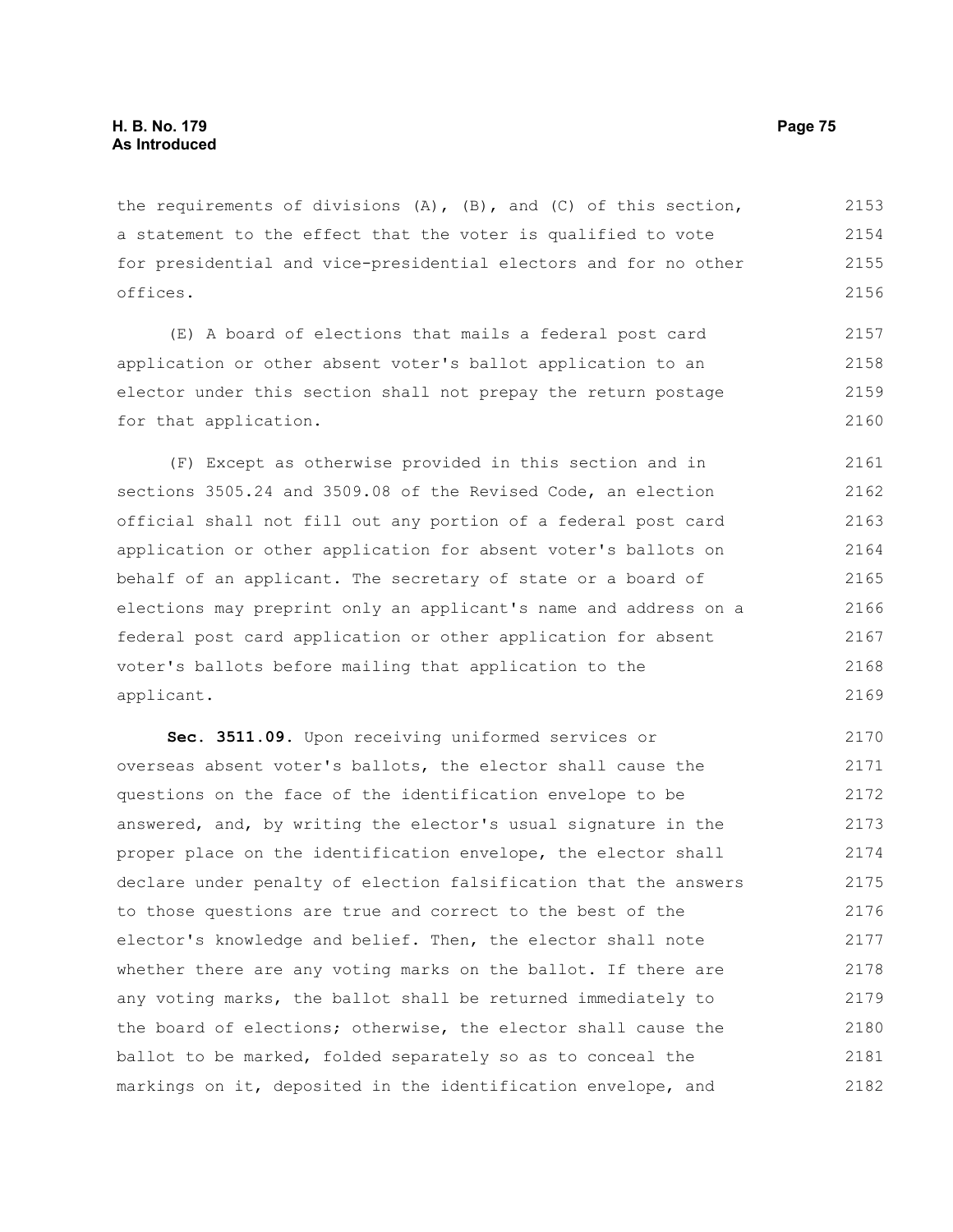# **H. B. No. 179 Page 76 As Introduced**

securely sealed in the identification envelope. The elector then shall cause the identification envelope to be placed within the return envelope, sealed in the return envelope, and mailed to the director of the board of elections to whom it is addressed. The ballot shall be submitted for mailing not later than 12:01 a.m. at the place where the voter completes the ballot, on the date of the election. If the elector does not provide the elector's driver's license number or the last four digits of the elector's social security number on the statement of voter on the identification envelope, the elector also shall include in the return envelope with the identification envelope a copy of the elector's current valid photo identification, a copy of a military identification, or a copy of a current utility bill, bank statement, government check, paycheck, or other government document, other than a notice of voter registration mailed by a board of elections under section 3503.19 of the Revised Code, that shows the name and address of the elector. Each elector who will be outside the United States on the day of the election shall check the box on the return envelope indicating this fact and shall mail the return envelope to the director prior to the close of the polls on election day. 2183 2184 2185 2186 2187 2188 2189 2190 2191 2192 2193 2194 2195 2196 2197 2198 2199 2200 2201 2202 2203

Every uniformed services or overseas absent voter's ballot identification envelope shall be accompanied by the following statement in boldface capital letters: WHOEVER COMMITS ELECTION FALSIFICATION IS GUILTY OF A FELONY OF THE FIFTH DEGREE. 2204 2205 2206 2207

**Sec. 3599.11.** (A) No person shall knowingly register or make application or attempt to register in a precinct in which the person is not a qualified voter; or knowingly aid or abet any person to so register; or attempt to register or knowingly induce or attempt to induce any person to so register; or knowingly impersonate another or write or assume the name of 2208 2209 2210 2211 2212 2213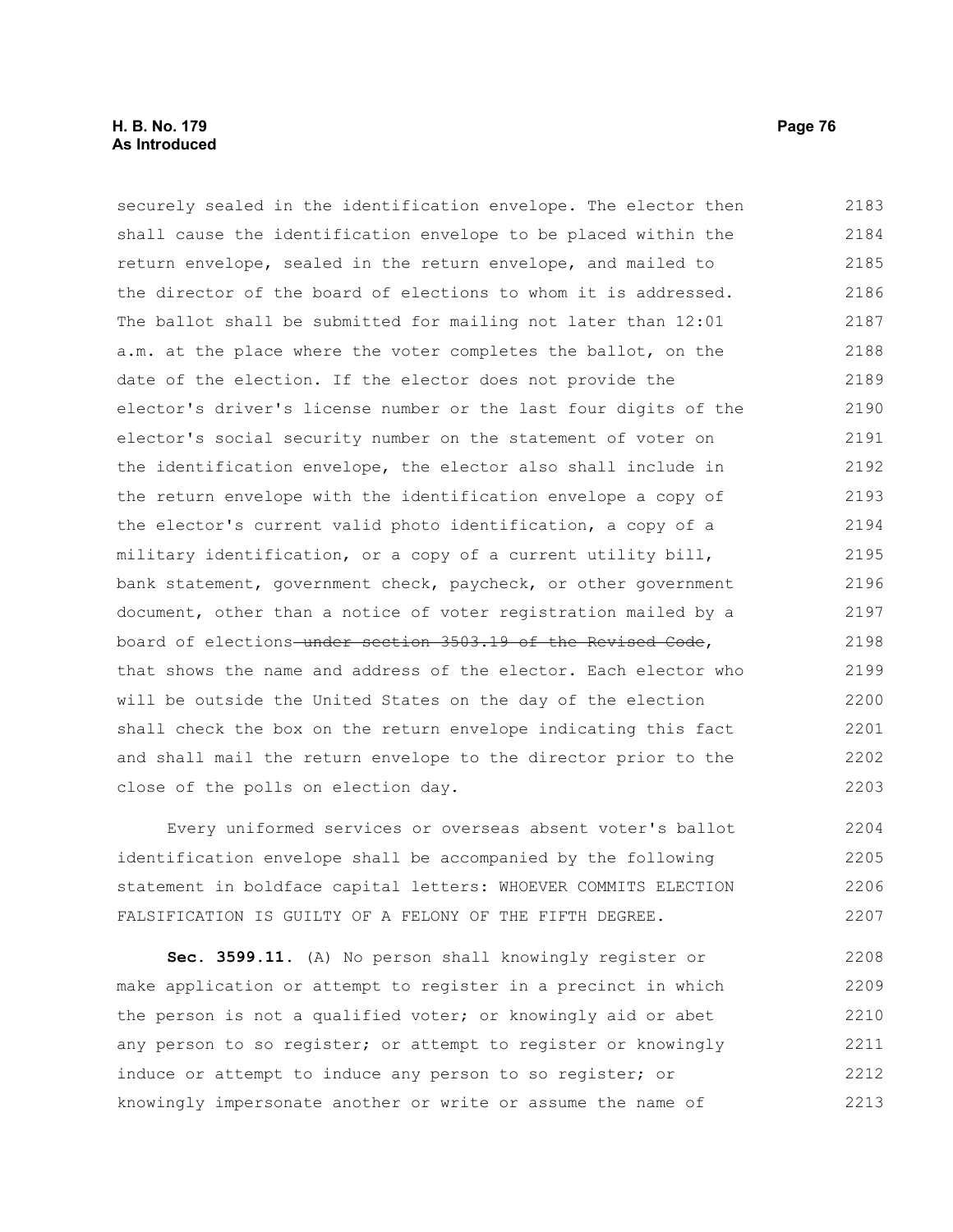another, real or fictitious, in registering or attempting to register; or by false statement or other unlawful means procure, aid, or attempt to procure the erasure or striking out on the register or duplicate list of the name of a qualified elector therein; or knowingly induce or attempt to induce a registrar or other election authority to refuse registration in a precinct to an elector thereof; or knowingly swear or affirm falsely upon a lawful examination by or before any registering officer; or make, print, or issue any false or counterfeit certificate of registration or knowingly alter any certificate of registration. 2214 2215 2216 2217 2218 2219 2220 2221 2222 2223

No person shall knowingly register under more than one name or knowingly induce any person to so register. 2224 2225

No person shall knowingly make any false statement on any form for registration or change of registration or upon any application or return envelope for an absent voter's ballot. 2226 2227 2228

Whoever violates this division is guilty of a felony of the fifth degree. 2229 2230

(B)(1) No person who helps another person register outside an official voter registration place shall knowingly destroy, or knowingly help another person to destroy, any completed registration form. 2231 2232 2233 2234

Whoever violates this division is guilty of election falsification, a felony of the fifth degree. 2235 2236

(2) $(a)$  No person who helps another person register outside an official voter registration place shall knowingly fail to return cause any registration form entrusted to that person to be returned to any board of elections or the office of the secretary of state within ten days after that-regsitrationregistration form is completed, or on or before the thirtieth 2237 2238 2239 2240 2241 2242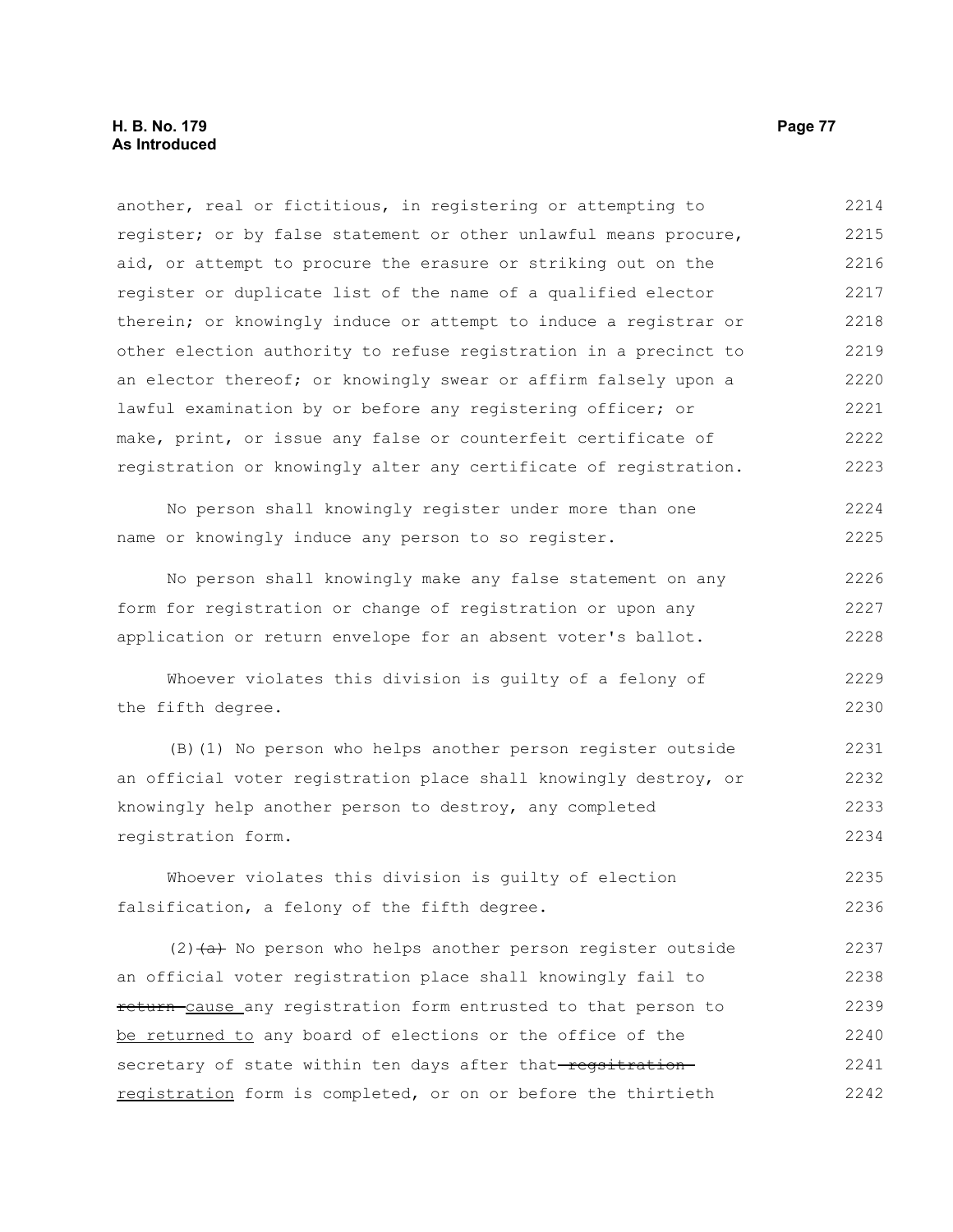## **H. B. No. 179 Page 78 As Introduced**

day before the election, whichever day is earlier, unless the registration form is received by the person within twenty-four hours of the thirtieth day before the election, in which case the person shall return-cause the registration form to be returned to any board of elections or the office of the secretary of state within ten days of its receipt. 2243 2244 2245 2246 2247 2248

Whoever violates this division is guilty of election falsification, a felony of the fifth degree, unless the person has not previously been convicted of a violation of this division  $(B)$   $(2)$   $(a)$ ,  $(B)$   $(2)$   $(b)$ ,  $(C)$   $(1)$ , or  $(C)$   $(2)$  of this section, the violation of this division does not cause any person to miss any voter registration deadline with regard to any election, and the number of voter registration forms that the violator has failed to properly return does not exceed forty-nine, in which case the violator is guilty of a misdemeanor of the first degree. 2249 2250 2251 2252 2253 2254 2255 2256 2257 2258

(b) Subject to division (C)(2) of this section, no person who helps another person register outside an officialregistration place shall knowingly return any registration form entrusted to that person to any location other than any board of elections or the office of the secretary of state. 2259 2260 2261 2262 2263

Whoever violates this division is quilty of electionfalsification, a felony of the fifth degree, unless the personhas not previously been convicted of a violation of division (B)  $(2)$ (a), (B)(2)(b), (C)(1), or (C)(2) of this section, the violation of this division does not cause any person to miss any voter registration deadline with regard to any election, and the number of voter registration forms that the violator has failed to properly return does not exceed forty-nine, in which case the violator is guilty of a misdemeanor of the first degree. 2264 2265 2266 2267 2268 2269 2270 2271 2272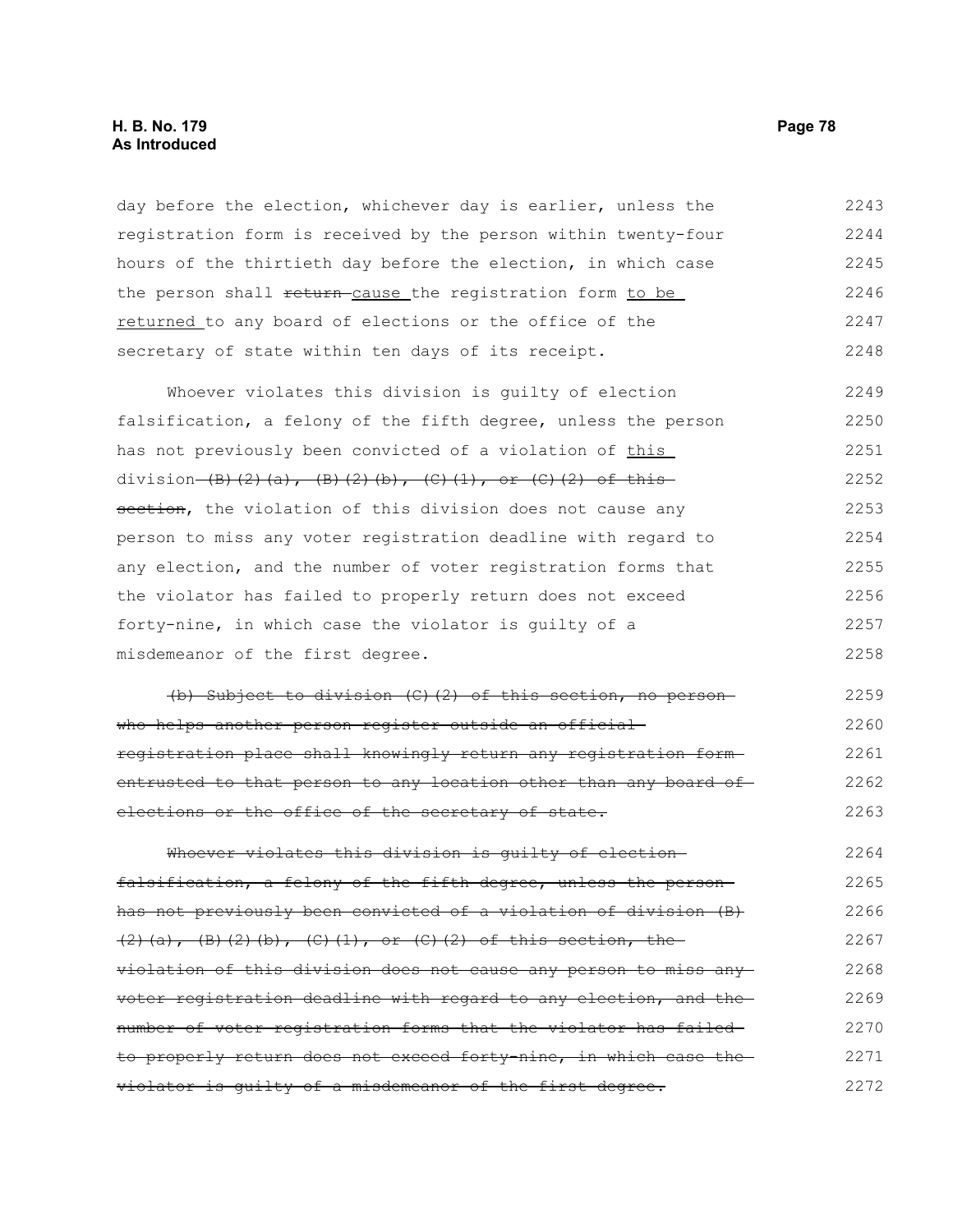| (C)(1) No person who receives compensation for registering        | 2273 |
|-------------------------------------------------------------------|------|
| a voter shall knowingly fail to return any registration form-     | 2274 |
| entrusted to that person to any board of elections or the office  | 2275 |
| of the secretary of state within ten days after that voter-       | 2276 |
| registration form is completed, or on or before the thirtieth-    | 2277 |
| day before the election, whichever is earlier, unless the-        | 2278 |
| registration form is received by the person within twenty-four-   | 2279 |
| hours of the thirtieth day before the election, in which case     | 2280 |
| the person shall return the registration form to any board of     | 2281 |
| elections or the office of the secrtary of state within ten days- | 2282 |
| of its receipt.                                                   | 2283 |
| Whoever violates this division is quilty of election-             | 2284 |
| falsification, a felony of the fifth degree, unless the person-   | 2285 |
| has not previously been convicted of a violation of division (B)  | 2286 |
| $(2)$ (a), (B) (2) (b), (C) (1), or (C) (2) of this section, the  | 2287 |
| violation of this division does not cause any person to miss any  | 2288 |
| voter registration deadline with regard to any election, and the  | 2289 |
| number of voter registration forms that the violator has failed   | 2290 |
| to properly return does not exceed forty-nine, in which case the  | 2291 |
| violator is quilty of a misdemeanor of the first degree.          | 2292 |
| (2) No person who receives compensation for registering a         | 2293 |
| voter shall knowingly return any registration form entrusted to   | 2294 |
| that person to any location other than any board of elections or  | 2295 |
| the office of the secretary of state.                             | 2296 |
| Whoever violates this division is quilty of election              | 2297 |
|                                                                   |      |

falsification, a felony of the fifth degree, unless the personhas not previously been convicted of a violation of division (B)  $(2)$  (a), (B)(2)(b), (C)(1), or (C)(2) of this section, the violation of this division does not cause any person to miss any voter registration deadline with regard to any election, and the 2298 2299 2300 2301 2302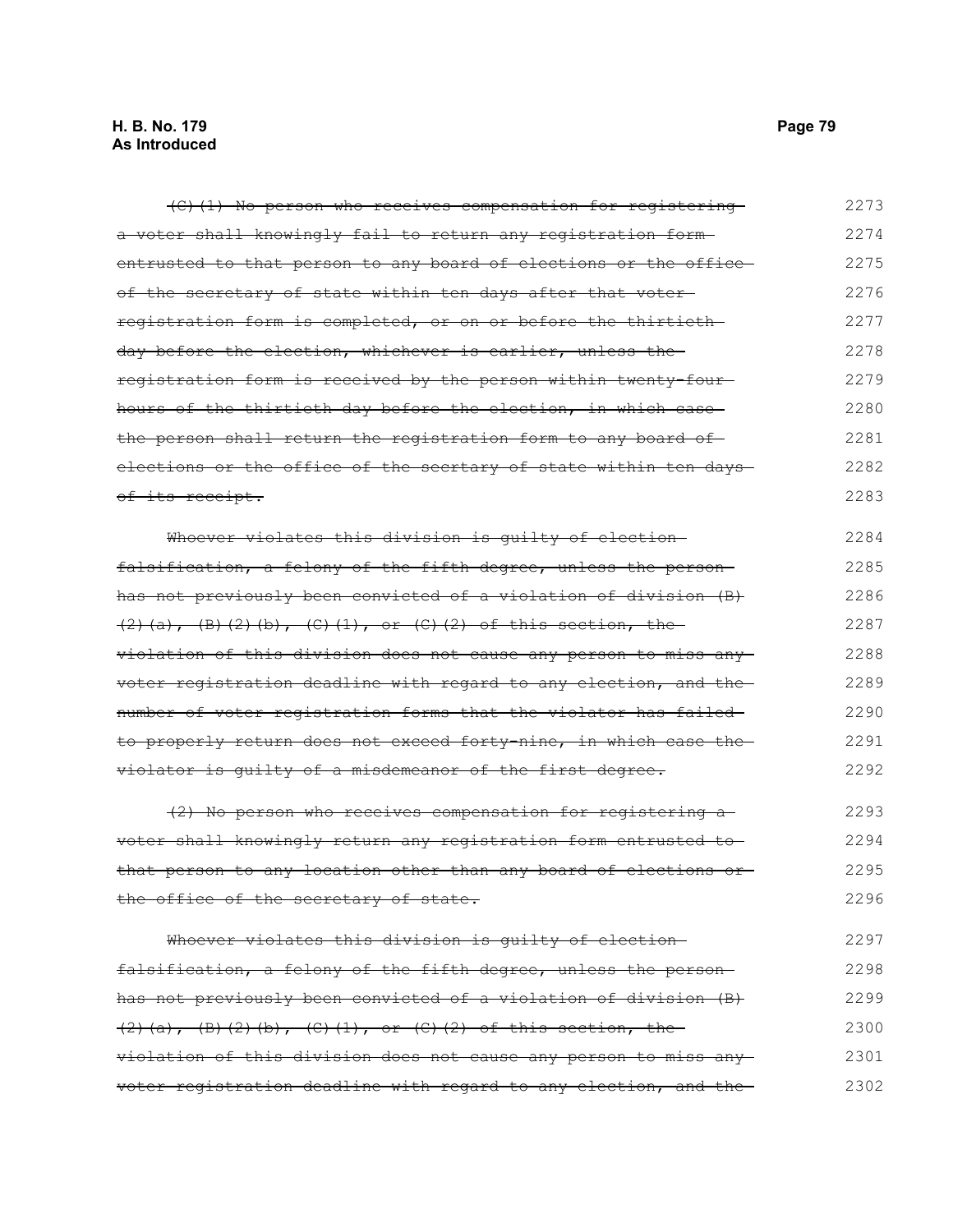number of voter registration forms that the violator has failed to properly return does not exceed forty-nine, in which case the violator is guilty of a misdemeanor of the first degree. (D) As used in division (C) of this section, "registering a voter" includes any effort, for compensation, to provide voter registration forms or to assist persons in completing or returning those forms. **Sec. 3599.18.** (A) No election official, person assisting in the registration of electors, or police officer shall knowingly do any of the following: (1) Refuse, neglect, or unnecessarily delay, hinder, or prevent the registration of a qualified elector, who in a lawful manner applies for registration or who should be registered under section 3503.11 of the Revised Code; (2) Enter or consent to the entry of a fictitious name on a voter registration list; (3) Alter the name on or remove or destroy the registration card or form of any qualified elector; (4) Neglect, unlawfully execute, or fail to execute any duty enjoined upon that person as an election official, person assisting in the registration of electors, or police officer. (B) Whoever violates division (A) of this section is guilty of a misdemeanor of the first degree. **Sec. 4501.023.** (A) The registrar of motor vehicles shall designate an employee of the bureau of motor vehicles to be in charge of and responsible for voter registration within the bureau. Each deputy registrar of motor vehicles shall designate an employee in that deputy registrar's office to be in charge of 2303 2304 2305 2306 2307 2308 2309 2310 2311 2312 2313 2314 2315 2316 2317 2318 2319 2320 2321 2322 2323 2324 2325 2326 2327 2328 2329 2330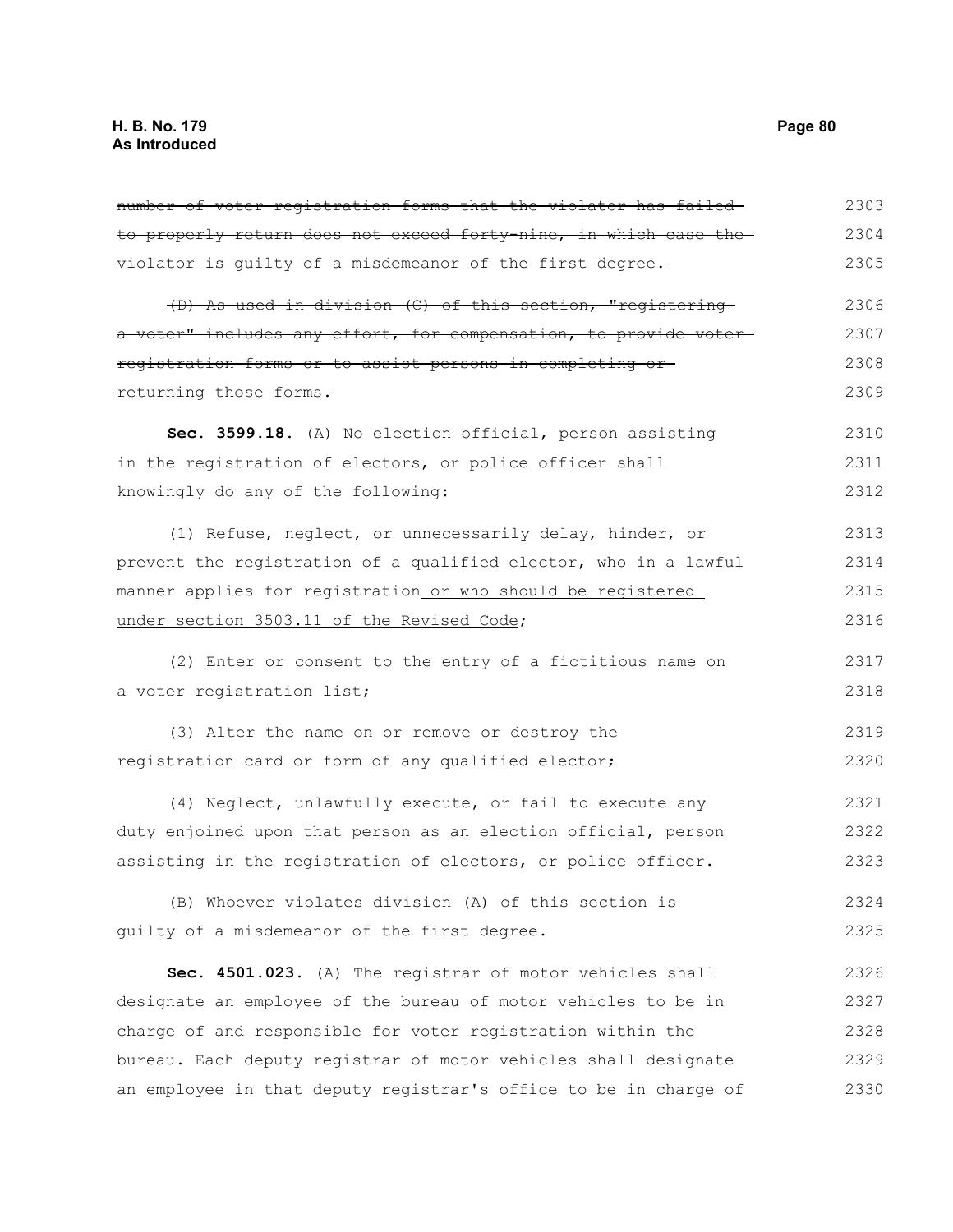and responsible for voter registration within that office. (B) The registrar shall provide, in cooperation with the secretary of state, a training program and materials for initial training in voter registration and for ongoing training for all deputy registrars and their employees. (C) The registrar shall report to the secretary of state at least once annually the number of applicants for licenses served and the number of voter registration transactions completed and transmitted to the board of elections by the registrar and all deputy registrars. **Sec. 4503.03.** (A)(1)(a) Except as provided in division (B) of this section, the registrar of motor vehicles may designate one or more of the following persons to act as a deputy registrar in each county: (i) The county auditor in any county, subject to division  $(A)$  $(1)$  $(b)$  $(i)$  of this section; (ii) The clerk of a court of common pleas in any county, subject to division (A)(1)(b)(ii) of this section; (iii) An individual; (iv) A nonprofit corporation as defined in division (C) of section 1702.01 of the Revised Code. (b)(i) If the population of a county is forty thousand or less according to the most recent federal decennial census and if the county auditor is designated by the registrar as a deputy registrar, no other person need be designated in the county to act as a deputy registrar. 2331 2332 2333 2334 2335 2336 2337 2338 2339 2340 2341 2342 2343 2344 2345 2346 2347 2348 2349 2350 2351 2352 2353 2354 2355 2356

(ii) The registrar may designate a clerk of a court of common pleas as a deputy registrar if the population of the 2357 2358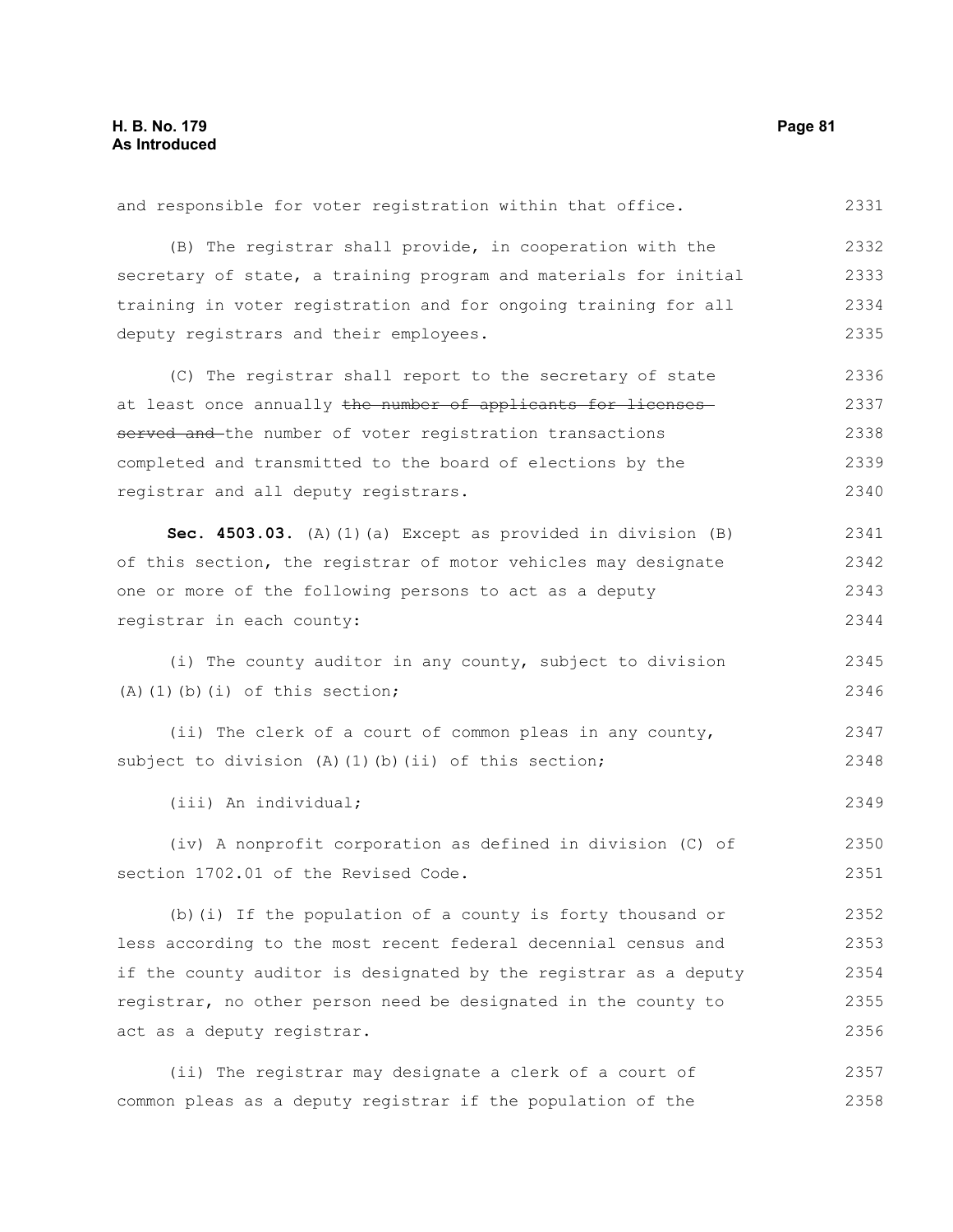# **H. B. No. 179 Page 82 As Introduced**

county is forty thousand or less according to the last federal census. In a county with a population greater than forty thousand but not more than fifty thousand according to the last federal census, the clerk of a court of common pleas is eligible to act as a deputy registrar and may participate in the competitive selection process for the award of a deputy registrar contract by applying in the same manner as any other person. All fees collected and retained by a clerk for conducting deputy registrar services shall be paid into the county treasury to the credit of the certificate of title administration fund created under section 325.33 of the Revised Code. 2359 2360 2361 2362 2363 2364 2365 2366 2367 2368 2369 2370

Notwithstanding the county population restrictions in division (A)(1)(b) of this section, if no person applies to act under contract as a deputy registrar in a county and the county auditor is not designated as a deputy registrar, the registrar may ask the clerk of a court of common pleas to serve as the deputy registrar for that county. 2371 2372 2373 2374 2375 2376

(c) As part of the selection process in awarding a deputy registrar contract, the registrar shall consider the customer service performance record of any person previously awarded a deputy registrar contract pursuant to division (A)(1) of this section. 2377 2378 2379 2380 2381

(2) Deputy registrars shall accept applications for the annual license tax for any vehicle not taxed under section 4503.63 of the Revised Code and shall assign distinctive numbers in the same manner as the registrar. Such deputies shall be located in such locations in the county as the registrar sees fit. There shall be at least one deputy registrar in each county. 2382 2383 2384 2385 2386 2387 2388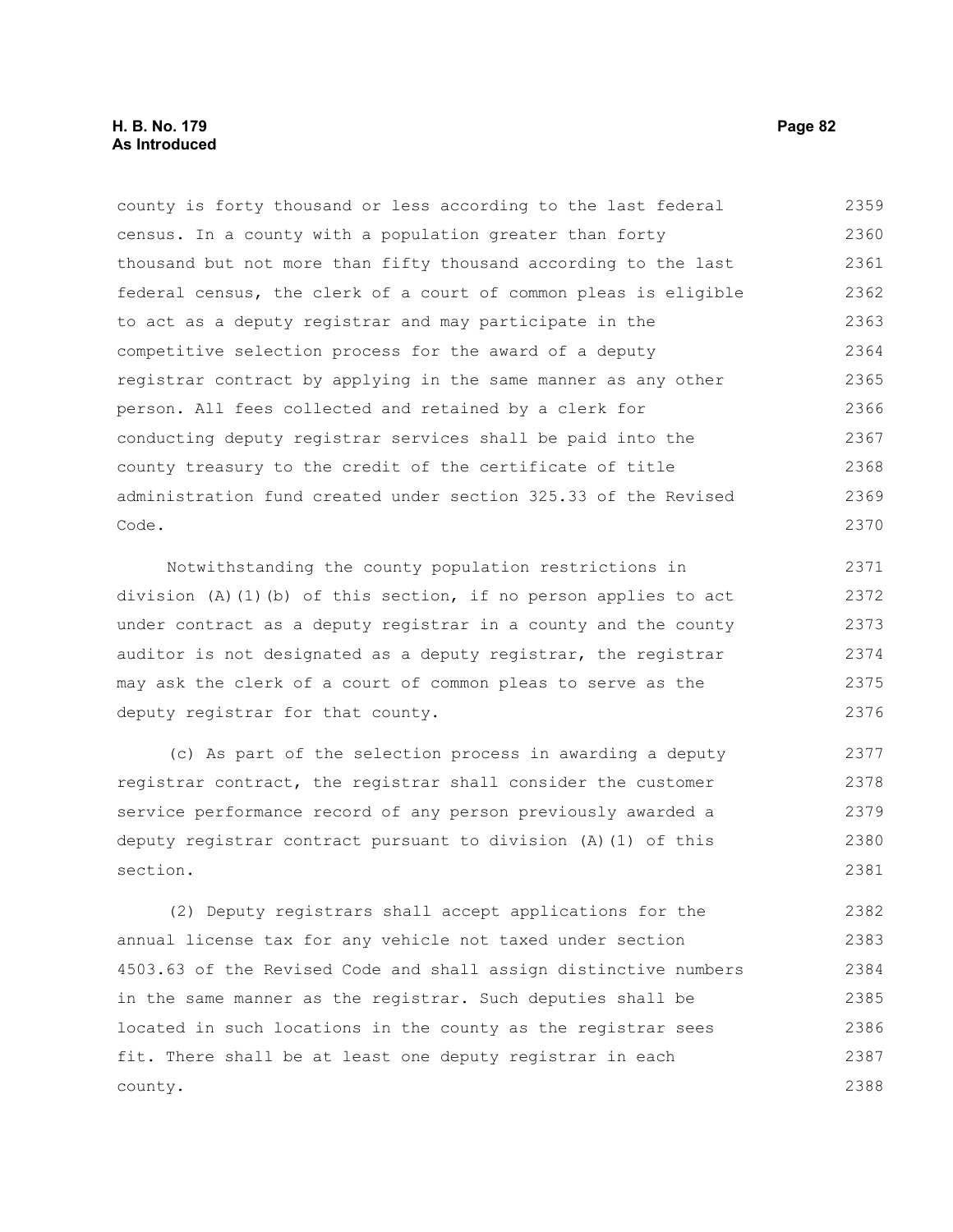# **H. B. No. 179 Page 83 As Introduced**

Deputy registrar contracts are subject to the provisions of division (B) of section 125.081 of the Revised Code. 2389 2390

(B)(1) The registrar shall not designate any person to act as a deputy registrar under division (A)(1) of this section if the person or, where applicable, the person's spouse or a member of the person's immediate family has made, within the current calendar year or any one of the previous three calendar years, one or more contributions totaling in excess of one hundred dollars to any person or entity included in division (A)(2) of section 4503.033 of the Revised Code. As used in this division, "immediate family" has the same meaning as in division (D) of section 102.01 of the Revised Code, and "entity" includes any political party and any "continuing association" as defined in division (C)(4) of section 3517.01 of the Revised Code or "political action committee" as defined in division (C)(8) of that section that is primarily associated with that political party. For purposes of this division, contributions to any continuing association or any political action committee that is primarily associated with a political party shall be aggregated with contributions to that political party. 2391 2392 2393 2394 2395 2396 2397 2398 2399 2400 2401 2402 2403 2404 2405 2406 2407 2408

The contribution limitations contained in this division do not apply to any county auditor or clerk of a court of common pleas. A county auditor or clerk of a court of common pleas is not required to file the disclosure statement or pay the filing fee required under section 4503.033 of the Revised Code. The limitations of this division also do not apply to a deputy registrar who, subsequent to being awarded a deputy registrar contract, is elected to an office of a political subdivision. 2409 2410 2411 2412 2413 2414 2415 2416

(2) The registrar shall not designate either of the following to act as a deputy registrar: 2417 2418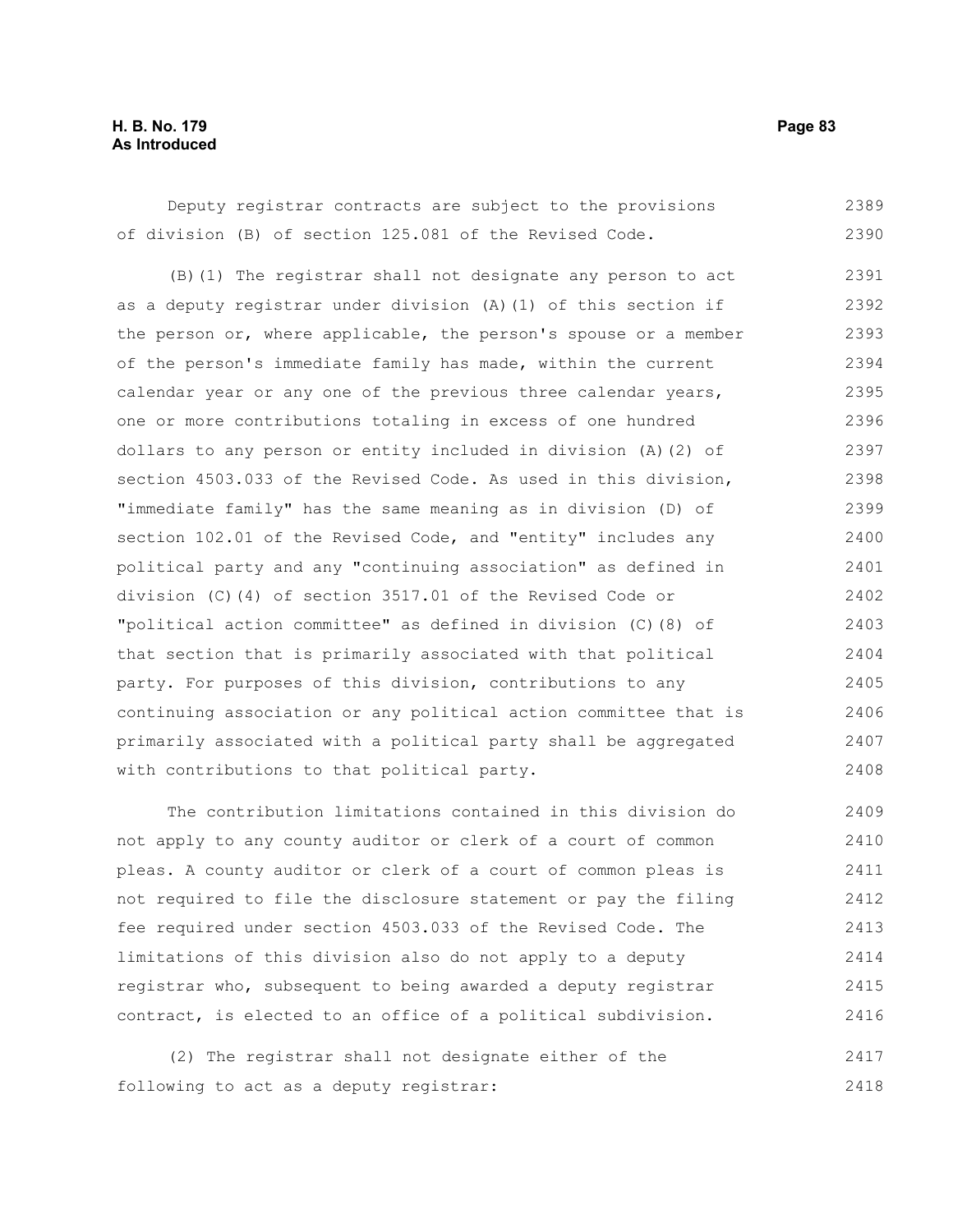# **H. B. No. 179 Page 84 As Introduced**

(a) Any elected public official other than a county auditor or, as authorized by division  $(A)$   $(1)$   $(b)$  of this section, a clerk of a court of common pleas, acting in an official capacity, except that, the registrar shall continue and may renew a contract with any deputy registrar who, subsequent to being awarded a deputy registrar contract, is elected to an office of a political subdivision; 2419 2420 2421 2422 2423 2424 2425

(b) Any person holding a current, valid contract to conduct motor vehicle inspections under section 3704.14 of the Revised Code. 2426 2427 2428

(3) As used in division (B) of this section, "political subdivision" has the same meaning as in section 3501.01 of the Revised Code. 2429 2430 2431

(C)(1) Except as provided in division (C)(2) of this section, deputy registrars are independent contractors and neither they nor their employees are employees of this state, except that nothing in this section shall affect the status of county auditors or clerks of courts of common pleas as public officials, nor the status of their employees as employees of any of the counties of this state, which are political subdivisions of this state. Each deputy registrar shall be responsible for the payment of all unemployment compensation premiums, all workers' compensation premiums, social security contributions, and any and all taxes for which the deputy registrar is legally responsible. Each deputy registrar shall comply with all applicable federal, state, and local laws requiring the withholding of income taxes or other taxes from the compensation of the deputy registrar's employees. Each deputy registrar shall maintain during the entire term of the deputy registrar's contract a policy of business liability insurance satisfactory 2432 2433 2434 2435 2436 2437 2438 2439 2440 2441 2442 2443 2444 2445 2446 2447 2448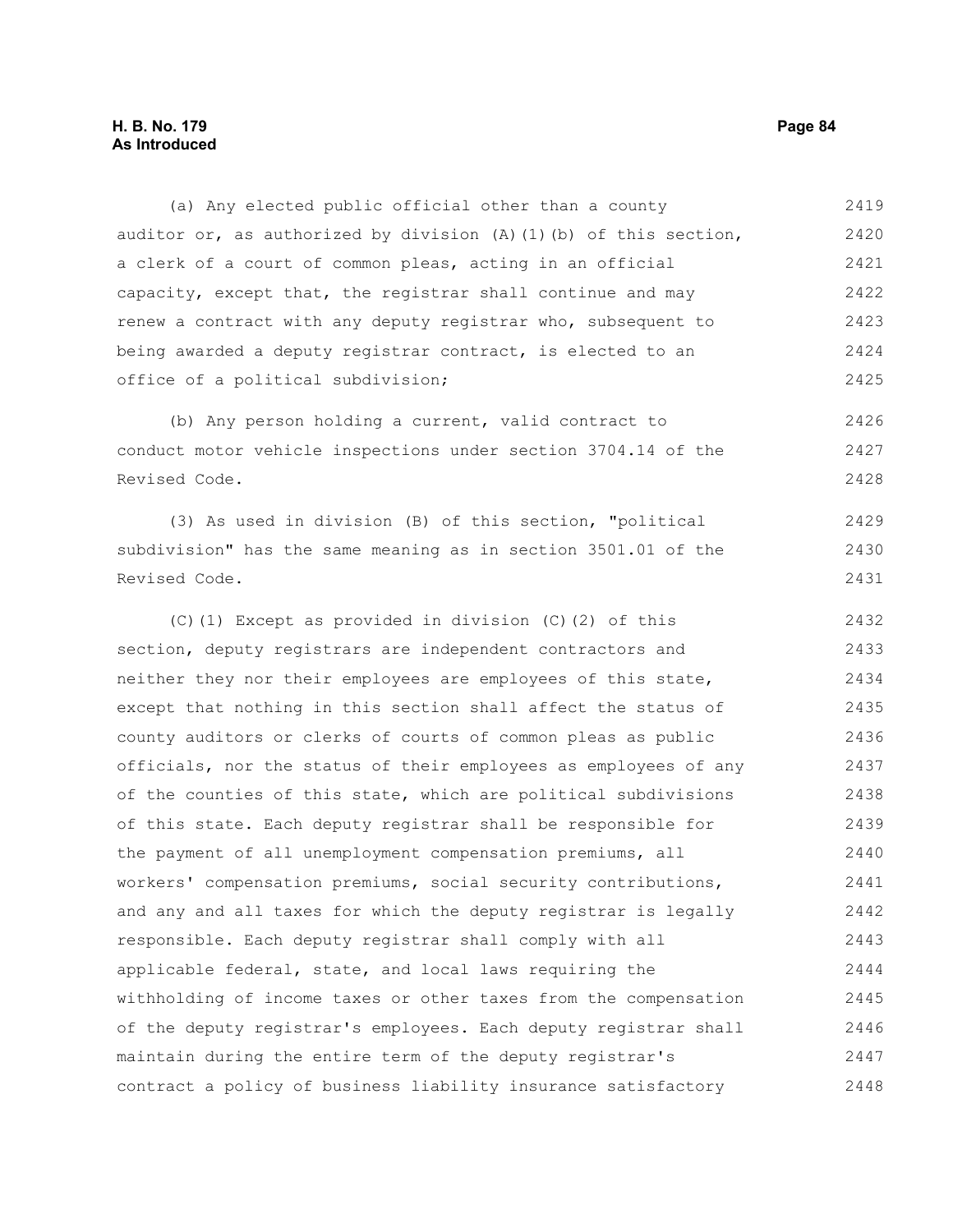## **H. B. No. 179 Page 85 As Introduced**

to the registrar and shall hold the department of public safety, the director of public safety, the bureau of motor vehicles, and the registrar harmless upon any and all claims for damages arising out of the operation of the deputy registrar agency. 2449 2450 2451 2452

(2) For purposes of Chapter 4141. of the Revised Code, determinations concerning the employment of deputy registrars and their employees shall be made under Chapter 4141. of the Revised Code. 2453 2454 2455 2456

(D)(1) With the approval of the director, the registrar shall adopt rules governing deputy registrars. The rules shall do all of the following: 2457 2458 2459

(a) Establish requirements governing the terms of the contract between the registrar and each deputy registrar and the services to be performed; 2460 2461 2462

(b) Establish requirements governing the amount of bond to be given as provided in this section; 2463 2464

(c) Establish requirements governing the size and location of the deputy's office; 2465 2466

(d) Establish requirements governing the leasing of equipment necessary to conduct the vision screenings required under section 4507.12 of the Revised Code and training in the use of the equipment; 2467 2468 2469 2470

(e) Encourage every deputy registrar to inform the public of the location of the deputy registrar's office and hours of operation by means of public service announcements; 2471 2472 2473

(f) Allow any deputy registrar to advertise in regard to the operation of the deputy registrar's office; 2474 2475

(g) Specify the hours the deputy's office is to be open to 2476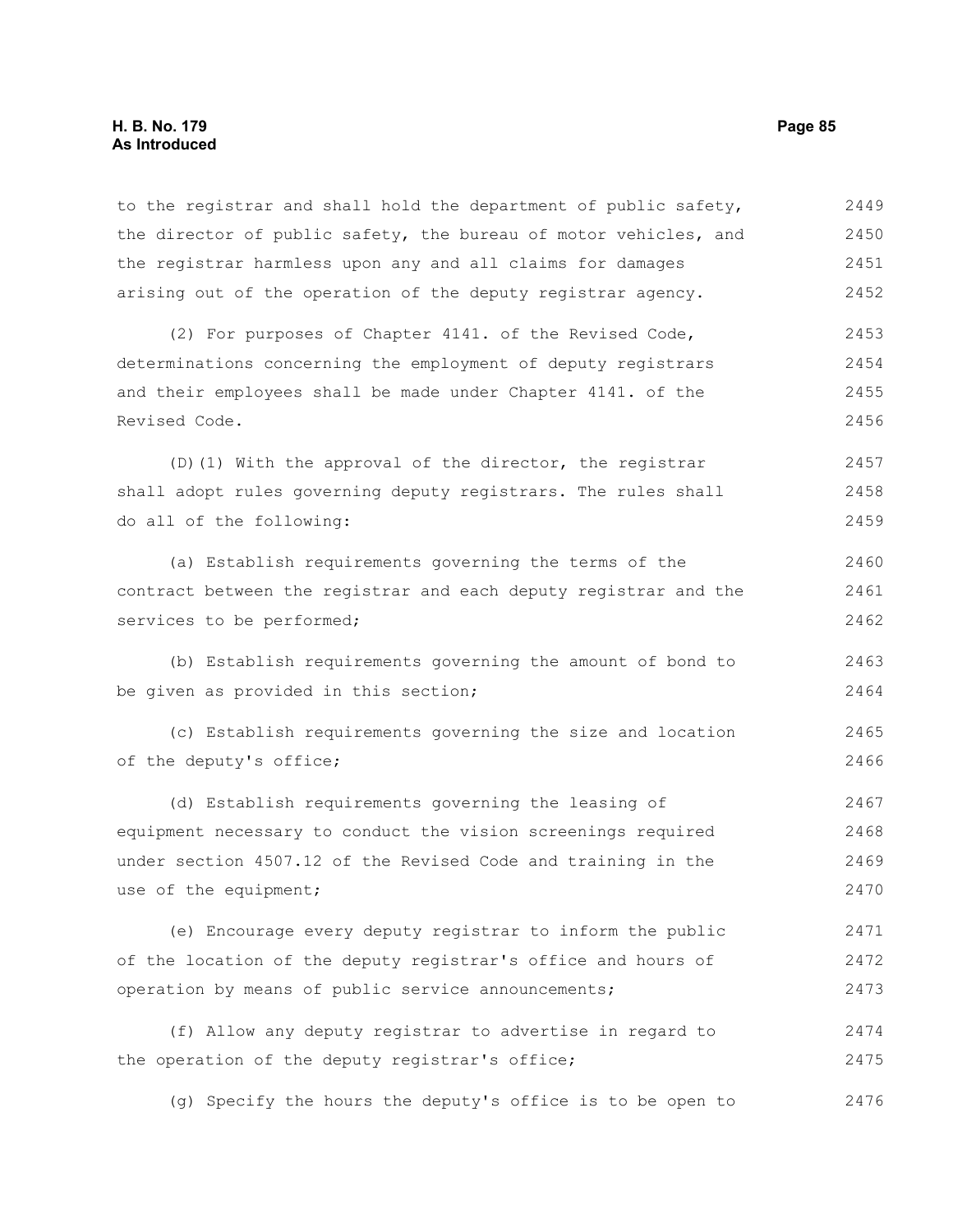the public and require as a minimum that one deputy's office in each county be open to the public for at least four hours each weekend, provided that if only one deputy's office is located within the boundary of the county seat, that office is the office that shall be open for the four-hour period each weekend; 2477 2478 2479 2480 2481

(h) Specify that every deputy registrar, upon request, provide any person with information about the location and office hours of all deputy registrars in the county; 2482 2483 2484

(i) Allow a deputy registrar contract to be awarded to a nonprofit corporation formed under the laws of this state; 2485 2486

(j) Except as provided in division (D)(2) of this section, prohibit any deputy registrar from operating more than one deputy registrar's office at any time; 2487 2488 2489

(k) For the duration of any deputy registrar contract, require that the deputy registrar occupy a primary residence in a location that is within a one-hour commute time from the deputy registrar's office or offices. The rules shall require the registrar to determine commute time by using multiple established internet-based mapping services. 2490 2491 2492 2493 2494 2495

(l) Establish procedures for a deputy registrar to request the authority to collect reinstatement fees under sections 4507.1612, 4507.45, 4509.101, 4509.81, 4510.10, 4510.22, 4510.72, and 4511.191 of the Revised Code and to transmit the reinstatement fees and two dollars of the service fee collected under those sections. The registrar shall ensure that, not later than January 1, 2012, at least one deputy registrar in each county has the necessary equipment and is able to accept reinstatement fees. The registrar shall deposit the service fees received from a deputy registrar under those sections into the 2496 2497 2498 2499 2500 2501 2502 2503 2504 2505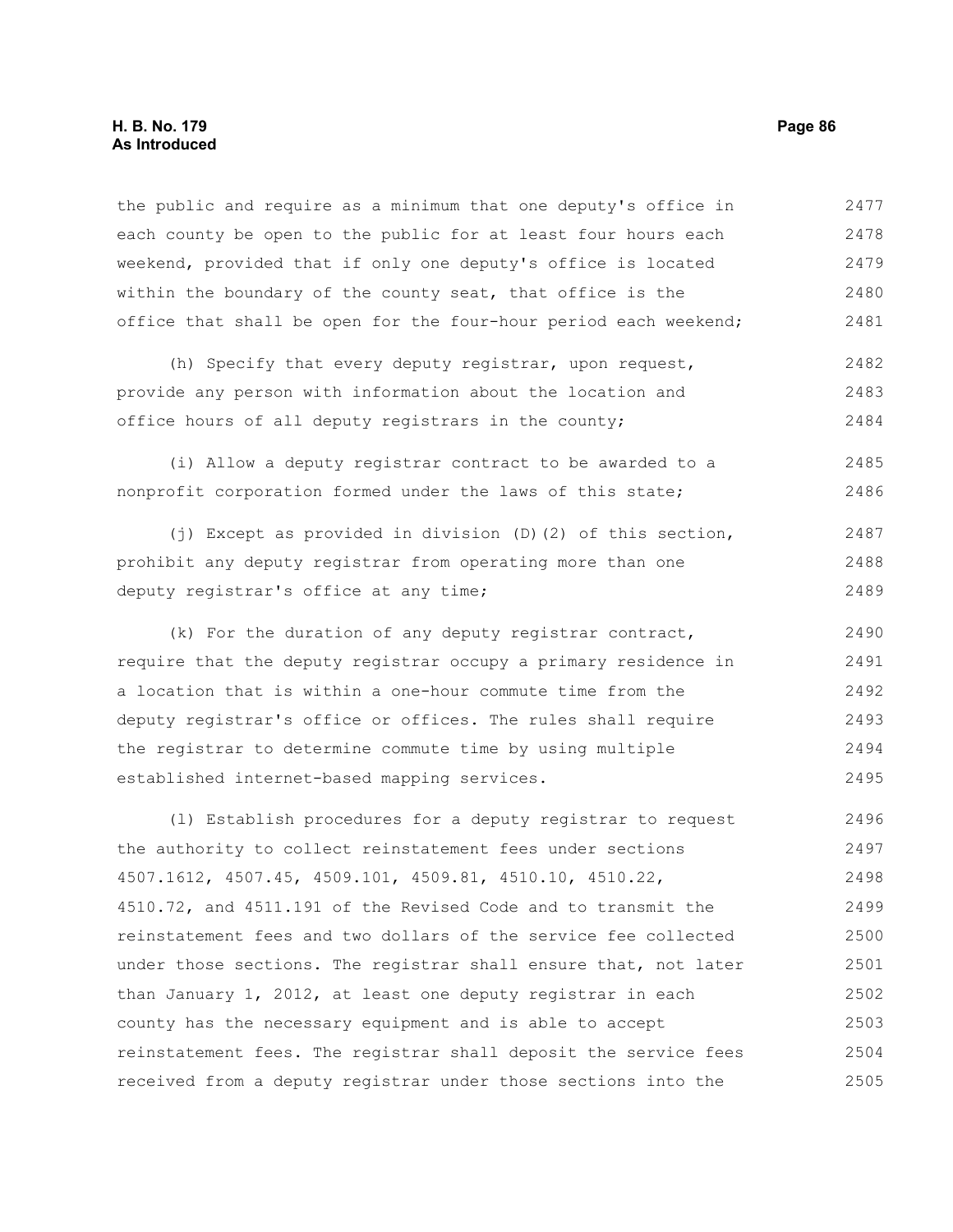state bureau of motor vehicles fund created in section 4501.25 of the Revised Code and shall use the money for deputy registrar equipment necessary in connection with accepting reinstatement fees. 2506 2507 2508 2509

(m) Establish such other requirements as the registrar and director consider necessary to provide a high level of service. 2510 2511

(2) Notwithstanding division (D)(1)(j) of this section, the rules may allow both of the following: 2512 2513

(a) The registrar to award a contract to a deputy registrar to operate more than one deputy registrar's office if determined by the registrar to be practical; 2514 2515 2516

(b) A nonprofit corporation formed for the purposes of providing automobile-related services to its members or the public and that provides such services from more than one location in this state to operate a deputy registrar office at any location. 2517 2518 2519 2520 2521

(3) As a daily adjustment, the bureau of motor vehicles shall credit to a deputy registrar three dollars and fifty cents for each damaged license plate or validation sticker the deputy registrar replaces as a service to a member of the public. 2522 2523 2524 2525

(4)(a) With the prior approval of the registrar, each deputy registrar may conduct at the location of the deputy registrar's office any business that is consistent with the functions of a deputy registrar and that is not specifically mandated or authorized by this or another chapter of the Revised Code or by implementing rules of the registrar. 2526 2527 2528 2529 2530 2531

(b) In accordance with guidelines the director of public safety shall establish, a deputy registrar may operate or contract for the operation of a vending machine at a deputy 2532 2533 2534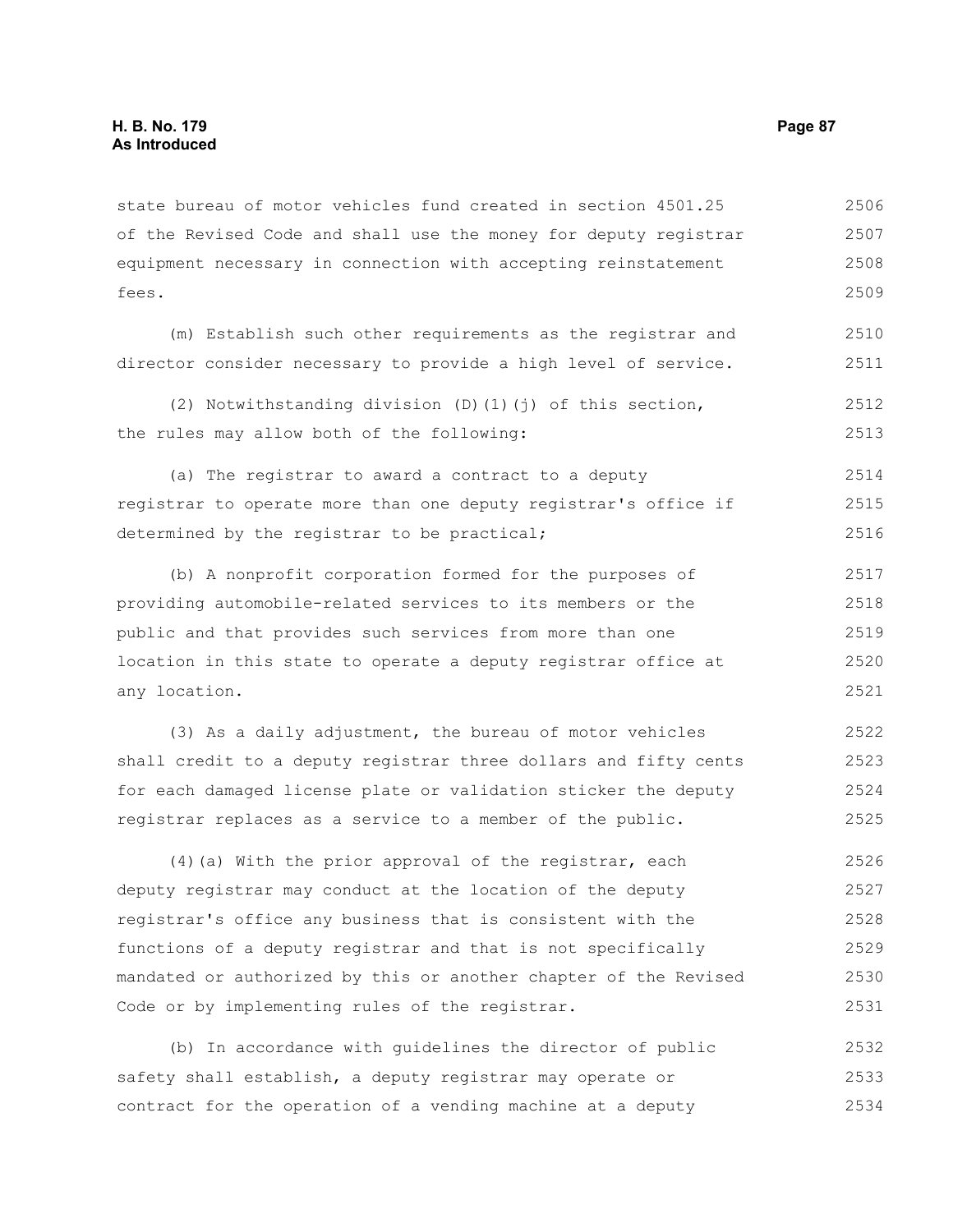registrar location if products of the vending machine are consistent with the functions of a deputy registrar. 2535 2536

(c) A deputy registrar may enter into an agreement with the Ohio turnpike and infrastructure commission pursuant to division (A)(11) of section 5537.04 of the Revised Code for the purpose of allowing the general public to acquire from the deputy registrar the electronic toll collection devices that are used under the multi-jurisdiction electronic toll collection agreement between the Ohio turnpike and infrastructure commission and any other entities or agencies that participate in such an agreement. The approval of the registrar is not necessary if a deputy registrar engages in this activity. 2537 2538 2539 2540 2541 2542 2543 2544 2545 2546

(5) As used in this section and in section 4507.01 of the Revised Code, "nonprofit corporation" has the same meaning as in section 1702.01 of the Revised Code. 2547 2548 2549

(E)(1) Unless otherwise terminated and except for interim contracts lasting not longer than one year, contracts with deputy registrars shall be entered into through a competitive selection process and shall be limited in duration as follows: 2550 2551 2552 2553

(a) For contracts entered into between July 1, 1996 and June 29, 2014, for a period of not less than two years, but not more than three years; 2554 2555 2556

(b) For contracts entered into on or after June 29, 2014, for a period of five years, unless the registrar determines that a shorter contract term is appropriate for a particular deputy registrar. 2557 2558 2559 2560

(2) All contracts with deputy registrars shall expire on the last Saturday of June in the year of their expiration. Prior to the expiration of any deputy registrar contract, the 2561 2562 2563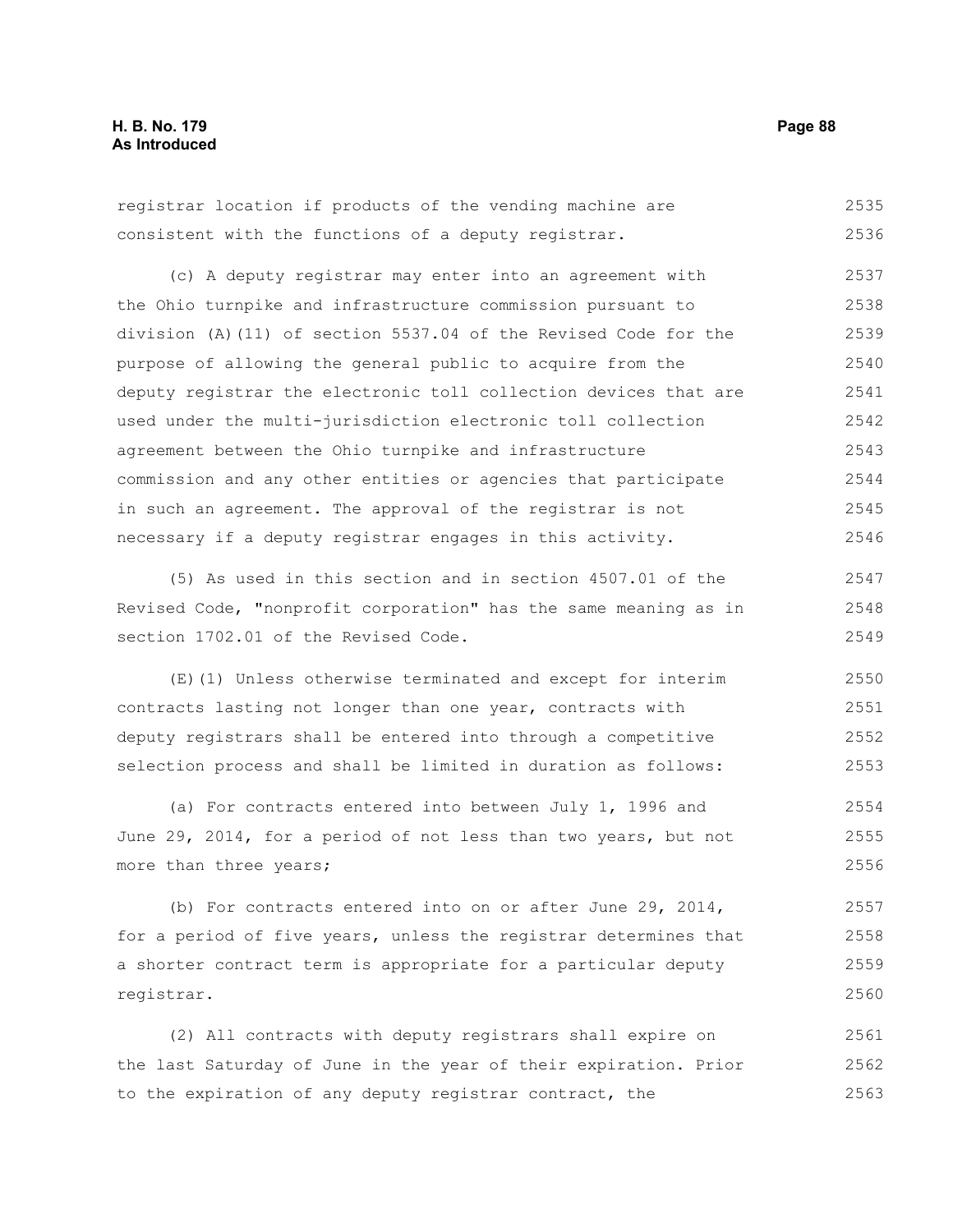registrar, with the approval of the director, may award a oneyear contract extension to any deputy registrar who has provided exemplary service based upon objective performance evaluations. 2564 2565 2566

(3)(a) The auditor of state may examine the accounts, reports, systems, and other data of each deputy registrar at least every two years. The registrar, with the approval of the director, shall immediately remove a deputy who violates any provision of the Revised Code related to the duties as a deputy, any rule adopted by the registrar, or a term of the deputy's contract with the registrar. The registrar also may remove a deputy who, in the opinion of the registrar, has engaged in any conduct that is either unbecoming to one representing this state or is inconsistent with the efficient operation of the deputy's office. 2567 2568 2569 2570 2571 2572 2573 2574 2575 2576 2577

(b) If the registrar, with the approval of the director, determines that there is good cause to believe that a deputy registrar or a person proposing for a deputy registrar contract has engaged in any conduct that would require the denial or termination of the deputy registrar contract, the registrar may require the production of books, records, and papers as the registrar determines are necessary, and may take the depositions of witnesses residing within or outside the state in the same manner as is prescribed by law for the taking of depositions in civil actions in the court of common pleas, and for that purpose the registrar may issue a subpoena for any witness or a subpoena duces tecum to compel the production of any books, records, or papers, directed to the sheriff of the county where the witness resides or is found. Such a subpoena shall be served and returned in the same manner as a subpoena in a criminal case is served and returned. The fees of the sheriff shall be the same as that allowed in the court of common pleas in criminal cases. 2578 2579 2580 2581 2582 2583 2584 2585 2586 2587 2588 2589 2590 2591 2592 2593 2594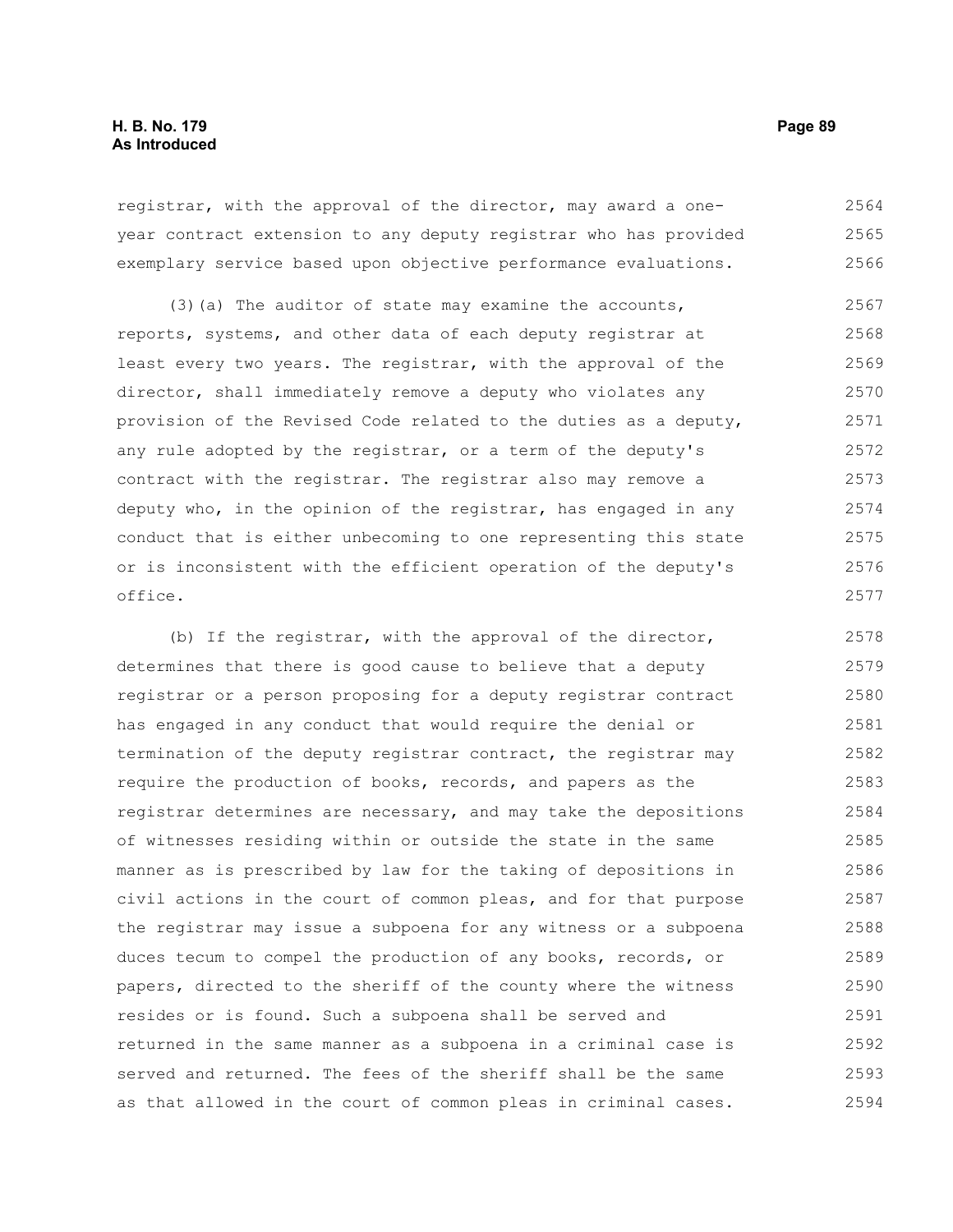Witnesses shall be paid the fees and mileage provided for under section 119.094 of the Revised Code. The fees and mileage shall be paid from the fund in the state treasury for the use of the agency in the same manner as other expenses of the agency are paid. 2595 2596 2597 2598 2599

In any case of disobedience or neglect of any subpoena served on any person or the refusal of any witness to testify to any matter regarding which the witness lawfully may be interrogated, the court of common pleas of any county where the disobedience, neglect, or refusal occurs or any judge of that court, on application by the registrar, shall compel obedience by attachment proceedings for contempt, as in the case of disobedience of the requirements of a subpoena issued from that court, or a refusal to testify in that court. 2600 2601 2602 2603 2604 2605 2606 2607 2608

(4) Nothing in division (E) of this section shall be construed to require a hearing of any nature prior to the termination of any deputy registrar contract by the registrar, with the approval of the director, for cause. 2609 2610 2611 2612

(F) Except as provided in section 2743.03 of the Revised Code, no court, other than the court of common pleas of Franklin county, has jurisdiction of any action against the department of public safety, the director, the bureau, or the registrar to restrain the exercise of any power or authority, or to entertain any action for declaratory judgment, in the selection and appointment of, or contracting with, deputy registrars. Neither the department, the director, the bureau, nor the registrar is liable in any action at law for damages sustained by any person because of any acts of the department, the director, the bureau, or the registrar, or of any employee of the department or bureau, in the performance of official duties in the selection 2613 2614 2615 2616 2617 2618 2619 2620 2621 2622 2623 2624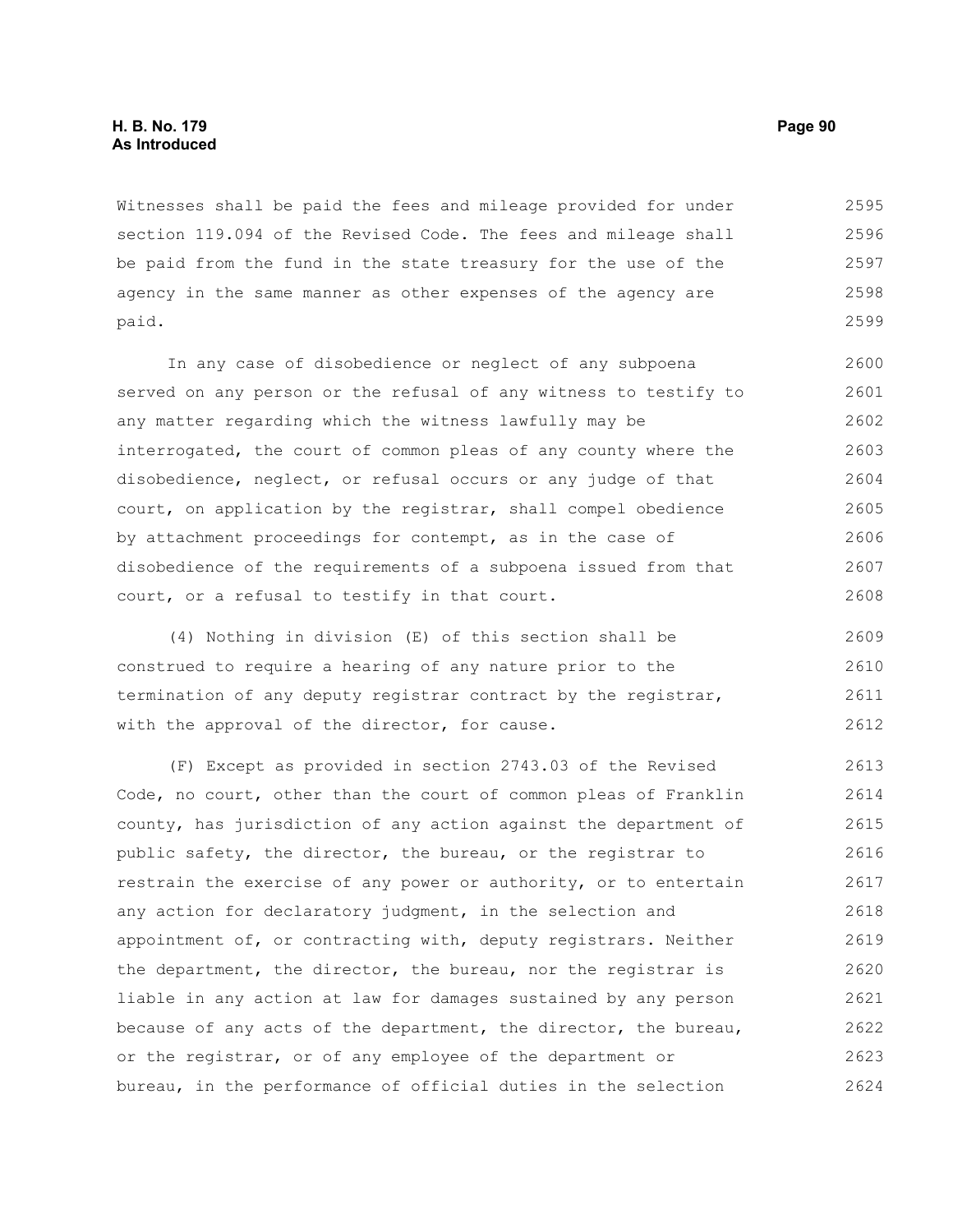| and appointment of, and contracting with, deputy registrars.     | 2625 |
|------------------------------------------------------------------|------|
| (G) The registrar shall assign to each deputy registrar a        | 2626 |
| series of numbers sufficient to supply the demand at all times   | 2627 |
| in the area the deputy registrar serves, and the registrar shall | 2628 |
| keep a record in the registrar's office of the numbers within    | 2629 |
| the series assigned. Each deputy shall be required to give bond  | 2630 |
| in the amount of at least twenty-five thousand dollars, or in    | 2631 |
| such higher amount as the registrar determines necessary, based  | 2632 |
| on a uniform schedule of bond amounts established by the         | 2633 |
| registrar and determined by the volume of registrations handled  | 2634 |
| by the deputy. The form of the bond shall be prescribed by the   | 2635 |
| registrar. The bonds required of deputy registrars, in the       | 2636 |
| discretion of the registrar, may be individual or schedule bonds | 2637 |
| or may be included in any blanket bond coverage carried by the   | 2638 |
| department.                                                      | 2639 |
| (H) Each deputy registrar shall keep a file of each              | 2640 |
| application received by the deputy and shall register that motor | 2641 |
| vehicle with the name and address of its owner.                  | 2642 |
| (I) Upon request, a deputy registrar shall make the              | 2643 |
| physical inspection of a motor vehicle and issue the physical    | 2644 |
| inspection certificate required in section 4505.061 of the       | 2645 |
| Revised Code.                                                    | 2646 |
| <del>egistrar shall file</del>                                   | 2647 |
| with the registrar of motor vehicles listing the number of-      | 2648 |
| applicants for licenses the deputy has served, the number of     | 2649 |
| voter registration applications the deputy has completed and-    | 2650 |
| transmitted to the board of elections, and the number of voter-  | 2651 |
| registration applications declined.                              | 2652 |
|                                                                  |      |

**Sec. 4503.10.** (A) The owner of every snowmobile, off-2653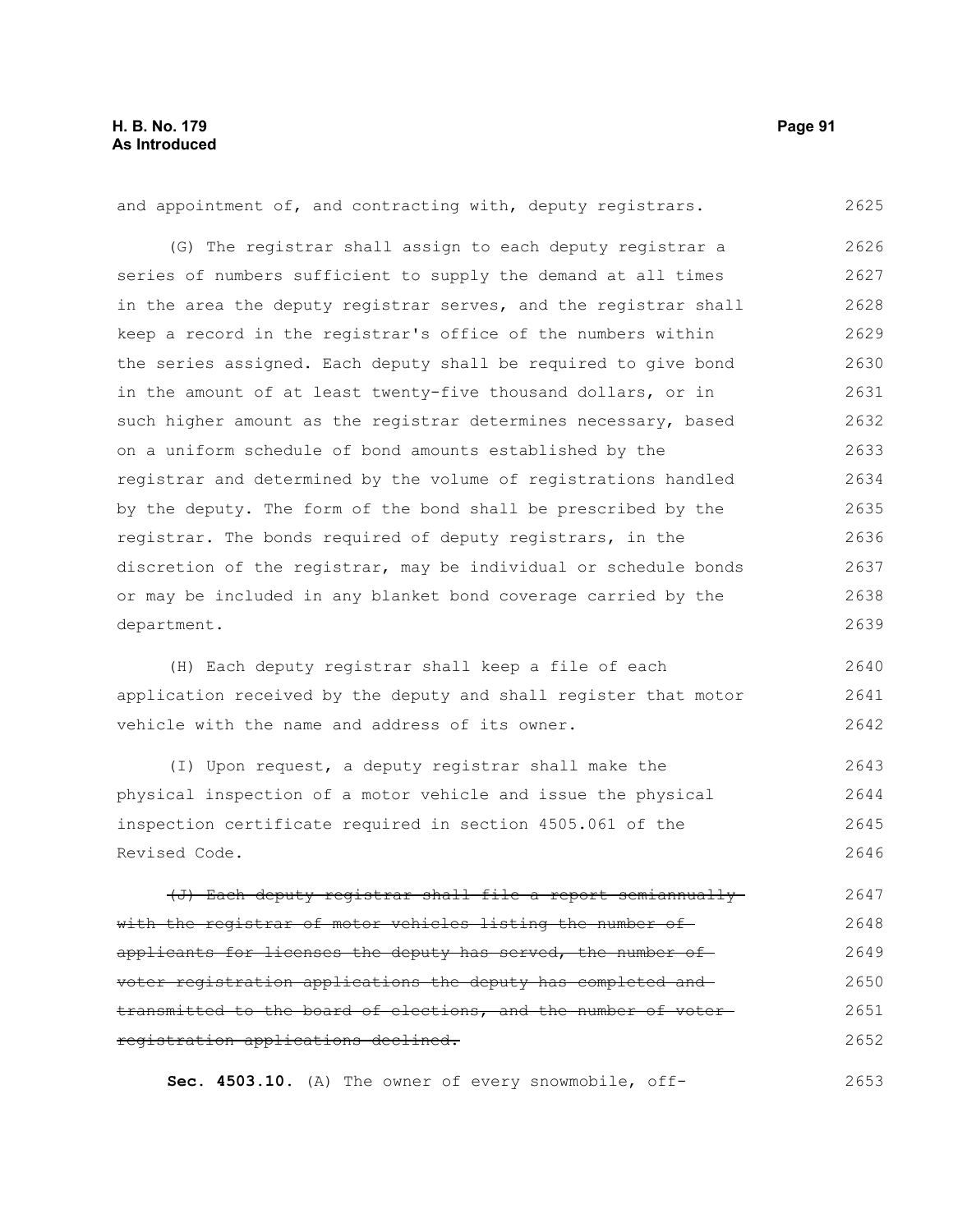# **H. B. No. 179 Page 92 As Introduced**

highway motorcycle, and all-purpose vehicle required to be registered under section 4519.02 of the Revised Code shall file an application for registration under section 4519.03 of the Revised Code. The owner of a motor vehicle, other than a snowmobile, off-highway motorcycle, or all-purpose vehicle, that is not designed and constructed by the manufacturer for operation on a street or highway may not register it under this chapter except upon certification of inspection pursuant to section 4513.02 of the Revised Code by the sheriff, or the chief of police of the municipal corporation or township, with jurisdiction over the political subdivision in which the owner of the motor vehicle resides. Except as provided in section 4503.103 of the Revised Code, every owner of every other motor vehicle not previously described in this section and every person mentioned as owner in the last certificate of title of a motor vehicle that is operated or driven upon the public roads or highways shall cause to be filed each year, by mail or otherwise, in the office of the registrar of motor vehicles or a deputy registrar, a written or electronic application or a preprinted registration renewal notice issued under section 4503.102 of the Revised Code, the form of which shall be prescribed by the registrar, for registration for the following registration year, which shall begin on the first day of January of every calendar year and end on the thirty-first day of December in the same year. Applications for registration and registration renewal notices shall be filed at the times established by the registrar pursuant to section 4503.101 of the Revised Code. A motor vehicle owner also may elect to apply for or renew a motor vehicle registration by electronic means using electronic signature in accordance with rules adopted by the registrar. Except as provided in division (J) of this section, applications for registration shall be made on blanks furnished 2654 2655 2656 2657 2658 2659 2660 2661 2662 2663 2664 2665 2666 2667 2668 2669 2670 2671 2672 2673 2674 2675 2676 2677 2678 2679 2680 2681 2682 2683 2684 2685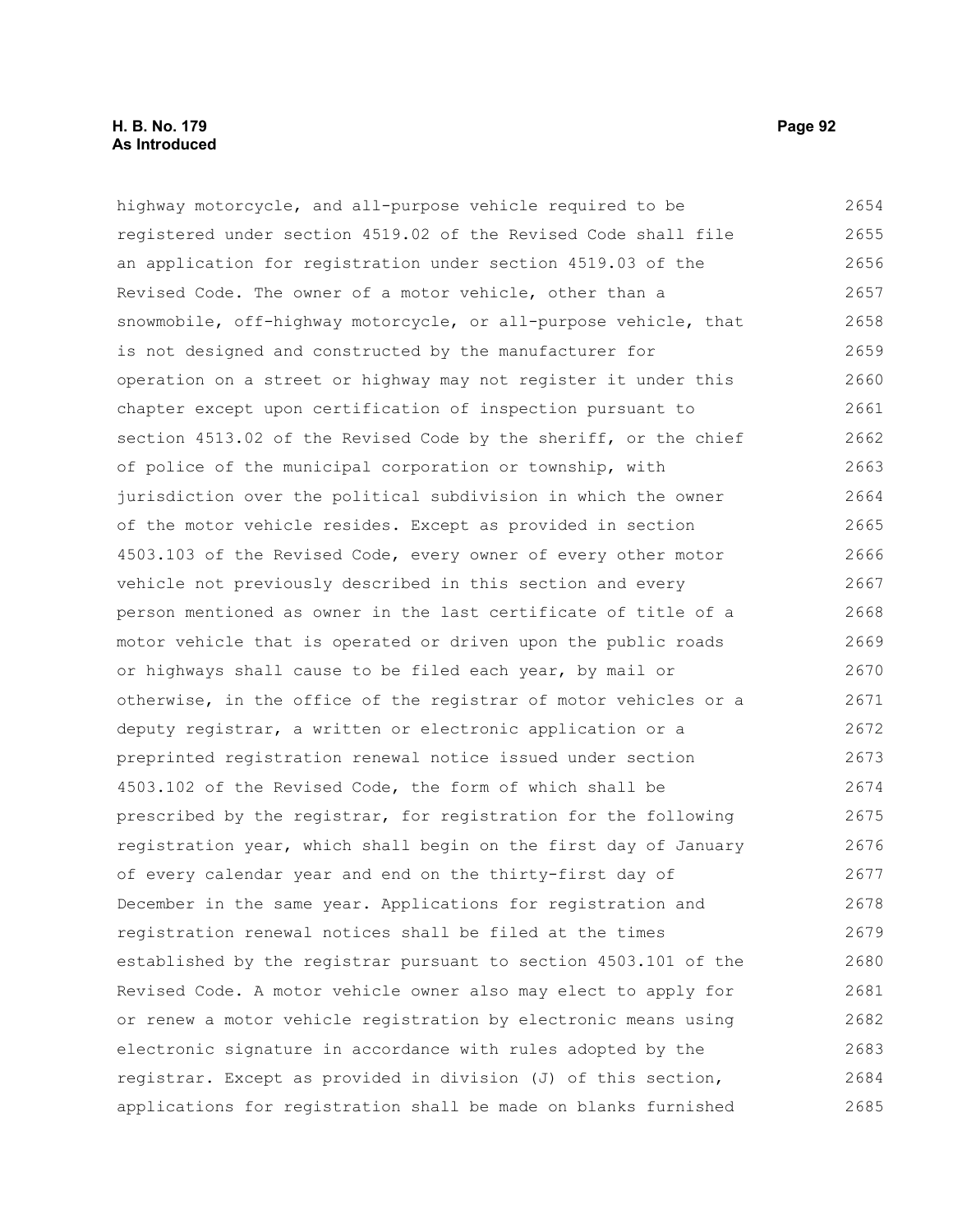| by the registrar for that purpose, containing the following      | 2686 |
|------------------------------------------------------------------|------|
| information:                                                     | 2687 |
| (1) A brief description of the motor vehicle to be               | 2688 |
| registered, including the year, make, model, and vehicle         | 2689 |
| identification number, and, in the case of commercial cars, the  | 2690 |
| gross weight of the vehicle fully equipped computed in the       | 2691 |
| manner prescribed in section 4503.08 of the Revised Code;        | 2692 |
| (2) The name and residence address of the owner, and the         | 2693 |
| township and municipal corporation in which the owner resides;   | 2694 |
| (3) The district of registration, which shall be                 | 2695 |
| determined as follows:                                           | 2696 |
| (a) In case the motor vehicle to be registered is used for       | 2697 |
| hire or principally in connection with any established business  | 2698 |
| or branch business, conducted at a particular place, the         | 2699 |
| district of registration is the municipal corporation in which   | 2700 |
| that place is located or, if not located in any municipal        | 2701 |
| corporation, the county and township in which that place is      | 2702 |
| located.                                                         | 2703 |
| (b) In case the vehicle is not so used, the district of          | 2704 |
| registration is the municipal corporation or county in which the | 2705 |
| owner resides at the time of making the application.             | 2706 |
| (4) Whether the motor vehicle is a new or used motor             | 2707 |
| vehicle;                                                         | 2708 |
| (5) The date of purchase of the motor vehicle;                   | 2709 |
| (6) Whether the fees required to be paid for the                 | 2710 |
| registration or transfer of the motor vehicle, during the        | 2711 |
| preceding registration year and during the preceding period of   | 2712 |
| the current registration year, have been paid. Each application  | 2713 |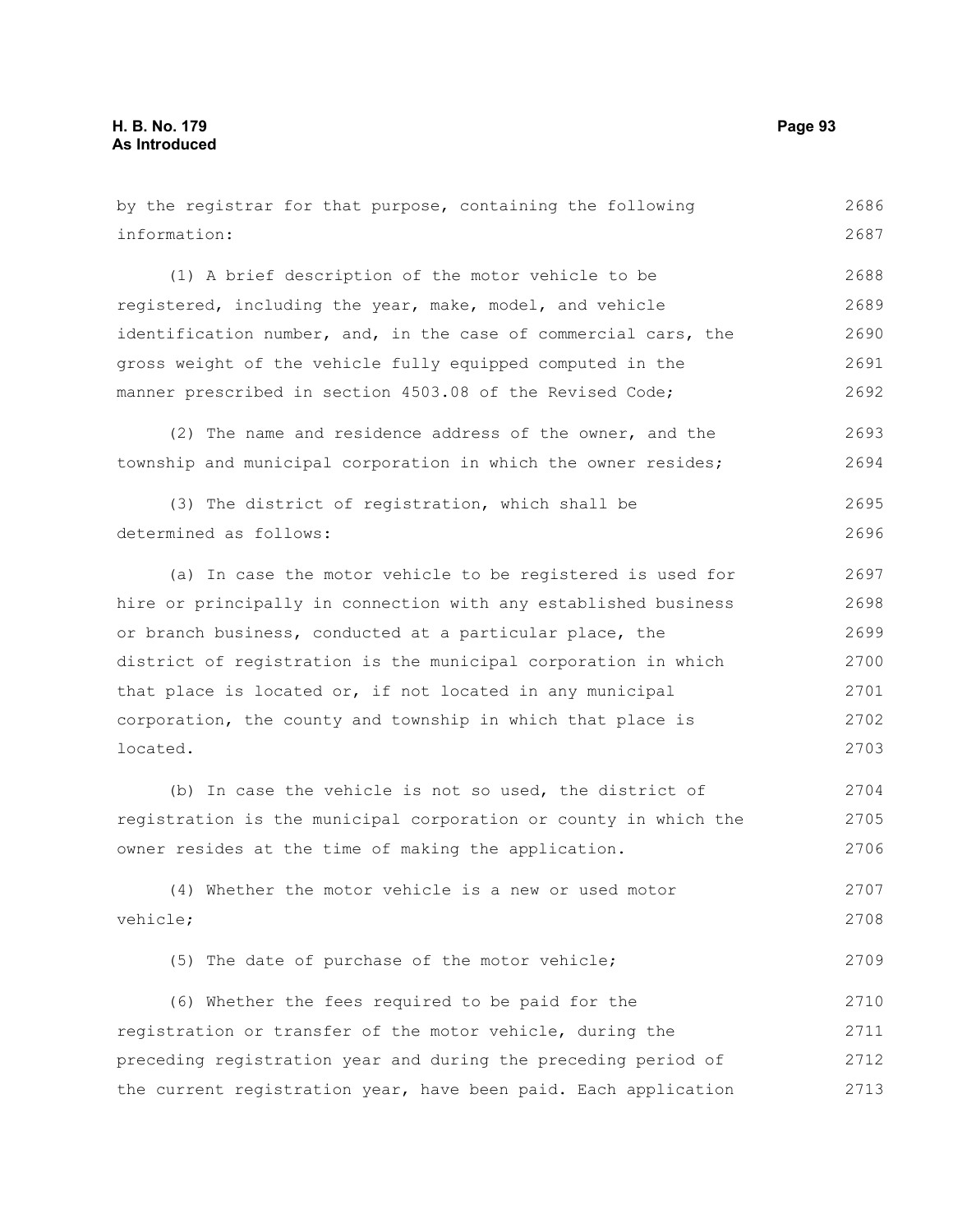# **H. B. No. 179 Page 94 As Introduced**

for registration shall be signed by the owner, either manually or by electronic signature, or pursuant to obtaining a limited power of attorney authorized by the registrar for registration, or other document authorizing such signature. If the owner elects to apply for or renew the motor vehicle registration with the registrar by electronic means, the owner's manual signature is not required. 2714 2715 2716 2717 2718 2719 2720

(7) The owner's social security number, driver's license number, or state identification number, or, where a motor vehicle to be registered is used for hire or principally in connection with any established business, the owner's federal taxpayer identification number. The bureau of motor vehicles shall retain in its records all social security numbers provided under this section, but the bureau shall not place social security numbers on motor vehicle certificates of registration. 2721 2722 2723 2724 2725 2726 2727 2728

# (8) All of the following information:

| (a) That if the applicant is eligible to register to vote        | 2730 |
|------------------------------------------------------------------|------|
| or to update the applicant's name or address on the applicant's  | 2731 |
| voter registration, the applicant will be automatically          | 2732 |
| registered as an elector or the applicant's registration will be | 2733 |
| automatically updated, as applicable;                            | 2734 |

(b) That if the applicant does not wish to register to vote or to update the applicant's voter registration, the applicant will receive instructions from the board of elections describing the process to decline to register or to update the applicant's registration; 2735 2736 2737 2738 2739

(c) That whoever knowingly provides a false name, residence address, driver's license or state identification card number, or social security number on the form is guilty of 2740 2741 2742

2729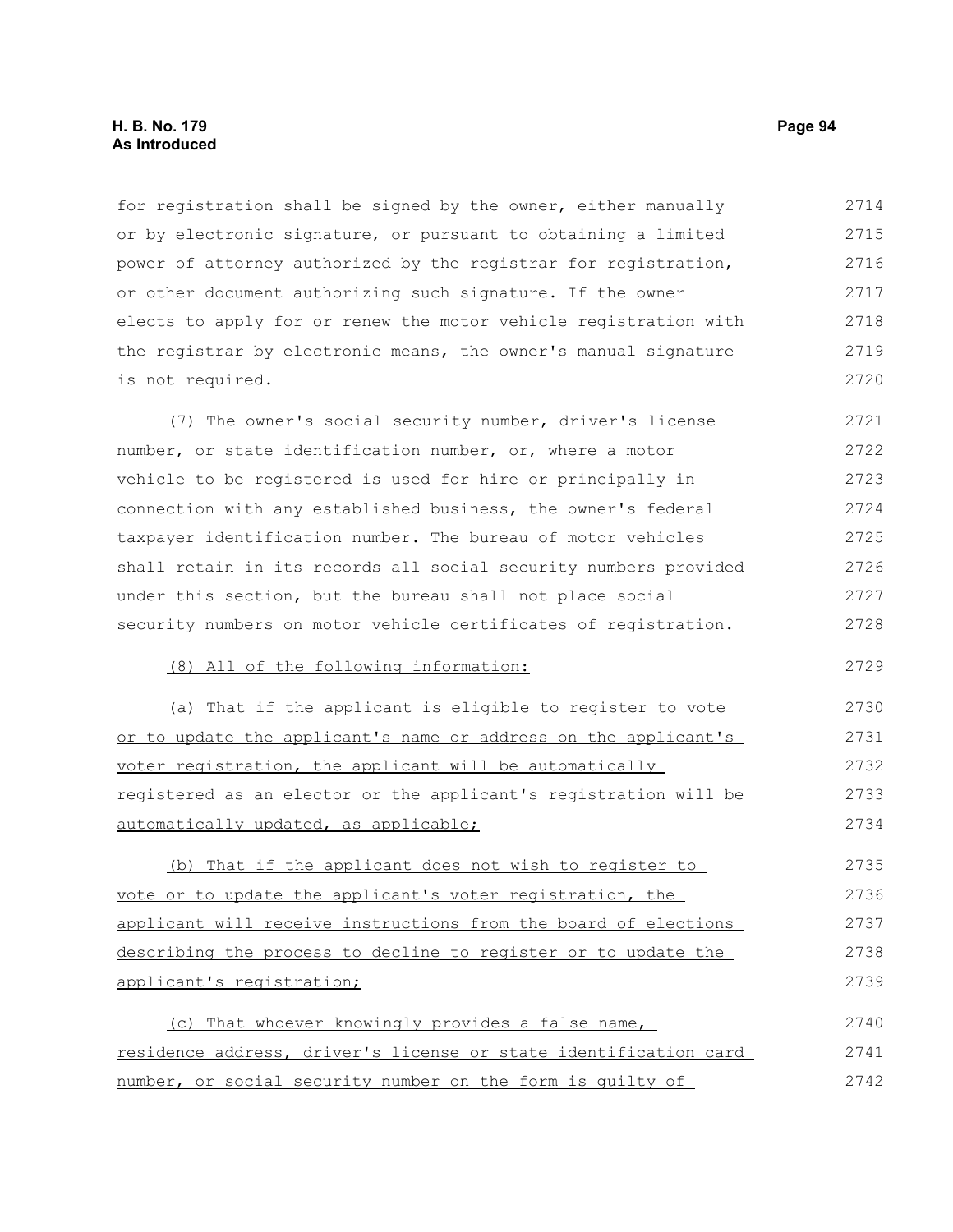2743

2767

# election falsification, a felony of the fifth degree.

(B) Except as otherwise provided in this division, each time an applicant first registers a motor vehicle in the applicant's name, the applicant shall present for inspection a physical certificate of title or memorandum certificate showing title to the motor vehicle to be registered in the name of the applicant if a physical certificate of title or memorandum certificate has been issued by a clerk of a court of common pleas. If, under sections 4505.021, 4505.06, and 4505.08 of the Revised Code, a clerk instead has issued an electronic certificate of title for the applicant's motor vehicle, that certificate may be presented for inspection at the time of first registration in a manner prescribed by rules adopted by the registrar. An applicant is not required to present a certificate of title to an electronic motor vehicle dealer acting as a limited authority deputy registrar in accordance with rules adopted by the registrar. When a motor vehicle inspection and maintenance program is in effect under section 3704.14 of the Revised Code and rules adopted under it, each application for registration for a vehicle required to be inspected under that section and those rules shall be accompanied by an inspection certificate for the motor vehicle issued in accordance with that section. The application shall be refused if any of the following applies: 2744 2745 2746 2747 2748 2749 2750 2751 2752 2753 2754 2755 2756 2757 2758 2759 2760 2761 2762 2763 2764 2765 2766

(1) The application is not in proper form.

(2) The application is prohibited from being accepted by division (D) of section 2935.27, division (A) of section 2937.221, division (A) of section 4503.13, division (B) of section 4510.22, or division (B)(1) of section 4521.10 of the Revised Code. 2768 2769 2770 2771 2772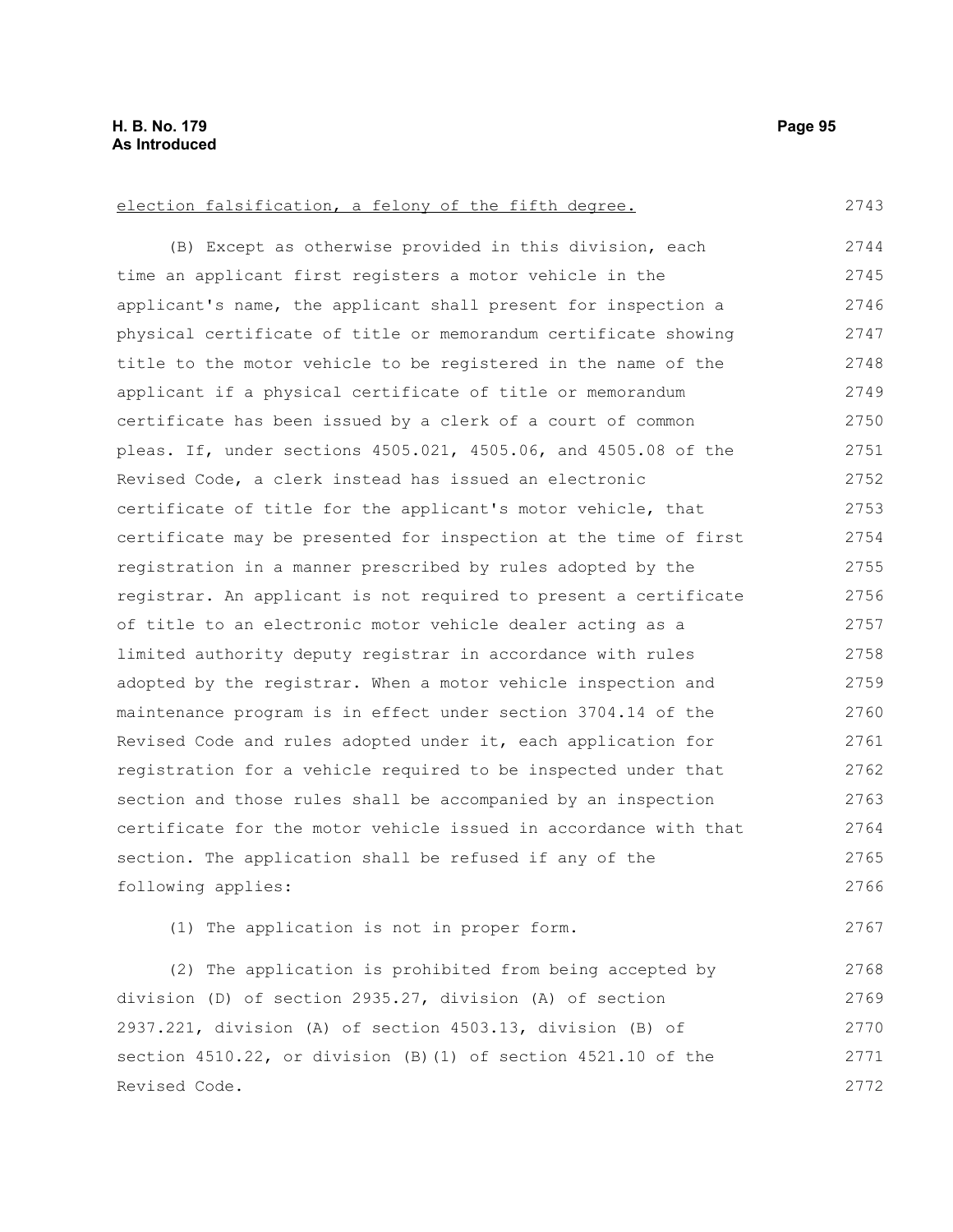(3) A certificate of title or memorandum certificate of title is required but does not accompany the application or, in the case of an electronic certificate of title, is required but is not presented in a manner prescribed by the registrar's rules. 2773 2774 2775 2776 2777

(4) All registration and transfer fees for the motor vehicle, for the preceding year or the preceding period of the current registration year, have not been paid. 2778 2779 2780

(5) The owner or lessee does not have an inspection certificate for the motor vehicle as provided in section 3704.14 of the Revised Code, and rules adopted under it, if that section is applicable. 2781 2782 2783 2784

This section does not require the payment of license or registration taxes on a motor vehicle for any preceding year, or for any preceding period of a year, if the motor vehicle was not taxable for that preceding year or period under sections 4503.02, 4503.04, 4503.11, 4503.12, and 4503.16 or Chapter 4504. of the Revised Code. When a certificate of registration is issued upon the first registration of a motor vehicle by or on behalf of the owner, the official issuing the certificate shall indicate the issuance with a stamp on the certificate of title or memorandum certificate or, in the case of an electronic certificate of title, an electronic stamp or other notation as specified in rules adopted by the registrar, and with a stamp on the inspection certificate for the motor vehicle, if any. The official also shall indicate, by a stamp or by other means the registrar prescribes, on the registration certificate issued upon the first registration of a motor vehicle by or on behalf of the owner the odometer reading of the motor vehicle as shown in the odometer statement included in or attached to the 2785 2786 2787 2788 2789 2790 2791 2792 2793 2794 2795 2796 2797 2798 2799 2800 2801 2802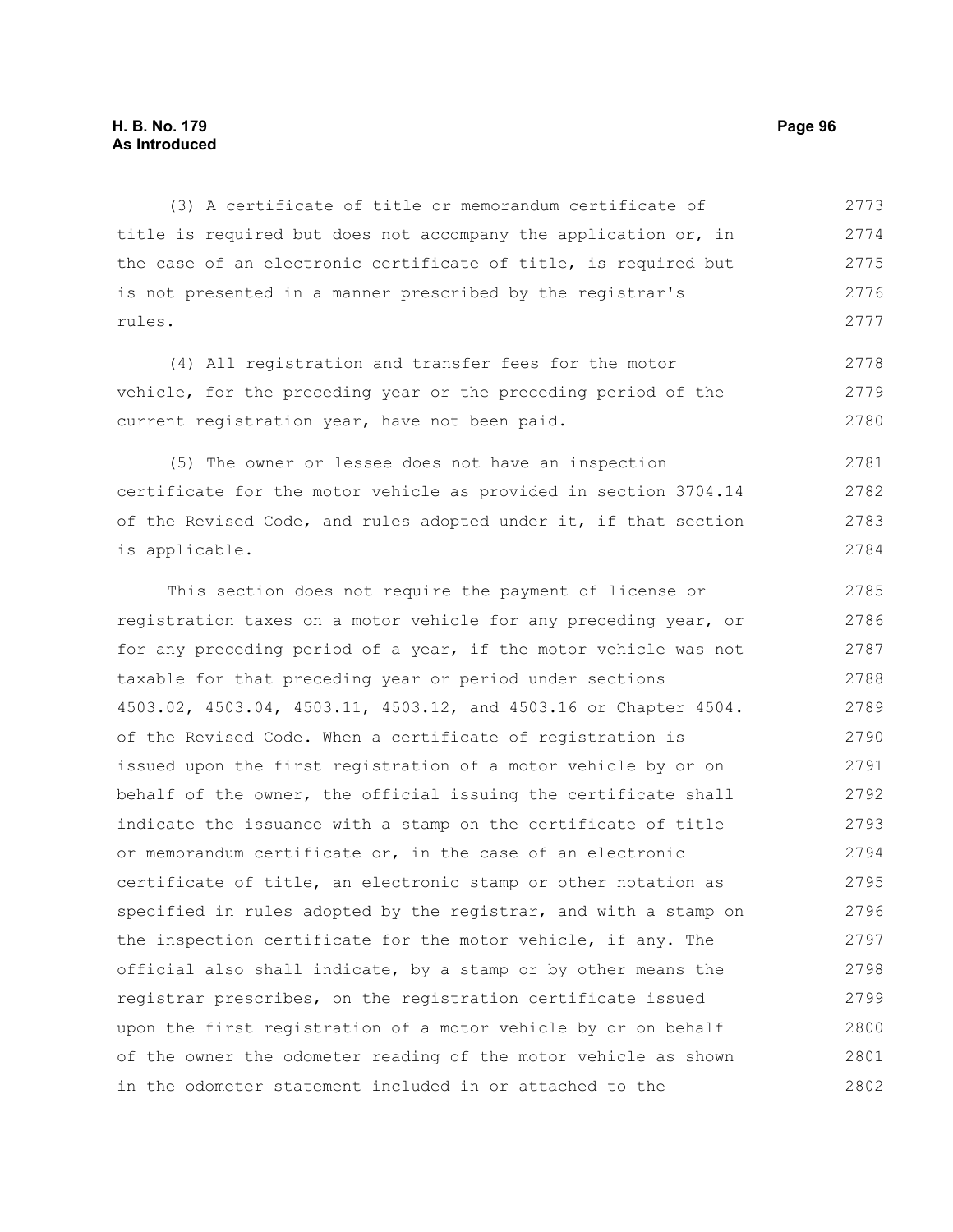certificate of title. Upon each subsequent registration of the motor vehicle by or on behalf of the same owner, the official also shall so indicate the odometer reading of the motor vehicle as shown on the immediately preceding certificate of registration. 2803 2804 2805 2806 2807

The registrar shall include in the permanent registration record of any vehicle required to be inspected under section 3704.14 of the Revised Code the inspection certificate number from the inspection certificate that is presented at the time of registration of the vehicle as required under this division. 2808 2809 2810 2811 2812

(C)(1) Except as otherwise provided in division (C)(1) of this section, for each registration renewal with an expiration date on or after October 1, 2003, and for each initial application for registration received on and after that date, the registrar and each deputy registrar shall collect an additional fee of eleven dollars for each application for registration and registration renewal received. For vehicles specified in divisions (A)(1) to (21) of section 4503.042 of the Revised Code, commencing with each registration renewal with an expiration date on or after October 1, 2009, and for each initial application received on or after that date, the registrar and deputy registrar shall collect an additional fee of thirty dollars for each application for registration and registration renewal received. The additional fee is for the purpose of defraying the department of public safety's costs associated with the administration and enforcement of the motor vehicle and traffic laws of Ohio. Each deputy registrar shall transmit the fees collected under division (C)(1) of this section in the time and manner provided in this section. The registrar shall deposit all moneys received under division (C) (1) of this section into the state highway safety fund 2813 2814 2815 2816 2817 2818 2819 2820 2821 2822 2823 2824 2825 2826 2827 2828 2829 2830 2831 2832 2833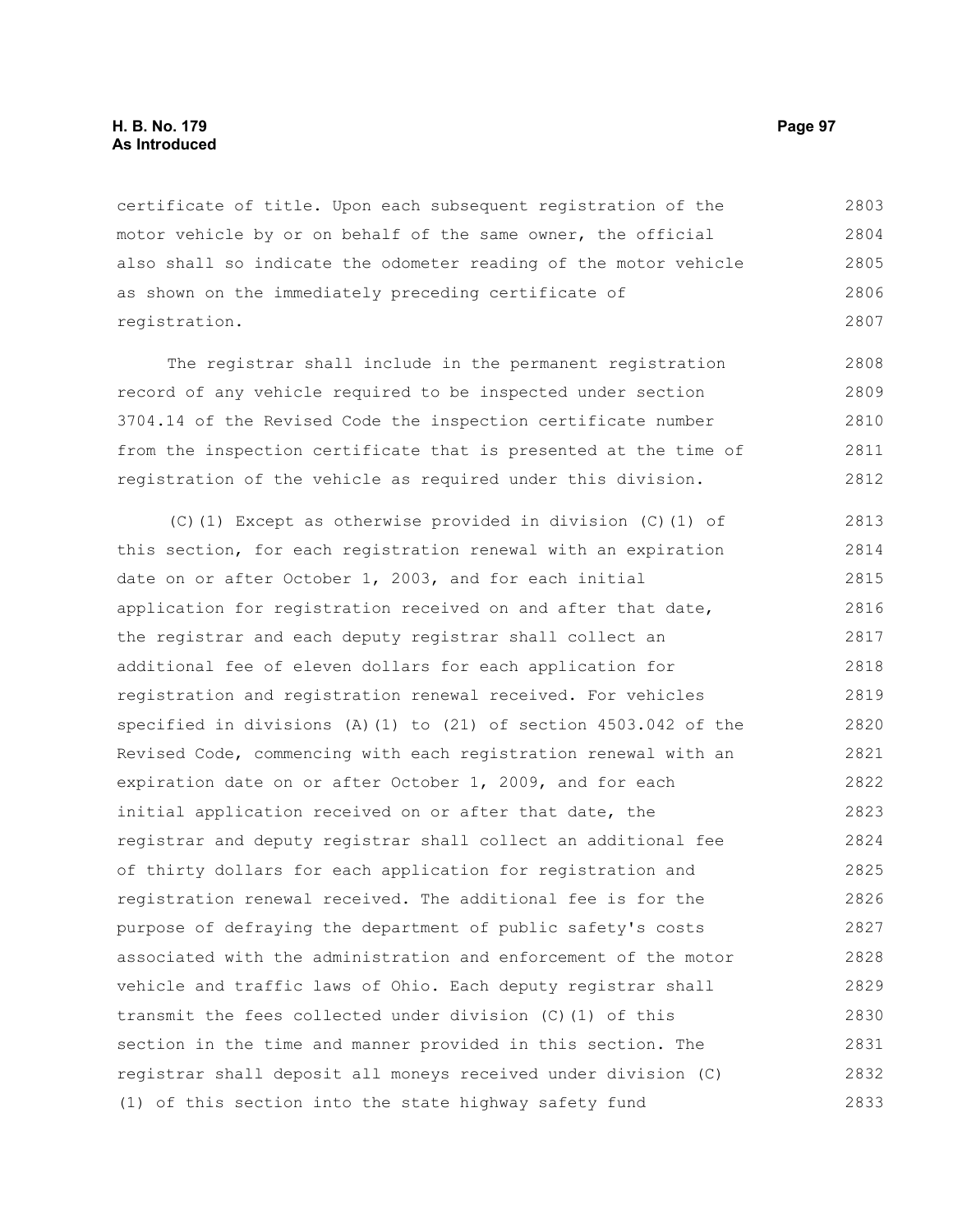established in section 4501.06 of the Revised Code.

(2) In addition, a charge of twenty-five cents shall be made for each reflectorized safety license plate issued, and a single charge of twenty-five cents shall be made for each county identification sticker or each set of county identification stickers issued, as the case may be, to cover the cost of producing the license plates and stickers, including material, manufacturing, and administrative costs. Those fees shall be in addition to the license tax. If the total cost of producing the plates is less than twenty-five cents per plate, or if the total cost of producing the stickers is less than twenty-five cents per sticker or per set issued, any excess moneys accruing from the fees shall be distributed in the same manner as provided by section 4501.04 of the Revised Code for the distribution of license tax moneys. If the total cost of producing the plates exceeds twenty-five cents per plate, or if the total cost of producing the stickers exceeds twenty-five cents per sticker or per set issued, the difference shall be paid from the license tax moneys collected pursuant to section 4503.02 of the Revised Code. 2835 2836 2837 2838 2839 2840 2841 2842 2843 2844 2845 2846 2847 2848 2849 2850 2851 2852 2853

(D) Each deputy registrar shall be allowed a fee of three dollars and fifty cents for each application for registration and registration renewal notice the deputy registrar receives, which shall be for the purpose of compensating the deputy registrar for the deputy registrar's services, and such office and rental expenses, as may be necessary for the proper discharge of the deputy registrar's duties in the receiving of applications and renewal notices and the issuing of registrations. 2854 2855 2856 2857 2858 2859 2860 2861 2862

(E) Upon the certification of the registrar, the county 2863

2834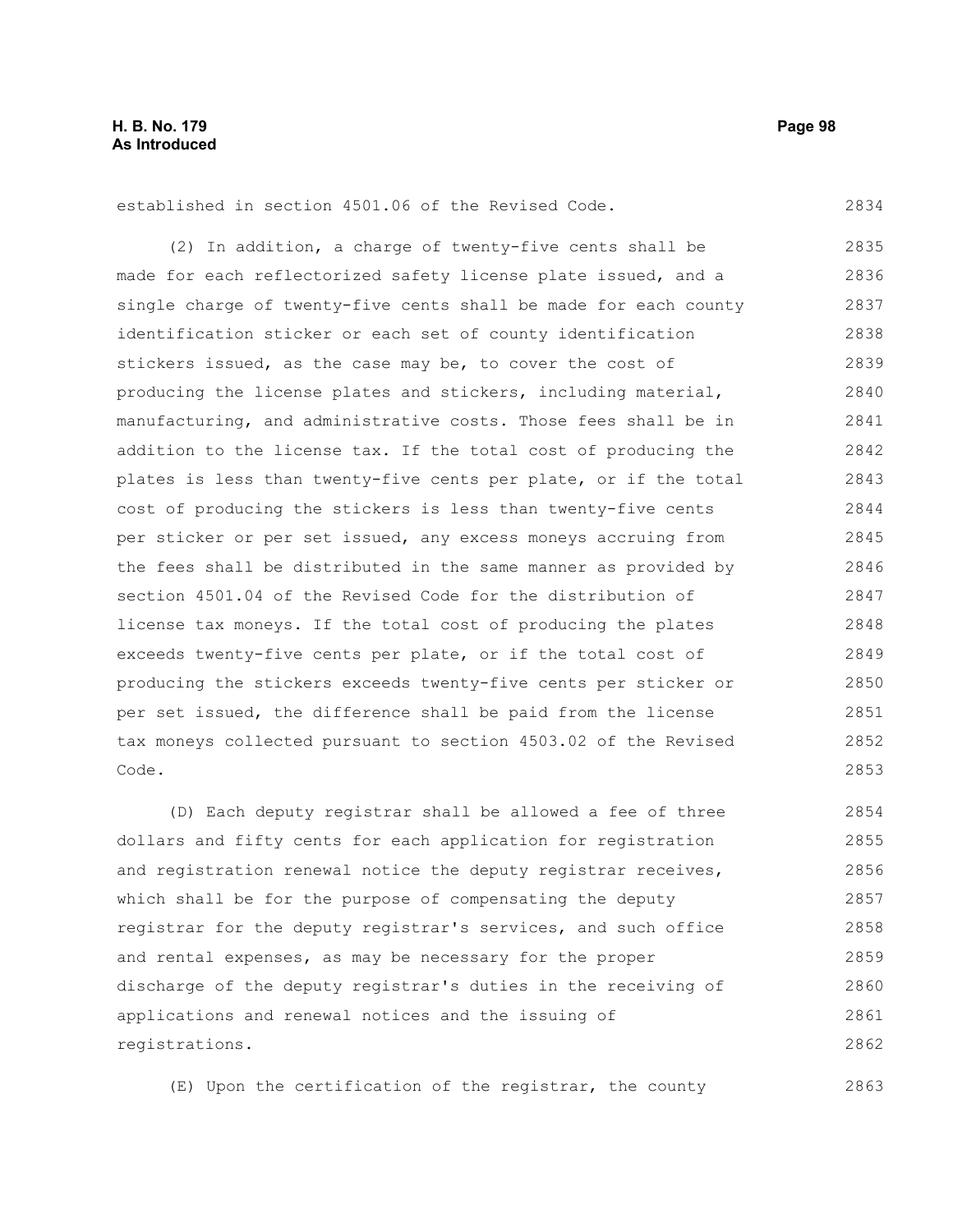sheriff or local police officials shall recover license plates erroneously or fraudulently issued. 2864 2865

(F) Each deputy registrar, upon receipt of any application for registration or registration renewal notice, together with the license fee and any local motor vehicle license tax levied pursuant to Chapter 4504. of the Revised Code, shall transmit that fee and tax, if any, in the manner provided in this section, together with the original and duplicate copy of the application, to the registrar. The registrar, subject to the approval of the director of public safety, may deposit the funds collected by those deputies in a local bank or depository to the credit of the "state of Ohio, bureau of motor vehicles." Where a local bank or depository has been designated by the registrar, each deputy registrar shall deposit all moneys collected by the deputy registrar into that bank or depository not more than one business day after their collection and shall make reports to the registrar of the amounts so deposited, together with any other information, some of which may be prescribed by the treasurer of state, as the registrar may require and as prescribed by the registrar by rule. The registrar, within three days after receipt of notification of the deposit of funds by a deputy registrar in a local bank or depository, shall draw on that account in favor of the treasurer of state. The registrar, subject to the approval of the director and the treasurer of state, may make reasonable rules necessary for the prompt transmittal of fees and for safeguarding the interests of the state and of counties, townships, municipal corporations, and transportation improvement districts levying local motor vehicle license taxes. The registrar may pay service charges usually collected by banks and depositories for such service. If deputy registrars are located in communities where banking facilities 2866 2867 2868 2869 2870 2871 2872 2873 2874 2875 2876 2877 2878 2879 2880 2881 2882 2883 2884 2885 2886 2887 2888 2889 2890 2891 2892 2893 2894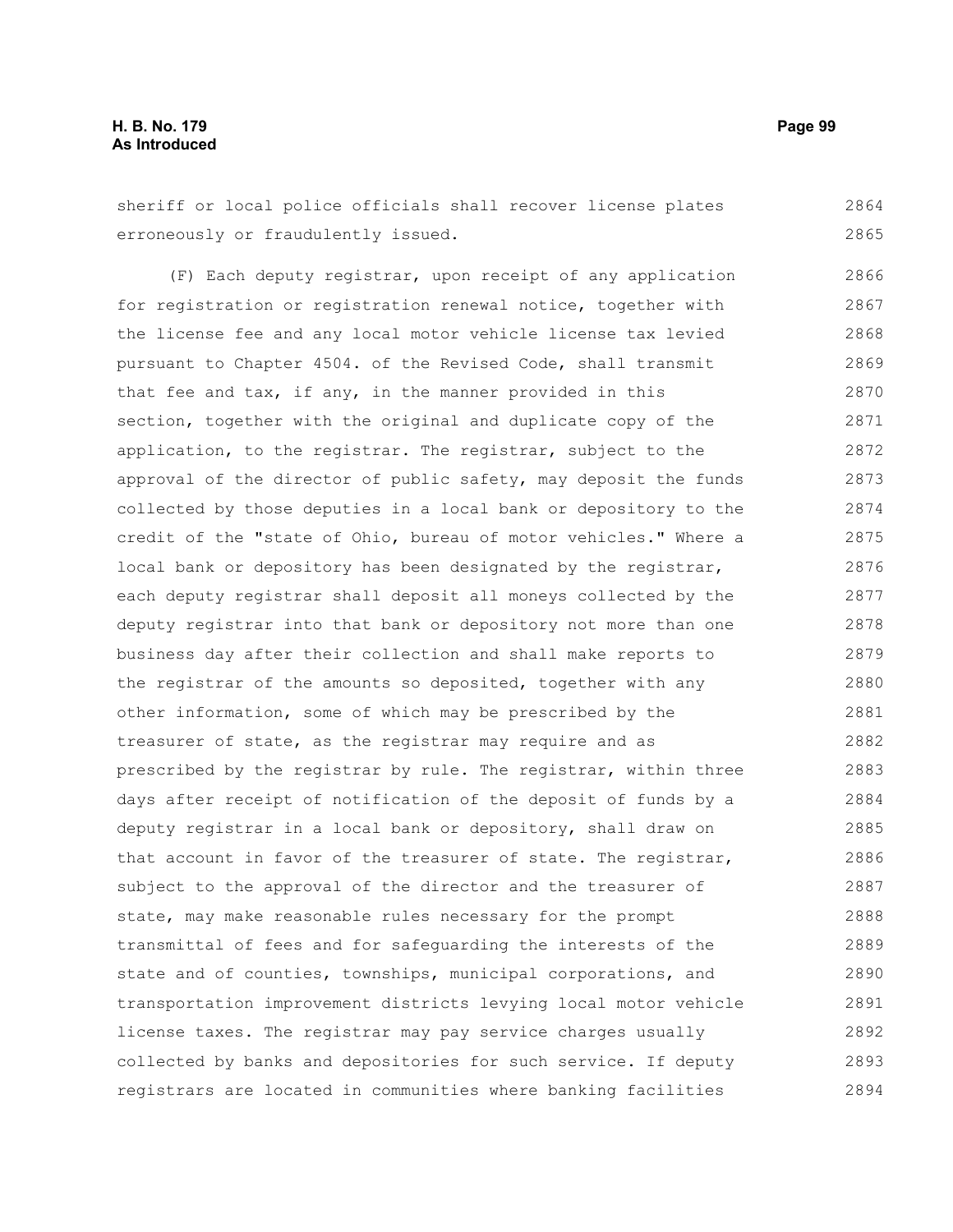# **H. B. No. 179 Page 100 As Introduced**

are not available, they shall transmit the fees forthwith, by money order or otherwise, as the registrar, by rule approved by the director and the treasurer of state, may prescribe. The registrar may pay the usual and customary fees for such service. 2895 2896 2897 2898

(G) This section does not prevent any person from making an application for a motor vehicle license directly to the registrar by mail, by electronic means, or in person at any of the registrar's offices, upon payment of a service fee of three dollars and fifty cents for each application. 2899 2900 2901 2902 2903

(H)(1) No person shall make a false statement as to the district of registration in an application required by division (A) of this section. Violation-Except as otherwise provided in division (H)(2) of this section, violation of this division is falsification under section 2921.13 of the Revised Code and punishable as specified in that section. 2904 2905 2906 2907 2908 2909

(2) No person shall knowingly provide a false name, residence address, driver's license or state identification card number, or social security number in an application required by division (A) of this section. Whoever violates this division is guilty of election falsification, a felony of the fifth degree.

(I)(1) Where applicable, the requirements of division (B) of this section relating to the presentation of an inspection certificate issued under section 3704.14 of the Revised Code and rules adopted under it for a motor vehicle, the refusal of a license for failure to present an inspection certificate, and the stamping of the inspection certificate by the official issuing the certificate of registration apply to the registration of and issuance of license plates for a motor vehicle under sections 4503.102, 4503.12, 4503.14, 4503.15, 4503.16, 4503.171, 4503.172, 4503.19, 4503.40, 4503.41, 4503.42, 2915 2916 2917 2918 2919 2920 2921 2922 2923 2924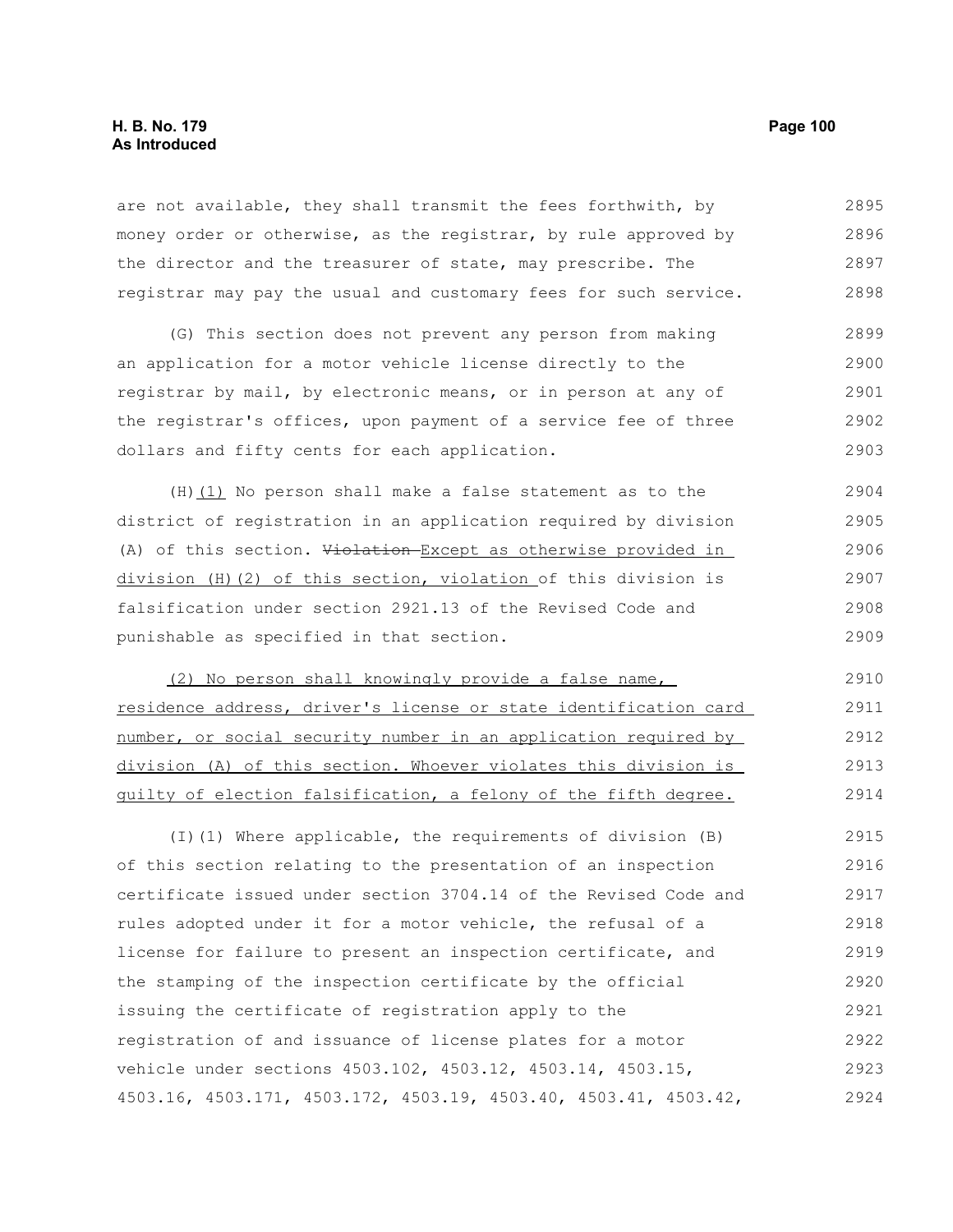4503.43, 4503.44, 4503.46, 4503.47, and 4503.51 of the Revised Code. 2925 2926

(2)(a) The registrar shall adopt rules ensuring that each owner registering a motor vehicle in a county where a motor vehicle inspection and maintenance program is in effect under section 3704.14 of the Revised Code and rules adopted under it receives information about the requirements established in that section and those rules and about the need in those counties to present an inspection certificate with an application for registration or preregistration. 2927 2928 2929 2930 2931 2932 2933 2934

(b) Upon request, the registrar shall provide the director of environmental protection, or any person that has been awarded a contract under section 3704.14 of the Revised Code, an on-line computer data link to registration information for all passenger cars, noncommercial motor vehicles, and commercial cars that are subject to that section. The registrar also shall provide to the director of environmental protection a magnetic data tape containing registration information regarding passenger cars, noncommercial motor vehicles, and commercial cars for which a multi-year registration is in effect under section 4503.103 of the Revised Code or rules adopted under it, including, without limitation, the date of issuance of the multi-year registration, the registration deadline established under rules adopted under section 4503.101 of the Revised Code that was applicable in the year in which the multi-year registration was issued, and the registration deadline for renewal of the multi-year registration. 2935 2936 2937 2938 2939 2940 2941 2942 2943 2944 2945 2946 2947 2948 2949 2950 2951

(J) Subject to division (K) of this section, application for registration under the international registration plan, as set forth in sections 4503.60 to 4503.66 of the Revised Code, 2952 2953 2954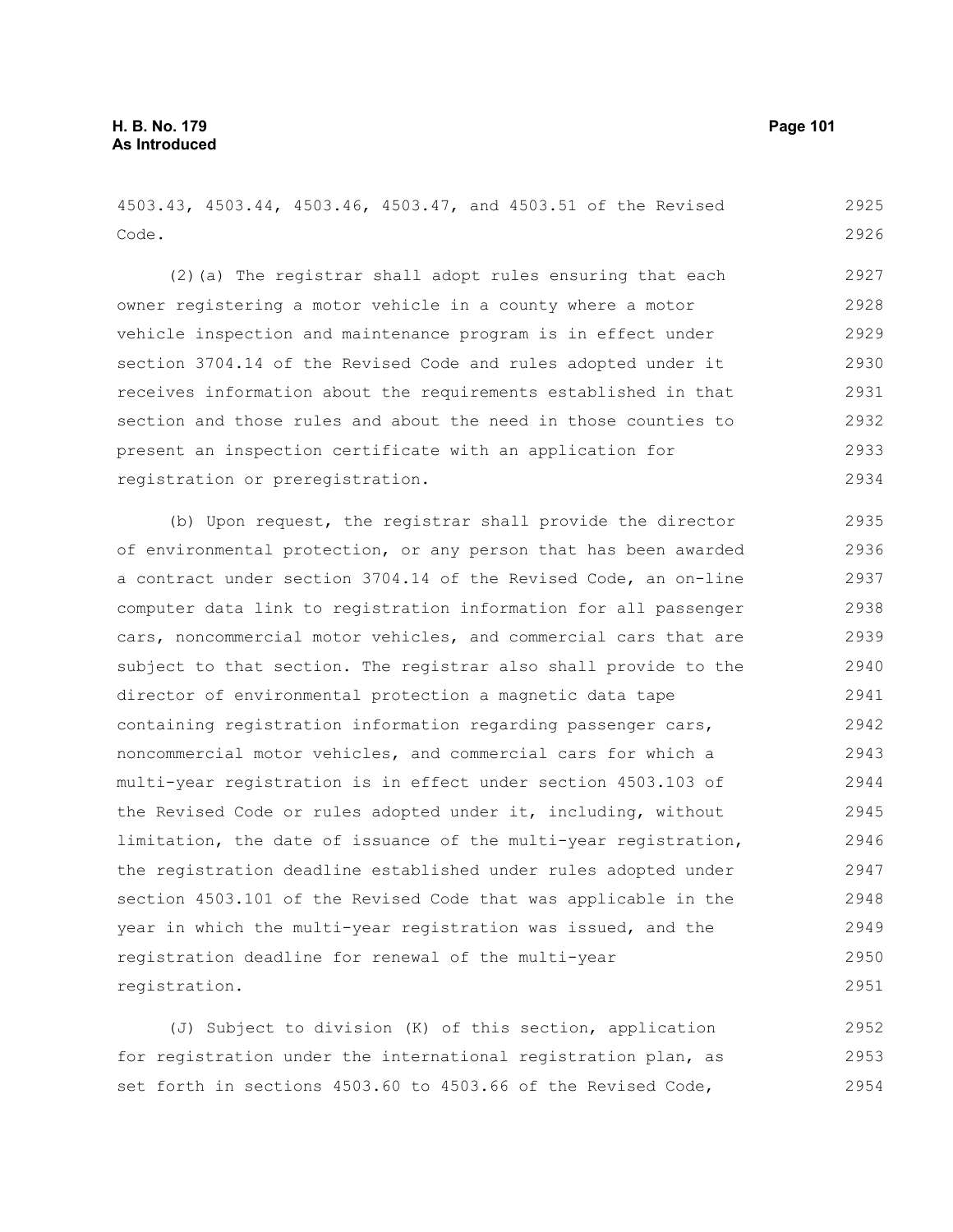shall be made to the registrar on forms furnished by the registrar. In accordance with international registration plan guidelines and pursuant to rules adopted by the registrar, the forms shall include the following: (1) A uniform mileage schedule; (2) The gross vehicle weight of the vehicle or combined gross vehicle weight of the combination vehicle as declared by the registrant; (3) Any other information the registrar requires by rule. (K) The registrar shall determine the feasibility of implementing an electronic commercial fleet licensing and management program that will enable the owners of commercial tractors, commercial trailers, and commercial semitrailers to conduct electronic transactions by July 1, 2010, or sooner. If the registrar determines that implementing such a program is feasible, the registrar shall adopt new rules under this 2955 2956 2957 2958 2959 2960 2961 2962 2963 2964 2965 2966 2967 2968 2969 2970

division or amend existing rules adopted under this division as necessary in order to respond to advances in technology. 2971 2972

If international registration plan guidelines and provisions allow member jurisdictions to permit applications for registrations under the international registration plan to be made via the internet, the rules the registrar adopts under this division shall permit such action. 2973 2974 2975 2976 2977

**Sec. 4506.04.** (A) No person shall do any of the following: 2978

(1) Drive a commercial motor vehicle while having in the person's possession or otherwise under the person's control more than one valid driver's license issued by this state, any other state, or by a foreign jurisdiction; 2979 2980 2981 2982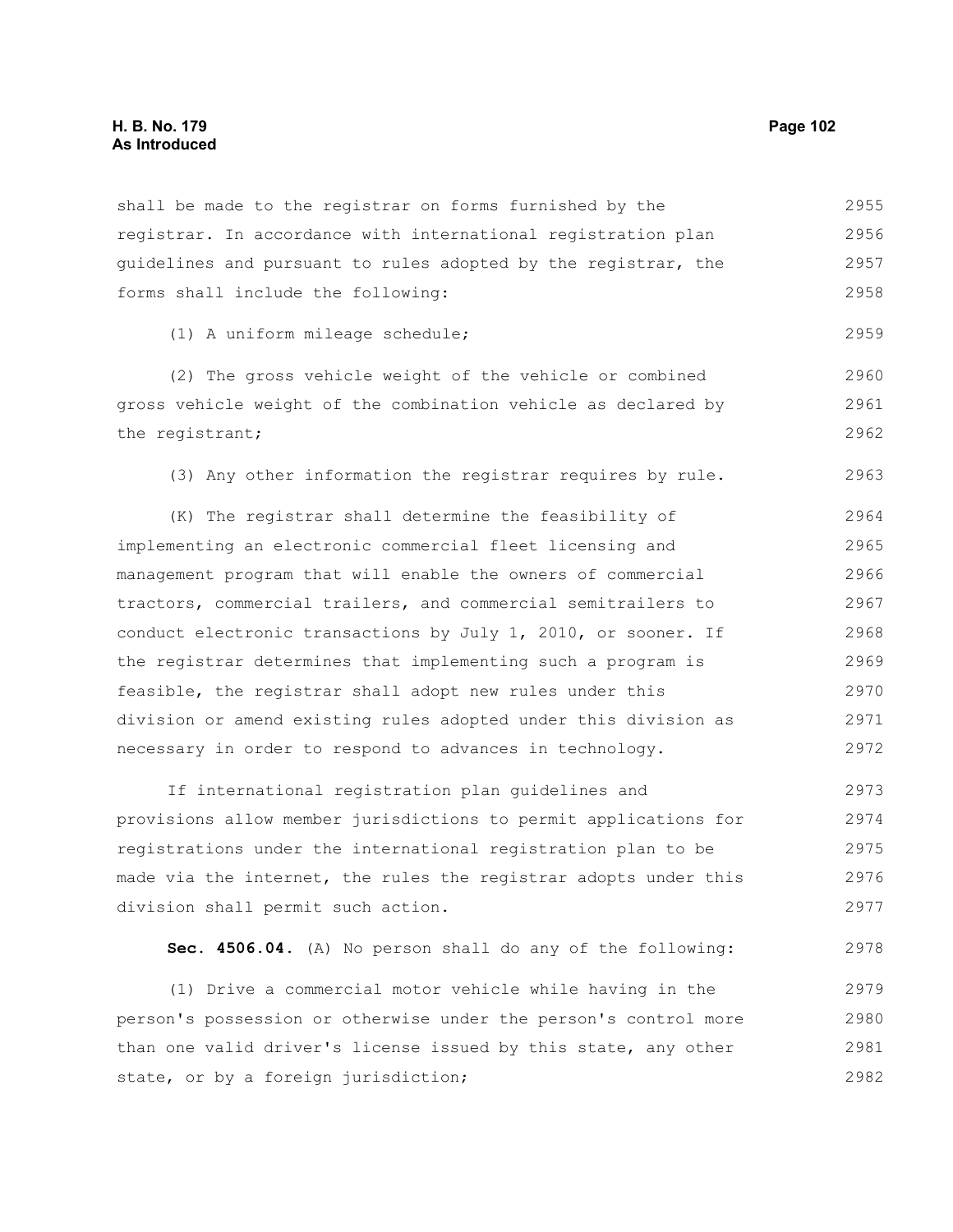# **H. B. No. 179 Page 103 As Introduced**

(2) Drive a commercial motor vehicle on a highway in this state in violation of an out-of-service order, while the person's driving privilege is suspended, revoked, or canceled, or while the person is subject to disqualification; (3) Drive a motor vehicle on a highway in this state under authority of a commercial driver's license issued by another state or a foreign jurisdiction, after having been a resident of this state for thirty days or longer; (4) Knowingly give false information in any application or certification required by section 4506.07 of the Revised Code. (B) The department of public safety shall give every conviction occurring out of this state and notice of which is received after December 31, 1989, full faith and credit and treat it for sanctioning purposes under this chapter as though the conviction had occurred in this state. (C)(1) Whoever violates division  $(A)$ (1),  $(2)$ , or  $(3)$  of this section is guilty of a misdemeanor of the first degree. (2) Whoever (a) Except as otherwise provided in division (C)(2)(b) of this section, whoever violates division (A)(4) of this section is guilty of falsification, a misdemeanor of the first degree. In addition, the (b) Whoever violates division (A)(4) of this section by knowingly providing a false name, residence address, date of birth, license number, social security number, or country of citizenship is guilty of election falsification, a felony of the fifth degree. (c) The provisions of section 4507.19 of the Revised Code apply to a violation of division (A)(4) of this section. 2983 2984 2985 2986 2987 2988 2989 2990 2991 2992 2993 2994 2995 2996 2997 2998 2999 3000 3001 3002 3003 3004 3005 3006 3007 3008 3009 3010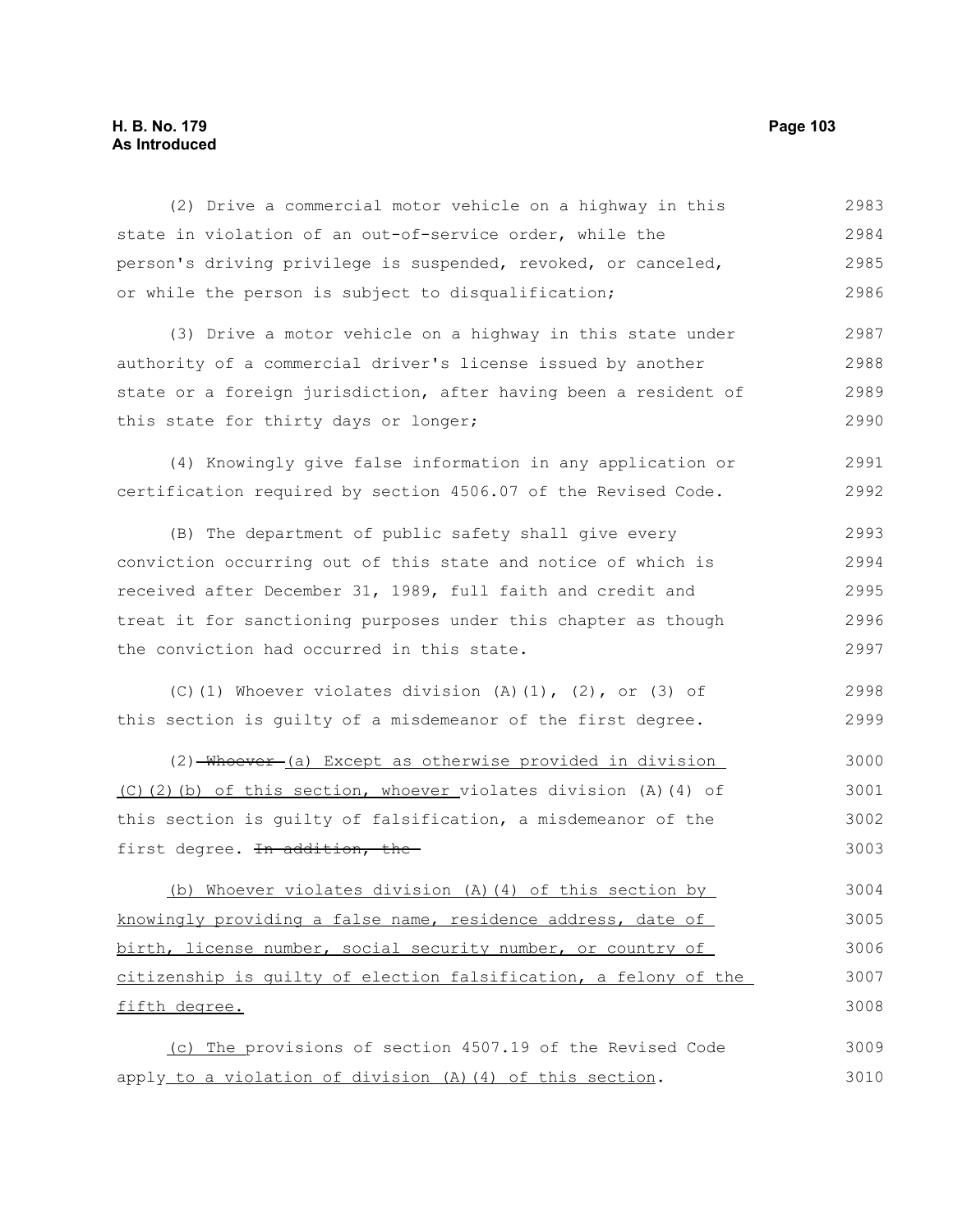**Sec. 4506.07.** (A) Every application for a commercial driver's license, restricted commercial driver's license, or a commercial driver's temporary instruction permit, or a duplicate of such a license, shall be made upon a form approved and furnished by the registrar of motor vehicles. Except as provided in section 4506.24 of the Revised Code in regard to a restricted 3011 3012 3013 3014 3015 3016

(1) The applicant's name, date of birth, social security account number, sex, general description including height, weight, and color of hair and eyes, current residence, duration of residence in this state, country of citizenship, and occupation; 3019 3020 3021 3022 3023

commercial driver's license, the application shall be signed by

the applicant and shall contain the following information:

(2) Whether the applicant previously has been licensed to operate a commercial motor vehicle or any other type of motor vehicle in another state or a foreign jurisdiction and, if so, when, by what state, and whether the license or driving privileges currently are suspended or revoked in any jurisdiction, or the applicant otherwise has been disqualified from operating a commercial motor vehicle, or is subject to an out-of-service order issued under this chapter or any similar law of another state or a foreign jurisdiction and, if so, the date of, locations involved, and reason for the suspension, revocation, disqualification, or out-of-service order; 3024 3025 3026 3027 3028 3029 3030 3031 3032 3033 3034

(3) Whether the applicant is afflicted with or suffering from any physical or mental disability or disease that prevents the applicant from exercising reasonable and ordinary control over a motor vehicle while operating it upon a highway or is or has been subject to any condition resulting in episodic impairment of consciousness or loss of muscular control and, if 3035 3036 3037 3038 3039 3040

3017 3018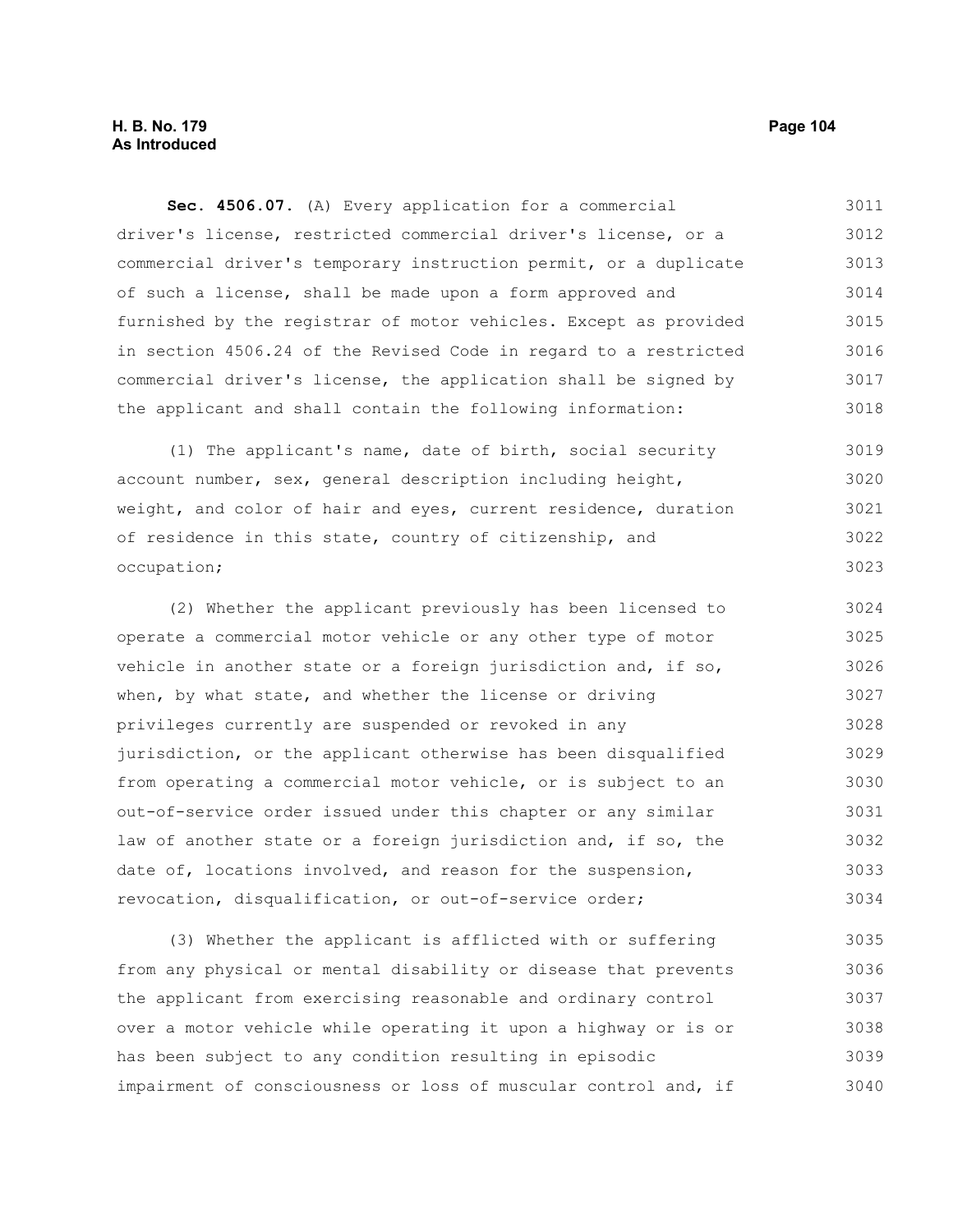### so, the nature and extent of the disability, disease, or condition, and the names and addresses of the physicians attending the applicant; (4) Whether the applicant has obtained a medical examiner's certificate as required by this chapter and, beginning January 30, 2012, the applicant, prior to or at the time of applying, has self-certified to the registrar the applicable status of the applicant under division (A)(2) of section 4506.10 of the Revised Code; (5) Whether the applicant has pending a citation for violation of any motor vehicle law or ordinance except a parking violation and, if so, a description of the citation, the court having jurisdiction of the offense, and the date when the offense occurred; 3041 3042 3043 3044 3045 3046 3047 3048 3049 3050 3051 3052 3053 3054

(6) If an applicant has not certified the applicant's willingness to make an anatomical gift under section 2108.05 of the Revised Code, whether the applicant wishes to certify willingness to make such an anatomical gift, which shall be given no consideration in the issuance of a license; 3055 3056 3057 3058 3059

(7) On and after May 1, 1993, whether Whether the applicant has executed a valid durable power of attorney for health care pursuant to sections 1337.11 to 1337.17 of the Revised Code or has executed a declaration governing the use or continuation, or the withholding or withdrawal, of lifesustaining treatment pursuant to sections 2133.01 to 2133.15 of the Revised Code and, if the applicant has executed either type of instrument, whether the applicant wishes the license issued to indicate that the applicant has executed the instrument; 3060 3061 3062 3063 3064 3065 3066 3067 3068

(8) On and after October 7, 2009, whether Whether the 3069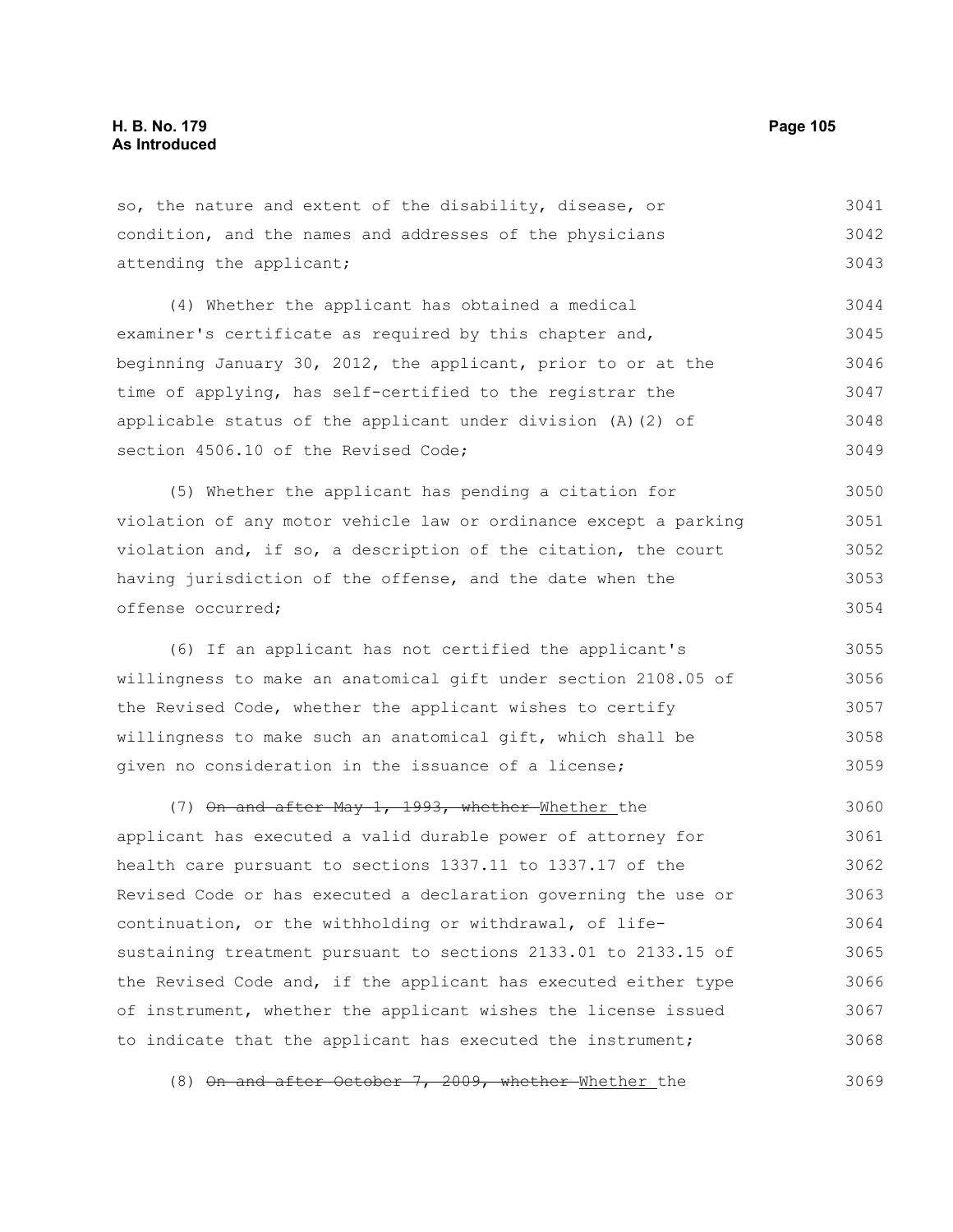applicant is a veteran, active duty, or reservist of the armed forces of the United States and, if the applicant is such, whether the applicant wishes the license issued to indicate that the applicant is a veteran, active duty, or reservist of the armed forces of the United States by a military designation on the license. 3070 3071 3072 3073 3074 3075

(B) Every applicant shall certify, on a form approved and furnished by the registrar, all of the following: 3076 3077

(1) That the motor vehicle in which the applicant intends to take the driving skills test is representative of the type of motor vehicle that the applicant expects to operate as a driver; 3078 3079 3080

(2) That the applicant is not subject to any disqualification or out-of-service order, or license suspension, revocation, or cancellation, under the laws of this state, of another state, or of a foreign jurisdiction and does not have more than one driver's license issued by this or another state or a foreign jurisdiction; 3081 3082 3083 3084 3085 3086

(3) Any additional information, certification, or evidence that the registrar requires by rule in order to ensure that the issuance of a commercial driver's license to the applicant is in compliance with the law of this state and with federal law. 3087 3088 3089 3090

(C) Every applicant shall execute a form, approved and furnished by the registrar, under which the applicant consents to the release by the registrar of information from the applicant's driving record. 3091 3092 3093 3094

(D) The form approved and furnished by the registrar  $or$   $a$ deputy registrar, in accordance with section 3503.11 of the Revised Code, of motor vehicles for an application for a commercial driver's license, restricted commercial driver's 3095 3096 3097 3098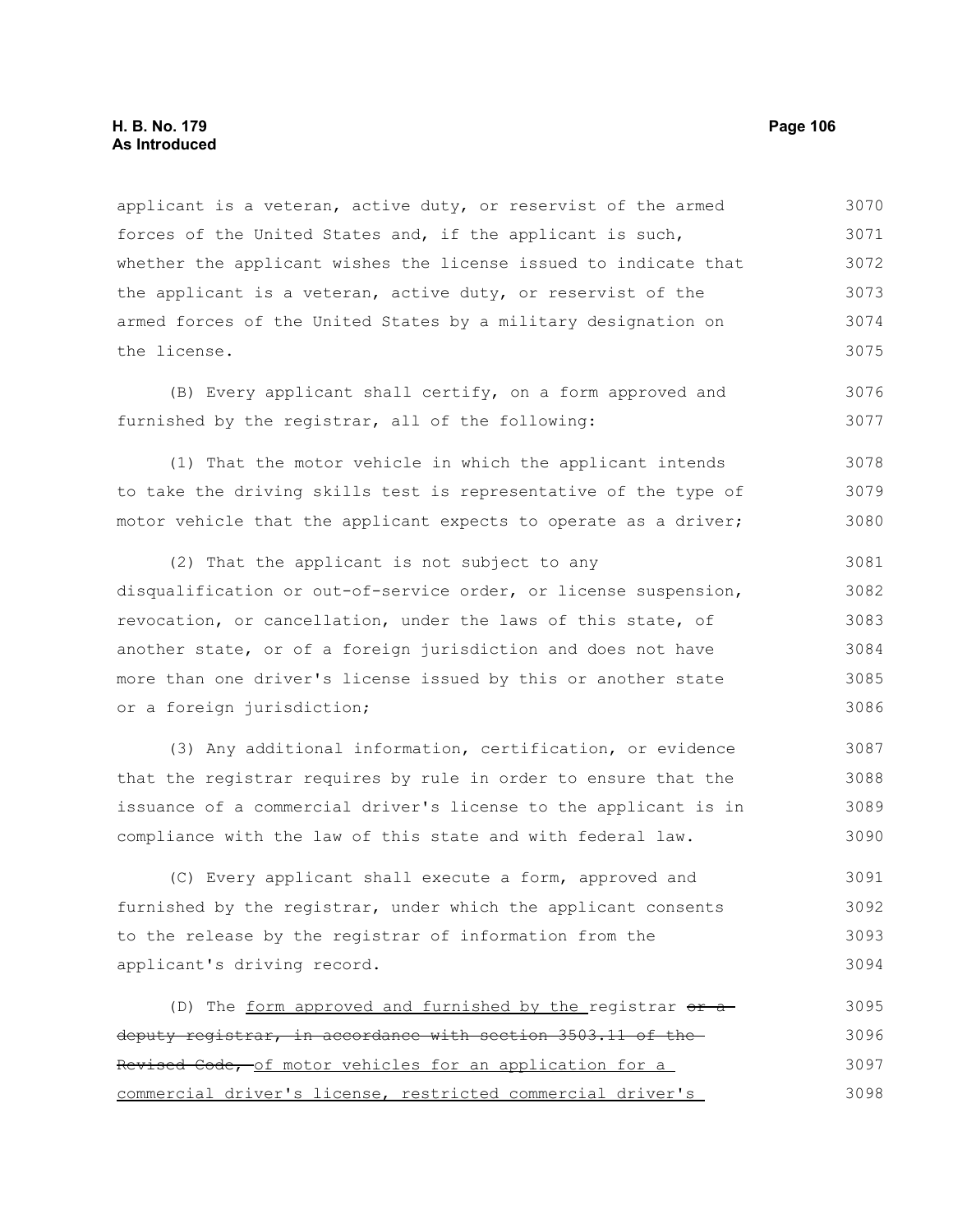license, or a commercial driver's temporary instruction permit or an application for a duplicate of such a license shall register as an elector any applicant for a commercial driver's license or for a renewal or duplicate of such a license under this chapter, if the applicant is eligible and wishes to inform the applicant of all of the following: (1) That if the applicant is eligible to register to vote or to update the applicant's name or address on the applicant's voter registration, the applicant will be automatically registered as an elector. The decision of an applicant whetherto register as an elector shall be given no consideration in the decision of whether to issue the applicant a license or arenewal or duplicate or the applicant's registration will be automatically updated, as applicable; (2) That if the applicant does not wish to register to vote or to update the applicant's voter registration, the applicant will receive instructions from the board of elections describing the process to decline to register or to update the applicant's registration; (3) That whoever knowingly provides a false name, residence address, date of birth, license number, social security number, or country of citizenship on the form is guilty of election falsification, a felony of the fifth degree.  $(E)$  The registrar or a deputy registrar, in accordance with section 3503.11 of the Revised Code, shall offer the opportunity of completing a notice of change of residence or change of name to any applicant for a commercial driver's license or for a renewal or duplicate of such a license who is a resident of this state, if the applicant is a registered elector who has changed the applicant's residence or name and has not 3099 3100 3101 3102 3103 3104 3105 3106 3107 3108 3109 3110 3111 3112 3113 3114 3115 3116 3117 3118 3119 3120 3121 3122 3123 3124 3125 3126 3127 3128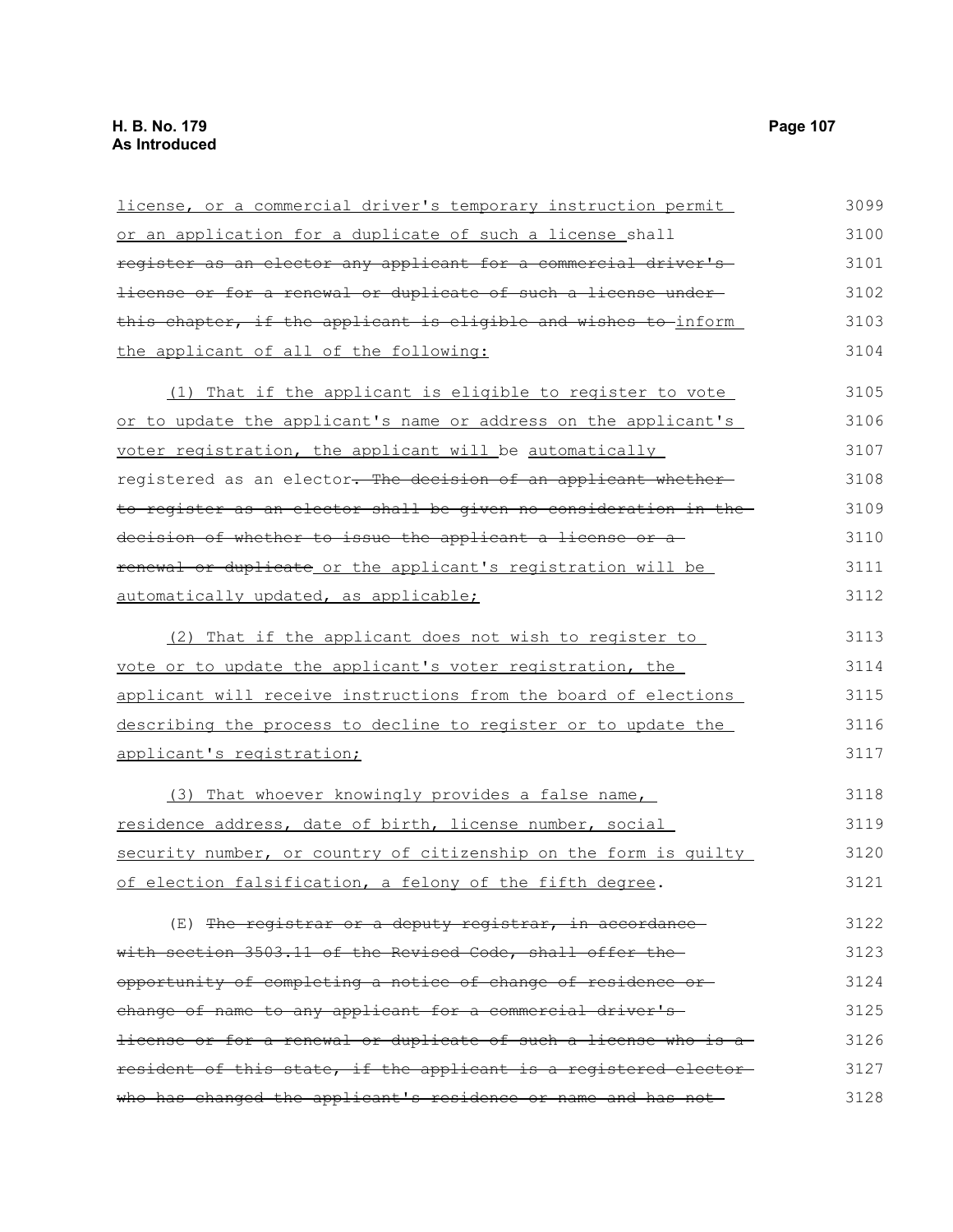### filed such a notice. (F) In considering any application submitted pursuant to this section, the bureau of motor vehicles may conduct any inquiries necessary to ensure that issuance or renewal of a commercial driver's license would not violate any provision of the Revised Code or federal law.  $\overline{(G) - (F)}$  In addition to any other information it contains, on and after October 7, 2009, the form approved and furnished by the registrar of motor vehicles for an application for a commercial driver's license, restricted commercial driver's license, or a commercial driver's temporary instruction permit or an application for a duplicate of such a license shall inform applicants that the applicant must present a copy of the applicant's DD-214 or an equivalent document in order to qualify to have the license or duplicate indicate that the applicant is a veteran, active duty, or reservist of the armed forces of the United States based on a request made pursuant to division (A) (8) of this section. **Sec. 4507.05.** (A) The registrar of motor vehicles, or a deputy registrar, upon receiving an application for a temporary instruction permit and a temporary instruction permit identification card for a driver's license from any person who is at least fifteen years six months of age, may issue such a permit and identification card entitling the applicant to drive a motor vehicle, other than a commercial motor vehicle, upon the highways under the following conditions: 3129 3130 3131 3132 3133 3134 3135 3136 3137 3138 3139 3140 3141 3142 3143 3144 3145 3146 3147 3148 3149 3150 3151 3152 3153 3154

(1) If the permit is issued to a person who is at least fifteen years six months of age, but less than sixteen years of age: 3155 3156 3157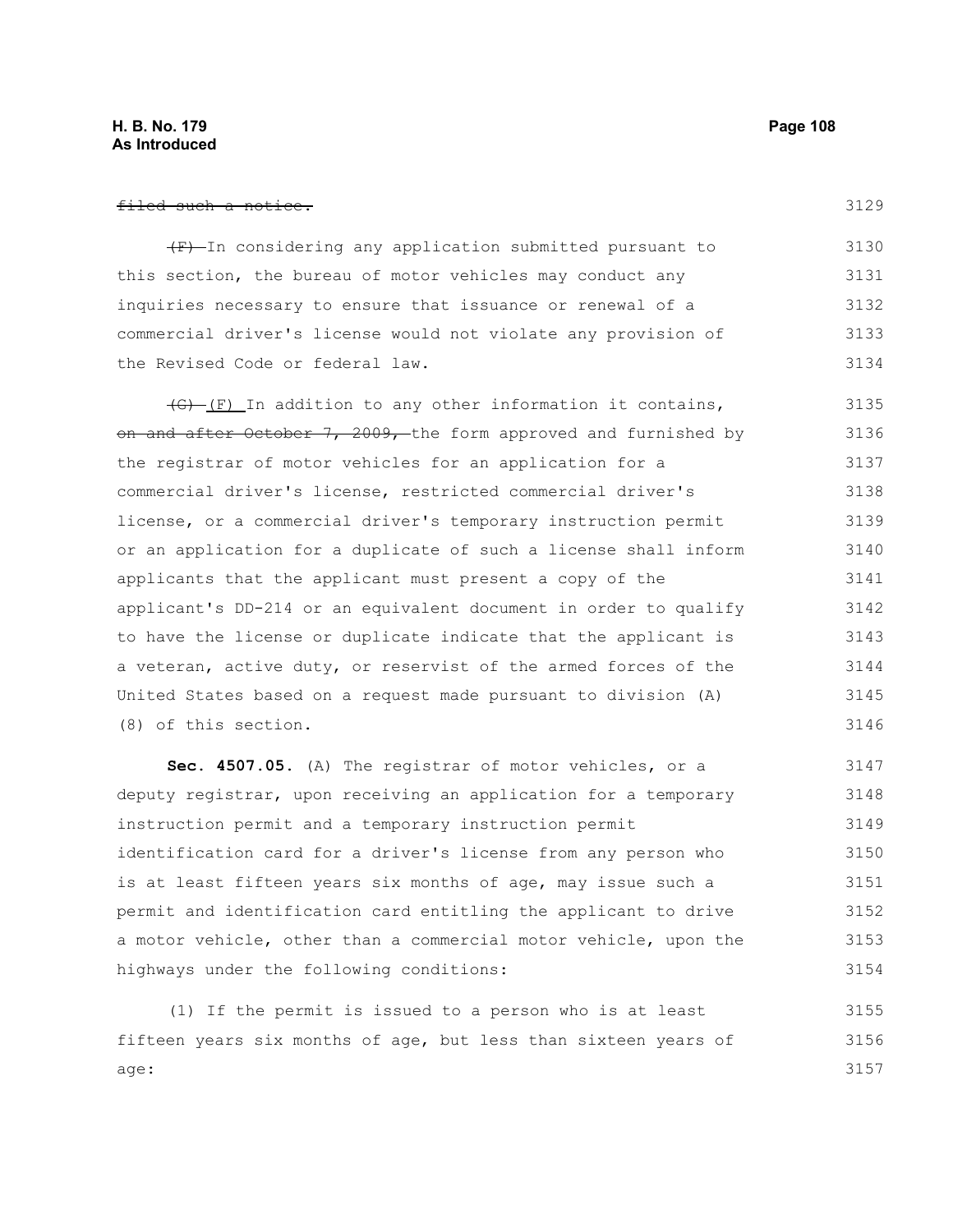| (a) The permit and identification card are in the holder's       | 3158 |
|------------------------------------------------------------------|------|
| immediate possession;                                            | 3159 |
| (b) The holder is accompanied by an eligible adult who           | 3160 |
| actually occupies the seat beside the permit holder and does not | 3161 |
| have a prohibited concentration of alcohol in the whole blood,   | 3162 |
| blood serum or plasma, breath, or urine as provided in division  | 3163 |
| (A) of section 4511.19 of the Revised Code;                      | 3164 |
| (c) The total number of occupants of the vehicle does not        | 3165 |
| exceed the total number of occupant restraining devices          | 3166 |
| originally installed in the motor vehicle by its manufacturer,   | 3167 |
| and each occupant of the vehicle is wearing all of the available | 3168 |
| elements of a properly adjusted occupant restraining device.     | 3169 |
| (2) If the permit is issued to a person who is at least          | 3170 |
| sixteen years of age:                                            | 3171 |
| (a) The permit and identification card are in the holder's       | 3172 |
| immediate possession;                                            | 3173 |
| (b) The holder is accompanied by a licensed operator who         | 3174 |
| is at least twenty-one years of age, is actually occupying a     | 3175 |
| seat beside the driver, and does not have a prohibited           | 3176 |
| concentration of alcohol in the whole blood, blood serum or      | 3177 |
| plasma, breath, or urine as provided in division (A) of section  | 3178 |
| 4511.19 of the Revised Code;                                     | 3179 |
| (c) The total number of occupants of the vehicle does not        | 3180 |
| exceed the total number of occupant restraining devices          | 3181 |
| originally installed in the motor vehicle by its manufacturer,   | 3182 |
| and each occupant of the vehicle is wearing all of the available | 3183 |
| elements of a properly adjusted occupant restraining device.     | 3184 |
| (B) The registrar or a deputy registrar, upon receiving          | 3185 |
| from any person an application for a temporary instruction       | 3186 |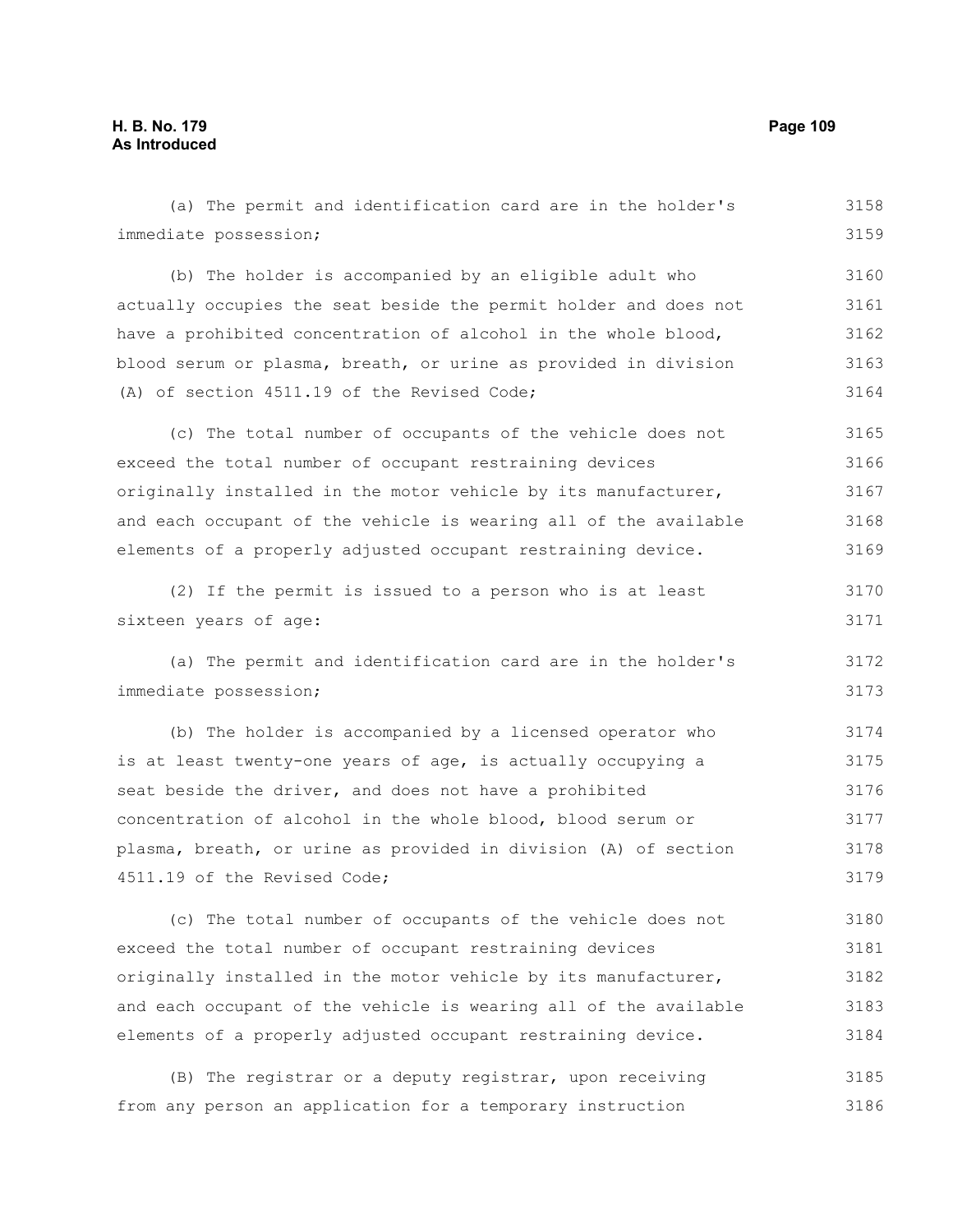permit and temporary instruction permit identification card to operate a motorcycle or motorized bicycle, may issue such a permit and identification card entitling the applicant, while having the permit and identification card in the applicant's immediate possession, to drive a motorcycle under the restrictions prescribed in section 4511.53 of the Revised Code, or to drive a motorized bicycle under restrictions determined by the registrar. A temporary instruction permit and temporary instruction permit identification card to operate a motorized bicycle may be issued to a person fourteen or fifteen years old. (C)(1) Any permit and identification card issued under this section shall be issued in the same manner as a driver's license, upon a form to be furnished by the registrar. (2) The form shall inform the applicant of all of the following: (a) That if the applicant is eligible to register to vote or to update the applicant's name or address on the applicant's voter registration, the applicant will be automatically registered as an elector or the applicant's registration will be automatically updated, as applicable; (b) That if the applicant does not wish to register to vote or to update the applicant's voter registration, the applicant will receive instructions from the board of elections describing the process to decline to register or to update the applicant's registration; (c) That whoever knowingly provides a false name, residence address, date of birth, state identification card number, social security number, or country of citizenship on the 3187 3188 3189 3190 3191 3192 3193 3194 3195 3196 3197 3198 3199 3200 3201 3202 3203 3204 3205 3206 3207 3208 3209 3210 3211 3212 3213 3214

form is guilty of election falsification, a felony of the fifth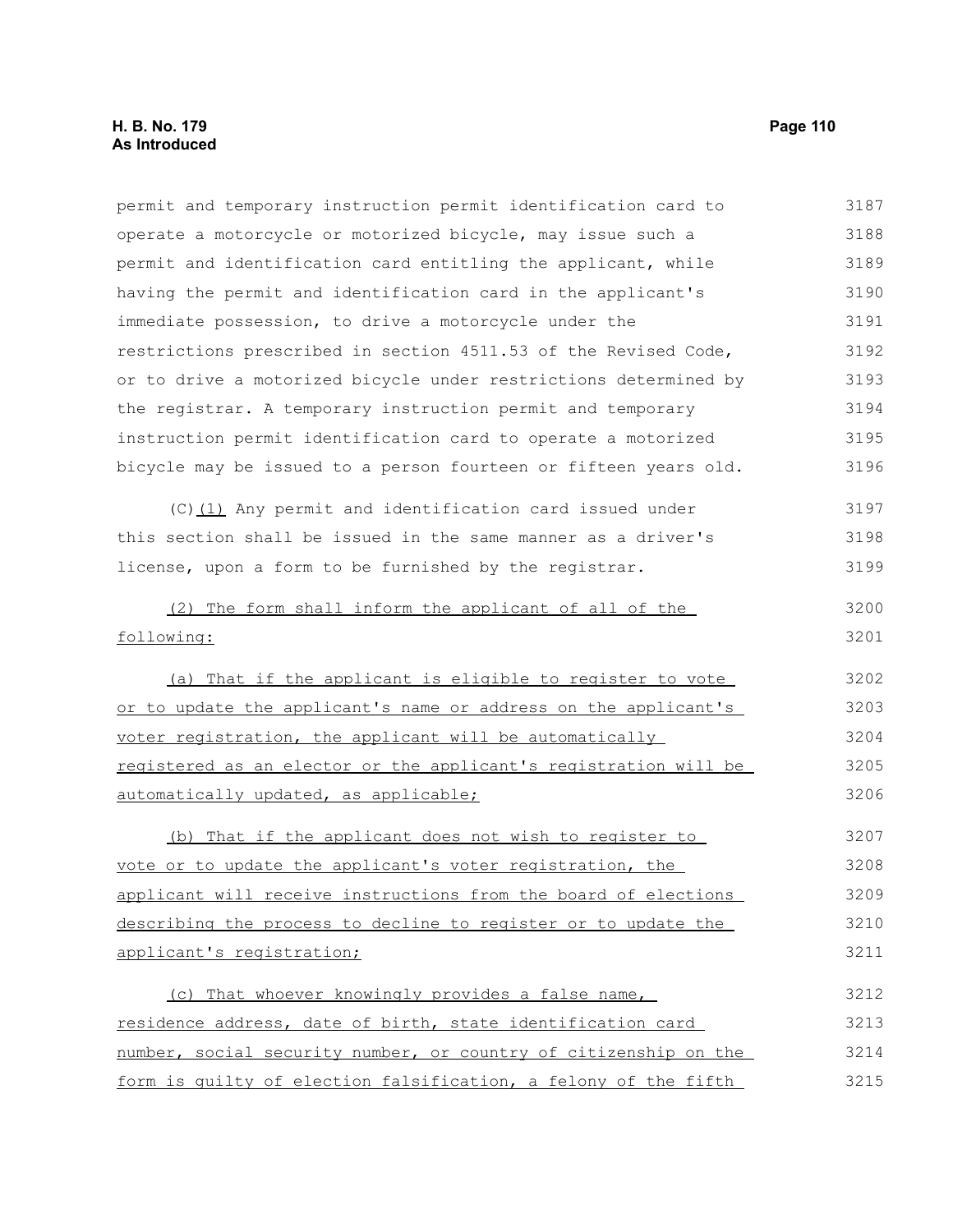| <u>degree.</u>                                                   | 3216 |
|------------------------------------------------------------------|------|
| (3) A temporary instruction permit to drive a motor              | 3217 |
| vehicle other than a commercial motor vehicle shall be valid for | 3218 |
| a period of one year.                                            | 3219 |
| (D) Any person having in the person's possession a valid         | 3220 |
| and current driver's license or motorcycle operator's license or | 3221 |
| endorsement issued to the person by another jurisdiction         | 3222 |
| recognized by this state is exempt from obtaining a temporary    | 3223 |
| instruction permit for a driver's license and from submitting to | 3224 |
| the examination for a temporary instruction permit and the       | 3225 |
| regular examination for obtaining a driver's license or          | 3226 |
| motorcycle operator's endorsement in this state if the person    | 3227 |
| does all of the following:                                       | 3228 |
| (1) Submits to and passes vision screening as provided in        | 3229 |
| section 4507.12 of the Revised Code;                             | 3230 |
| (2) Surrenders to the registrar or deputy registrar the          | 3231 |
| person's driver's license issued by the other jurisdiction; and  | 3232 |
| (3) Complies with all other applicable requirements for          | 3233 |
| issuance by this state of a driver's license, driver's license   | 3234 |
| with a motorcycle operator's endorsement, or restricted license  | 3235 |
| to operate a motorcycle.                                         | 3236 |
| If the person does not comply with all the requirements of       | 3237 |
| this division, the person shall submit to the regular            | 3238 |
| examination for obtaining a driver's license or motorcycle       | 3239 |
| operator's endorsement in this state in order to obtain such a   | 3240 |
| license or endorsement.                                          | 3241 |
| (E) The registrar may adopt rules governing the use of           | 3242 |
| temporary instruction permits and temporary instruction permit   | 3243 |
| identification cards.                                            | 3244 |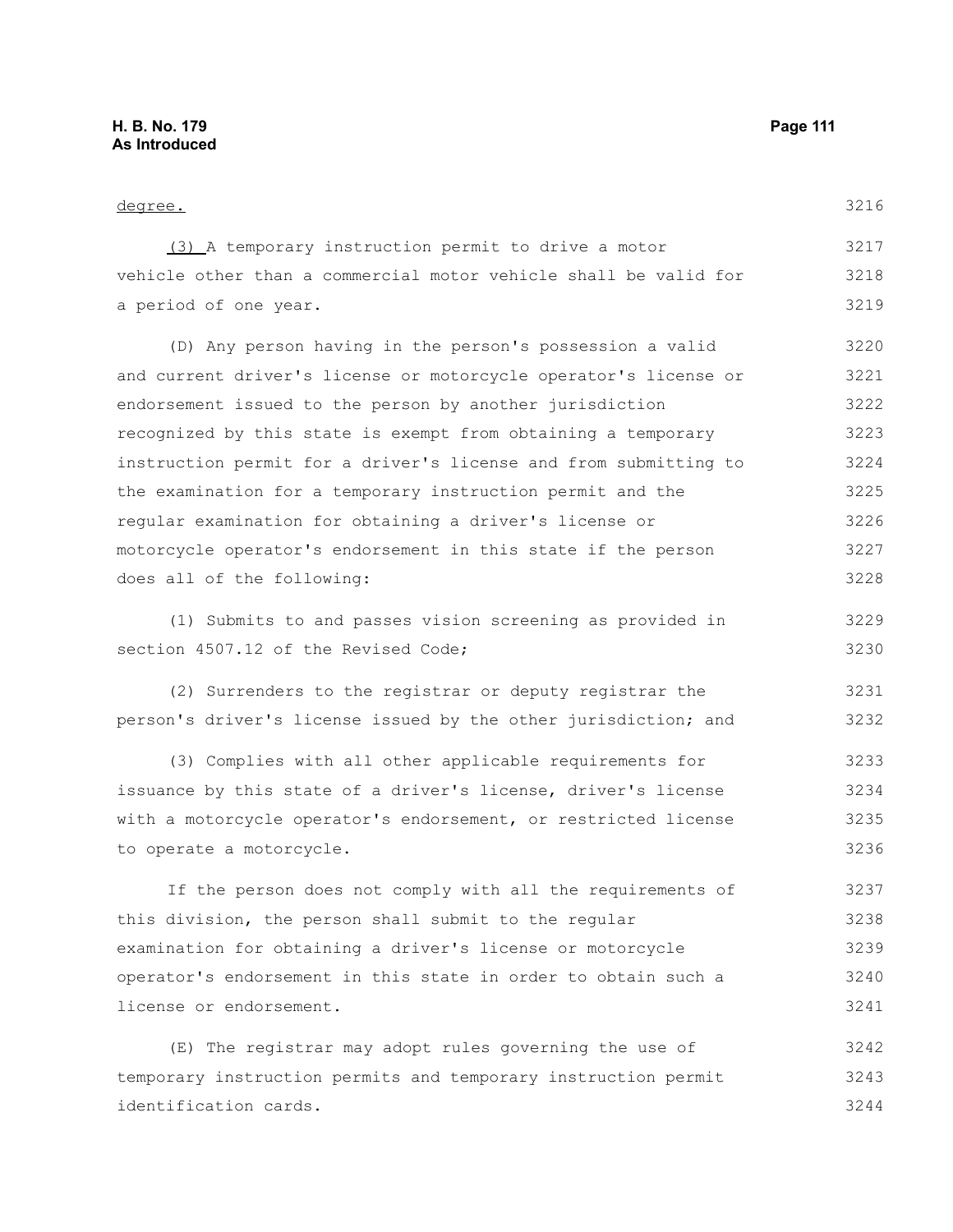## **H. B. No. 179 Page 112 As Introduced**

(F)(1) No holder of a permit issued under division (A) of this section shall operate a motor vehicle upon a highway or any public or private property used by the public for purposes of vehicular travel or parking in violation of the conditions established under division (A) of this section. 3245 3246 3247 3248 3249

(2) Except as provided in division (F)(2) of this section, no holder of a permit that is issued under division (A) of this section and that is issued on or after July 1, 1998, and who has not attained the age of eighteen years, shall operate a motor vehicle upon a highway or any public or private property used by the public for purposes of vehicular travel or parking between the hours of midnight and six a.m. 3250 3251 3252 3253 3254 3255 3256

The holder of a permit issued under division (A) of this section on or after July 1, 1998, who has not attained the age of eighteen years, may operate a motor vehicle upon a highway or any public or private property used by the public for purposes of vehicular travel or parking between the hours of midnight and six a.m. if, at the time of such operation, the holder is accompanied by the holder's parent, guardian, or custodian, and the parent, guardian, or custodian holds a current valid driver's or commercial driver's license issued by this state, is actually occupying a seat beside the permit holder, and does not have a prohibited concentration of alcohol in the whole blood, blood serum or plasma, breath, or urine as provided in division (A) of section 4511.19 of the Revised Code. 3257 3258 3259 3260 3261 3262 3263 3264 3265 3266 3267 3268 3269

(G)(1) Notwithstanding any other provision of law to the contrary, no law enforcement officer shall cause the operator of a motor vehicle being operated on any street or highway to stop the motor vehicle for the sole purpose of determining whether each occupant of the motor vehicle is wearing all of the 3270 3271 3272 3273 3274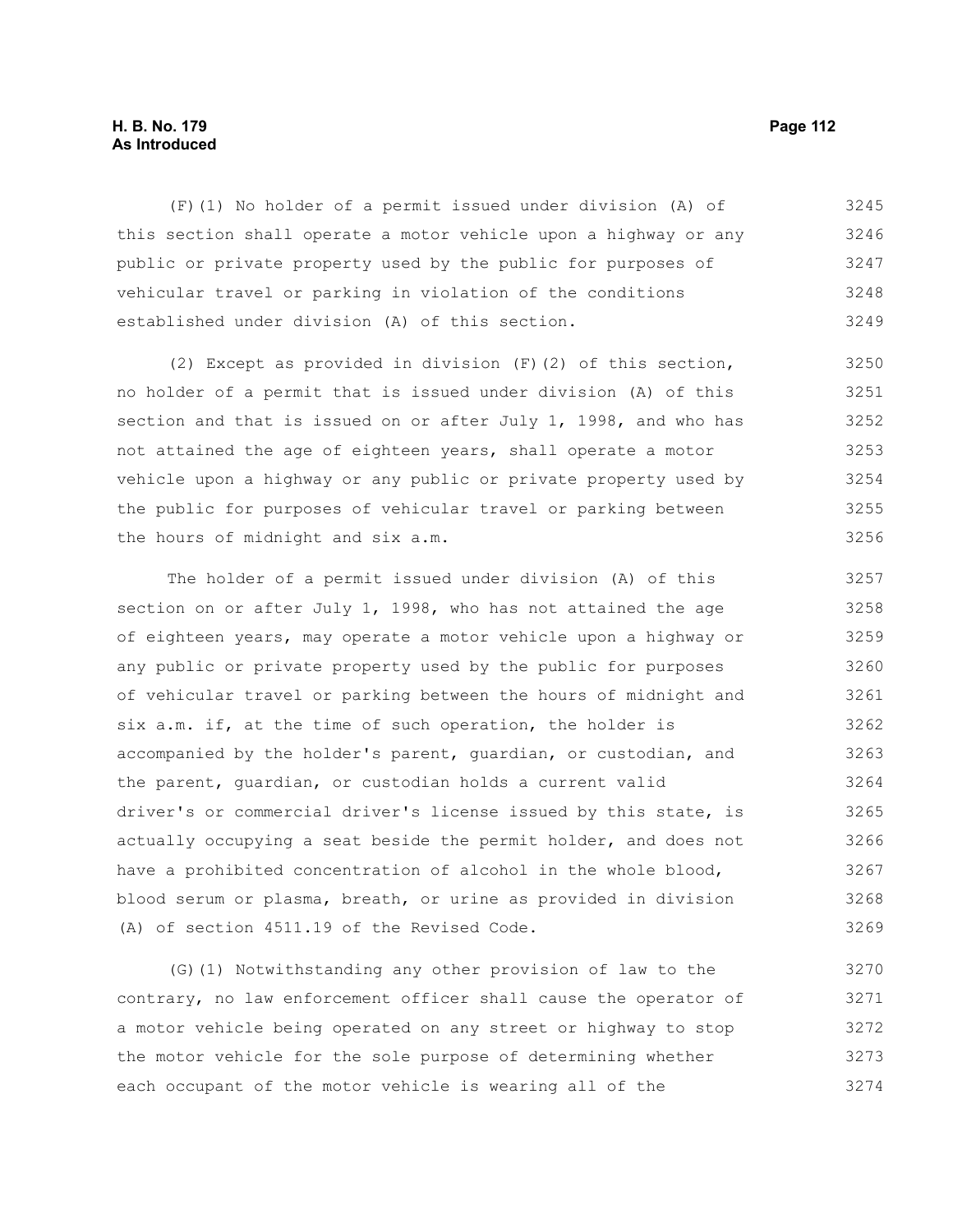## **H. B. No. 179 Page 113 As Introduced**

available elements of a properly adjusted occupant restraining device as required by division (A) of this section, or for the sole purpose of issuing a ticket, citation, or summons if the requirement in that division has been or is being violated, or for causing the arrest of or commencing a prosecution of a person for a violation of that requirement. 3275 3276 3277 3278 3279 3280

(2) Notwithstanding any other provision of law to the contrary, no law enforcement officer shall cause the operator of a motor vehicle being operated on any street or highway to stop the motor vehicle for the sole purpose of determining whether a violation of division (F)(2) of this section has been or is being committed or for the sole purpose of issuing a ticket, citation, or summons for such a violation or for causing the arrest of or commencing a prosecution of a person for such violation. 3281 3282 3283 3284 3285 3286 3287 3288 3289

(H) As used in this section:

(1) "Eligible adult" means any of the following:

(a) An instructor of a driver training course approved by the department of public safety; 3292 3293

(b) Any of the following persons who holds a current valid driver's or commercial driver's license issued by this state: 3294 3295

(i) A parent, guardian, or custodian of the permit holder; 3296

(ii) A person twenty-one years of age or older who acts in loco parentis of the permit holder. 3297 3298

(2) "Occupant restraining device" has the same meaning as in section 4513.263 of the Revised Code. 3299 3300

(I) Whoever violates division (F)(1) or (2) of this section is guilty of a minor misdemeanor. 3301 3302

3290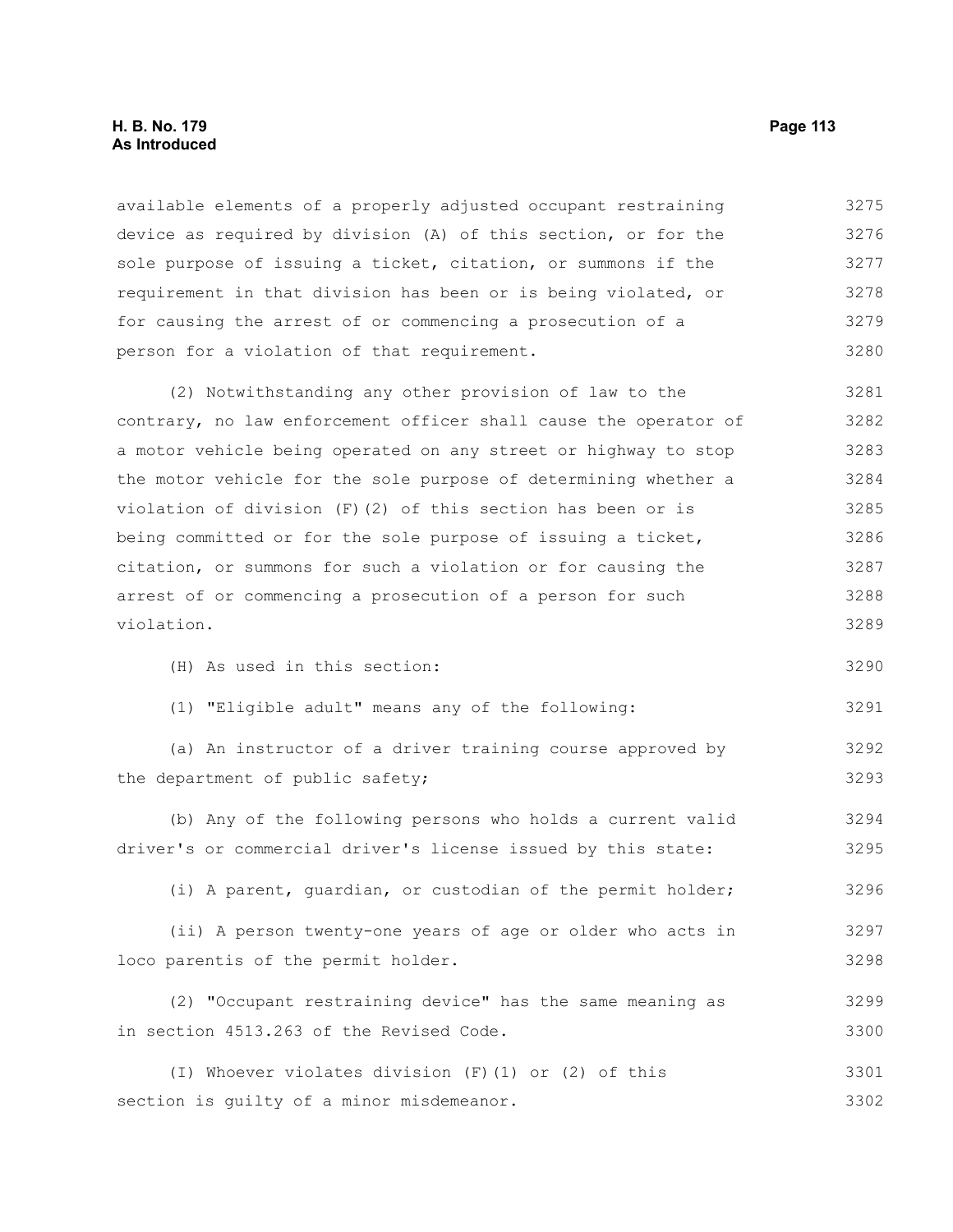## **H. B. No. 179 Page 114 As Introduced**

**Sec. 4507.06.** (A)(1) Every application for a driver's license or motorcycle operator's license or endorsement, or duplicate of any such license or endorsement, shall be made upon the approved form furnished by the registrar of motor vehicles and shall be signed by the applicant. Every application shall state the following: (a) The applicant's name, date of birth, social security number if such has been assigned, sex, general description, including height, weight, color of hair, and eyes, residence address, including county of residence, duration of residence in this state, and country of citizenship; (b) Whether the applicant previously has been licensed as an operator, chauffeur, driver, commercial driver, or motorcycle operator and, if so, when, by what state, and whether such license is suspended or canceled at the present time and, if so, the date of and reason for the suspension or cancellation; (c) Whether the applicant is now or ever has been afflicted with epilepsy, or whether the applicant now is suffering from any physical or mental disability or disease and, if so, the nature and extent of the disability or disease, giving the names and addresses of physicians then or previously in attendance upon the applicant; (d) Whether an applicant for a duplicate driver's license, or duplicate license containing a motorcycle operator endorsement has pending a citation for violation of any motor vehicle law or ordinance, a description of any such citation pending, and the date of the citation; (e) If an applicant has not certified the applicant's 3303 3304 3305 3306 3307 3308 3309 3310 3311 3312 3313 3314 3315 3316 3317 3318 3319 3320 3321 3322 3323 3324 3325 3326 3327 3328 3329 3330

willingness to make an anatomical gift under section 2108.05 of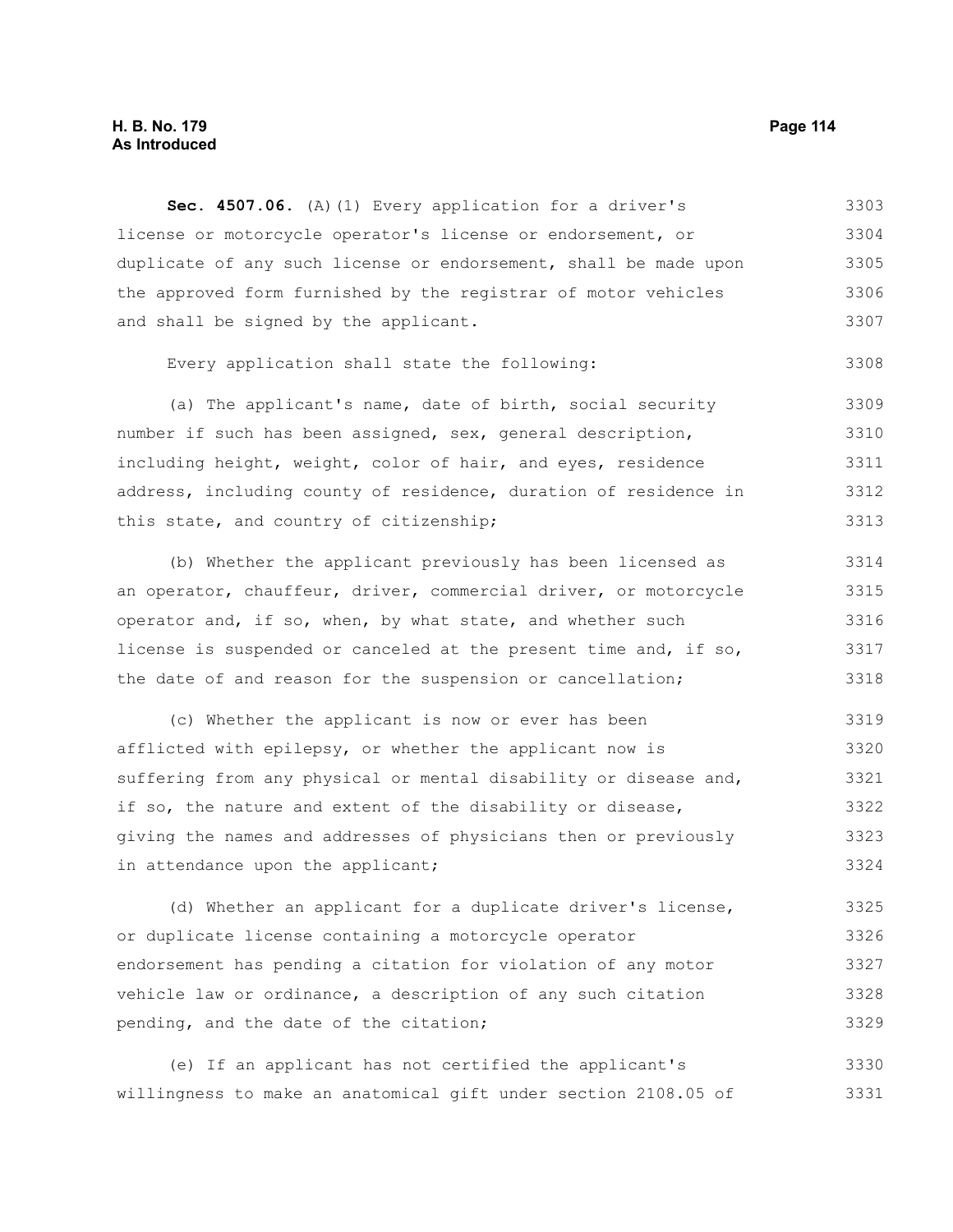the Revised Code, whether the applicant wishes to certify willingness to make such an anatomical gift, which shall be given no consideration in the issuance of a license or endorsement; 3332 3333 3334 3335

(f) Whether the applicant has executed a valid durable power of attorney for health care pursuant to sections 1337.11 to 1337.17 of the Revised Code or has executed a declaration governing the use or continuation, or the withholding or withdrawal, of life-sustaining treatment pursuant to sections 2133.01 to 2133.15 of the Revised Code and, if the applicant has executed either type of instrument, whether the applicant wishes the applicant's license to indicate that the applicant has executed the instrument; 3336 3337 3338 3339 3340 3341 3342 3343 3344

(g) On and after October 7, 2009, whether Whether the applicant is a veteran, active duty, or reservist of the armed forces of the United States and, if the applicant is such, whether the applicant wishes the applicant's license to indicate that the applicant is a veteran, active duty, or reservist of the armed forces of the United States by a military designation on the license. 3345 3346 3347 3348 3349 3350 3351

(2) Every applicant for a driver's license shall be photographed in color at the time the application for the license is made. The application shall state any additional information that the registrar requires. 3352 3353 3354 3355

(B) The approved form furnished by the registrar  $or$   $a$ deputy registrar, in accordance with section 3503.11 of the Revised Code, of motor vehicles for an application for a driver's license or motorcycle operator's license or endorsement or an application for a duplicate of any such license or endorsement shall register as an elector any person who applies-3356 3357 3358 3359 3360 3361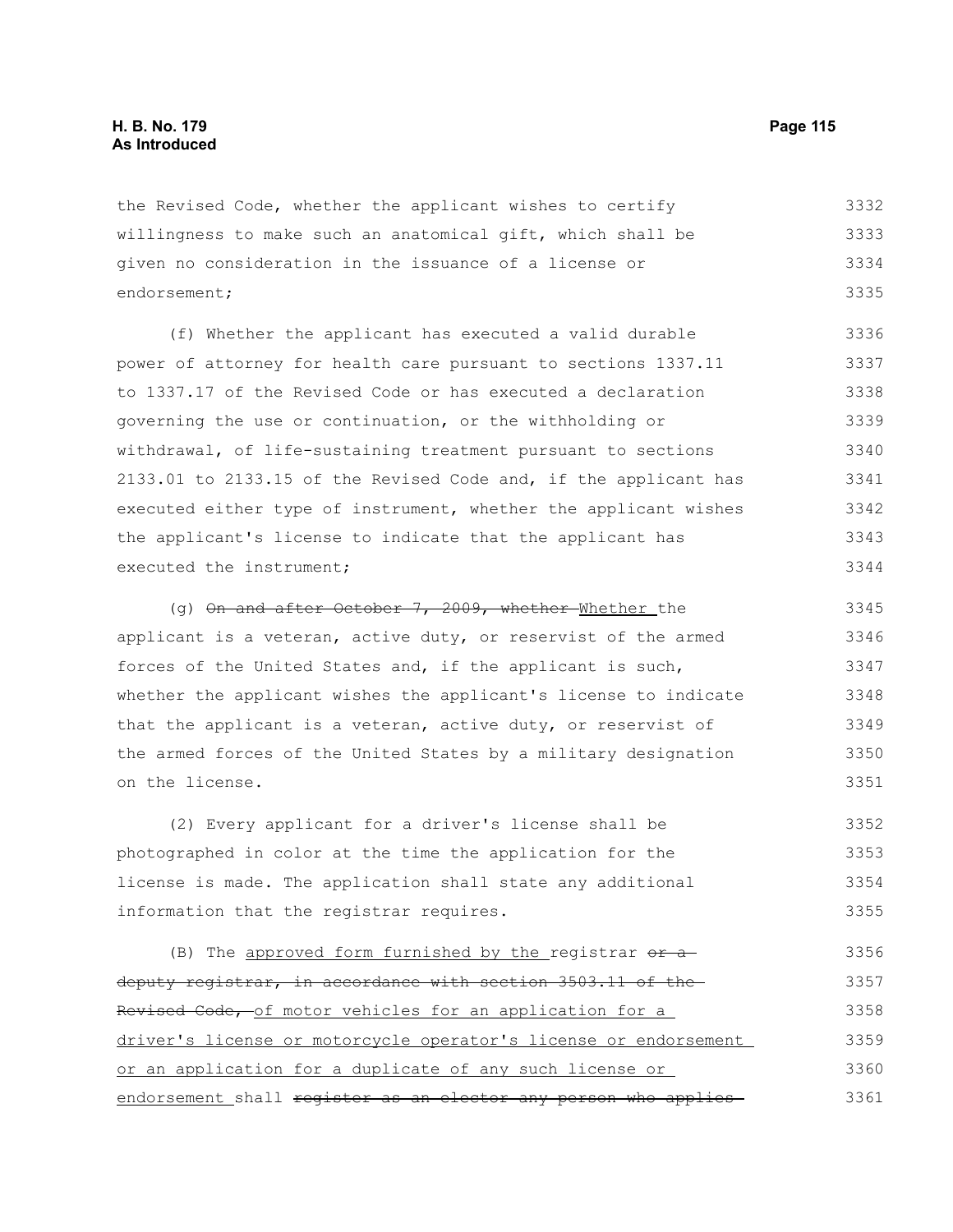for a driver's license or motorcycle operator's license or endorsement under division (A) of this section, or for a renewal or duplicate of the license or endorsement, if the applicant iseligible and wishes to inform the applicant of all of the following: (1) That if the applicant is eligible to register to vote or to update the applicant's name or address on the applicant's voter registration, the applicant will be automatically registered as an elector. The decision of an applicant whetherto register as an elector shall be given no consideration in the decision of whether to issue the applicant a license or endorsement, or a renewal or duplicate or the applicant's registration will be automatically updated, as applicable; (2) That if the applicant does not wish to register to vote or to update the applicant's voter registration, the applicant will receive instructions from the board of elections describing the process to decline to register or to update the applicant's registration; (3) That whoever knowingly provides a false name, residence address, date of birth, license number, social security number, or country of citizenship on the form is guilty of election falsification, a felony of the fifth degree. (C) The registrar or a deputy registrar, in accordance with section 3503.11 of the Revised Code, shall offer the opportunity of completing a notice of change of residence or change of name to any applicant for a driver's license or endorsement under division (A) of this section, or for a renewal or duplicate of the license or endorsement, if the applicant is a registered elector who has changed the applicant's residence 3362 3363 3364 3365 3366 3367 3368 3369 3370 3371 3372 3373 3374 3375 3376 3377 3378 3379 3380 3381 3382 3383 3384 3385 3386 3387 3388 3389 3390

or name and has not filed such a notice.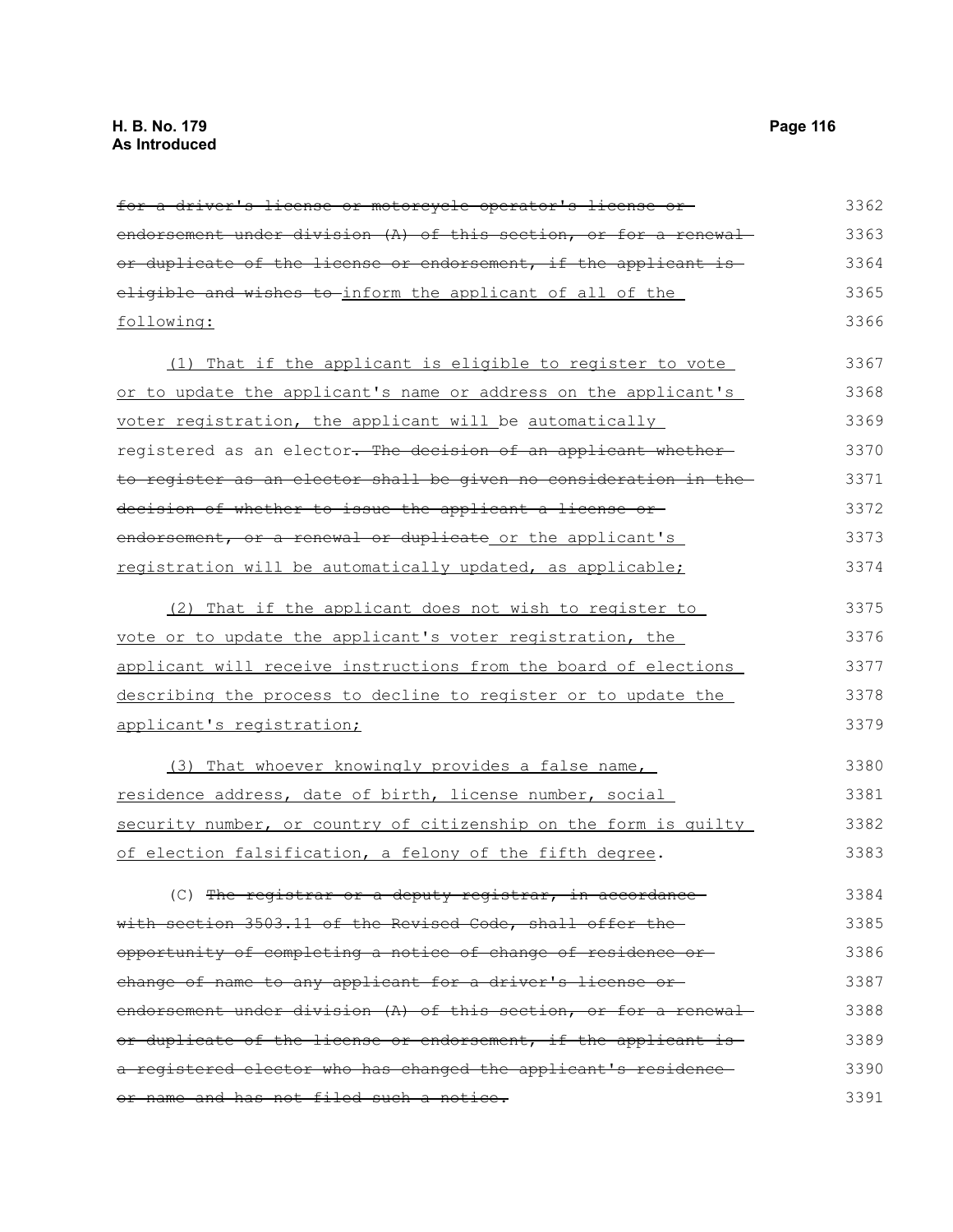$(D)$  In addition to any other information it contains, onand after October 7, 2009, the approved form furnished by the registrar of motor vehicles for an application for a driver's license or motorcycle operator's license or endorsement or an application for a duplicate of any such license or endorsement shall inform applicants that the applicant must present a copy of the applicant's DD-214 or an equivalent document in order to qualify to have the license or duplicate indicate that the applicant is a veteran, active duty, or reservist of the armed forces of the United States based on a request made pursuant to division (A)(1)(g) of this section. 3392 3393 3394 3395 3396 3397 3398 3399 3400 3401 3402

**Sec. 4507.09.** (A) Except as provided in division (B) of this section, every driver's license issued to a resident of this state expires on the birthday of the applicant in the fourth year after the date it is issued and every driver's license issued to a temporary resident expires in accordance with rules adopted by the registrar of motor vehicles. In no event shall any license be issued for a period longer than four years and ninety days.

Subject to the requirements of section 4507.12 of the Revised Code, every driver's license issued to a resident is renewable at any time prior to its expiration and any license of a temporary resident is nonrenewable. A nonrenewable license may be replaced with a new license within ninety days prior to its expiration in accordance with division (E) of this section. No refund shall be made or credit given for the unexpired portion of the driver's license that is renewed. The registrar of motor vehicles shall notify each person whose driver's license has expired within forty-five days after the date of expiration. Notification shall be made by regular mail sent to the person's last known address as shown in the records of the bureau of 3411 3412 3413 3414 3415 3416 3417 3418 3419 3420 3421 3422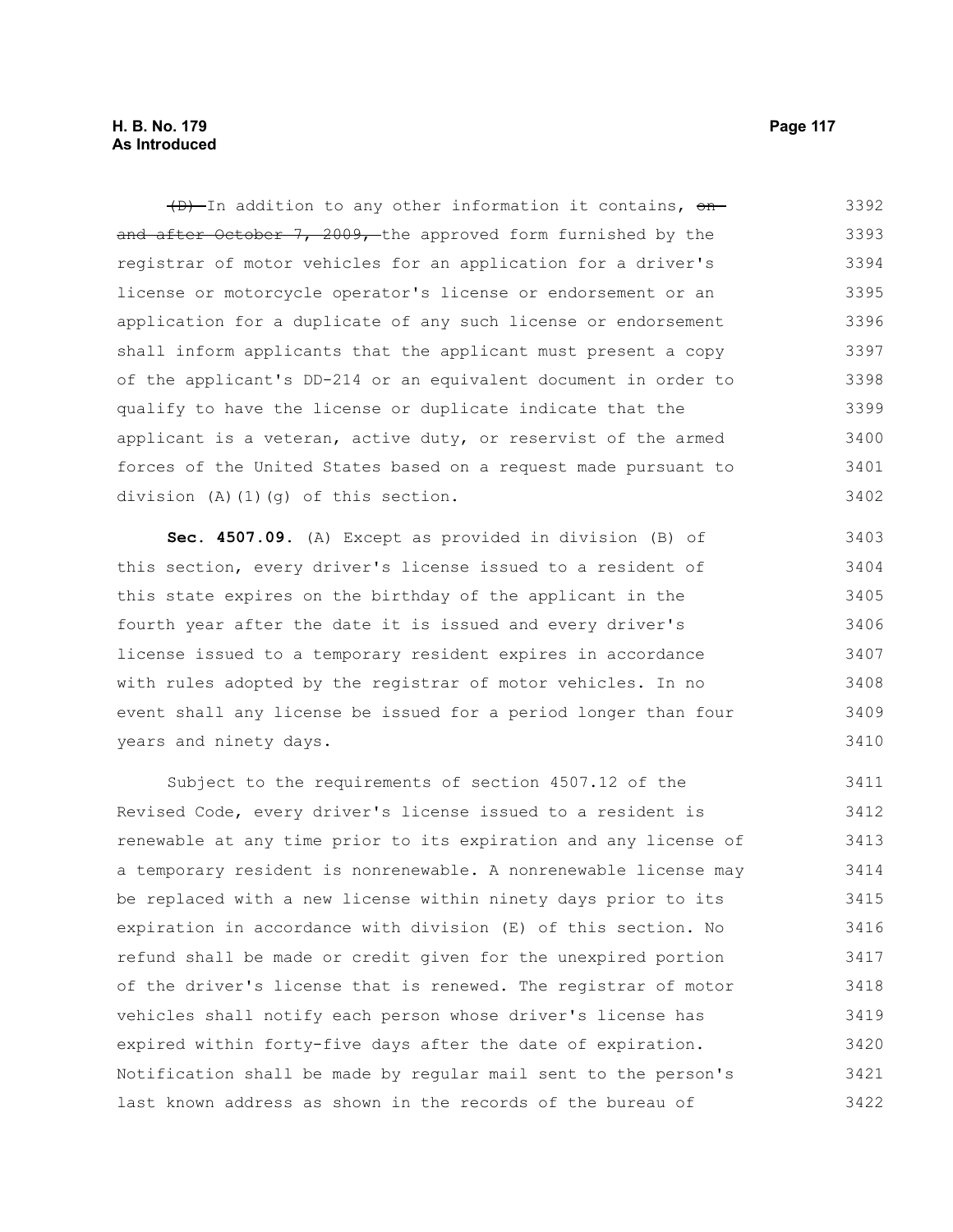motor vehicles. Failure to provide such notification shall not be construed as a renewal or extension of any license. For the purposes of this section, the date of birth of any applicant born on the twenty-ninth day of February shall be deemed to be the first day of March in any year in which there is no twentyninth day of February. 3423 3424 3425 3426 3427 3428

(B) Every driver's license or renewal of a driver's license issued to an applicant who is sixteen years of age or older, but less than twenty-one years of age, expires on the twenty-first birthday of the applicant, except that an applicant who applies no more than thirty days before the applicant's twenty-first birthday shall be issued a license in accordance with division (A) of this section. 3429 3430 3431 3432 3433 3434 3435

(C)(1) Each person licensed as a driver under this chapter shall notify the registrar of any change in the person's address within ten days following that change. 3436 3437 3438

 (2) The notification shall be in writing on a form provided by the registrar and shall include the full name, date of birth, license number, county of residence, social security number, and new address of the person. 3439 3440 3441 3442

(3) The form shall inform the person of all of the following: 3443 3444

(a) That if the person is eligible to register to vote or to update the person's name or address on the person's voter registration, the person will be automatically registered as an elector or the person's registration will be automatically updated, as applicable; 3445 3446 3447 3448 3449

(b) That if the person does not wish to register to vote or to update the person's voter registration, the person will 3450 3451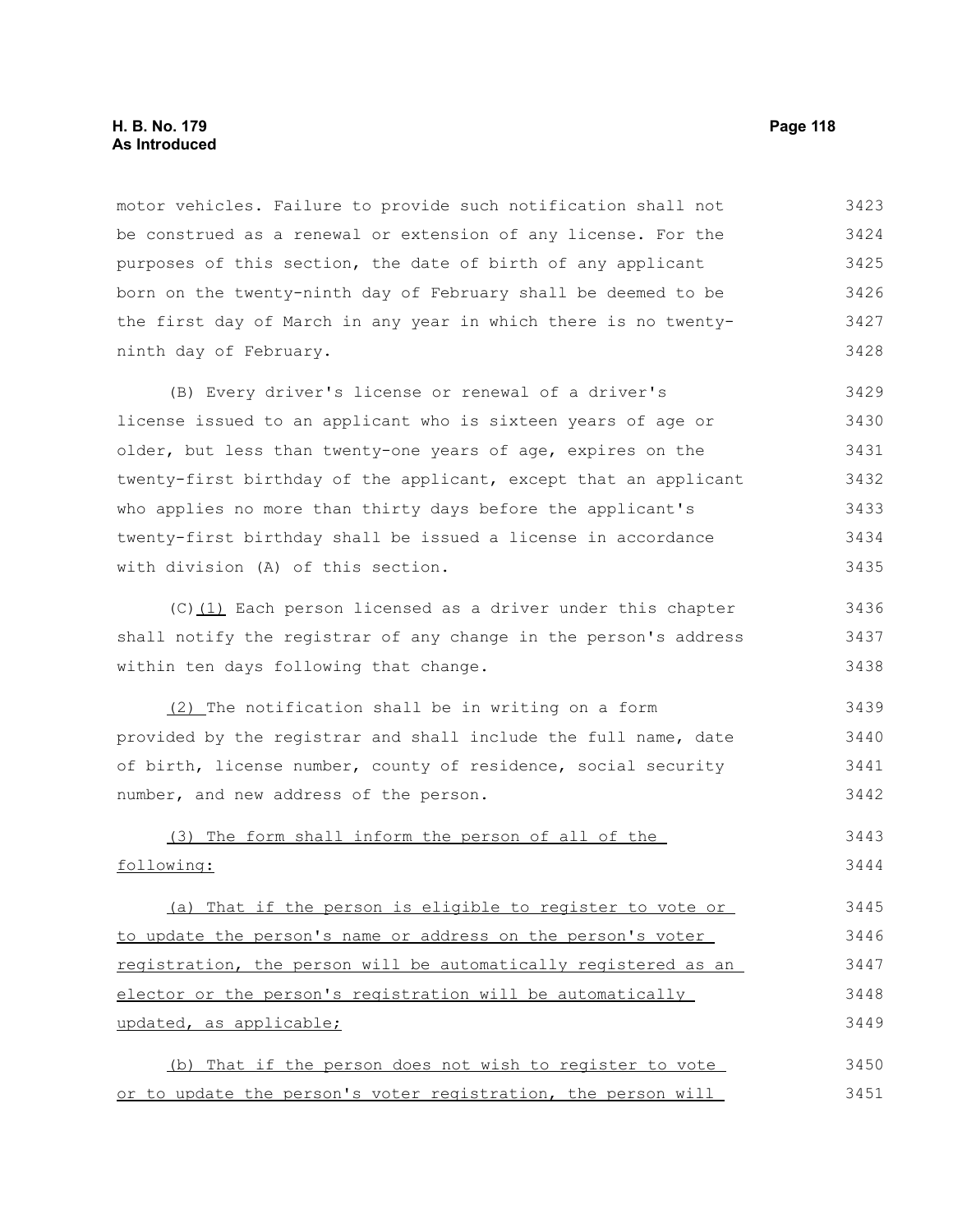| receive instructions from the board of elections describing the  | 3452 |
|------------------------------------------------------------------|------|
| process to decline to register or to update the person's         | 3453 |
| registration;                                                    | 3454 |
| (c) That whoever knowingly provides a false name,                | 3455 |
| residence address, date of birth, license number, or social      | 3456 |
| security number on the form is quilty of election falsification, | 3457 |
| a felony of the fifth degree.                                    | 3458 |
| (D) No driver's license shall be renewed when renewal is         | 3459 |
| prohibited by division (A) of section 4507.091 of the Revised    | 3460 |
| Code.                                                            | 3461 |
| (E) A nonrenewable license may be replaced with a new            | 3462 |
| license within ninety days prior to its expiration upon the      | 3463 |
| applicant's presentation of documentation verifying the          | 3464 |
| applicant's legal presence in the United States. A nonrenewable  | 3465 |
| license expires on the same date listed on the legal presence    | 3466 |
| documentation, or on the same date in the fourth year after the  | 3467 |
| date the nonrenewable license is issued, whichever comes first.  | 3468 |
| A nonrenewable license is not transferable, and the applicant    | 3469 |
| may not rely on it to obtain a driver's license in another       | 3470 |
| state.                                                           | 3471 |
| In accordance with Chapter 119. of the Revised Code, the         | 3472 |
| registrar of motor vehicles shall adopt rules governing          | 3473 |
| nonrenewable licenses for temporary residents. At a minimum, the | 3474 |
| rules shall include provisions specifying all of the following:  | 3475 |
| (1) That no nonrenewable license may extend beyond the           | 3476 |
| duration of the applicant's temporary residence in this state;   | 3477 |
| (2) That no nonrenewable license may be replaced by a new        | 3478 |
| license unless the applicant provides acceptable documentation   | 3479 |
| of the person's identity and of the applicant's continued        | 3480 |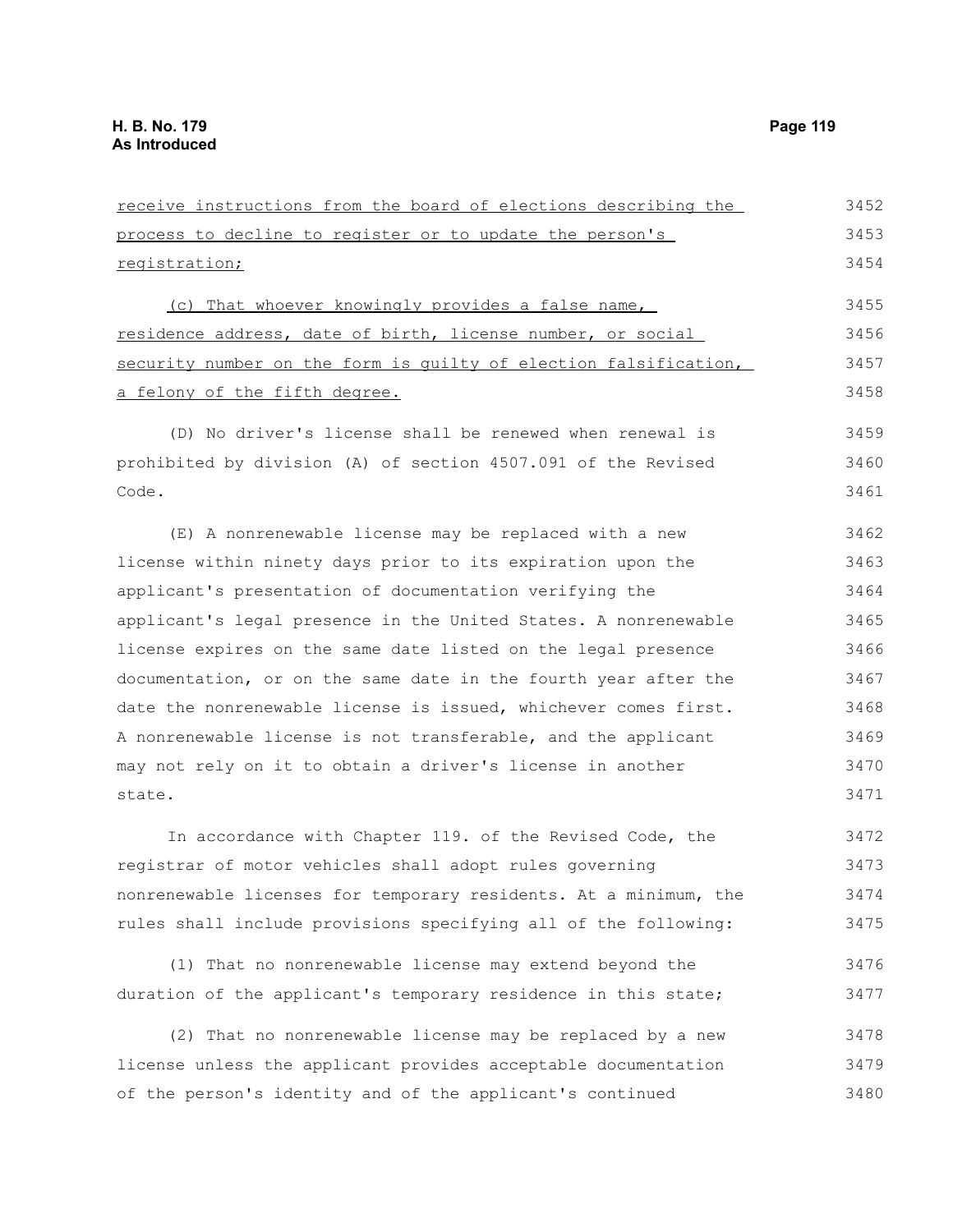| temporary residence in this state;                               | 3481 |
|------------------------------------------------------------------|------|
| (3) That no nonrenewable license is valid to apply for a         | 3482 |
| driver's license in any other state;                             | 3483 |
| (4) That every nonrenewable license may contain any              | 3484 |
| security features that the registrar prescribes.                 | 3485 |
| Sec. 4507.36. (A) No person shall knowingly make a false         | 3486 |
| statement to any matter or thing required by this chapter.       | 3487 |
| (B) Whoever-Except as provided in division (B) of this           | 3488 |
| section, whoever violates division (A) of this section is quilty | 3489 |
| of a misdemeanor of the first degree.                            | 3490 |
| (B) Whoever violates division (A) of this section by doing       | 3491 |
| any of the following is quilty of election falsification, a      | 3492 |
| felony of the fifth degree:                                      | 3493 |
| (1) Knowingly providing a false name, residence address,         | 3494 |
| date of birth, license number, or social security number on a    | 3495 |
| form provided under section 4507.06 or 4507.51 or division (C)   | 3496 |
| of section 4507.09 of the Revised Code;                          | 3497 |
| (2) Knowingly stating a false country of citizenship on a        | 3498 |
| form provided under section 4507.06 or 4507.51 of the Revised    | 3499 |
| Code.                                                            | 3500 |
| Sec. 4507.51. (A) (1) Every application for an                   | 3501 |
| identification card or duplicate shall be made on a form         | 3502 |
| furnished by the registrar of motor vehicles, shall be signed by | 3503 |
| the applicant, and by the applicant's parent or guardian if the  | 3504 |
| applicant is under eighteen years of age, and shall contain the  | 3505 |
| following information pertaining to the applicant: name, date of | 3506 |
| birth, sex, general description including the applicant's        | 3507 |
| height, weight, hair color, and eye color, residence address,    | 3508 |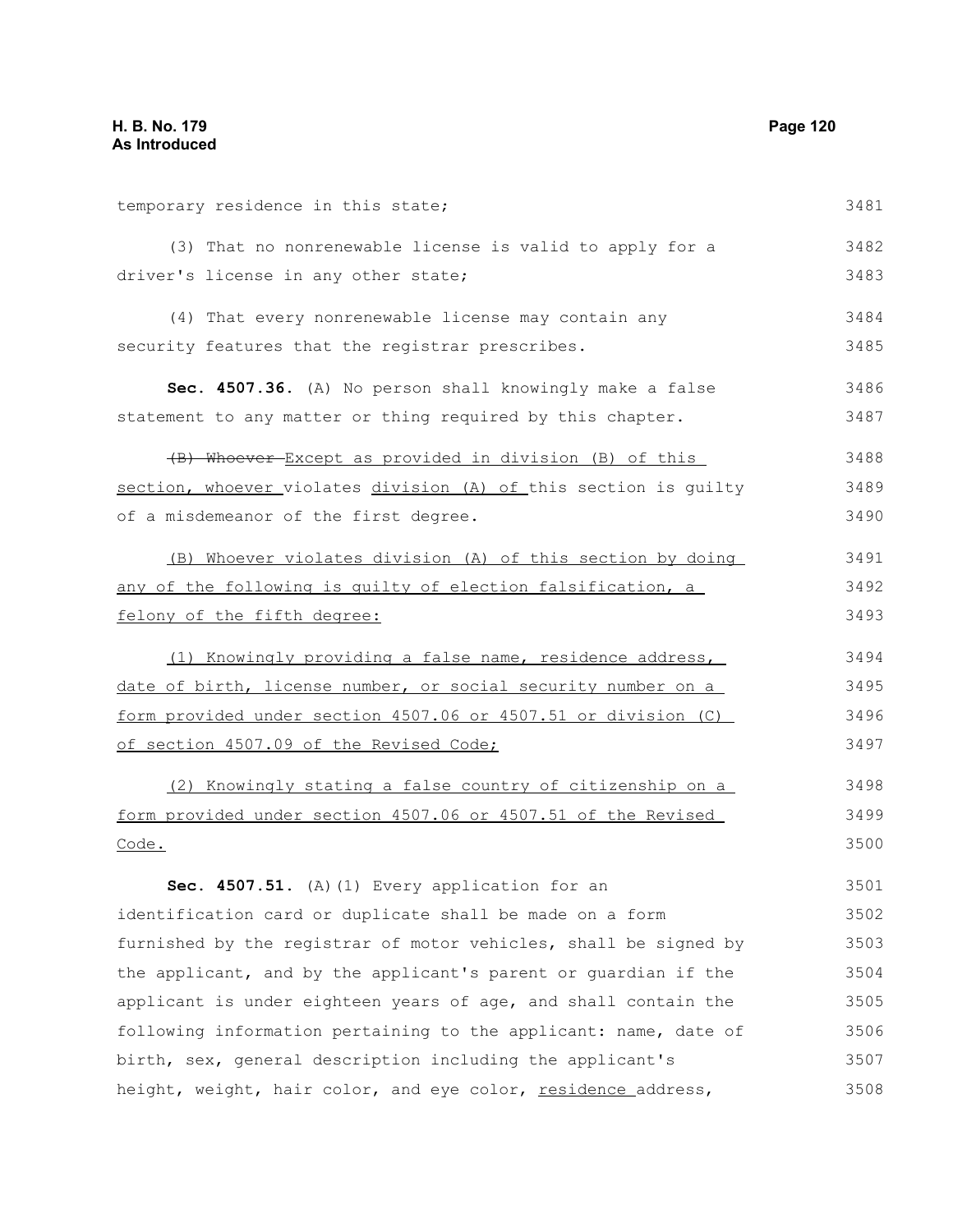and-social security number, and country of citizenship. The application also shall include, for an applicant who has not already certified the applicant's willingness to make an anatomical gift under section 2108.05 of the Revised Code, whether the applicant wishes to certify willingness to make such an anatomical gift and shall include information about the requirements of sections 2108.01 to 2108.29 of the Revised Code that apply to persons who are less than eighteen years of age. The statement regarding willingness to make such a donation shall be given no consideration in the decision of whether to issue an identification card. Each applicant shall be photographed in color at the time of making application. 3509 3510 3511 3512 3513 3514 3515 3516 3517 3518 3519 3520

(2)(a) The application also shall state whether the applicant has executed a valid durable power of attorney for health care pursuant to sections 1337.11 to 1337.17 of the Revised Code or has executed a declaration governing the use or continuation, or the withholding or withdrawal, of lifesustaining treatment pursuant to sections 2133.01 to 2133.15 of the Revised Code and, if the applicant has executed either type of instrument, whether the applicant wishes the identification card issued to indicate that the applicant has executed the instrument. 3521 3522 3523 3524 3525 3526 3527 3528 3529 3530

(b)  $\Theta$ n and after October 7, 2009, the The application also shall state whether the applicant is a veteran, active duty, or reservist of the armed forces of the United States and, if the applicant is such, whether the applicant wishes the identification card issued to indicate that the applicant is a veteran, active duty, or reservist of the armed forces of the United States by a military designation on the identification card. 3531 3532 3533 3534 3535 3536 3537 3538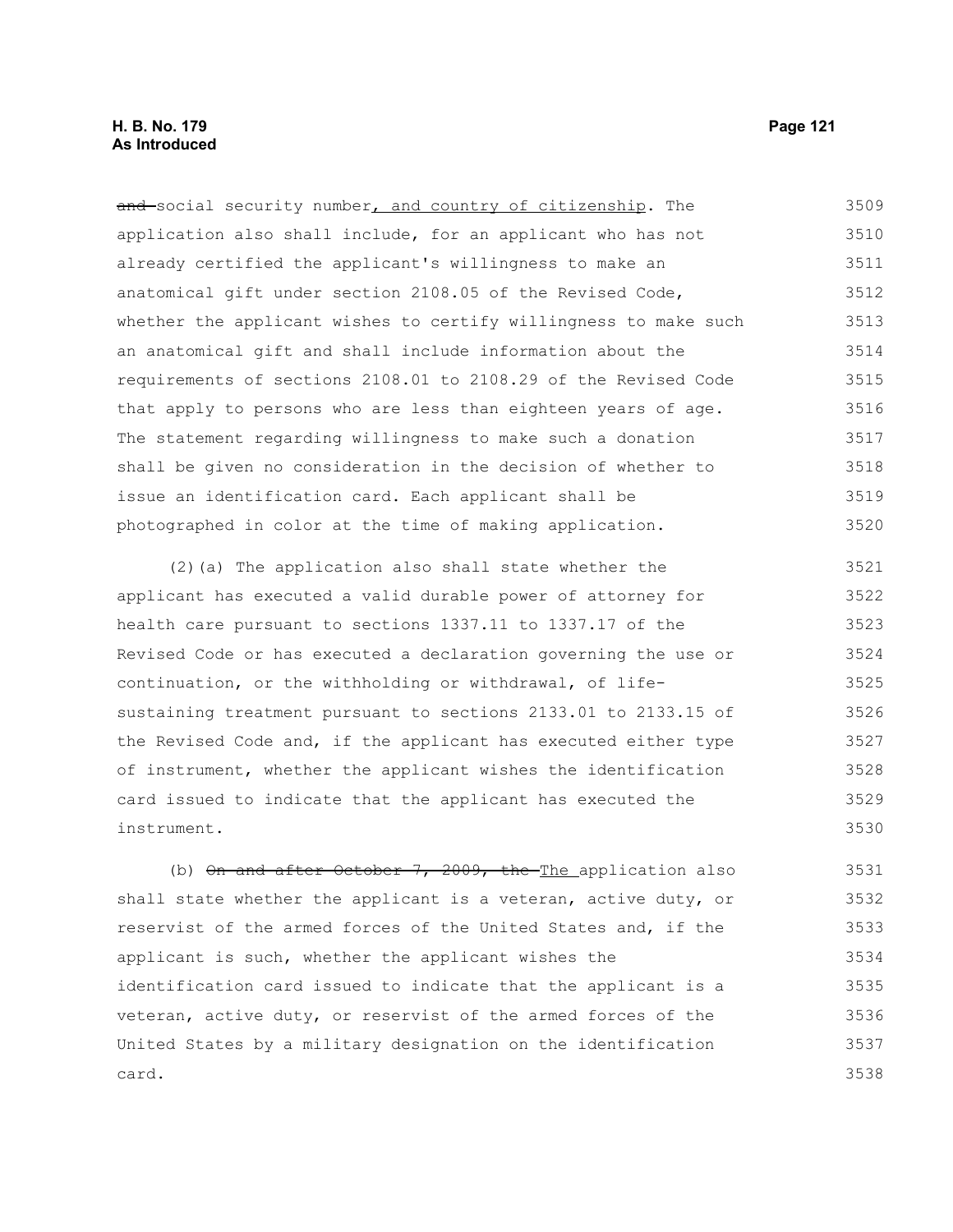| (3) The registrar or deputy registrar, in accordance with        | 3539 |
|------------------------------------------------------------------|------|
| section 3503.11 of the Revised Code, application also shall      | 3540 |
| register as an elector any person who applies for an-            | 3541 |
| identification card or duplicate if the applicant is eligible-   | 3542 |
| and wishes to-inform the applicant of all of the following:      | 3543 |
| (a) That if the applicant is eligible to register to vote        | 3544 |
| or to update the applicant's name or address on the applicant's  | 3545 |
| voter registration, the applicant will be automatically          | 3546 |
| registered as an elector. The decision of an applicant whether-  | 3547 |
| to register as an elector shall be given no consideration in the | 3548 |
| decision of whether to issue the applicant an identification     | 3549 |
| eard or duplicate_or the applicant's registration will be_       | 3550 |
| automatically updated, as applicable;                            | 3551 |
| (b) That if the applicant does not wish to register to           | 3552 |
| vote or to update the applicant's voter registration, the        | 3553 |
| applicant will receive instructions from the board of elections  | 3554 |
| describing the process to decline to register or to update the   | 3555 |
| applicant's registration;                                        | 3556 |
| (c) That whoever knowingly provides a false name,                | 3557 |
| residence address, date of birth, driver's license or            | 3558 |
| identification card number, social security number, or country   | 3559 |
| of citizenship on the form is quilty of election falsification,  | 3560 |
| a felony of the fifth degree.                                    | 3561 |
| (B) The application for an identification card or                | 3562 |
| duplicate shall be filed in the office of the registrar or       | 3563 |
| deputy registrar. Each applicant shall present documentary       | 3564 |
| evidence as required by the registrar of the applicant's age and | 3565 |
| identity, and the applicant shall swear that all information     | 3566 |
| given is true. An identification card issued by the department   | 3567 |

of rehabilitation and correction under section 5120.59 of the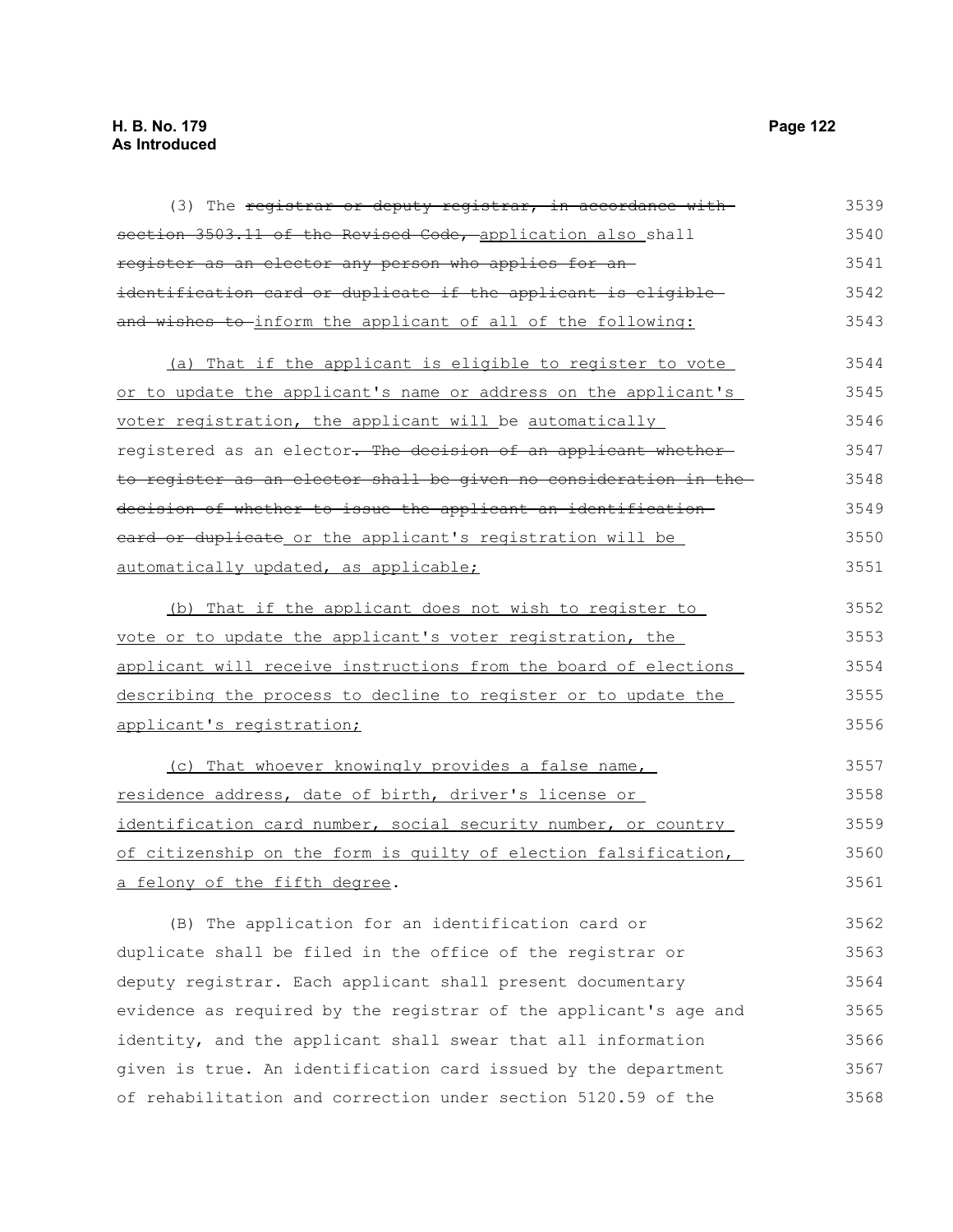## **H. B. No. 179 Page 123 As Introduced**

Revised Code or an identification card issued by the department of youth services under section 5139.511 of the Revised Code shall be sufficient documentary evidence under this division upon verification of the applicant's social security number by the registrar or a deputy registrar. Upon issuing an identification card under this section for a person who has been issued an identification card under section 5120.59 or section 5139.511 of the Revised Code, the registrar or deputy registrar shall destroy the identification card issued under section 5120.59 or section 5139.511 of the Revised Code. 3569 3570 3571 3572 3573 3574 3575 3576 3577 3578

All applications for an identification card or duplicate shall be filed in duplicate, and if submitted to a deputy registrar, a copy shall be forwarded to the registrar. The registrar shall prescribe rules for the manner in which a deputy registrar is to file and maintain applications and other records. The registrar shall maintain a suitable, indexed record of all applications denied and cards issued or canceled. 3579 3580 3581 3582 3583 3584 3585

(C) In addition to any other information it contains,  $\Theta$ and after the date that is fifteen months after April 7, 2009, the form furnished by the registrar of motor vehicles for an application for an identification card or duplicate shall inform applicants that the applicant must present a copy of the applicant's DD-214 or an equivalent document in order to qualify to have the card or duplicate indicate that the applicant is an honorably discharged veteran of the armed forces of the United States based on a request made pursuant to division (A)(2)(b) of this section. 3586 3587 3588 3589 3590 3591 3592 3593 3594 3595

**Section 2.** That existing sections 3501.05, 3503.09, 3503.12, 3503.13, 3503.14, 3503.15, 3503.16, 3503.19, 3503.21, 3503.28, 3503.30, 3503.33, 3505.18, 3505.181, 3505.183, 3509.03, 3596 3597 3598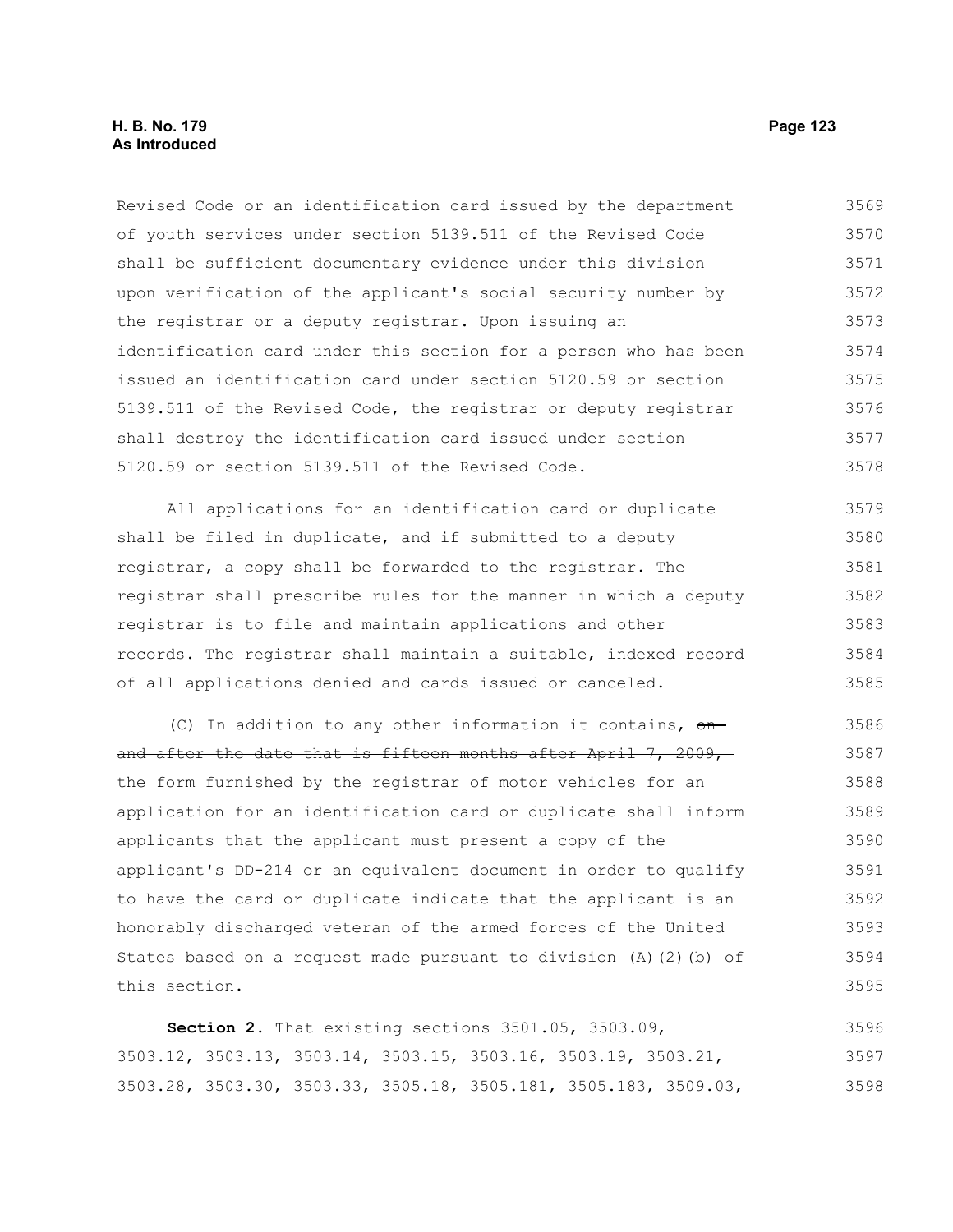3509.05, 3511.02, 3511.09, 3599.11, 3599.18, 4501.023, 4503.03, 4503.10, 4506.04, 4506.07, 4507.05, 4507.06, 4507.09, 4507.36, and 4507.51 and sections 3503.11 and 3503.29 of the Revised Code are hereby repealed. 3599 3600 3601 3602

**Section 3.** That the versions of sections 4507.05 and 4507.06 of the Revised Code that are scheduled to take effect January 1, 2017, be amended to read as follows: 3603 3604 3605

**Sec. 4507.05.** (A) The registrar of motor vehicles, or a deputy registrar, upon receiving an application for a temporary instruction permit and a temporary instruction permit identification card for a driver's license from any person who is at least fifteen years six months of age, may issue such a permit and identification card entitling the applicant to drive a motor vehicle, other than a commercial motor vehicle, upon the highways under the following conditions: 3606 3607 3608 3609 3610 3611 3612 3613

(1) If the permit is issued to a person who is at least fifteen years six months of age, but less than sixteen years of age: 3614 3615 3616

(a) The permit and identification card are in the holder's immediate possession; 3617 3618

(b) The holder is accompanied by an eligible adult who actually occupies the seat beside the permit holder and does not have a prohibited concentration of alcohol in the whole blood, blood serum or plasma, breath, or urine as provided in division (A) of section 4511.19 of the Revised Code; 3619 3620 3621 3622 3623

(c) The total number of occupants of the vehicle does not exceed the total number of occupant restraining devices originally installed in the motor vehicle by its manufacturer, and each occupant of the vehicle is wearing all of the available 3624 3625 3626 3627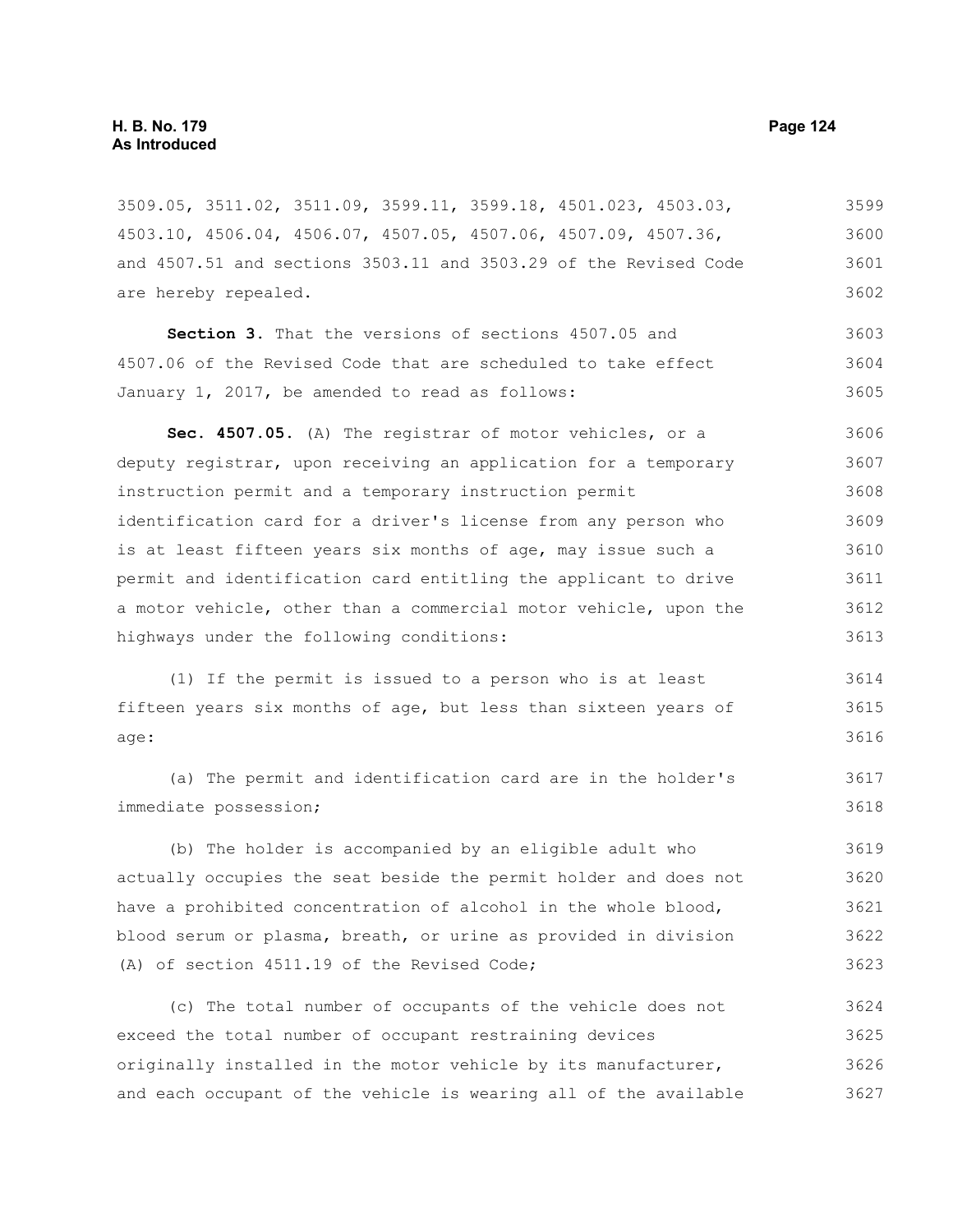(2) If the permit is issued to a person who is at least sixteen years of age: (a) The permit and identification card are in the holder's immediate possession; (b) The holder is accompanied by a licensed operator who is at least twenty-one years of age, is actually occupying a seat beside the driver, and does not have a prohibited concentration of alcohol in the whole blood, blood serum or plasma, breath, or urine as provided in division (A) of section 4511.19 of the Revised Code; (c) The total number of occupants of the vehicle does not exceed the total number of occupant restraining devices originally installed in the motor vehicle by its manufacturer, and each occupant of the vehicle is wearing all of the available elements of a properly adjusted occupant restraining device. (B) The registrar or a deputy registrar, upon receiving from any person an application for a temporary instruction permit and temporary instruction permit identification card to operate a motorcycle, motor-driven cycle or motor scooter, or motorized bicycle, may issue such a permit and identification card entitling the applicant, while having the permit and identification card in the applicant's immediate possession, to drive a motorcycle or motor-driven cycle or motor scooter, under the restrictions prescribed in section 4511.53 of the Revised Code, or to drive a motorized bicycle under restrictions determined by the registrar. A temporary instruction permit and temporary instruction permit identification card to operate a 3629 3630 3631 3632 3633 3634 3635 3636 3637 3638 3639 3640 3641 3642 3643 3644 3645 3646 3647 3648 3649 3650 3651 3652 3653 3654 3655

motorized bicycle may be issued to a person fourteen or fifteen

elements of a properly adjusted occupant restraining device.

3628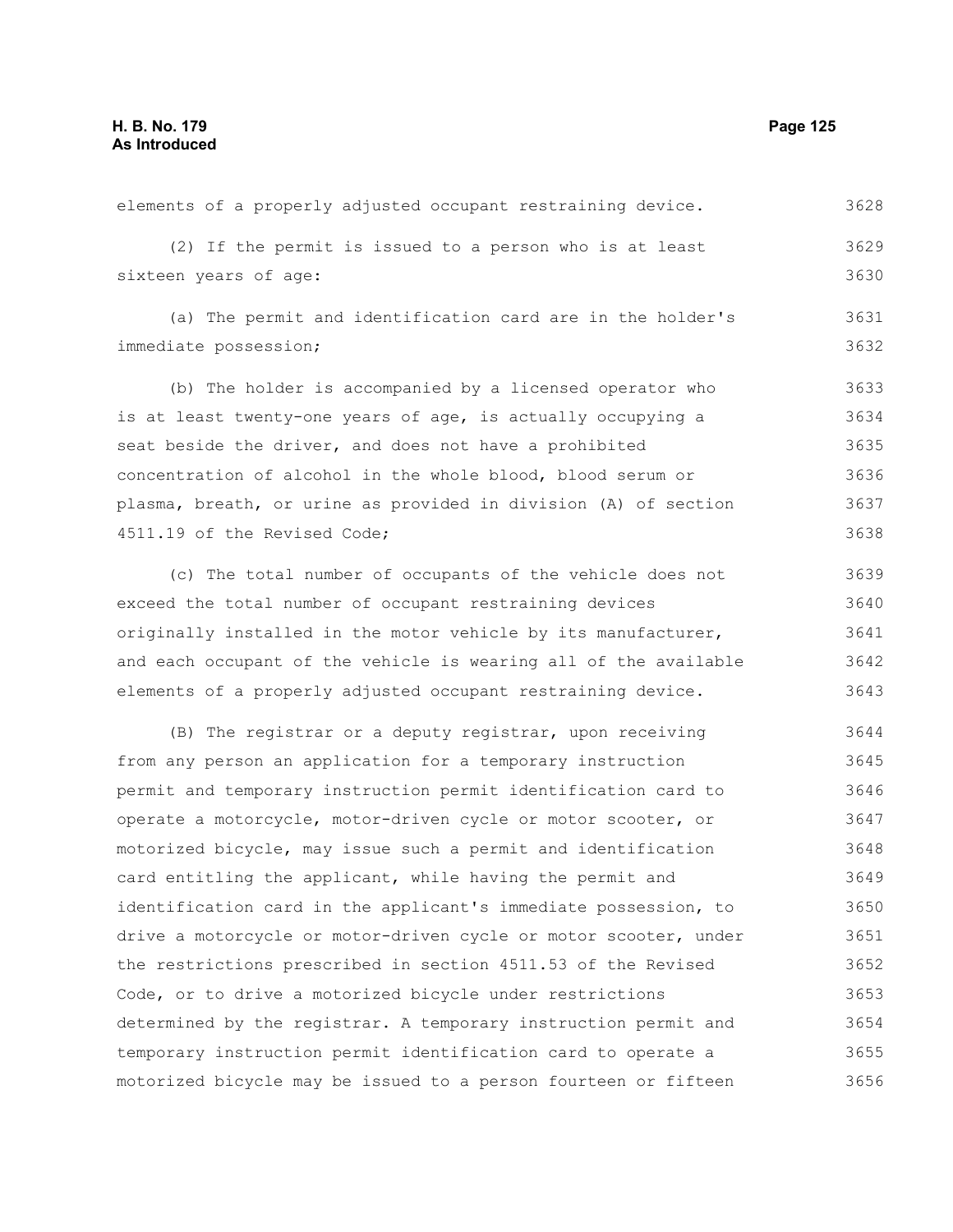years old. (C)(1) Any permit and identification card issued under this section shall be issued in the same manner as a driver's license, upon a form to be furnished by the registrar. (2) The form shall inform the applicant of all of the following: (a) That if the applicant is eligible to register to vote or to update the applicant's name or address on the applicant's voter registration, the applicant will be automatically registered as an elector or the applicant's registration will be automatically updated, as applicable; (b) That if the applicant does not wish to register to vote or to update the applicant's voter registration, the applicant will receive instructions from the board of elections describing the process to decline to register or to update the applicant's registration; (c) That whoever knowingly provides a false name, residence address, date of birth, state identification card number, social security number, or country of citizenship on the form is guilty of election falsification, a felony of the fifth degree. (3) A temporary instruction permit to drive a motor vehicle other than a commercial motor vehicle shall be valid for a period of one year. (D) Any person having in the person's possession a valid and current driver's license or motorcycle operator's license or endorsement issued to the person by another jurisdiction recognized by this state is exempt from obtaining a temporary instruction permit for a driver's license and from submitting to 3657 3658 3659 3660 3661 3662 3663 3664 3665 3666 3667 3668 3669 3670 3671 3672 3673 3674 3675 3676 3677 3678 3679 3680 3681 3682 3683 3684 3685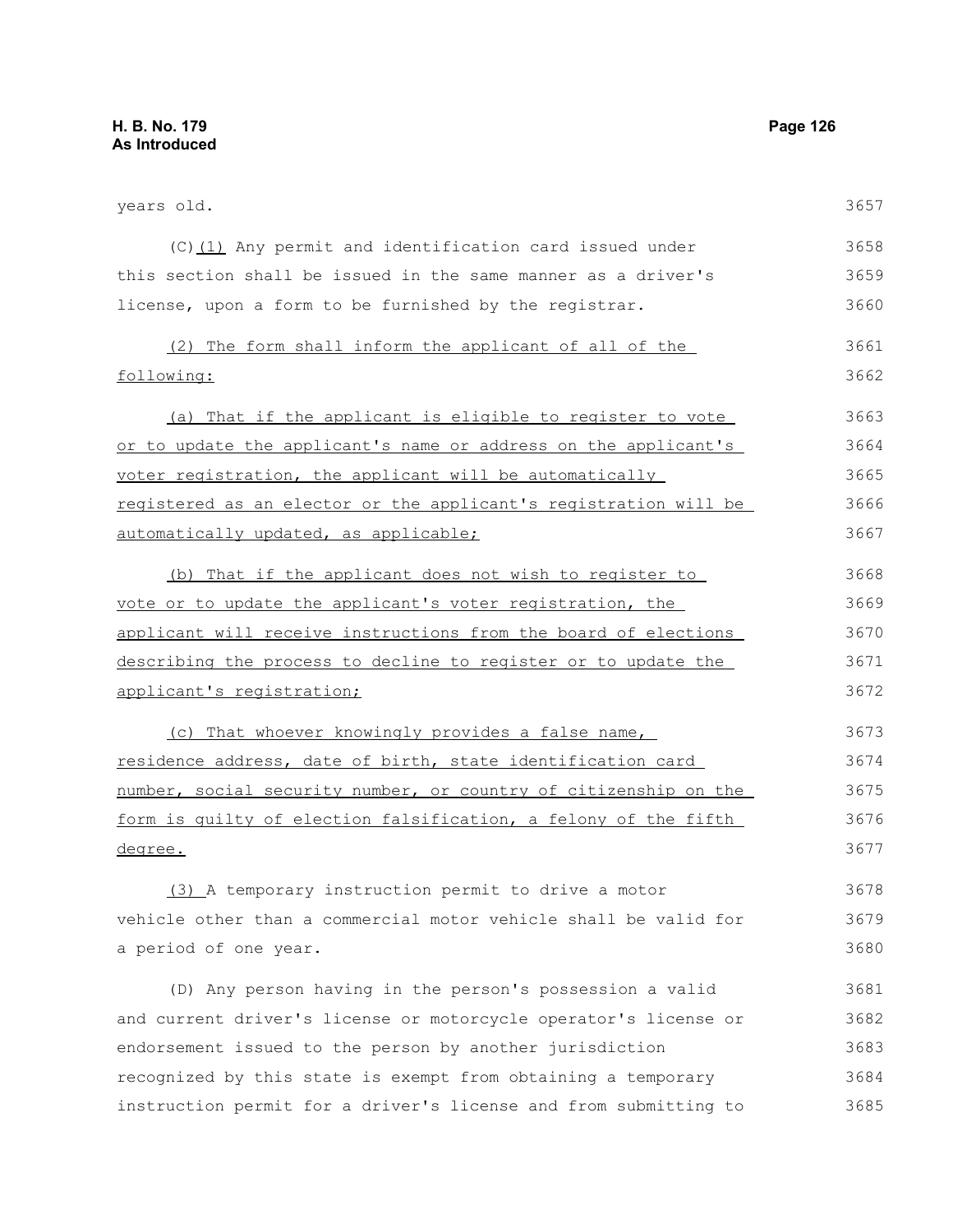the examination for a temporary instruction permit and the regular examination for obtaining a driver's license or motorcycle operator's endorsement in this state if the person does all of the following: (1) Submits to and passes vision screening as provided in section 4507.12 of the Revised Code: (2) Surrenders to the registrar or deputy registrar the person's driver's license issued by the other jurisdiction; and (3) Complies with all other applicable requirements for issuance by this state of a driver's license, driver's license with a motorcycle operator's endorsement, or restricted license to operate a motorcycle. If the person does not comply with all the requirements of this division, the person shall submit to the regular examination for obtaining a driver's license or motorcycle operator's endorsement in this state in order to obtain such a license or endorsement. (E) The registrar may adopt rules governing the use of 3687 3688 3689 3690 3691 3692 3693 3694 3695 3696 3697 3698 3699 3700 3701 3702 3703

temporary instruction permits and temporary instruction permit identification cards. 3704 3705

(F)(1) No holder of a permit issued under division (A) of this section shall operate a motor vehicle upon a highway or any public or private property used by the public for purposes of vehicular travel or parking in violation of the conditions established under division (A) of this section. 3706 3707 3708 3709 3710

(2) Except as provided in division (F)(2) of this section, no holder of a permit that is issued under division (A) of this section and that is issued on or after July 1, 1998, and who has not attained the age of eighteen years, shall operate a motor 3711 3712 3713 3714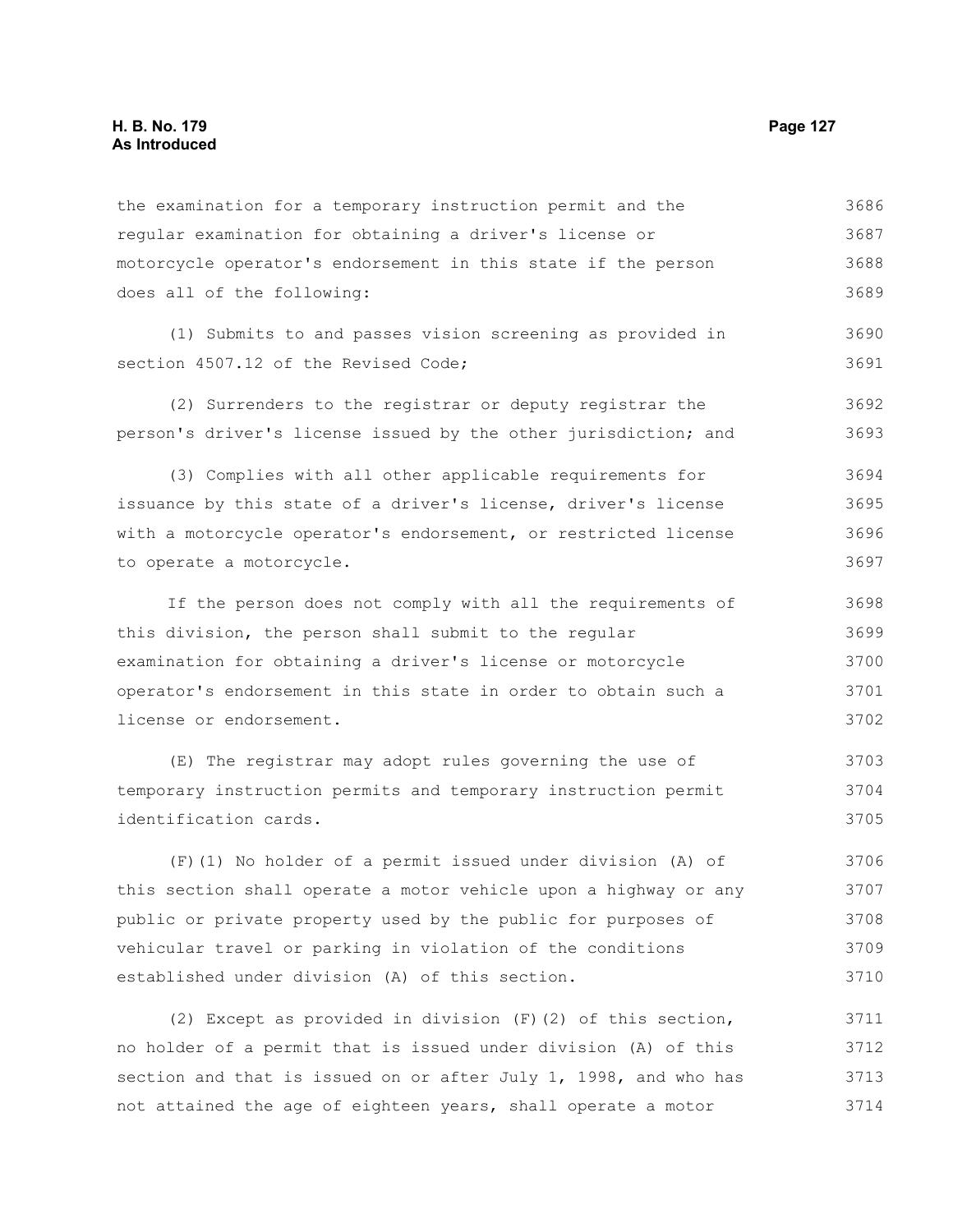vehicle upon a highway or any public or private property used by the public for purposes of vehicular travel or parking between the hours of midnight and six a.m. 3715 3716 3717

The holder of a permit issued under division (A) of this section on or after July 1, 1998, who has not attained the age of eighteen years, may operate a motor vehicle upon a highway or any public or private property used by the public for purposes of vehicular travel or parking between the hours of midnight and six a.m. if, at the time of such operation, the holder is accompanied by the holder's parent, guardian, or custodian, and the parent, guardian, or custodian holds a current valid driver's or commercial driver's license issued by this state, is actually occupying a seat beside the permit holder, and does not have a prohibited concentration of alcohol in the whole blood, blood serum or plasma, breath, or urine as provided in division (A) of section 4511.19 of the Revised Code. 3718 3719 3720 3721 3722 3723 3724 3725 3726 3727 3728 3729 3730

(G)(1) Notwithstanding any other provision of law to the contrary, no law enforcement officer shall cause the operator of a motor vehicle being operated on any street or highway to stop the motor vehicle for the sole purpose of determining whether each occupant of the motor vehicle is wearing all of the available elements of a properly adjusted occupant restraining device as required by division (A) of this section, or for the sole purpose of issuing a ticket, citation, or summons if the requirement in that division has been or is being violated, or for causing the arrest of or commencing a prosecution of a person for a violation of that requirement. 3731 3732 3733 3734 3735 3736 3737 3738 3739 3740 3741

(2) Notwithstanding any other provision of law to the contrary, no law enforcement officer shall cause the operator of a motor vehicle being operated on any street or highway to stop 3742 3743 3744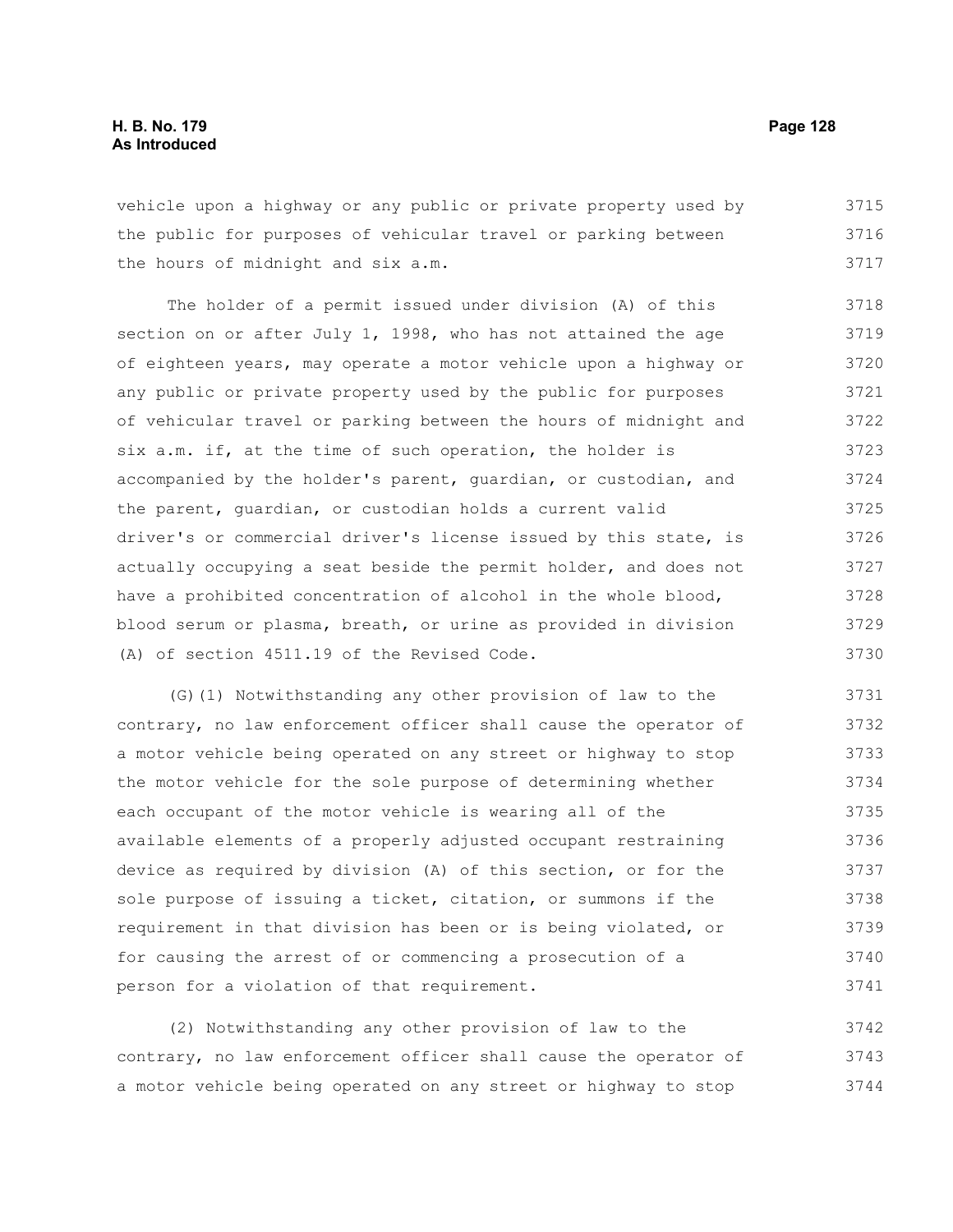violation of division (F)(2) of this section has been or is being committed or for the sole purpose of issuing a ticket, citation, or summons for such a violation or for causing the arrest of or commencing a prosecution of a person for such violation. (H) As used in this section: (1) "Eligible adult" means any of the following: (a) An instructor of a driver training course approved by the department of public safety; (b) Any of the following persons who holds a current valid driver's or commercial driver's license issued by this state: (i) A parent, guardian, or custodian of the permit holder; (ii) A person twenty-one years of age or older who acts in loco parentis of the permit holder. (2) "Occupant restraining device" has the same meaning as in section 4513.263 of the Revised Code. (I) Whoever violates division (F)(1) or (2) of this section is guilty of a minor misdemeanor. **Sec. 4507.06.** (A)(1) Every application for a driver's license, motorcycle operator's license or endorsement, or motordriven cycle or motor scooter license or endorsement, or duplicate of any such license or endorsement, shall be made upon the approved form furnished by the registrar of motor vehicles and shall be signed by the applicant. Every application shall state the following: 3746 3747 3748 3749 3750 3751 3752 3753 3754 3755 3756 3757 3758 3759 3760 3761 3762 3763 3764 3765 3766 3767 3768 3769 3770

the motor vehicle for the sole purpose of determining whether a

(a) The applicant's name, date of birth, social security 3771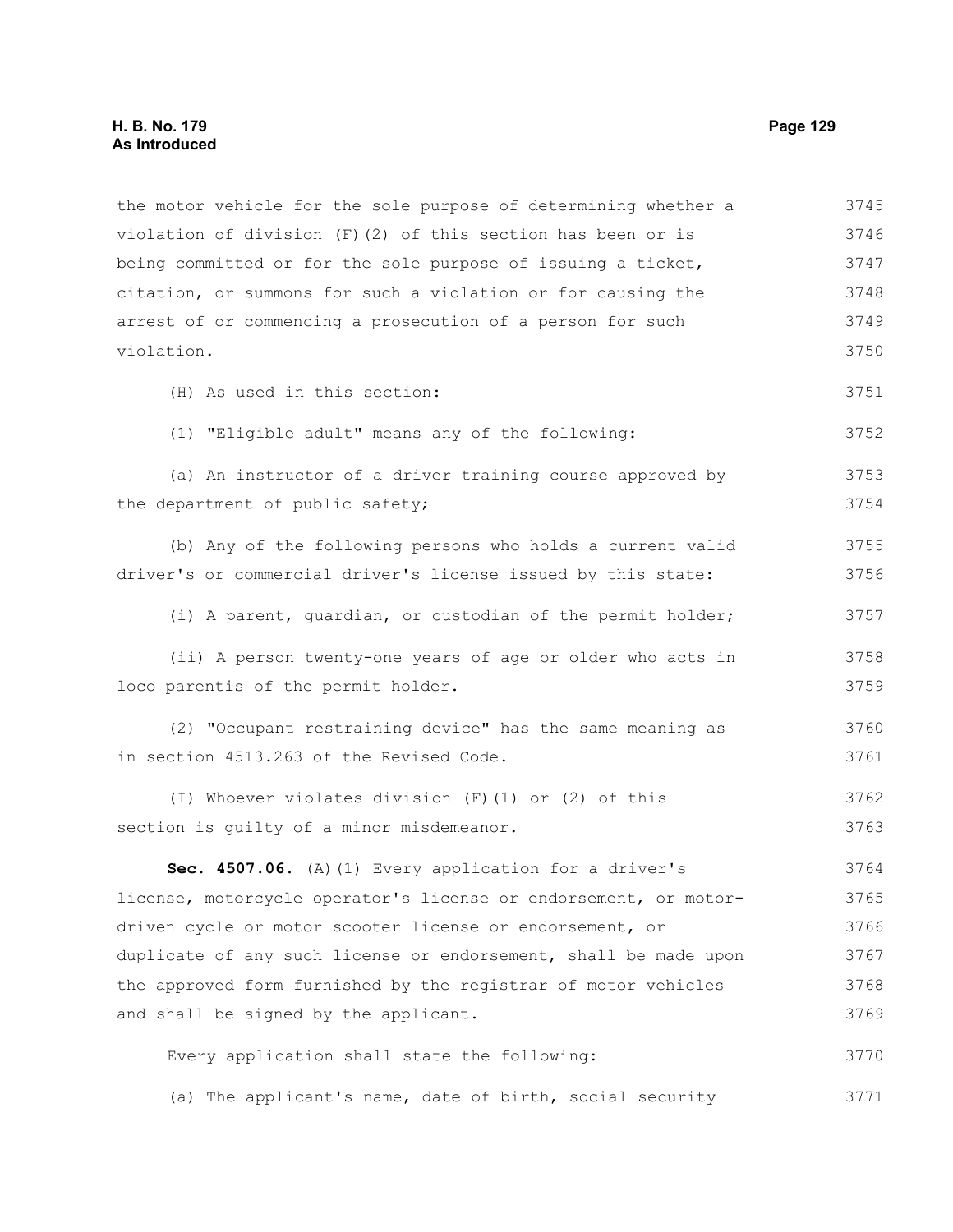number if such has been assigned, sex, general description, including height, weight, color of hair, and eyes, residence address, including county of residence, duration of residence in this state, and country of citizenship; 3772 3773 3774 3775

(b) Whether the applicant previously has been licensed as an operator, chauffeur, driver, commercial driver, or motorcycle operator and, if so, when, by what state, and whether such license is suspended or canceled at the present time and, if so, the date of and reason for the suspension or cancellation; 3776 3777 3778 3779 3780

(c) Whether the applicant is now or ever has been afflicted with epilepsy, or whether the applicant now is suffering from any physical or mental disability or disease and, if so, the nature and extent of the disability or disease, giving the names and addresses of physicians then or previously in attendance upon the applicant; 3781 3782 3783 3784 3785 3786

(d) Whether an applicant for a duplicate driver's license, duplicate license containing a motorcycle operator endorsement, or duplicate license containing a motor-driven cycle or motor scooter endorsement has pending a citation for violation of any motor vehicle law or ordinance, a description of any such citation pending, and the date of the citation; 3787 3788 3789 3790 3791 3792

(e) If an applicant has not certified the applicant's willingness to make an anatomical gift under section 2108.05 of the Revised Code, whether the applicant wishes to certify willingness to make such an anatomical gift, which shall be given no consideration in the issuance of a license or endorsement; 3793 3794 3795 3796 3797 3798

(f) Whether the applicant has executed a valid durable power of attorney for health care pursuant to sections 1337.11 3799 3800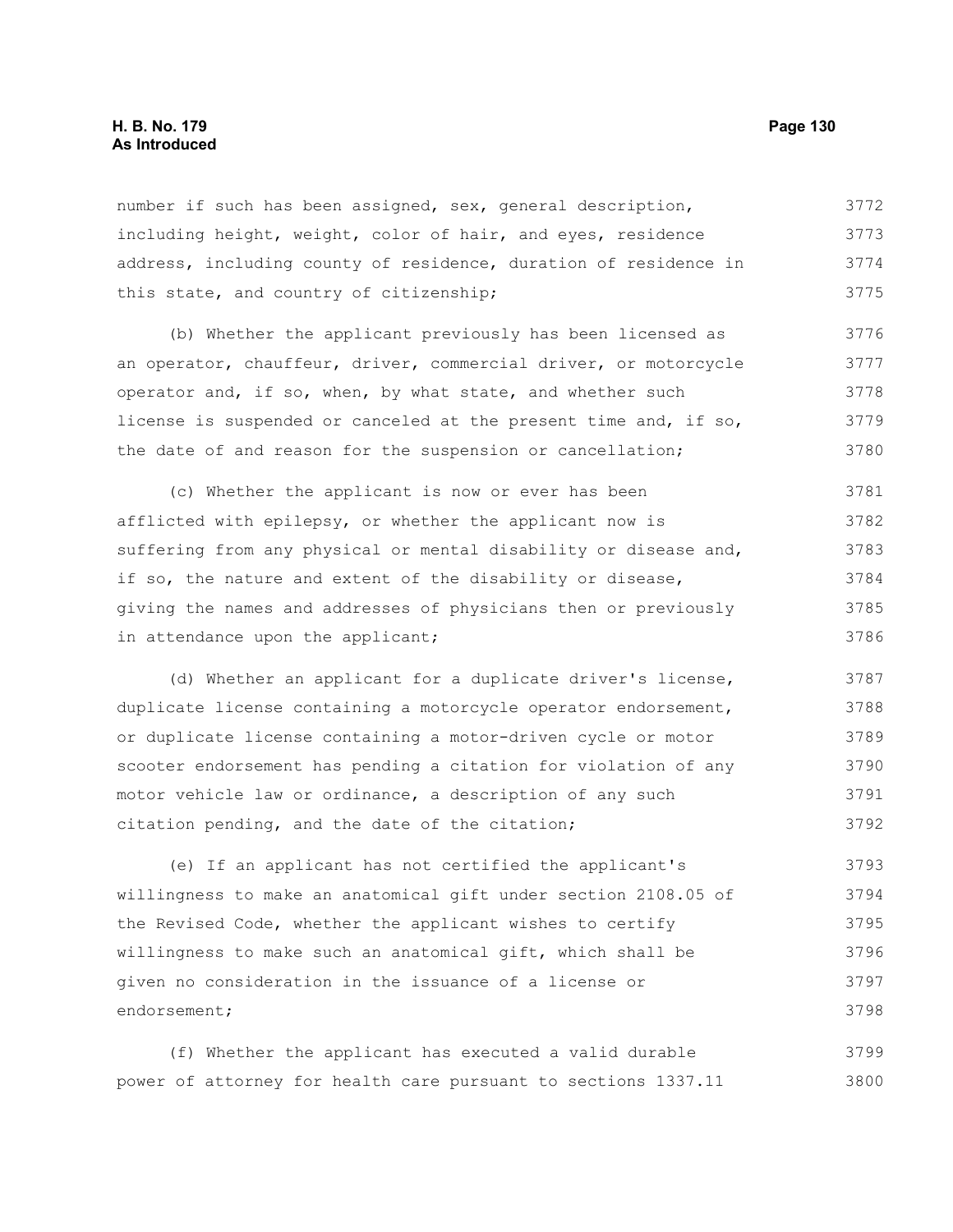to 1337.17 of the Revised Code or has executed a declaration governing the use or continuation, or the withholding or withdrawal, of life-sustaining treatment pursuant to sections 2133.01 to 2133.15 of the Revised Code and, if the applicant has executed either type of instrument, whether the applicant wishes the applicant's license to indicate that the applicant has executed the instrument; 3801 3802 3803 3804 3805 3806 3807

(g)  $\Theta$ n and after October 7, 2009, whether Whether the applicant is a veteran, active duty, or reservist of the armed forces of the United States and, if the applicant is such, whether the applicant wishes the applicant's license to indicate that the applicant is a veteran, active duty, or reservist of the armed forces of the United States by a military designation on the license. 3808 3809 3810 3811 3812 3813 3814

(2) Every applicant for a driver's license shall be photographed in color at the time the application for the license is made. The application shall state any additional information that the registrar requires. 3815 3816 3817 3818

(B) The approved form furnished by the registrar  $o$ r  $a$ deputy registrar, in accordance with section 3503.11 of the Revised Code, of motor vehicles for an application for a driver's license or motorcycle operator's license or endorsement or an application for a duplicate of any such license or endorsement shall register as an elector any person who applies for a license or endorsement under division (A) of this section, or for a renewal or duplicate of the license or endorsement, if the applicant is eligible and wishes to inform the applicant of all of the following: 3819 3820 3821 3822 3823 3824 3825 3826 3827 3828

(1) That if the applicant is eligible to register to vote or to update the applicant's name or address on the applicant's 3829 3830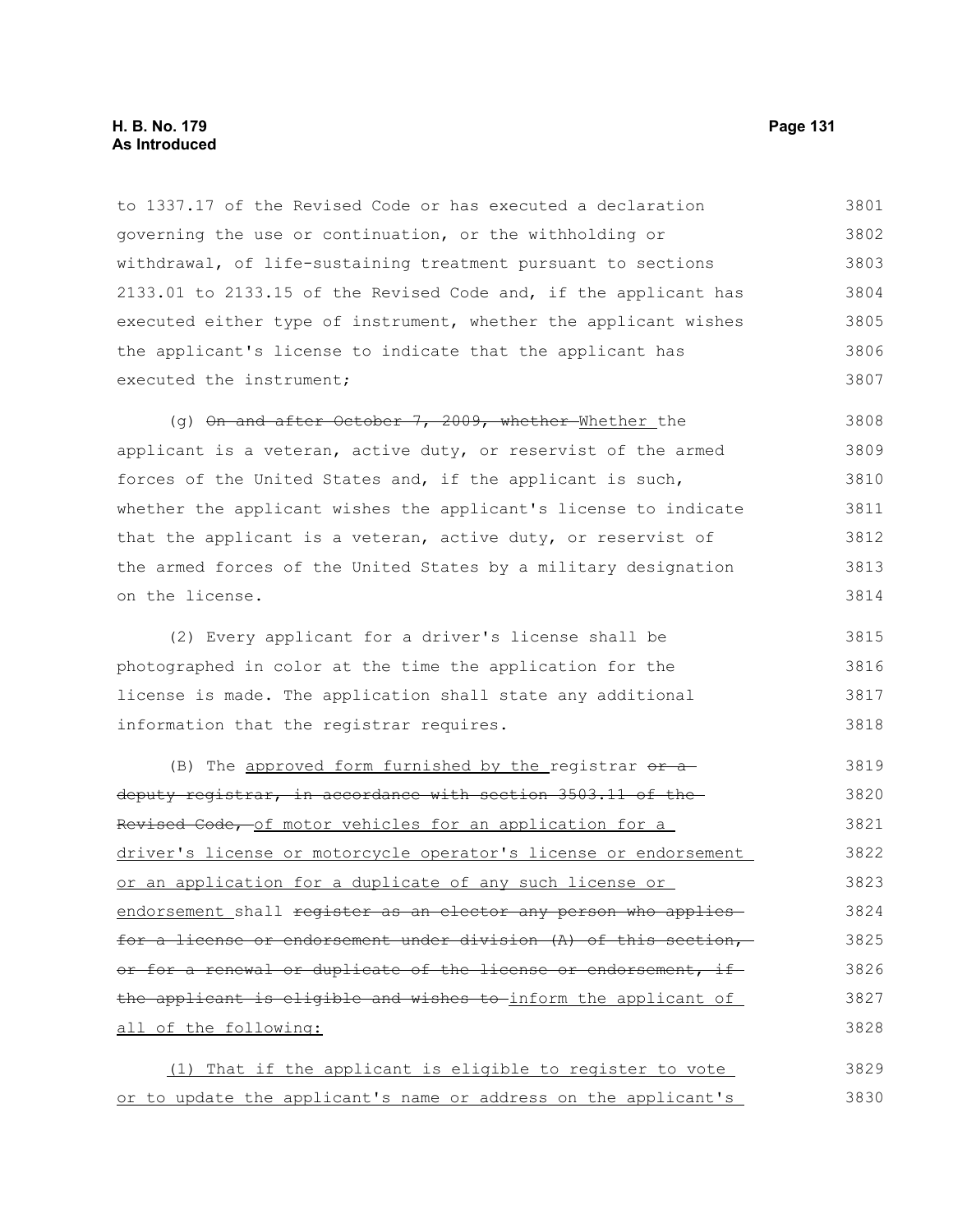| voter registration, the applicant will be automatically          | 3831 |
|------------------------------------------------------------------|------|
| registered as an elector. The decision of an applicant whether-  | 3832 |
| to register as an elector shall be given no consideration in the | 3833 |
| decision of whether to issue the applicant a license or-         | 3834 |
| endorsement, or a renewal or duplicate or the applicant's        | 3835 |
| registration will be automatically updated, as applicable;       | 3836 |
| (2) That if the applicant does not wish to register to           | 3837 |
| vote or to update the applicant's voter registration, the        | 3838 |
| applicant will receive instructions from the board of elections  | 3839 |
| describing the process to decline to register or to update the   | 3840 |
| applicant's registration;                                        | 3841 |
| (3) That whoever knowingly provides a false name,                | 3842 |
| residence address, date of birth, license number, social         | 3843 |
| security number, or country of citizenship on the form is quilty | 3844 |
| of election falsification, a felony of the fifth degree.         | 3845 |
| (C) The registrar or a deputy registrar, in accordance           | 3846 |
| with section 3503.11 of the Revised Code, shall offer the-       | 3847 |
| opportunity of completing a notice of change of residence or     | 3848 |
| change of name to any applicant for a driver's license or-       | 3849 |
| endorsement under division (A) of this section, or for a renewal | 3850 |
| or duplicate of the license or endorsement, if the applicant is  | 3851 |
| a registered elector who has changed the applicant's residence-  | 3852 |
| or name and has not filed such a notice.                         | 3853 |
| (D) In addition to any other information it contains, on         | 3854 |
| and after October 7, 2009, the approved form furnished by the    | 3855 |
| registrar of motor vehicles for an application for a license or  | 3856 |
| endorsement or an application for a duplicate of any such        | 3857 |
| license or endorsement shall inform applicants that the          | 3858 |
| applicant must present a copy of the applicant's DD-214 or an    | 3859 |

equivalent document in order to qualify to have the license or 3860